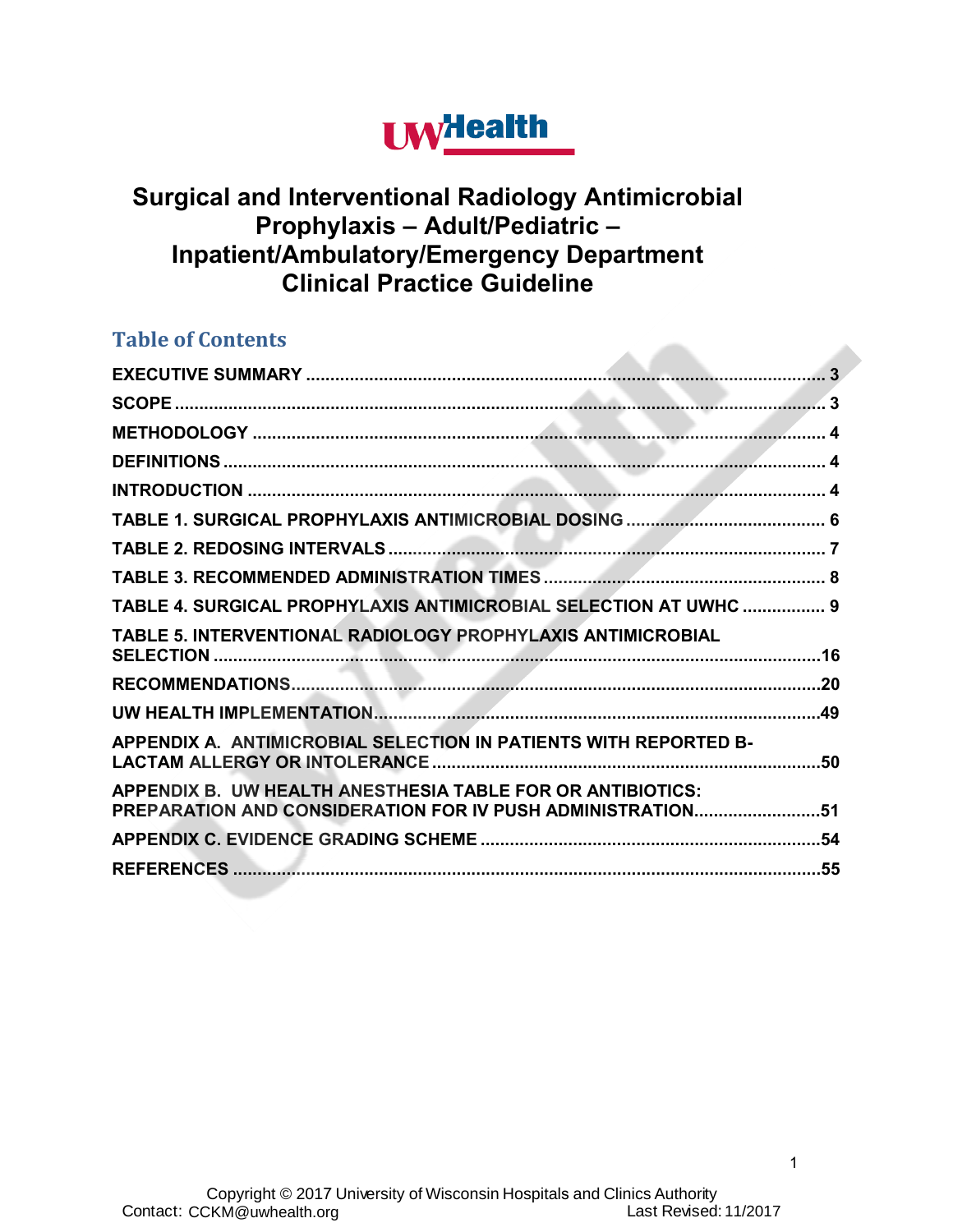#### **CPG Contact for Changes:**

Name: Philip Trapskin, PharmD, BCPS; Drug Policy Manager Phone Number: 608-265-0341 Email Address: PTrapskin@uwhealth.org

#### **CPG Contact for Content**

Name: Lucas Schulz, PharmD, BCPA-AQ ID; Infectious Disease Clinical Coordinator Phone Number: 608-890-8617 Email Address: LSchulz2@uwhealth.org

#### **Guideline Author and Coordinating Team Member:**

Tyler K Liebenstein, PharmD, BCPS-AQ ID Joshua P Vanderloo, PharmD, BCPS; Drug Policy Program

#### **Review Individuals:**

Lucas Schulz, PharmD, BCPS AQ-ID; Jill Strayer, PharmD, BCPS Barry Fox, MD; Sheryl Henderson, MD; Alex Lepak, MD Ahmed Al-Niaimi, MD; Michael Bentz, MD; Catharine Garland, MD; Dobie Giles, MD; Diane Heatley, MD; Gregg Heatley, MD; Bermans Iskandar, MD Greg Kennedy, MD; Katie Kessler, PA-C; David Kushner, MD; Charles Leys, MD; Amy Liepert, MD; Daniel Resnick, MD; Deborah Rusy, MD; Scott Springman, MD; Gregory Trost, MD

#### **Committee Approvals:**

UWHealth Antimicrobial Use Subcommittee February 2017 UWHealth P&T Committee March 2017

**Release Date:** March 2017

**Next Review Date:** March 2019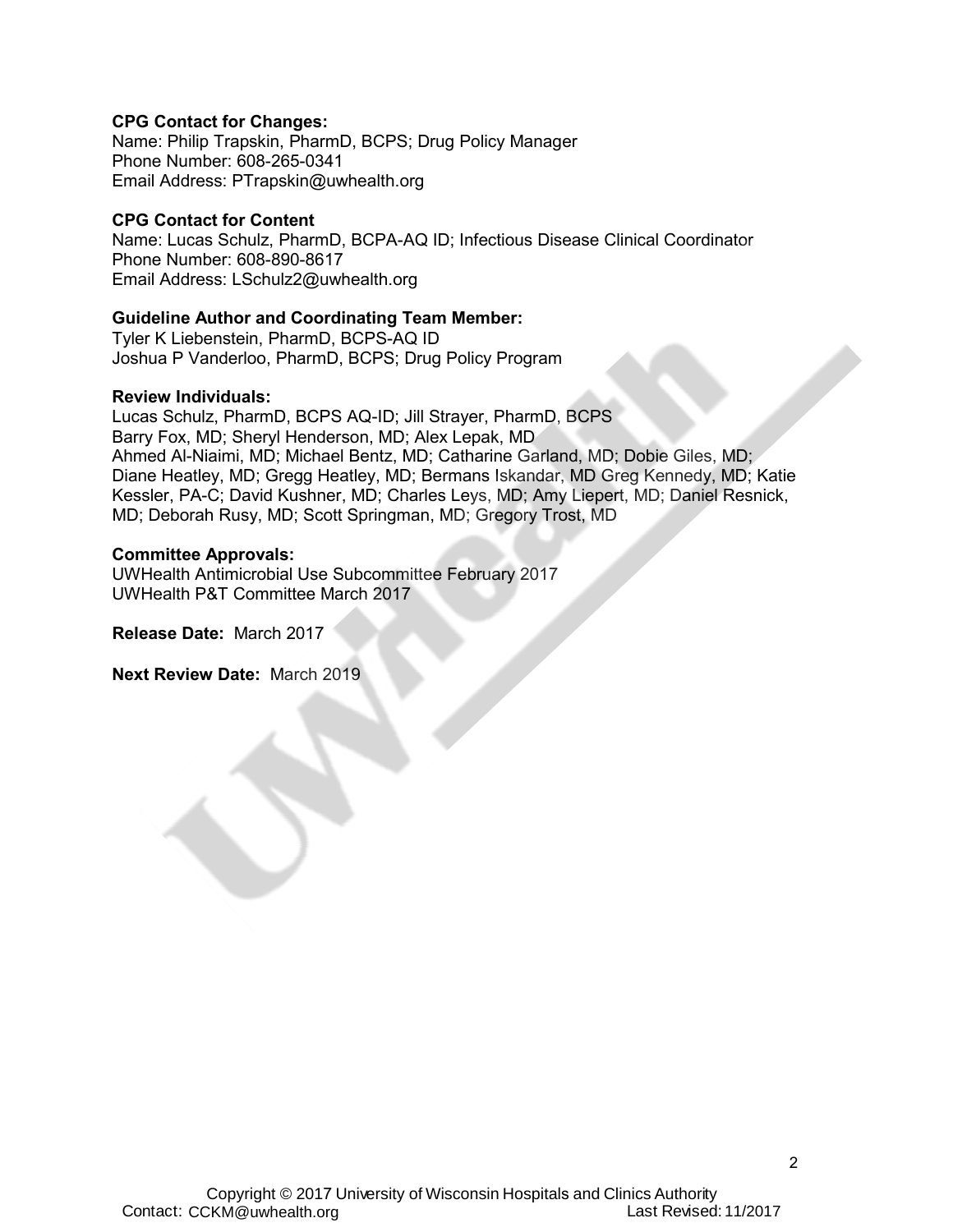### <span id="page-2-0"></span>**Executive Summary**

#### **Guideline Overview**

This document is intended to guide the use of antimicrobial selection and dosing for preoperative and preprocedural prophylaxis of surgical site infections.

#### **Key Practice Recommendations**

To provide antimicrobial prophylaxis recommendations for perioperative or periprocedural in patients undergoing surgical intervention or radiologic procedures.

#### **Key Revisions (November 2017 Interim Review)**

1. Addition of appendix describing preparation and administration of IV push antibiotics preoperatively

#### **Key Revisions (July 2017 Interim Review)**

1. Clarification of interventional radiology procedures and antimicrobial prophylaxis selection.

#### **Key Revisions (2017 Periodic Review)**

- 1. Addition of ciprofloxacin for cardiac procedures if risk of Gram-negative infections.
- 2. Removal of cefoxitin and cefotetan as options for colorectal surgery prophylaxis.
- 3. Addition of ampicillin-sulbactam as option in Head and Neck procedures.
- 4. Clarification of antibiotic selection for ERCP.
- 5. Adjustment of antibiotic selection for pediatric orthopedic spinal fusions.
- 6. Addition of maximum doses for all patients fewer than 40 kg.
- 7. Clarification that redosing interval information is for patients with non-normal renal function.

#### **Companion Documents**

Treatment of Patients with Reported Allergies to β-Lactam Antibiotics – Adult – Inpatient – Clinical Practice Guideline

#### <span id="page-2-1"></span>**Scope**

**Disease Condition:** This clinical practice guideline is intended to guide the use of perioperative antibiotics in adult and pediatric patients undergoing a surgical or interventional radiology procedure. Intraoperative redosing of antibiotics is also addressed.

**Clinical Specialty:** All medical specialties

**Intended Users:** Anesthesiologists, surgeons, nurse practitioners, physician assistants, primary care providers, cardiologists, hospitalists, pharmacists, and nurses

#### **Objective**

To provide guidance on selection of preoperative antimicrobials based on specified surgery or procedure with information on weight-based dosing and redosing intraoperatively.

#### **Target Population**

All patients undergoing surgery or procedure which is included in the guideline.

#### **Interventions and Practices Considered**

The clinical interventions and practices recommended in this guideline are intended for patients undergoing surgeries or procedures described in the guideline.

#### **Major Outcomes Considered**

- Proportion of patients receiving antimicrobials preoperatively or preprocedurally
- Number of postoperative infections
- Proportion of antimicrobials given within appropriate time window per SCIP guidelines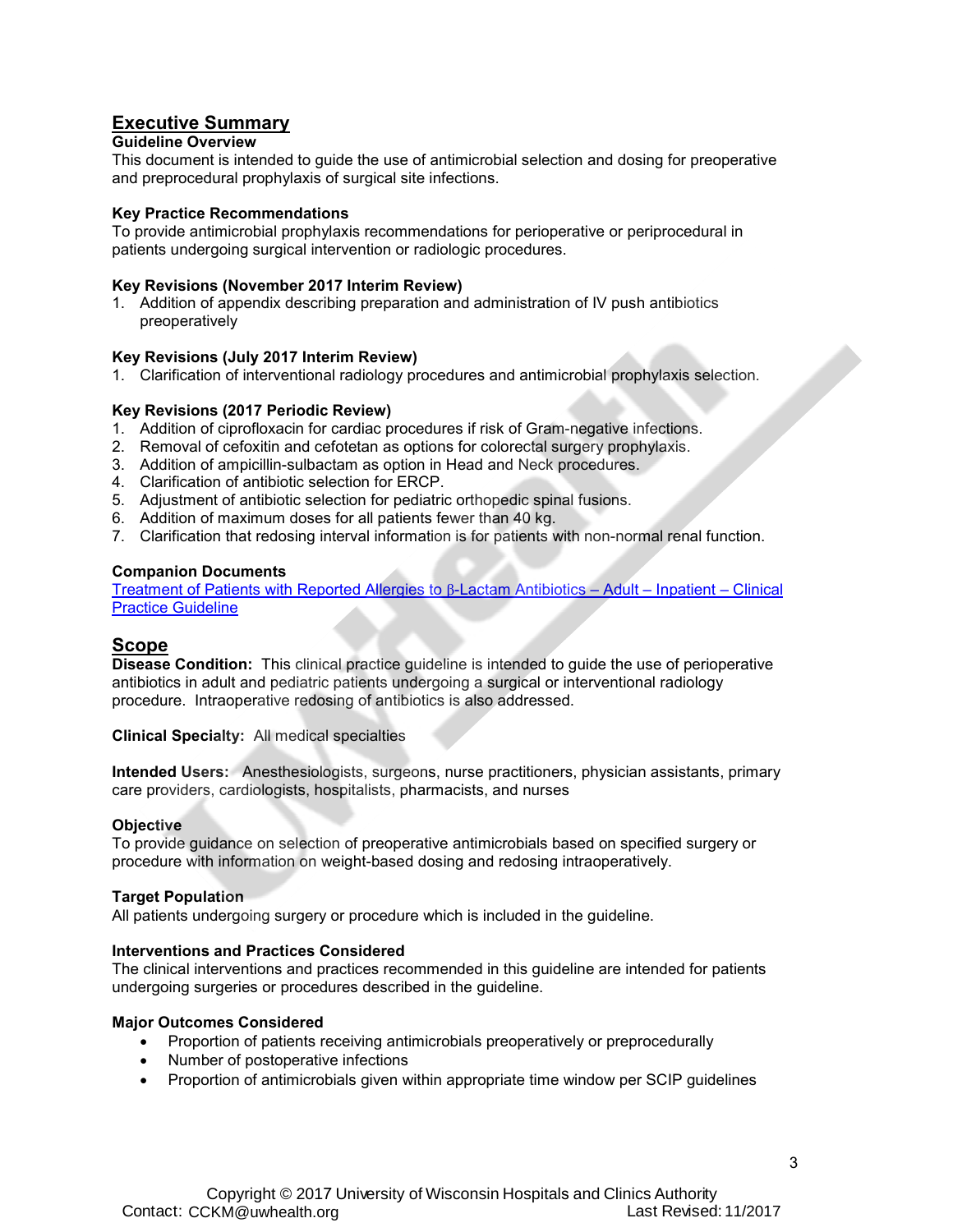#### <span id="page-3-0"></span>**Methodology**

#### **Methods Used to Collect/Select the Evidence**

Electronic database searches (i.e. PUBMED) were conducted and workgroup members queried to collect evidence for review; for the 2017 revision, clinical evidence dating back to January 2014 was reviewed. Major external guidelines were reviewed for new clinical information. Additionally, hand searches were performed within selected evidence for other relevant resources. Expert opinion, clinical experience, and regard for patient safety/experience were also considered during discussions of the evidence.

#### **Methods Used to Formulate the Recommendations**

All recommendations endorsed or developed by the guideline workgroup were reviewed and approved by other stakeholders or committees.

#### **Methods Used to Assess the Quality of the Evidence/Strength of the Recommendations:**

Internally developed recommendations, or those adopted from external sources without an assigned evidence grade, were evaluated by the guideline workgroup a modified Grading of Recommendations Assessment, Development and Evaluation (GRADE) methodology. (Appendix  $E$ ).<sup>1</sup>

#### **Rating Scheme for the Strength of the Evidence/Strength of the Recommendations:**

See Appendix E for the rating scheme used within this document.

#### **Recognition of Potential Health Care Disparities**

No potential disparities identified.

#### <span id="page-3-1"></span>**Definitions**

- (1) SSI surgical site infection
- (2) MRSA methicillin-resistant *Staphylococcus aureus*
- (3) MSSA methicillin-sensitive *Staphylococcus aureus*
- (4) MRSE methicillin-resistant coagulase-negative staphylococci
- (5) IR interventional radiology
- (6) Wound classification<sup>2</sup>
- i. Clean An uninfected operative wound in which no inflammation is encountered and the respiratory, alimentary, genital, or uninfected urinary tracts are not entered. In addition, clean wounds are primarily closed and, if necessary, drained with closed drainage. Operative incisional wounds that follow non-penetrating (blunt) trauma should be included in this category if they meet the criteria.
- ii. Clean-contaminated Operative wounds in which the respiratory, alimentary, genital (male or female), or urinary tracts are entered under controlled conditions and without unusual contamination. Specifically, operations involving the biliary tract, appendix, vagina, and oropharynx are included in this category, provided no evidence of infection or major break in technique is encountered.
- iii. Contaminated Open, fresh, accidental wounds. In addition, operations with major breaks in sterile technique (e.g., open cardiac massage) or gross spillage from the gastrointestinal tract, and incisions in which acute, nonpurulent inflammation is encountered including necrotic tissue without evidence of purulent drainage (e.g., dry gangrene) are included in this category.
- iv. Dirty (or infected) Includes old traumatic wounds with retained devitalized tissue and those that involve existing clinical infection or perforated viscera. This definition suggests that the organisms causing postoperative infection were present in the operative field before the operation.

#### <span id="page-3-2"></span>**Introduction3**

Antimicrobial surgical prophylaxis may be considered primary (prevention of an initial infection), secondary (prevention of recurrence of a preexisting infection, or eradication (elimination of a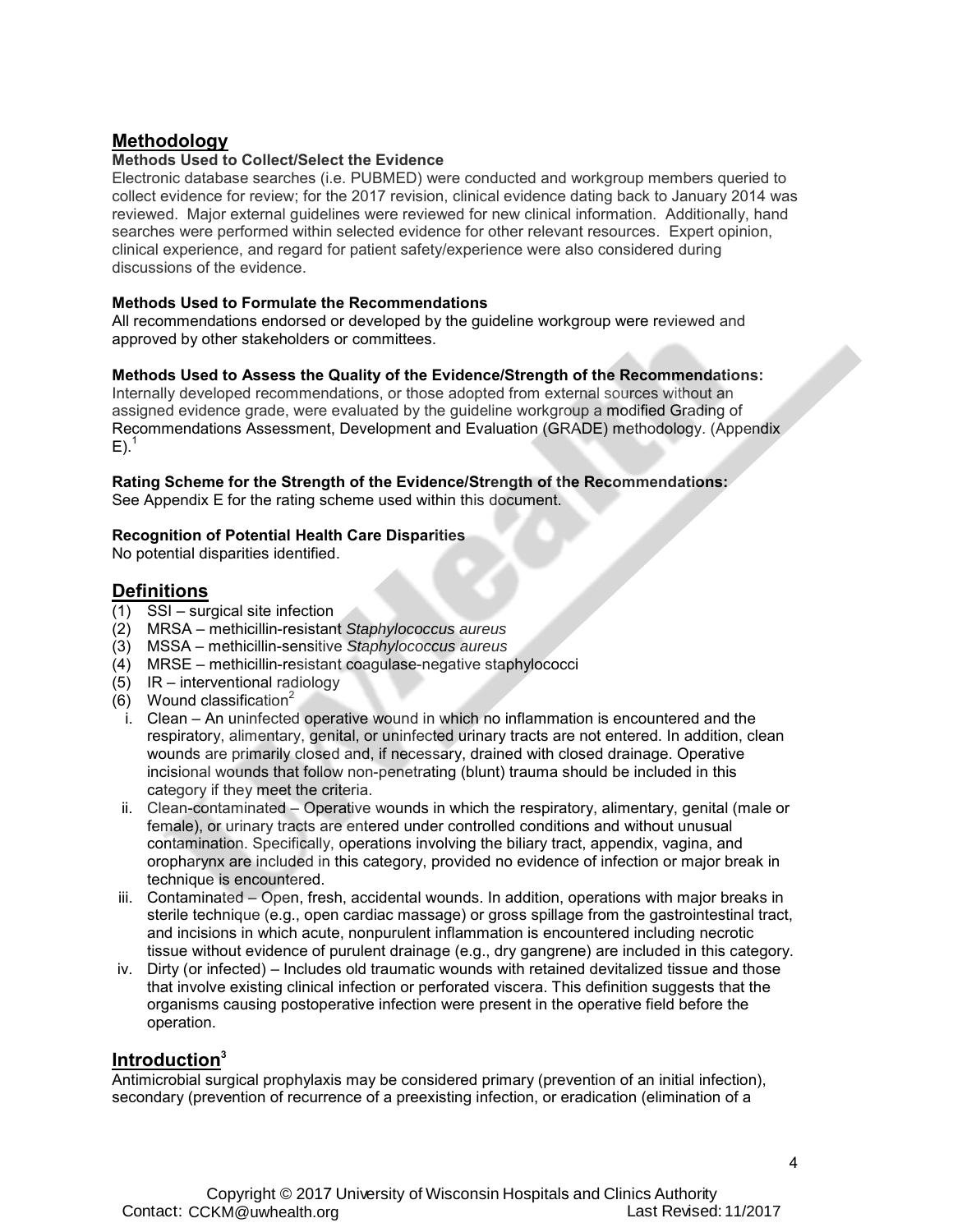colonized organism to prevent infection development); this document presents guidelines for primary surgical prophylaxis with antimicrobials. Preoperative antimicrobial use is a component of a multifactorial approach (including basic infection-control strategy, surgical technique, OR environment, instrument sterilization, preoperative preparation, perioperative management) in preventing surgical site infections (SSIs). In surgical procedures with high rates of infection and clean procedures where infection carries severe consequences, antimicrobial prophylaxis may have benefit.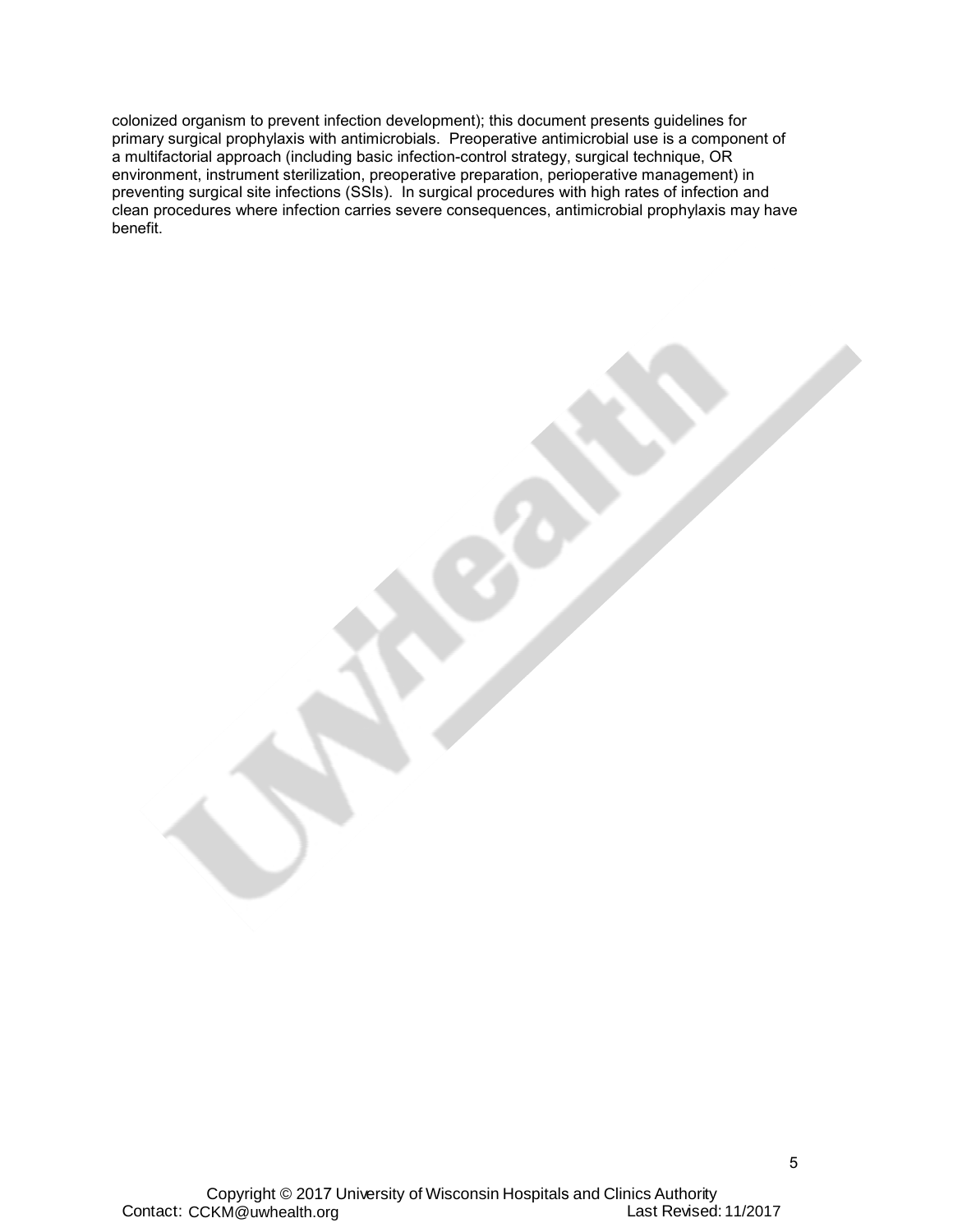**Table 1. Surgical prophylaxis antimicrobial dosing <sup>3</sup>**

| Antimicrobial              | $<$ 40 kg <sup>a</sup>                                                                                           | $40 - 80$ kg     | 81-120 kg              | 121-160 kg          | > 160 kg       |
|----------------------------|------------------------------------------------------------------------------------------------------------------|------------------|------------------------|---------------------|----------------|
| <b>Ampicillin</b>          | 50 mg/kg (max 2 g)                                                                                               |                  | 2g                     |                     |                |
| Ampicillin-sulbactam       | 50 mg/kg of ampicillin<br>component (max 3 g)                                                                    | 3 <sub>g</sub>   |                        |                     |                |
| <b>Cefazolin</b>           | 30 mg/kg (max 2 g)                                                                                               | 2g               |                        | 3 <sub>g</sub>      |                |
| <b>Cefepime</b>            | 50 mg/kg (max 2 g)                                                                                               |                  | 2g                     |                     |                |
| <b>Cefotaxime</b>          | 50 mg/kg (max 1 g)                                                                                               | 1 <sub>g</sub>   |                        | 2g                  |                |
| <b>Cefoxitin</b>           | 40 mg/kg (max 2 g)                                                                                               | 2g               |                        | 3g                  |                |
| <b>Ceftriaxone</b>         | 50 mg/kg (max 1 g)                                                                                               | 1 <sub>g</sub>   |                        |                     | 2g             |
| Cefuroxime                 | 50 mg/kg (max 1.5 g)                                                                                             | 1.5 <sub>g</sub> |                        |                     | 3 <sub>g</sub> |
| Ciprofloxacin              | 10 mg/kg (max 400 mg)                                                                                            | 400 mg           |                        | 600 mg              | 800 mg         |
| Clindamycin                | 10 mg/kg (max 600 mg)                                                                                            | 600 mg           | 900 mg                 | 1200 mg             |                |
| <b>Fluconazole</b>         | 6 mg/kg (max 400 mg)                                                                                             |                  |                        | 400 mg              |                |
| Gentamicin                 | $4$ mg/kg $^{\rm b}$                                                                                             |                  |                        | $5 \text{ mg/kg}^c$ |                |
| Levofloxacin               | 10 mg/kg (max 500 mg)                                                                                            |                  | 500 mg                 |                     | 750 mg         |
| Metronidazole <sup>d</sup> | 15 mg/kg (max 1 g)                                                                                               | 500 mg           |                        | 750 mg              |                |
| <b>Moxifloxacin</b>        |                                                                                                                  |                  | 400 mg                 |                     | 800 mg         |
| Piperacillin-tazobactam    | 2-9 mos: 80 mg/kg<br>9 mos & older: 100 mg/kg<br>(for both age groups, max<br>3000 mg piperacillin<br>component) | 3.375g           |                        | 4.5 <sub>g</sub>    |                |
| Vancomycin                 | 15 mg/kg (max $1 g$ )                                                                                            |                  | 20 mg/kg (max 2000 mg) |                     | 2000 mg        |

<span id="page-5-0"></span>a Consult pediatric pharmacist for neonatal dosing

<sup>b</sup> Use patient's dry weight or estimated dosing weight. If unavailable, may use weight estimate by growth chart and estimated curve<br><sup>c</sup> If patient's actual weight is more than 20% greater than ideal body weight, gentamici 0.4(actual weight-IBW).<br>d Neonates weighing fewer than 1200 g should receive 7.5 mg/kg metronidazole dose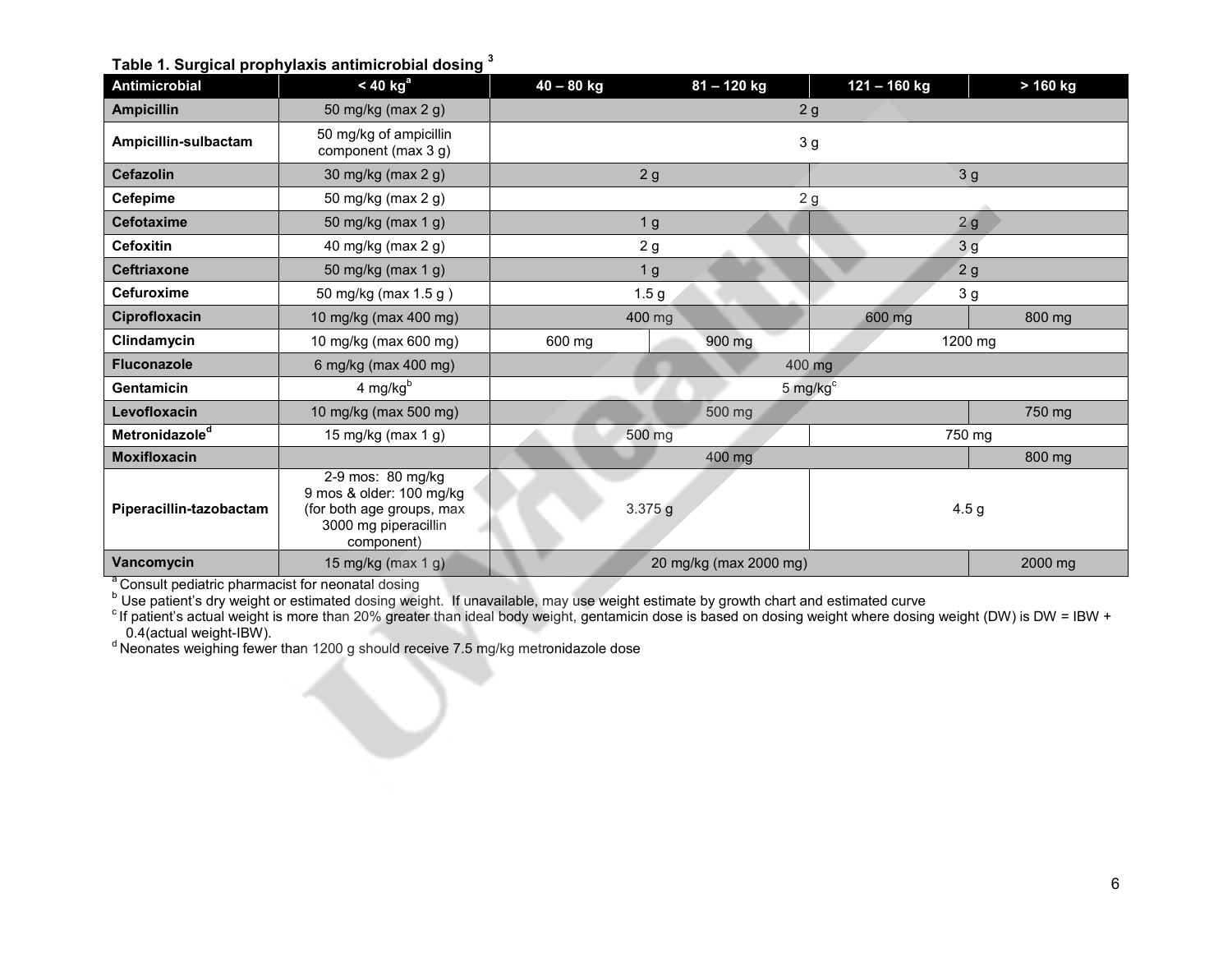### Table 2. Redosing intervals<sup>a,b 3,4</sup>

<span id="page-6-0"></span>

| <b>Antimicrobial</b>                 | <b>Half-life in Adults with</b><br><b>Normal Renal Function</b> <sup>b</sup> | Intraoperative Redosing Interval Based on Renal Function                                                               |                                |                                          |                              |  |                               |
|--------------------------------------|------------------------------------------------------------------------------|------------------------------------------------------------------------------------------------------------------------|--------------------------------|------------------------------------------|------------------------------|--|-------------------------------|
| <b>Ampicillin</b>                    | $1-1.9h$                                                                     | $\geq$ 50 mL/min                                                                                                       |                                | 30-49 mL/min                             | 11-29 mL/min                 |  | $\leq$ 10 mL/min or HD        |
|                                      |                                                                              | 3 <sub>h</sub>                                                                                                         |                                | 4 h                                      | 6 h                          |  | 9 <sub>h</sub>                |
| Ampicillin-sulbactam                 | $0.8 - 1.3 h$                                                                | $\geq 50$ mL/min                                                                                                       |                                | 30-49 mL/min                             | 15-29 mL/min                 |  | $\leq$ 15 mL/min or HD        |
|                                      |                                                                              | 3 <sub>h</sub>                                                                                                         |                                | 4 h                                      | 6h                           |  | 12 <sub>h</sub>               |
| <b>Cefazolin</b>                     | $1.2 - 2.2 h$                                                                | ≥50 mL/min                                                                                                             |                                |                                          | 11-49 mL/min                 |  | $\leq$ 10 mL/min or HD        |
|                                      |                                                                              | 4 <sub>h</sub>                                                                                                         | ≥60 mL/min                     |                                          | 6h                           |  | 12h<br>$\leq$ 59 mL/min or HD |
| Cefepime <sup>c</sup>                | 2 <sub>h</sub>                                                               |                                                                                                                        | 4 h                            |                                          |                              |  | 8 h                           |
|                                      |                                                                              | non-HD                                                                                                                 |                                |                                          |                              |  | HD                            |
| <b>Cefotaxime</b>                    | $0.9 - 1.7 h$                                                                |                                                                                                                        | 3 <sub>h</sub>                 |                                          |                              |  | 24h                           |
|                                      |                                                                              | $\geq 50$ mL/min                                                                                                       |                                | 30-49 mL/min                             | 5-29 mL/min                  |  | <5 mL/min or HD               |
| <b>Cefoxitin</b>                     | $0.7 - 1.1 h$                                                                | 3 h in non-obese                                                                                                       |                                | 4 h in non-obese                         | 6 h in non-obese             |  | 12 h in non-obese             |
|                                      |                                                                              | 2 h in obese                                                                                                           |                                | 3 h in obese                             | 4 h in obese                 |  | 8 h in obese                  |
| <b>Ceftriaxone</b>                   | 5.4-10.9 h                                                                   |                                                                                                                        |                                | No renal dose adjustment; redose at 24 h |                              |  |                               |
| <b>Cefuroxime</b>                    | $1-2h$                                                                       | ≥20 mL/min                                                                                                             |                                |                                          | 11-19 mL/min                 |  | ≤10 mL/min or HD              |
|                                      |                                                                              | 4 h                                                                                                                    |                                |                                          | 6 h                          |  | 12 <sub>h</sub>               |
| Ciprofloxacin                        | $3-7h$                                                                       | $\geq 10$ mL/min                                                                                                       |                                |                                          | $\leq 10$ mL/min or HD       |  |                               |
|                                      |                                                                              | 8 h                                                                                                                    |                                |                                          | 16h                          |  |                               |
| Clindamycin                          | $2-4h$                                                                       |                                                                                                                        |                                | No renal dose adjustment; redose at 6 h  |                              |  |                               |
| <b>Fluconazole</b>                   | 30 h                                                                         |                                                                                                                        |                                | No renal dose adjustment; redose at 24 h |                              |  |                               |
|                                      |                                                                              |                                                                                                                        | $\geq 50$ mL/min<br><50 mL/min |                                          |                              |  |                               |
| Gentamicin                           | $2-3h$                                                                       | Pediatrics: 12 h (for 4 mg/kg); Adults: 24 hr (for 5                                                                   |                                |                                          | <b>Consult OR Pharmacist</b> |  |                               |
| Levofloxacin                         | $6-8h$                                                                       | mq/kg)<br>No renal dose adjustment; redose at 24 h                                                                     |                                |                                          |                              |  |                               |
|                                      |                                                                              |                                                                                                                        |                                |                                          |                              |  |                               |
| Metronidazole                        | $6-8h$                                                                       |                                                                                                                        |                                | No renal dose adjustment; redose at 6 h  |                              |  |                               |
| <b>Moxifloxacin</b>                  | $8-15h$                                                                      |                                                                                                                        |                                | No renal dose adjustment; redose at 24 h |                              |  |                               |
| Piperacillin-tazobactam <sup>c</sup> | $0.7 - 1.2 h$                                                                | $\geq 40$ mL/min                                                                                                       |                                | 21-39 mL/min                             | $\leq$ 20 mL/min             |  | <b>HD</b>                     |
|                                      |                                                                              | 2 <sub>h</sub>                                                                                                         |                                | 3h                                       | 4 <sub>h</sub>               |  | 8h                            |
|                                      |                                                                              | $\geq$ 100 mL/min                                                                                                      |                                | 60-99 mL/min                             | 30-59 mL/min                 |  | <30 mL/min                    |
| Vancomycin                           | $4-8h$                                                                       | 8 h                                                                                                                    |                                | 12h                                      | 24h                          |  | <b>Consult OR Pharmacist</b>  |
|                                      |                                                                              | Pediatrics: If CrCL >50 mL/min, redose at 6 h due to increased clearance; if CrCL <50 mL/min, consult OR<br>Pharmacist |                                |                                          |                              |  |                               |
|                                      | <sup>a</sup> Redosing should be considered after significant blood loss.     |                                                                                                                        |                                |                                          |                              |  |                               |

**PRedosing interval is timed from the initiation of the preoperative dose. Patients with renal impairment or failure will have longer antimicrobial half-lives and therefore longer redosing** intervals. For antimicrobials with a short half-life (e.g. cefazolin) in patients with normal renal function, redosing in the operating room is recommended at an interval of two times the

half-life of the agent<br>° If given for prophylaxis only, administer piperacillin-tazobactam, cefepime, or meropenem for prophylaxis over 30 minutes. If given for treatment, it is reasonable to continue prolonged infusions of piperacillin-tazobactam, cefepime, or meropenem at the redosing interval.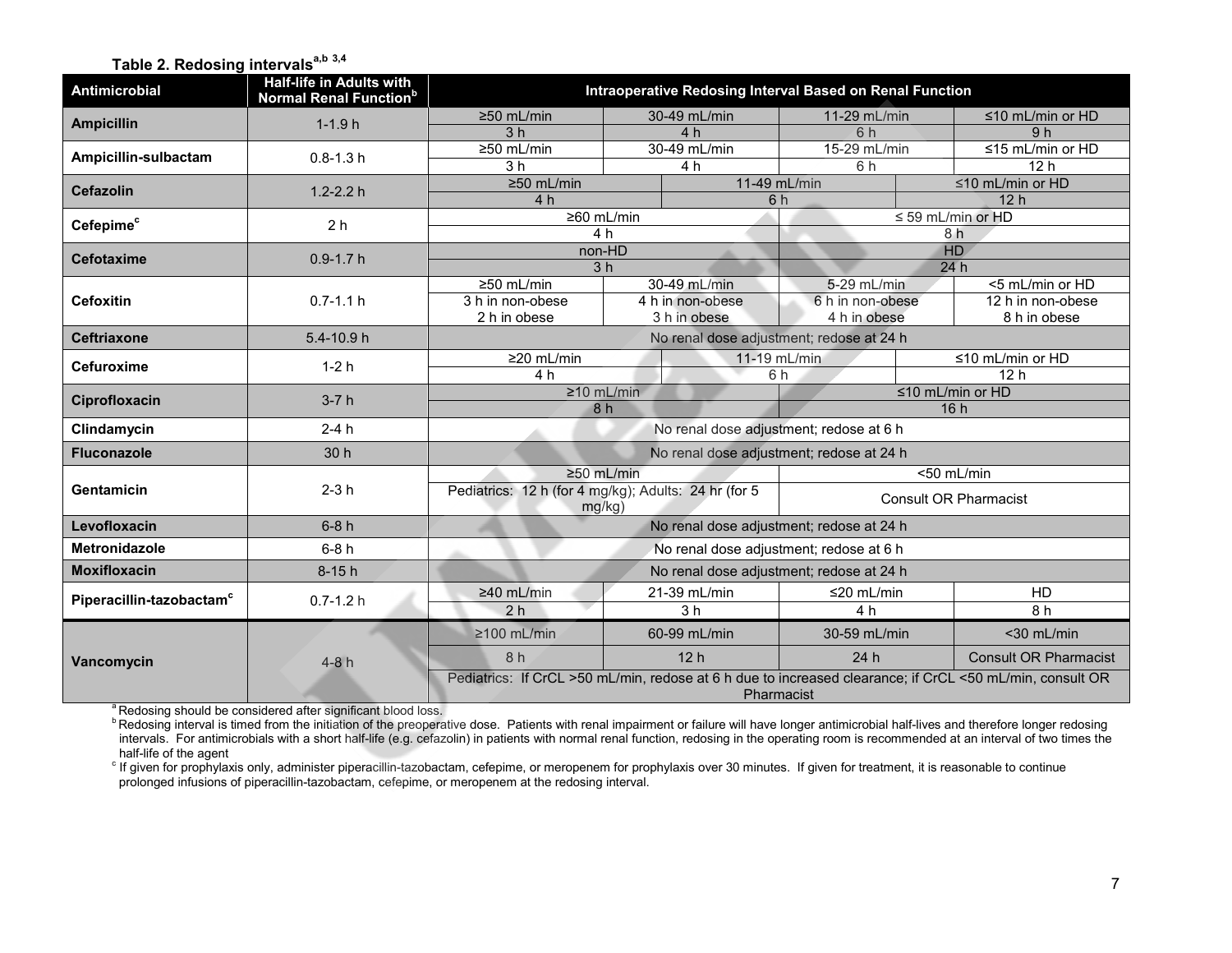#### Table 3. Recommended administration times<sup>3,4</sup>

<span id="page-7-0"></span>

| Antimicrobial                                                                                                                                                                                                                            | <b>Recommended Administration Time</b>                                                                                   |  |  |  |  |  |
|------------------------------------------------------------------------------------------------------------------------------------------------------------------------------------------------------------------------------------------|--------------------------------------------------------------------------------------------------------------------------|--|--|--|--|--|
| <b>Ampicillin</b>                                                                                                                                                                                                                        | 30 minutes; Do not push                                                                                                  |  |  |  |  |  |
| Ampicillin-sulbactam                                                                                                                                                                                                                     | 30 miutes; Do not push                                                                                                   |  |  |  |  |  |
| <b>Cefazolin</b>                                                                                                                                                                                                                         | 30 minutes; max rate 5 minutes<br>Pediatrics: Infuse over 10-60 min at conc of 20 mg/mL                                  |  |  |  |  |  |
| <b>Cefepime</b>                                                                                                                                                                                                                          | 30 minutes                                                                                                               |  |  |  |  |  |
| 15-30 minutes at 20-60 mg/mL concentration; Do not push<br>Cefotaxime<br>3-5 minutes at 200 mg/mL concentration; Do not push                                                                                                             |                                                                                                                          |  |  |  |  |  |
| <b>Adults</b><br>30 minutes; max rate over 3-5 minutes at concentration of 100 mg/mL<br><b>Cefoxitin</b><br><b>Pediatrics</b><br>10-60 minutes at maximum concentration of 40 mg/mL<br>3-5 minutes at maximum concentration of 100 mg/mL |                                                                                                                          |  |  |  |  |  |
| <b>Ceftriaxone</b>                                                                                                                                                                                                                       | 30 minutes; Do not push                                                                                                  |  |  |  |  |  |
| <b>Cefuroxime</b>                                                                                                                                                                                                                        | 30 minutes; max rate 3-5 minutes                                                                                         |  |  |  |  |  |
| Ciprofloxacin                                                                                                                                                                                                                            | 60 minutes; Do not push                                                                                                  |  |  |  |  |  |
| Clindamycin                                                                                                                                                                                                                              | No faster than 30 mg/min or 1200 mg/hr; Do not push                                                                      |  |  |  |  |  |
| <b>Fluconazole</b>                                                                                                                                                                                                                       | 60-120 minutes; No faster than 200 mg/hr; Do not push                                                                    |  |  |  |  |  |
| Gentamicin                                                                                                                                                                                                                               | < 250 mg: 30 minutes; Do not push<br>≥ 250 mg: 60 minutes; Do not push                                                   |  |  |  |  |  |
| Levofloxacin                                                                                                                                                                                                                             | $\leq$ 500 mg: 60 minutes; Do not push<br>> 500 mg: 90 minutes; Do not push                                              |  |  |  |  |  |
| Metronidazole                                                                                                                                                                                                                            | 30-60 minutes: Do not push                                                                                               |  |  |  |  |  |
| <b>Moxifloxacin</b>                                                                                                                                                                                                                      | 60 minutes; Do not push                                                                                                  |  |  |  |  |  |
| Piperacillin-tazobactam                                                                                                                                                                                                                  | 30 minutes; Do not push                                                                                                  |  |  |  |  |  |
| Vancomycin <sup>a</sup>                                                                                                                                                                                                                  | <b>Adults</b><br>No faster than 1000 mg/60 minutes; Do not push<br><b>Pediatrics</b><br>At least 60 minutes; Do not push |  |  |  |  |  |

<sup>a</sup> It is not known whether starting the procedure (e.g. skin incision) prior to completion of the vancomycin infusion results in equivalent SSI reduction outcomes as infusing the entire dose prior to incision. The best practice is to infuse the entire dose prior to incision. However, based on pharmacokinetic evaluation, it may be acceptable to start the procedure after a minimum of two-thirds of the vancomycin dose has been infused in patients weighing fewer than 120 kg (the remainder of the dose should continue infusing as the procedure is in progress). For patients weighing 120 kg or more, the entire dose should be infused prior to incision. For any procedure utilizing the application of a tourniquet, the entire dose should be infused prior to tourniquet inflation.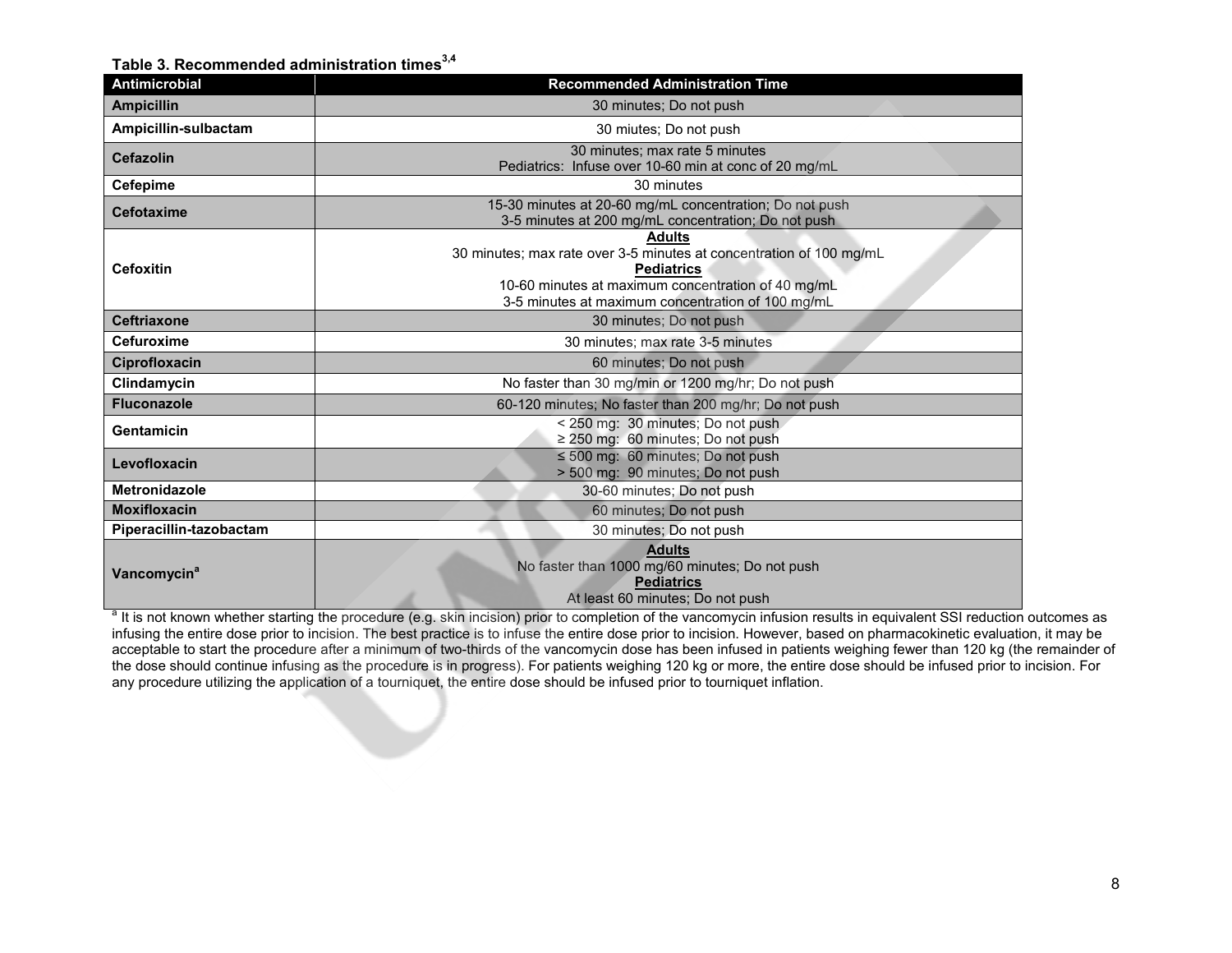#### **Table 4. Surgical prophylaxis antimicrobial selection at UWHC**

<span id="page-8-0"></span>

| <b>Procedure</b>         |                                                                                                                                                                                                                                                                                            | <b>First Line</b>                                                                                                                                                       | <b>History of MRSA</b><br>(documented or<br>reported) | <b>Patients with IgE-mediated</b><br>or severe reaction to $\beta$ -<br>lactam                             | Patients with IgE-mediated or severe<br>reaction to β-lactam AND history of<br><b>MRSA</b> (documented or reported)           |  |
|--------------------------|--------------------------------------------------------------------------------------------------------------------------------------------------------------------------------------------------------------------------------------------------------------------------------------------|-------------------------------------------------------------------------------------------------------------------------------------------------------------------------|-------------------------------------------------------|------------------------------------------------------------------------------------------------------------|-------------------------------------------------------------------------------------------------------------------------------|--|
| Cardiac                  | CABG procedures, valve repairs, and<br>placement of temporary or permanent<br>implantable cardiac devices (including                                                                                                                                                                       | Cefazolin OR<br>Cefuroxime                                                                                                                                              | Vancomycin +<br>Cefazolin OR<br>Cefuroxime            | Vancomycin OR<br>Clindamycin<br>Consider addition of<br>aztreonam if risk for Gram-<br>negative infections | Vancomycin OR<br>Clindamycin<br>Consider addition of aztreonam if risk<br>for Gram-negative infections                        |  |
|                          | ventricular assist devices)                                                                                                                                                                                                                                                                |                                                                                                                                                                         |                                                       | already component of selected regimen)                                                                     | Consider addition of vancomycin to regimen if risk of MRSE infection with implanted prosthetic material (if vancomycin is not |  |
| Cardiac Device Insertion | Permanent pacemaker, implantable<br>cardioverter defibrillator, or cardiac<br>resynchronization device                                                                                                                                                                                     | Cefazolin OR<br>Cefuroxime                                                                                                                                              | Vancomycin +<br>Cefazolin OR<br>Cefuroxime            | Vancomycin OR<br>Clindamycin<br>Consider addition of<br>aztreonam if risk for Gram-<br>negative infections | Vancomycin OR<br>Clindamycin<br>Consider addition of aztreonam if risk<br>for Gram-negative infections                        |  |
|                          |                                                                                                                                                                                                                                                                                            | Consider addition of vancomycin to regimen if risk of MRSE infection with implanted prosthetic material (if vancomycin is not<br>already component of selected regimen) |                                                       |                                                                                                            |                                                                                                                               |  |
|                          | Cardiac catheterization or<br>transesophageal echocardiogram                                                                                                                                                                                                                               | No antimicrobial prophylaxis recommended                                                                                                                                |                                                       |                                                                                                            |                                                                                                                               |  |
| Thoracic                 | Noncardiac thoracic procedures include<br>lobectomy, pneumonectomy,<br>thoracoscopy, lung resection,<br>thoracotomy, and video-assisted<br>thoracoscopic surgery                                                                                                                           | Cefazolin OR Ampicillin-<br>sulbactam                                                                                                                                   | Vancomycin +<br>Cefazolin OR<br>Ampicillin-sulbactam  | Vancomycin OR Clindamycin                                                                                  | Vancomycin OR Clindamycin                                                                                                     |  |
| Gastroduodenal           | Resection with or without vagotomy for<br>gastric or duodenal ulcers, resection for<br>gastric carcinoma, revision required to<br>repair strictures of the gastric outlet,<br>PEG insertion, perforated ulcer<br>procedures, pancreaticoduodenectomy,<br>and bariatric surgical procedures | Cefazolin                                                                                                                                                               | Vancomycin + Cefazolin                                | (1) Vancomycin OR<br>Clindamycin<br>$+$<br>Gentamicin OR<br>Ciprofloxacin<br>(2) Moxifloxacin              | Vancomycin OR Clindamycin<br>Gentamicin OR<br>Ciprofloxacin OR<br>Moxifloxacin                                                |  |
|                          | Endoscopic Retrograde<br>Cholangiopancreatography (ERCP)                                                                                                                                                                                                                                   | Ceftriaxone                                                                                                                                                             | Ceftriaxone                                           | Gentamicin                                                                                                 | Gentamicin                                                                                                                    |  |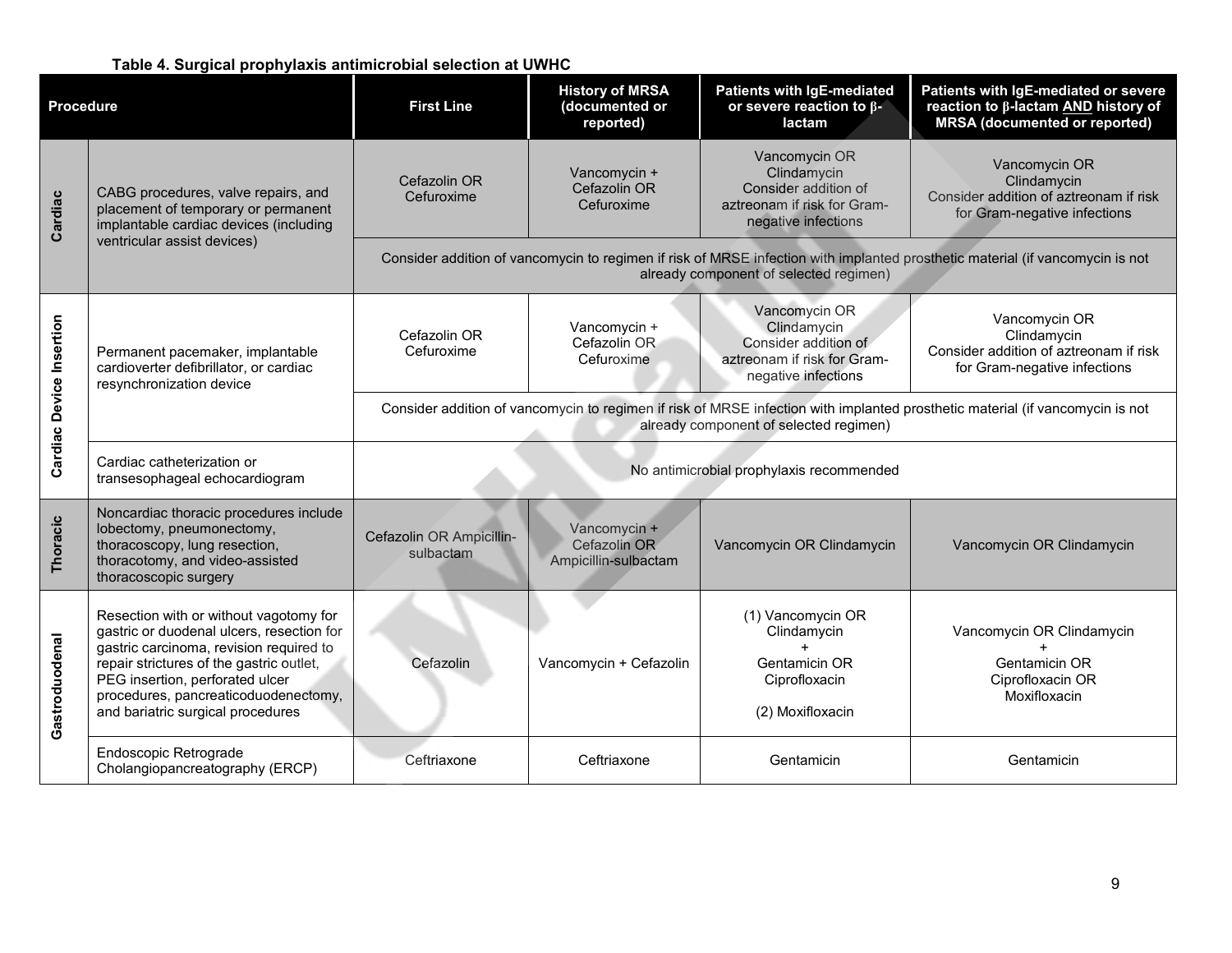| <b>Procedure</b> |                                                                                                                                                                                    | <b>First Line</b>                              | <b>History of MRSA</b><br>(documented or<br>reported)          | <b>Patients with IgE-mediated</b><br>or severe reaction to β-<br>lactam | Patients with IgE-mediated or severe<br>reaction to β-lactam AND history of<br><b>MRSA</b> (documented or reported) |
|------------------|------------------------------------------------------------------------------------------------------------------------------------------------------------------------------------|------------------------------------------------|----------------------------------------------------------------|-------------------------------------------------------------------------|---------------------------------------------------------------------------------------------------------------------|
| Biliary<br>Tract | Cholecystectomy, exploration of<br>common bile duct, and<br>choledochoenterostomy                                                                                                  | Cefazolin OR Ampicillin-<br>sulbactam          | Vancomycin +<br>Cefazolin OR<br>Ampicillin-sulbactam           | Metronidazole +<br>Ciprofloxacin OR Gentamicin                          | Vancomycin +<br>Metronidazole +<br>Ciprofloxacin OR Gentamicin                                                      |
| Appendectomy     | Uncomplicated appendicitis                                                                                                                                                         | Cefoxitin OR Cefazolin<br>and Metronidazole    | Vancomycin +<br>Cefoxitin OR<br>Cefazolin and<br>Metronidazole | Metronidazole +<br>Ciprofloxacin OR Gentamicin                          | Vancomycin + Metronidazole +<br>Ciprofloxacin OR Gentamicin                                                         |
| Small Intestine  | Nonobstructed:<br>incision or resection of the small<br>intestine, enterectomy with or without<br>intestinal anastomosis or enterostomy,<br>intestinal bypass, and stricturoplasty | Cefazolin                                      | Vancomycin + Cefazolin                                         | Ciprofloxacin and<br>Metronidazole                                      | Vancomycin +<br>Ciprofloxacin and Metronidazole                                                                     |
|                  | Obstructed:<br>incision or resection of the small<br>intestine, enterectomy with or without<br>intestinal anastomosis or enterostomy,<br>intestinal bypass, and stricturoplasty    | Cefazolin and<br>Metronidazole OR<br>Cefoxitin | Vancomycin +<br>Cefazolin and<br>Metronidazole OR<br>Cefoxitin | Ciprofloxacin and<br>Metronidazole                                      | Vancomycin +<br>Ciprofloxacin and Metronidazole                                                                     |
| Hernia<br>Repair | Hernioplasty and herniorrhaphy                                                                                                                                                     | Cefazolin                                      | Vancomycin + Cefazolin                                         | Vancomycin OR Clindamycin                                               | Vancomycin OR Clindamycin                                                                                           |
|                  |                                                                                                                                                                                    |                                                |                                                                |                                                                         |                                                                                                                     |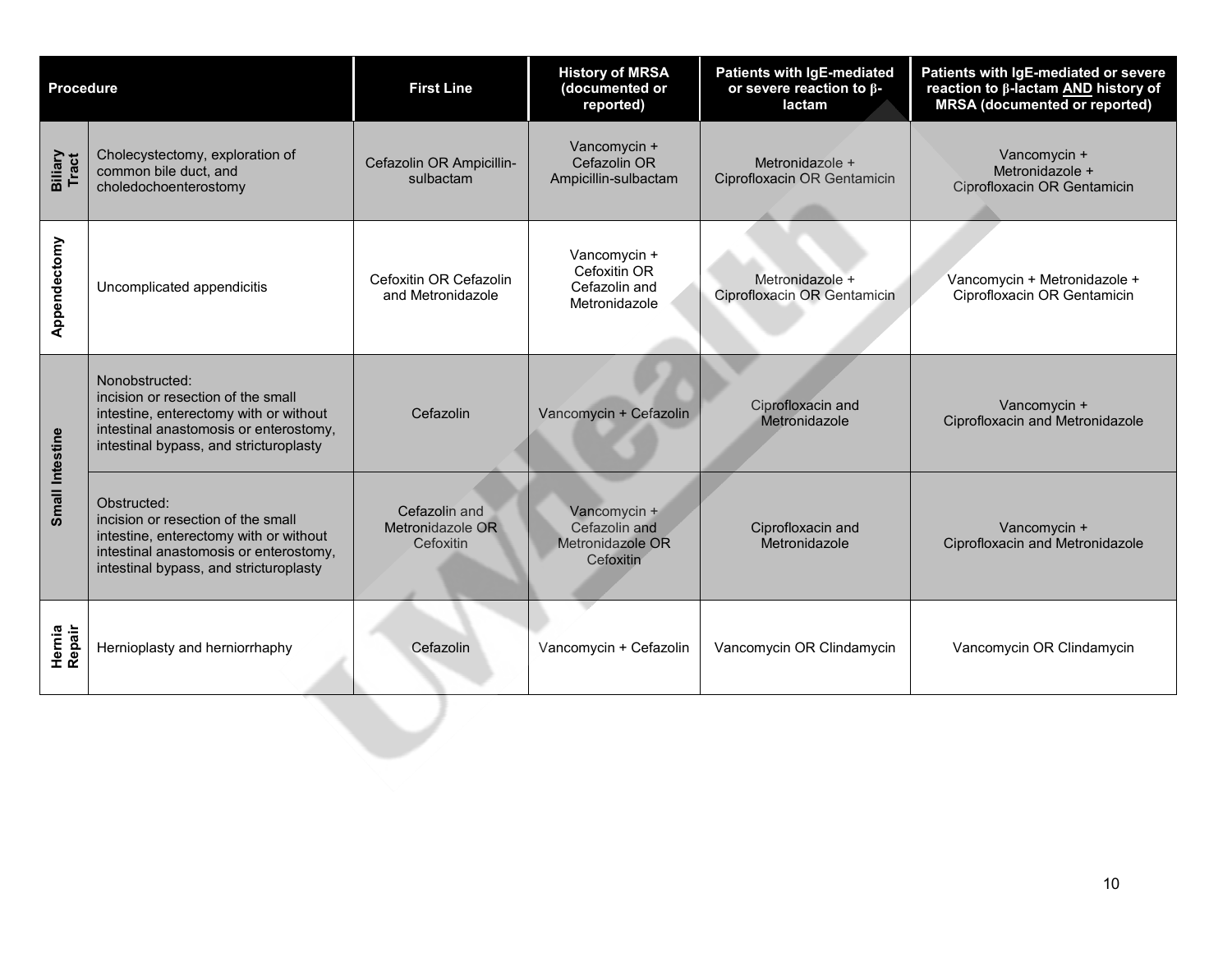| <b>Procedure</b>     |                                                       | <b>First Line</b>                        | <b>History of MRSA</b><br>(documented or<br>reported) | Patients with IgE-mediated<br>or severe reaction to $\beta$ -<br>lactam | Patients with IgE-mediated or severe<br>reaction to β-lactam AND history of<br><b>MRSA</b> (documented or reported) |  |
|----------------------|-------------------------------------------------------|------------------------------------------|-------------------------------------------------------|-------------------------------------------------------------------------|---------------------------------------------------------------------------------------------------------------------|--|
| Colorectal           |                                                       | Cefazolin and<br>Metronidazole           | Vancomycin +<br>Cefazolin and<br>Metronidazole        | Levofloxacin and<br>Metronidazole                                       | Vancomycin +<br>Levofloxacin and Metronidazole                                                                      |  |
|                      | Clean:<br>thyroidectomy and lymph node<br>excisions   | No antimicrobial prophylaxis recommended |                                                       |                                                                         |                                                                                                                     |  |
| <b>Head and Neck</b> | Throat/oral cavity procedures                         | Ampicillin-sulbactam                     | Vancomycin +<br>Ampicillin-sulbactam                  | Clindamycin                                                             | Vancomycin + moxifloxacin                                                                                           |  |
|                      | Other procedures needing only skin<br>coverage        | Cefuroxime                               | Vancomycin +<br>Cefuroxime                            | Vancomycin                                                              | Vancomycin                                                                                                          |  |
| Neurosurgery         | Cerebrospinal fluid-shunting<br>procedures            | Cefuroxime                               | Vancomycin +<br>Cefuroxime                            | Levofloxacin and Vancomycin                                             | Levofloxacin and Vancomycin                                                                                         |  |
|                      | Elective craniotomy                                   | Cefazolin OR<br>Cefuroxime               | Vancomycin + Cefazolin<br><b>OR</b><br>Cefuroxime     | Vancomycin                                                              | Vancomycin                                                                                                          |  |
|                      | Other, including implantation of<br>intrathecal pumps | Cefazolin OR<br>Cefuroxime               | Vancomycin + Cefazolin<br><b>OR</b><br>Cefuroxime     | Levofloxacin and Vancomycin                                             | Levofloxacin and Vancomycin                                                                                         |  |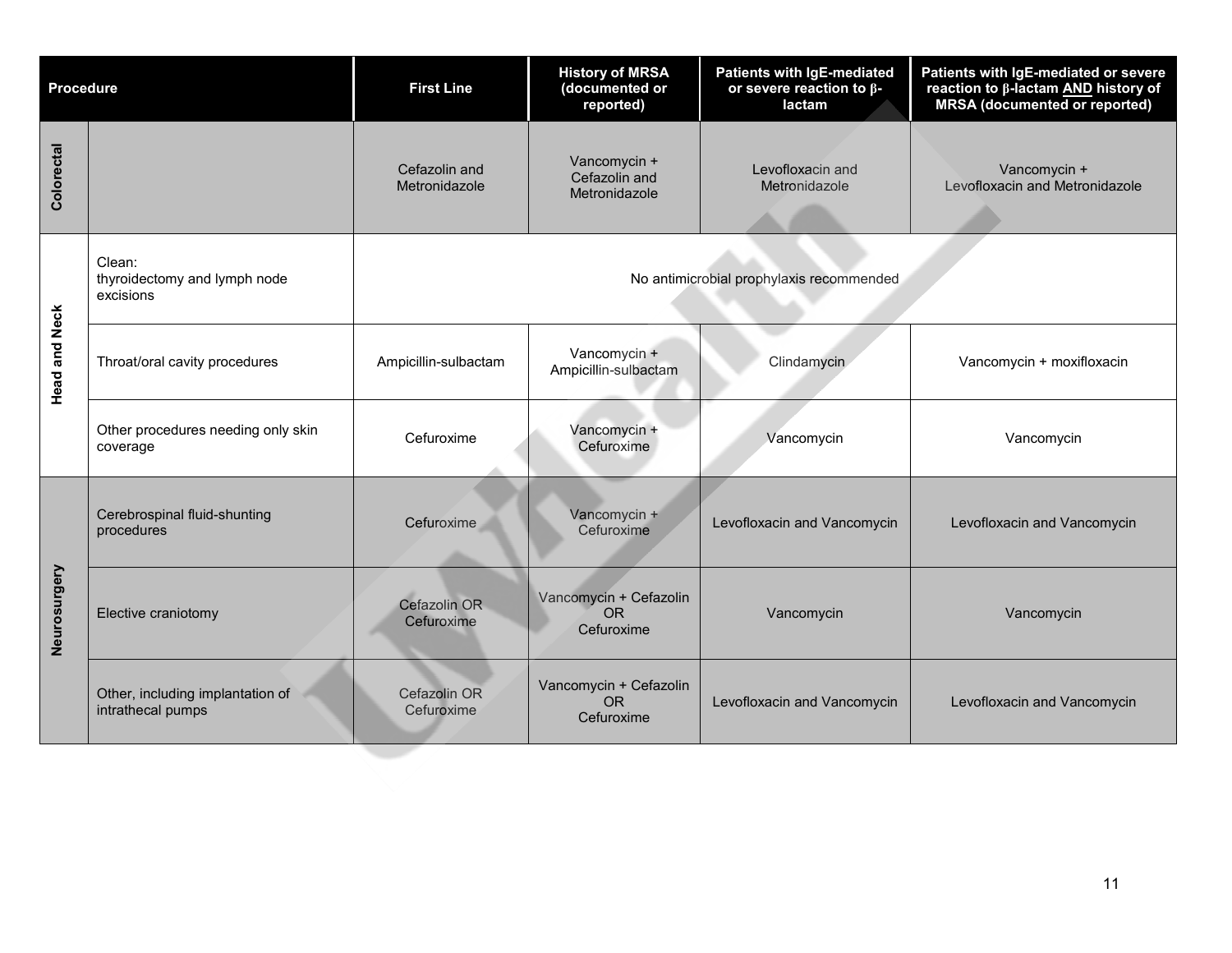| <b>Procedure</b> |                                                                                                                                                                                                                                                        | <b>First Line</b>                                                                                                                                                                                                                                                                                                                                                                   | <b>History of MRSA</b><br>(documented or<br>reported)                        | <b>Patients with IgE-mediated</b><br>or severe reaction to $\beta$ -<br>lactam                        | Patients with IgE-mediated or severe<br>reaction to β-lactam AND history of<br><b>MRSA</b> (documented or reported) |  |  |
|------------------|--------------------------------------------------------------------------------------------------------------------------------------------------------------------------------------------------------------------------------------------------------|-------------------------------------------------------------------------------------------------------------------------------------------------------------------------------------------------------------------------------------------------------------------------------------------------------------------------------------------------------------------------------------|------------------------------------------------------------------------------|-------------------------------------------------------------------------------------------------------|---------------------------------------------------------------------------------------------------------------------|--|--|
| Gynecological    | Vaginal and abdominal (open and<br>laparoscopic) hysterectomy                                                                                                                                                                                          | Cefoxitin OR<br>Ampicillin-sulbactam                                                                                                                                                                                                                                                                                                                                                | Vancomycin +<br>Cefoxitin OR<br>Ampicillin-sulbactam                         | (1) Vancomycin + Gentamicin<br>OR Ciprofloxacin<br>(2) Metronidazole +<br>Gentamicin OR Ciprofloxacin | (1) Vancomycin + Gentamicin OR<br>Ciprofloxacin<br>(2) Vancomycin + Metronidazole +<br>Gentamicin OR Ciprofloxacin  |  |  |
|                  | HSG or chromotubation in patients with<br>a history of pelvic infection or dilated<br>fallopian tube                                                                                                                                                   | Dilated fallopian tubes: doxycycline 100 mg PO BID for 5 days<br>History of pelvic infection: preoperative doxycycline                                                                                                                                                                                                                                                              |                                                                              |                                                                                                       |                                                                                                                     |  |  |
|                  | Surgical abortion                                                                                                                                                                                                                                      | Doxycycline 100 mg PO one hour before surgery and 200 mg once after surgery OR<br>metronidazole 500 mg PO BID for 5 days                                                                                                                                                                                                                                                            |                                                                              |                                                                                                       |                                                                                                                     |  |  |
|                  | Urogynecologic procedures                                                                                                                                                                                                                              | Cefoxitin OR<br>Cefuroxime OR<br>Ampicillin-sulbactam                                                                                                                                                                                                                                                                                                                               | Vancomycin +<br><b>Cefoxitin OR</b><br>Cefuroxime OR<br>Ampicillin-sulbactam | Metronidazole + Gentamicin<br>OR Ciprofloxacin                                                        | 1) Vancomycin + Gentamicin OR<br>Ciprofloxacin<br>(2) Vancomycin + Metronidazole +<br>Gentamicin OR Ciprofloxacin   |  |  |
|                  | Vaginal and urethral sling                                                                                                                                                                                                                             | Cefoxitin OR Cefazolin +<br>Metronidazole                                                                                                                                                                                                                                                                                                                                           | Vancomycin + Cefazolin<br>and Metronidazole OR<br>Cefoxitin                  | Metronidazole + Gentamicin<br>OR Ciprofloxacin                                                        | Vancomycin + Metronidazole and<br>Gentamicin OR Ciprofloxacin                                                       |  |  |
|                  | Cesarean sections                                                                                                                                                                                                                                      | Cefazolin                                                                                                                                                                                                                                                                                                                                                                           | Vancomycin + Cefazolin                                                       | <b>Clindamycin and Gentamicin</b>                                                                     | Vancomycin + Clindamycin and<br>Gentamicin                                                                          |  |  |
| Ophthalmic       | Cataract extractions, vitrectomies,<br>keratoplasties, intraocular lens<br>implantation, glaucoma procedures,<br>strabismus procedures, retinal<br>detachment repair, laser in situ<br>keratomileusis, and laser-assisted<br>subepithelial keratectomy | Topical neomycin-polymixin B-gramicidin or topical fluoroquinolone (gatifloxacin or moxifloxacin): 1 drop every 5-15 minutes for 5<br>doses<br>Optional at end of procedure: subconjunctival cefazolin 100 mg or intracameral cefazolin 1-2.5 mg or intracameral cefuroxime 1<br>mg (or vancomycin if IgE-mediated reaction or severe non-IgE-mediated reaction to $\beta$ -lactam) |                                                                              |                                                                                                       |                                                                                                                     |  |  |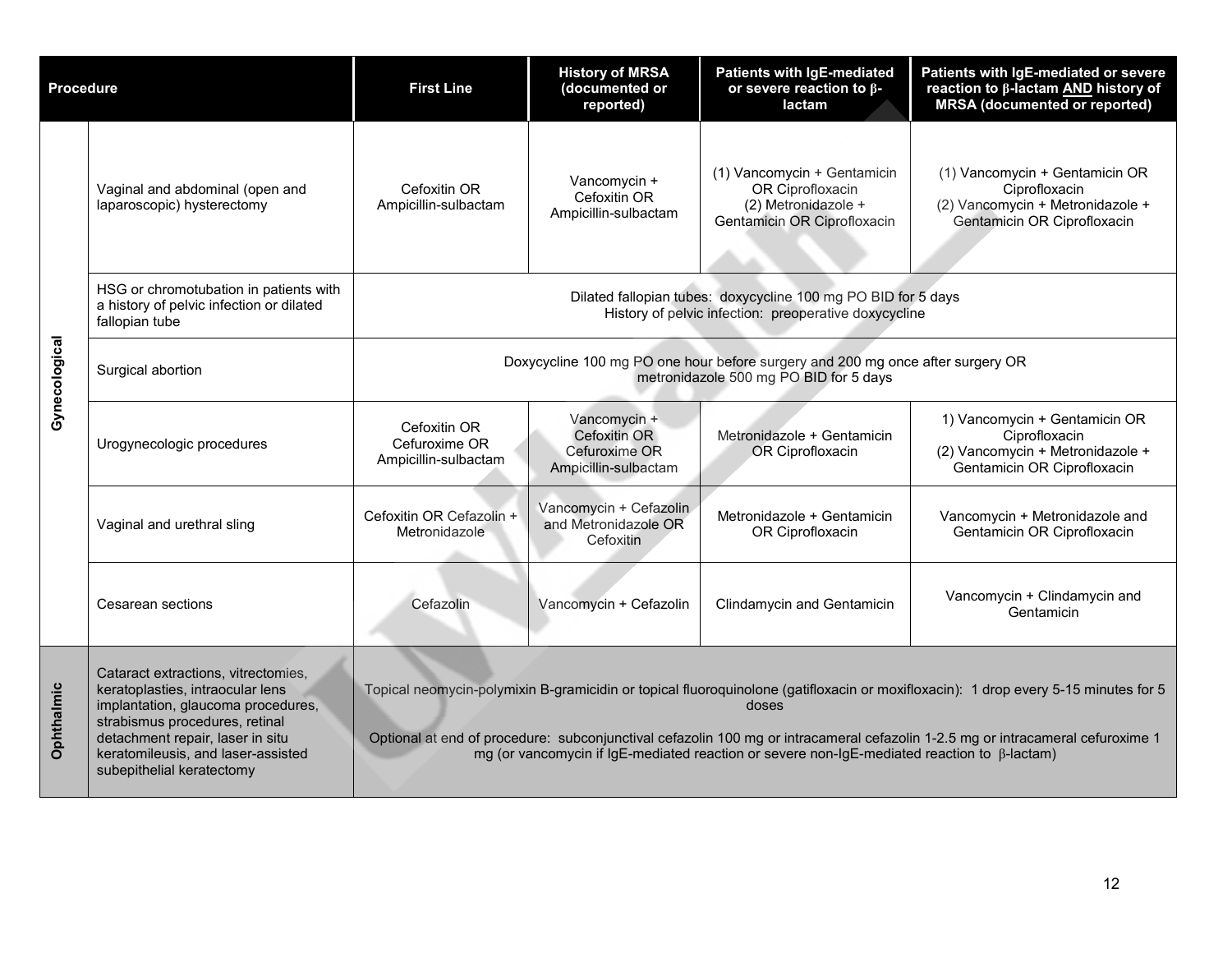| <b>Procedure</b> |                                                                                                                                                                                                                                                                                                  |                                | <b>First Line</b>                                                                             | <b>History of MRSA</b><br>(documented or<br>reported)                                                           | <b>Patients with IgE-mediated</b><br>or severe reaction to $\beta$ -<br>lactam | Patients with IgE-mediated or severe<br>reaction to β-lactam AND history of<br><b>MRSA</b> (documented or reported) |  |
|------------------|--------------------------------------------------------------------------------------------------------------------------------------------------------------------------------------------------------------------------------------------------------------------------------------------------|--------------------------------|-----------------------------------------------------------------------------------------------|-----------------------------------------------------------------------------------------------------------------|--------------------------------------------------------------------------------|---------------------------------------------------------------------------------------------------------------------|--|
| Orthopedic       | Clean orthopedic procedures not<br>involving implantation of foreign<br>material: knee, hand, and foot<br>procedures, arthroscopy, and other<br>procedures without instrumentation or<br>implantation of foreign materials                                                                       |                                | No antimicrobial prophylaxis recommended                                                      |                                                                                                                 |                                                                                |                                                                                                                     |  |
|                  | Spinal procedures with or without<br>instrumentation (including fusions,<br>laminectomies, minimally invasive disk<br>procedures)<br>Hip fracture repair (including those<br>requiring internal fixation)<br>Total joint replacement (total hip, elbow,<br>knee, ankle, or shoulder replacement) |                                | Cefazolin OR<br>Cefuroxime                                                                    | Vancomycin + Cefazolin<br><b>OR</b><br>Cefuroxime                                                               | Vancomycin OR Clindamycin                                                      | Vancomycin OR Clindamycin<br>Consider addition of gentamicin if at risk<br>for Gram-negative infections             |  |
|                  | Pediatric spinal                                                                                                                                                                                                                                                                                 | Cervical and<br>upper thoracic | Cefazolin OR<br>Cefuroxime                                                                    | Vancomycin OR<br>Clindamycin +<br>Cefazolin OR<br>Cefuroxime                                                    | Vancomycin OR Clindamycin                                                      | Vancomycin OR Clindamycin                                                                                           |  |
|                  | fusions                                                                                                                                                                                                                                                                                          | Lower thoracic<br>and lumbar   | Cefepime AND<br>Vancomycin for 24<br>hours, followed by<br>Cefuroxime until drains<br>removed | Cefepime AND<br>Vancomycin for 24<br>hours, followed by<br>Cefuroxime AND<br>Vancomycin until drains<br>removed | Vancomycin OR Clindamycin +<br>Gentamicin                                      | Vancomycin OR Clindamycin +<br>Gentamicin                                                                           |  |
| Urologic         | Clean without entry into urinary tract                                                                                                                                                                                                                                                           |                                | Cefazolin                                                                                     | Vancomycin + Cefazolin                                                                                          | Vancomycin OR Clindamycin                                                      | Vancomycin OR Clindamycin                                                                                           |  |
|                  | Clean with entry into urinary tract                                                                                                                                                                                                                                                              |                                | Cefazolin                                                                                     | Vancomycin + Cefazolin                                                                                          | Ciprofloxacin OR<br>Gentamicin ± Clindamycin                                   | Vancomycin + Ciprofloxacin OR<br>Gentamicin ± Clindamycin                                                           |  |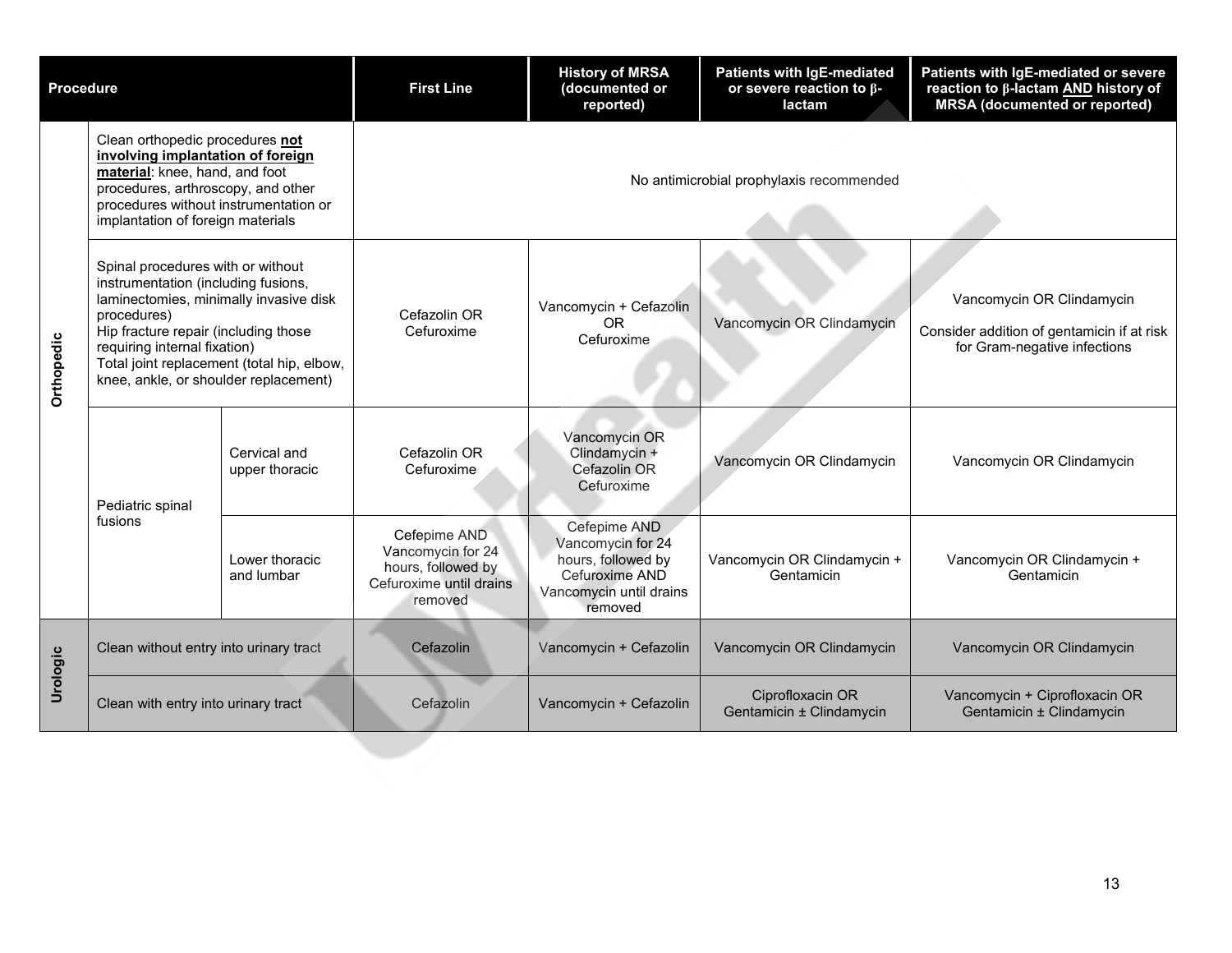| <b>Procedure</b>   |                                                                                                                                                  | <b>First Line</b>                                                                                                                                                       | <b>History of MRSA</b><br>(documented or<br>reported)                                                                                                      | <b>Patients with IgE-mediated</b><br>or severe reaction to $\beta$ -<br>lactam                | Patients with IgE-mediated or severe<br>reaction to β-lactam AND history of<br><b>MRSA</b> (documented or reported) |  |
|--------------------|--------------------------------------------------------------------------------------------------------------------------------------------------|-------------------------------------------------------------------------------------------------------------------------------------------------------------------------|------------------------------------------------------------------------------------------------------------------------------------------------------------|-----------------------------------------------------------------------------------------------|---------------------------------------------------------------------------------------------------------------------|--|
|                    | Clean-contaminated with or without<br>entry into the urinary tract                                                                               | Cefazolin and<br>Metronidazole OR<br>Cefoxitin                                                                                                                          | Vancomycin +<br>Cefazolin and<br>Metronidazole OR<br>Cefoxitin                                                                                             | Ciprofloxacin OR<br>Gentamicin +<br>Metronidazole OR Clindamycin                              | Vancomycin +<br>Ciprofloxacin OR<br>Gentamicin +<br>Metronidazole OR Clindamycin                                    |  |
|                    | Lower tract instrumentation with risk<br>factors for infection, but without breach<br>or incision of skin (e.g. stone removal)                   | Ciprofloxacin OR<br><b>Gentamicin OR</b><br>Cefazolin OR<br>Trimethoprim-<br>sulfamethoxazole<br>$±$ Ampicillin                                                         | Vancomycin (for known<br>MRSA in urine) +<br>Ciprofloxacin OR<br><b>Gentamicin OR</b><br>Cefazolin OR<br>Trimethoprim-<br>sulfamethoxazole<br>± Ampicillin | Vancomycin ±<br>Ciprofloxacin OR<br><b>Gentamicin OR</b><br>Trimethoprim-<br>sulfamethoxazole | Vancomycin ±<br>Ciprofloxacin OR<br><b>Gentamicin OR</b><br>Trimethoprim-sulfamethoxazole                           |  |
|                    | Clean without entry into urinary tract<br>involving implanted prosthesis                                                                         | Cefazolin ± gentamicin<br><b>OR</b><br>Ampicillin-sulbactam                                                                                                             | Vancomycin +<br>Cefazolin ± gentamicin<br><b>OR</b><br>Ampicillin-sulbactam                                                                                | Vancomycin ± Gentamicin OR<br>Clindamycin ± Gentamicin                                        | Vancomycin ± Gentamicin OR<br>Clindamycin ± Gentamicin                                                              |  |
| Vascular           | Brachiocephalic procedures without<br>implantation of prosthetic graft material<br>(including carotid endarterectomy,<br>brachial artery repair) |                                                                                                                                                                         |                                                                                                                                                            |                                                                                               |                                                                                                                     |  |
|                    | Vascular procedures that involve<br>implantation of prosthetic material and                                                                      | Cefazolin                                                                                                                                                               | Vancomycin + Cefazolin                                                                                                                                     | Vancomycin OR Clindamycin                                                                     | Vancomycin OR Clindamycin                                                                                           |  |
|                    | procedures with a higher risk of<br>infection (aneurysm repair,<br>thromboendarterectomy, vein bypass)                                           | Consider addition of vancomycin to regimen if risk of MRSE infection with implanted prosthetic material (if vancomycin is not<br>already component of selected regimen) |                                                                                                                                                            |                                                                                               |                                                                                                                     |  |
| Surgery<br>Plastic | Clean procedures without additional<br>postoperative infection risk factors                                                                      | No antimicrobial prophylaxis recommended                                                                                                                                |                                                                                                                                                            |                                                                                               |                                                                                                                     |  |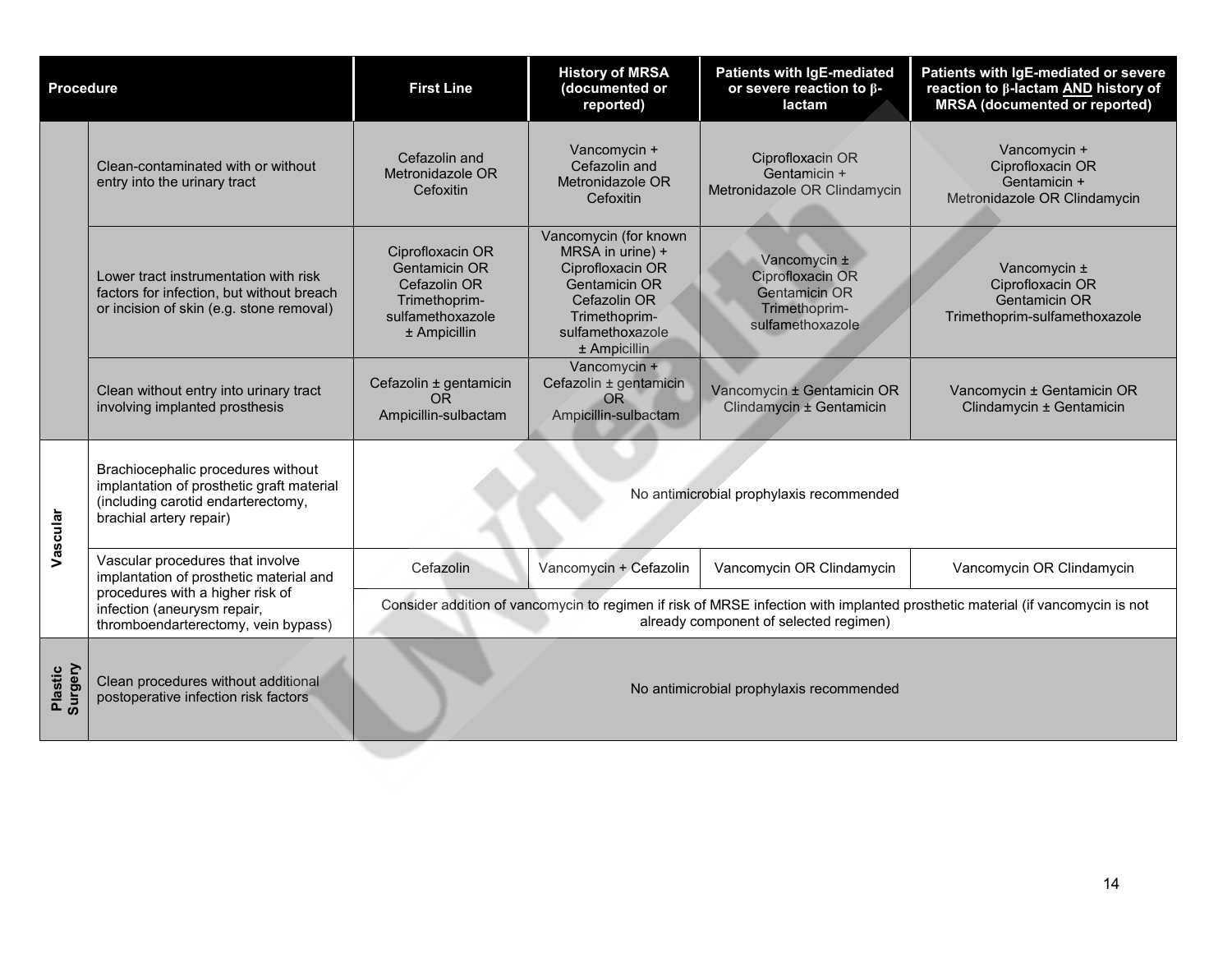| <b>Procedure</b> |                                                                                                                                                                                                                                | <b>First Line</b>                 | <b>History of MRSA</b><br>(documented or<br>reported)                        | <b>Patients with IgE-mediated</b><br>or severe reaction to $\beta$ -<br>lactam | Patients with IgE-mediated or severe<br>reaction to β-lactam AND history of<br><b>MRSA</b> (documented or reported) |                                                   |
|------------------|--------------------------------------------------------------------------------------------------------------------------------------------------------------------------------------------------------------------------------|-----------------------------------|------------------------------------------------------------------------------|--------------------------------------------------------------------------------|---------------------------------------------------------------------------------------------------------------------|---------------------------------------------------|
|                  | Clean procedures with risk factors,<br>clean-contaminated procedures, or<br>selected breast cancer procedures<br>(breast implant exchange or other<br>implant procedures)<br>Mastectomy or breast tissue expander<br>procedure |                                   | Cefazolin                                                                    | Vancomycin +<br>Cefazolin                                                      | Vancomycin OR Clindamycin                                                                                           | Vancomycin OR Clindamycin                         |
|                  |                                                                                                                                                                                                                                |                                   | Cefazolin and<br>vancomycin                                                  | Vancomycin + Cefazolin                                                         | Vancomycin OR Clindamycin                                                                                           | Vancomycin OR Clindamycin                         |
| Trauma           | Open fractures                                                                                                                                                                                                                 | Type I and II                     | Cefazolin                                                                    | Vancomycin + Cefazolin                                                         | Vancomycin                                                                                                          | Vancomycin                                        |
|                  |                                                                                                                                                                                                                                | Type III                          | Ceftriaxone ± Gentamicin                                                     | Vancomycin +<br>Ceftriaxone ±<br>Gentamicin                                    | Vancomycin and Gentamicin                                                                                           | Vancomycin and Gentamicin                         |
|                  |                                                                                                                                                                                                                                | Fecal or farm<br>related-injuries | Add metronidazole to the appropriate regimen for Type I, II, or III fracture |                                                                                |                                                                                                                     |                                                   |
|                  | Penetrating abdominal wounds                                                                                                                                                                                                   |                                   | Cefoxitin OR Cefuroxime<br>and Metronidazole                                 | Vancomycin + Cefoxitin<br>OR Cefuroxime and<br>Metronidazole                   | Vancomycin and Ciprofloxacin<br>and Metronidazole                                                                   | Vancomycin and Ciprofloxacin and<br>Metronidazole |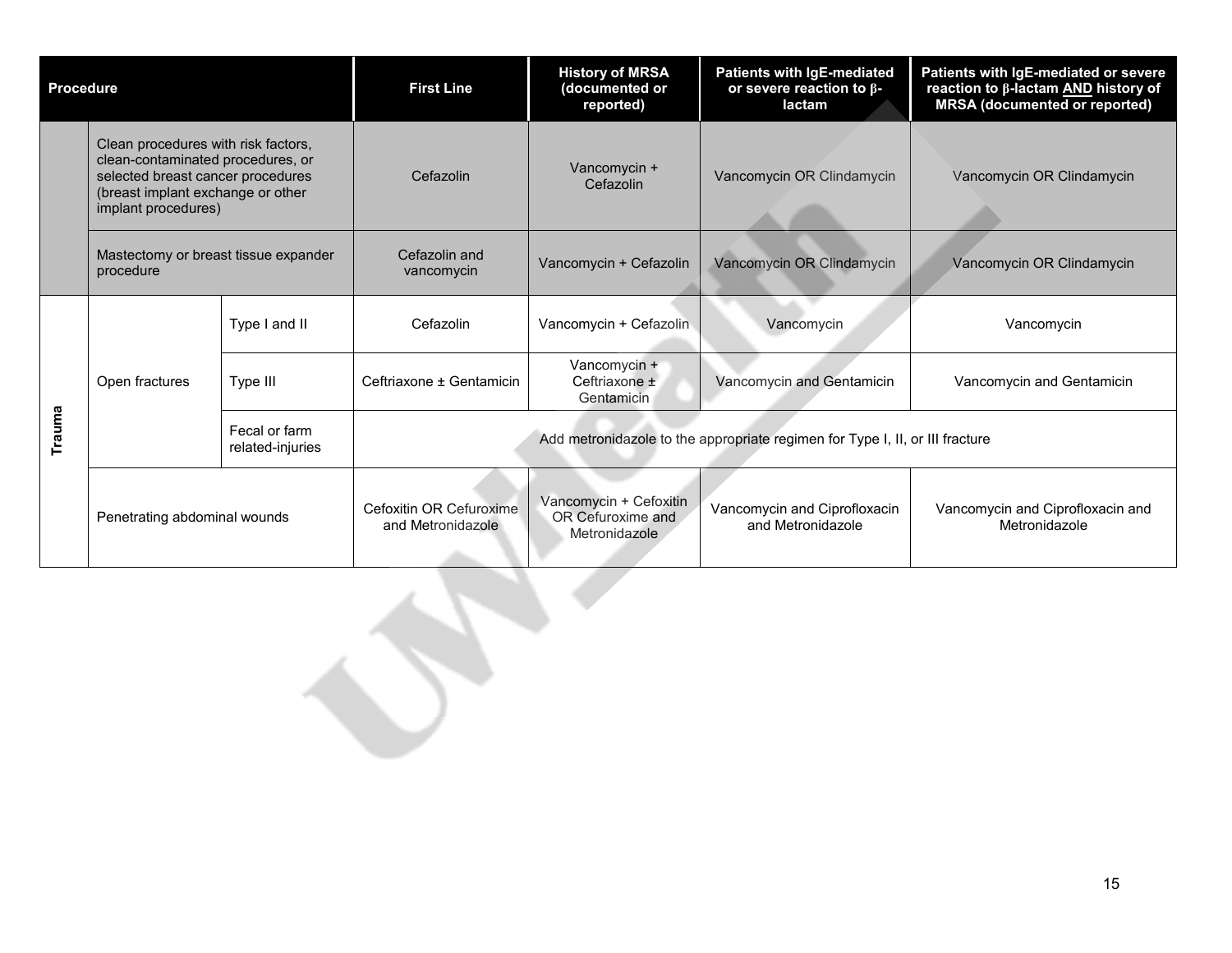### **Table 5. Interventional radiology prophylaxis antimicrobial selection**

<span id="page-15-0"></span>

| <b>Procedure</b>                  |                                                                                                                                                  | <b>First Line</b>                        | <b>History of MRSA</b><br>(documented or<br>reported) | Patients with IgE-mediated<br>or severe reaction to $\beta$ -<br>lactam | Patients with IgE-mediated or severe<br>reaction to β-lactam AND history of<br><b>MRSA</b> (documented or reported) |  |  |
|-----------------------------------|--------------------------------------------------------------------------------------------------------------------------------------------------|------------------------------------------|-------------------------------------------------------|-------------------------------------------------------------------------|---------------------------------------------------------------------------------------------------------------------|--|--|
| interventions<br>Vascular         | Diagnostic angiography, routine angioplasty,<br>thrombolysis, arterial closure device<br>placement, or arterial stent placement                  | No antimicrobial prophylaxis recommended |                                                       |                                                                         |                                                                                                                     |  |  |
|                                   | Arterial stent placement with high risk of<br>infection                                                                                          | Cefazolin                                | Vancomycin +<br>Cefazolin                             | Vancomycin OR<br>Clindamycin                                            | Vancomycin OR Clindamycin                                                                                           |  |  |
| Endograft<br>Placement            | Aortic endograft, peripheral endograft                                                                                                           | Cefazolin                                | Vancomycin +<br>Cefazolin                             | Vancomycin OR<br>Clindamycin                                            | Vancomycin OR Clindamycin                                                                                           |  |  |
| <b>Superficial Venous</b>         | Endovascular thermal ablation, lower<br>extremity sclerotherapy, ambulatory<br>phlebectomy                                                       | No antimicrobial prophylaxis recommended |                                                       |                                                                         |                                                                                                                     |  |  |
| <b>Insufficiency</b><br>Treatment | Upper extremity, torso, head/neck<br>sclerotherapy                                                                                               | Cefazolin                                | Vancomycin and<br>Cefazolin OR<br>Clindamycin         | Vancomycin OR<br>Clindamycin                                            | Vancomycin OR Clindamycin                                                                                           |  |  |
| Placement<br><b>IVC Filter</b>    |                                                                                                                                                  | No antimicrobial prophylaxis recommended |                                                       |                                                                         |                                                                                                                     |  |  |
| <b>Central Venous</b><br>Access   | Central venous catheter placement: PICC<br>line, tunneled and cuffed lines, non-<br>tunneled/temporary lines, hemodialysis or<br>pheresis lines) | No antimicrobial prophylaxis recommended |                                                       |                                                                         |                                                                                                                     |  |  |
|                                   | Central venous catheter: port placement                                                                                                          | Cefazolin                                | Vancomycin +<br>Cefazolin                             | Vancomycin OR<br>Clindamycin                                            | Vancomycin OR Clindamycin                                                                                           |  |  |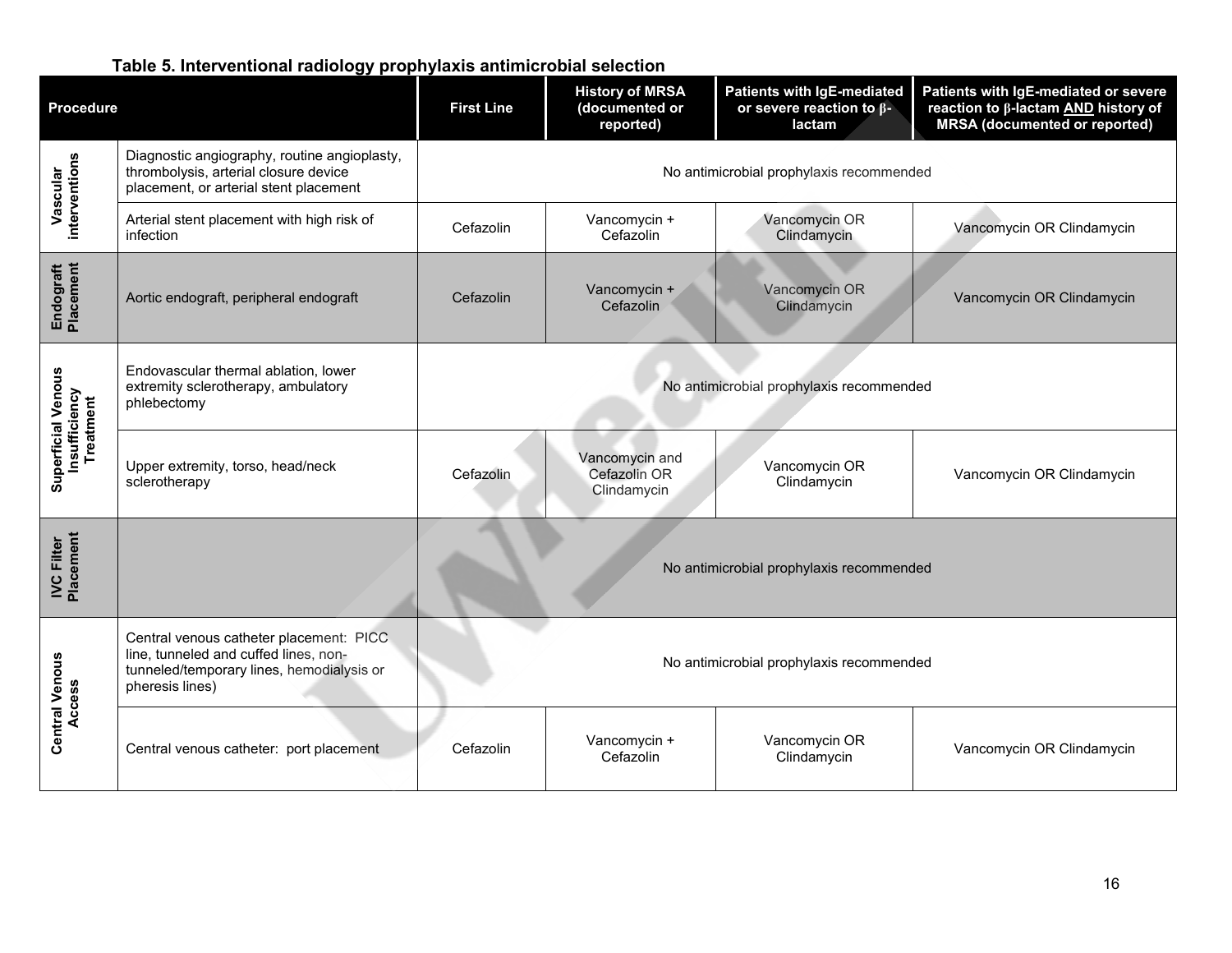| <b>Procedure</b>                      |                                                                                                                                    | <b>First Line</b>                                                                                           | <b>History of MRSA</b><br>(documented or<br>reported)                                                                                     | Patients with IgE-mediated<br>or severe reaction to $\beta$ -<br>lactam                                                                     | Patients with IgE-mediated or severe<br>reaction to β-lactam AND history of<br><b>MRSA</b> (documented or reported) |                                                              |
|---------------------------------------|------------------------------------------------------------------------------------------------------------------------------------|-------------------------------------------------------------------------------------------------------------|-------------------------------------------------------------------------------------------------------------------------------------------|---------------------------------------------------------------------------------------------------------------------------------------------|---------------------------------------------------------------------------------------------------------------------|--------------------------------------------------------------|
| Embolization and chemoembolization    | Embolization of tumor<br>and/or solid organ with<br>the intent to create an<br>infarct or there is a high<br>likelihood of infarct | Hepatic artery<br>embolization<br>(HAE), bland<br>embolization, and<br>portal vein<br>embolization<br>(PVE) | Ampicillin-<br>sulbactam OR<br>Cefazolin and<br>Metronidazole<br>OR Cefoxitin OR<br>Ampicillin and<br><b>Gentamicin OR</b><br>Ceftriaxone | Vancomycin +<br>Ampicillin-sulbactam OR<br>Cefazolin and<br>Metronidazole OR<br>Cefoxitin OR Ampicillin<br>and Gentamicin OR<br>Ceftriaxone | Vancomycin OR<br>Clindamycin + Gentamicin +<br>Metronidazole                                                        | Vancomycin OR<br>Clindamycin + Gentamicin +<br>Metronidazole |
|                                       | Chemoembolization                                                                                                                  | Renal                                                                                                       | Ceftriaxone                                                                                                                               | Vancomycin +<br>Ceftriaxone                                                                                                                 |                                                                                                                     |                                                              |
| <b>Uterine Artery</b><br>Embolization |                                                                                                                                    |                                                                                                             | Cefazolin OR<br>Cefoxitin OR<br>Clindamycin and<br>Gentamicin OR<br>Ampicillin-<br>sulbactam                                              | Vancomycin +<br>Cefazolin OR Cefoxitin<br>OR Clindamycin and<br>Gentamicin OR<br>Ampicillin-sulbactam                                       | Vancomycin OR<br><b>Clindamycin and Gentamicin</b>                                                                  | Vancomycin OR Clindamycin and<br>Gentamicin                  |
| TIPS                                  |                                                                                                                                    |                                                                                                             | Ceftriaxone OR<br>Ampicillin-<br>sulbactam                                                                                                | Vancomycin +<br>Ceftriaxone OR<br>Ampicillin-sulbactam                                                                                      | Vancomycin OR<br>Clindamycin + Gentamicin                                                                           | Vancomycin OR<br>Clindamycin + Gentamicin                    |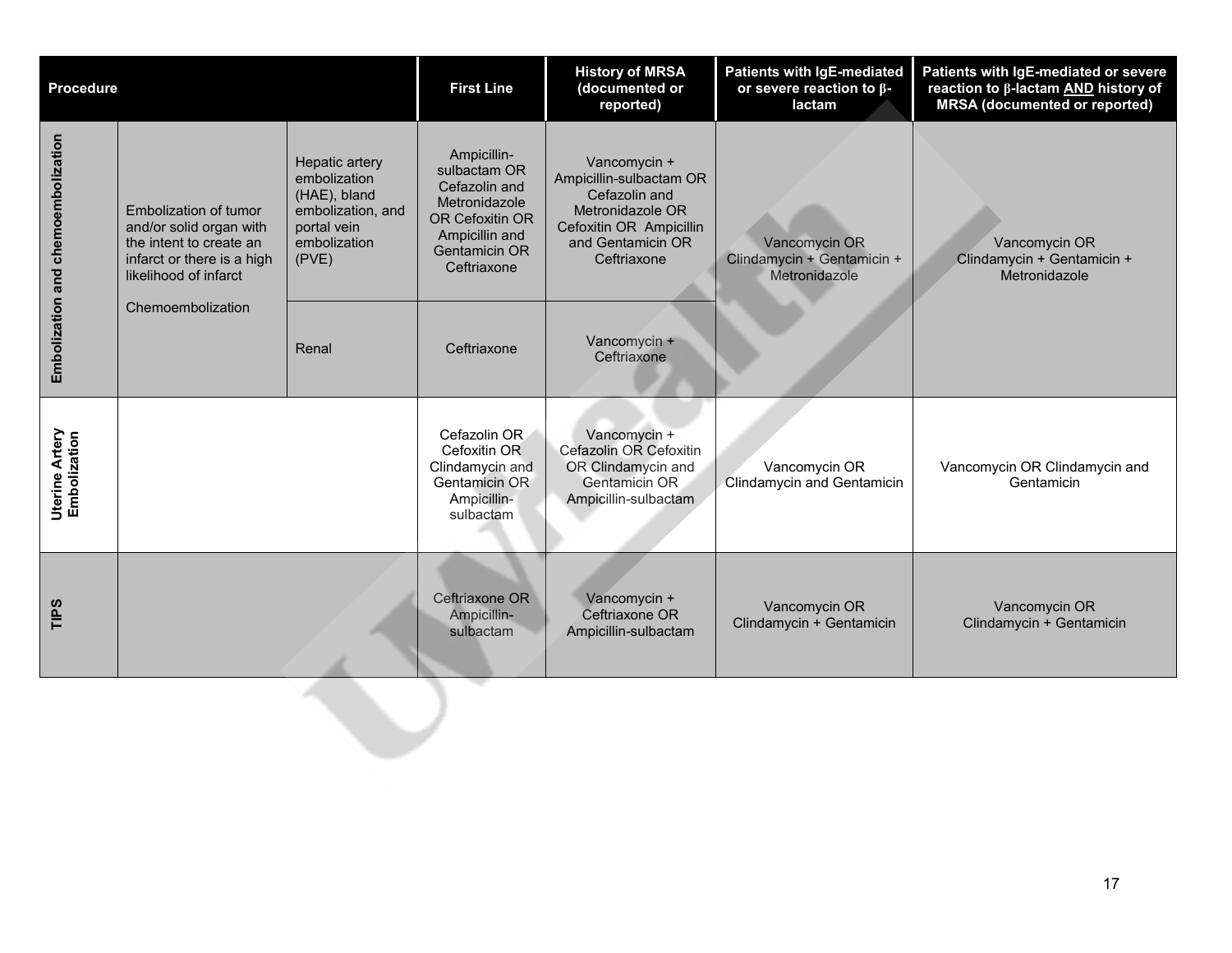| <b>Procedure</b>                                    |                                                                            | <b>First Line</b>                                                                             | <b>History of MRSA</b><br>(documented or<br>reported)                                                     | <b>Patients with IgE-mediated</b><br>or severe reaction to $\beta$ -<br>lactam        | Patients with IgE-mediated or severe<br>reaction to β-lactam AND history of<br><b>MRSA</b> (documented or reported) |
|-----------------------------------------------------|----------------------------------------------------------------------------|-----------------------------------------------------------------------------------------------|-----------------------------------------------------------------------------------------------------------|---------------------------------------------------------------------------------------|---------------------------------------------------------------------------------------------------------------------|
|                                                     | Gastrostomy and gastrojejunostomy tube<br>placement                        | No antimicrobial prophylaxis recommended                                                      |                                                                                                           |                                                                                       |                                                                                                                     |
| Gastrostomy and Gastrojejunostomy Tube<br>Placement | Decompressive gastrostomy tube placement                                   | Cefazolin                                                                                     | Vancomycin + Cefazolin                                                                                    | (1) Vancomycin OR<br>Clindamycin + Gentamicin<br>OR Ciprofloxacin<br>(2) Moxifloxacin | Vancomycin OR Clindamycin +<br>Gentamicin OR Ciprofloxacin OR<br>Moxifloxacin                                       |
| Liver and Biliary<br>Interventions                  | <b>Biliary drainage</b>                                                    | Ceftriaxone OR<br>Ampicillin-<br>sulbactam OR<br>Cefoxitin OR<br>Ampicillin and<br>Gentamicin | Vancomycin +<br>Ceftriaxone OR<br>Ampicillin-sulbactam OR<br>Cefoxitin OR<br>Ampicillin and<br>Gentamicin | Vancomycin OR<br>Clindamycin + Gentamicin                                             | Vancomycin OR Clindamycin +<br>Gentamicin                                                                           |
| Genitourinary                                       | Percutaneous nephrostomy tube placement,<br>tube exchange, ureteral stents | Cefazolin OR<br>Ceftriaxone OR<br>Ampicillin-<br>sulbactam OR<br>Ampicillin and<br>Gentamicin | Vancomycin +<br>Cefazolin OR<br>Ceftriaxone OR<br>Ampicillin-sulbactam OR<br>Ampicillin and<br>Gentamicin | Vancomycin and Gentamicin                                                             | Vancomycin and Gentamicin                                                                                           |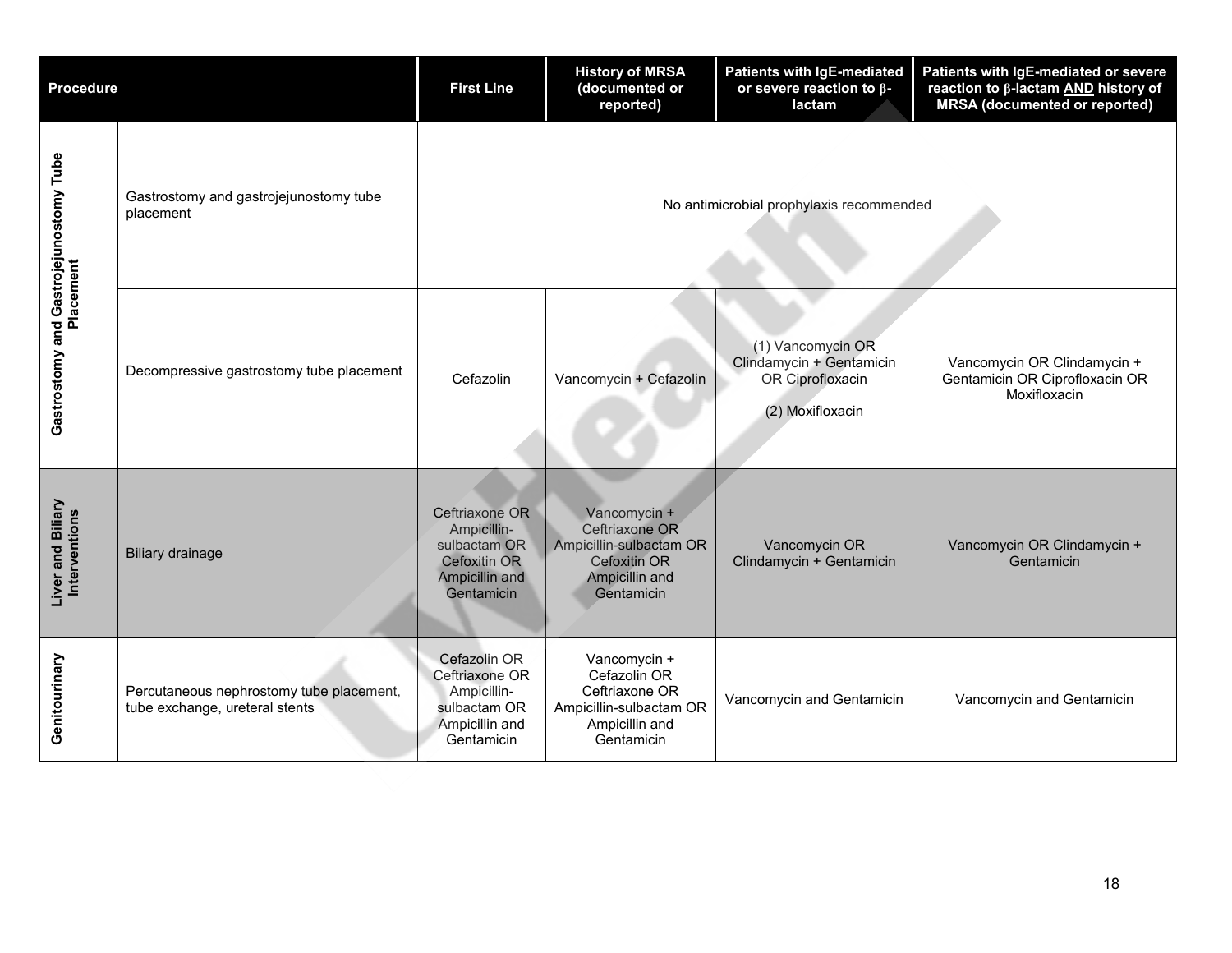| <b>Procedure</b>                                   |                                                      | <b>First Line</b>                                          | <b>History of MRSA</b><br>(documented or<br>reported)                    | <b>Patients with IgE-mediated</b><br>or severe reaction to $\beta$ -<br>lactam                                                                            | Patients with IgE-mediated or severe<br>reaction to β-lactam AND history of<br><b>MRSA</b> (documented or reported) |
|----------------------------------------------------|------------------------------------------------------|------------------------------------------------------------|--------------------------------------------------------------------------|-----------------------------------------------------------------------------------------------------------------------------------------------------------|---------------------------------------------------------------------------------------------------------------------|
|                                                    | Liver                                                | Ampicillin-<br>sulbactam                                   | Vancomycin +<br>Ampicillin-sulbactam                                     |                                                                                                                                                           |                                                                                                                     |
| <b>Tumor Ablation</b>                              | Renal                                                | Ceftriaxone                                                | Vancomycin +<br>Ceftriaxone                                              | Vancomycin                                                                                                                                                | Vancomycin                                                                                                          |
|                                                    | Bone                                                 | Cefazolin                                                  | Vancomycin + Cefazolin                                                   |                                                                                                                                                           |                                                                                                                     |
| Abscess Drainage<br>Percutaneous                   |                                                      | Cefoxitin OR<br>Ceftriaxone OR<br>Ampicillin-<br>sulbactam | Vancomycin AND<br>Cefoxitin OR<br>Ceftriaxone OR<br>Ampicillin-sulbactam | Gram-positive coverage:<br>Vancomycin OR<br>Clindamycin<br>Gram-negative coverage:<br>Gentamicin                                                          | Gram-positive coverage: Vancomycin<br>OR Clindamycin<br>Gram-negative coverage: Gentamicin                          |
| Percutaneous<br>Biopsy                             | Transrectal percutaneous biopsy                      |                                                            |                                                                          | Gentamicin 80 mg IV/IM and Ciprofloxacin 250 mg BID PO for five days OR<br>Ciprofloxacin 500 mg BID PO for four days (starting the day before the biopsy) |                                                                                                                     |
| Percutaneous<br>vertebroplasty                     |                                                      | Cefazolin                                                  | Vancomycin +<br>Cefazolin                                                | Vancomycin OR<br>Clindamycin                                                                                                                              | Vancomycin OR Clindamycin                                                                                           |
| <b>Arteriovenous</b><br>Malformations<br>Pulmonary | Pulmonary arteriovenous malformation<br>embolization | Cefazolin                                                  | Vancomycin +<br>Cefazolin                                                | Vancomycin OR<br>Clindamycin                                                                                                                              | Vancomycin OR Clindamycin                                                                                           |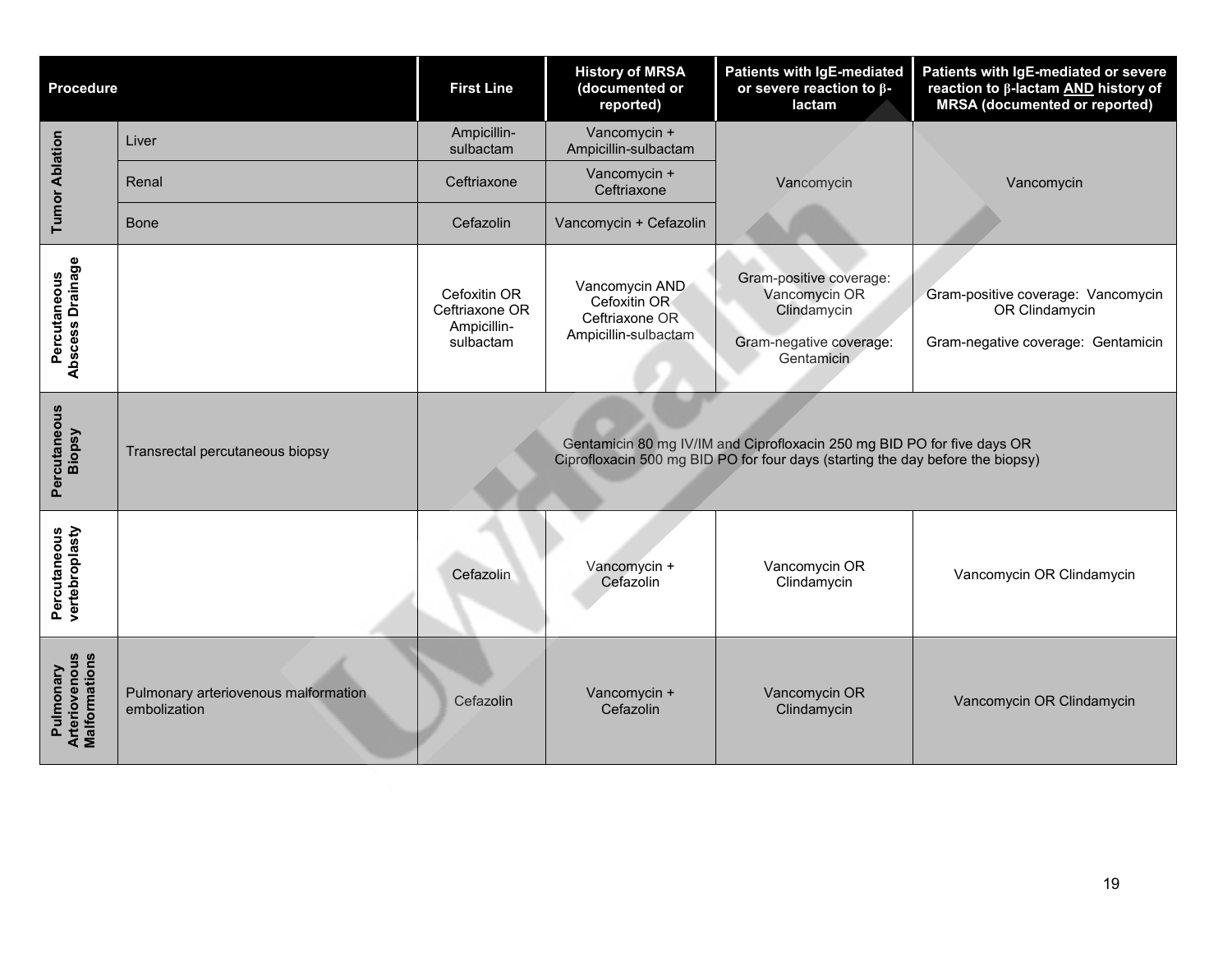### <span id="page-19-0"></span>**Recommendations**

- 1 Principles of antimicrobial surgical prophylaxis $3$ 
	- 1.1 The antimicrobial chosen for surgical prophylaxis should: (*UW Health Strong Recommendation, Low Quality of Evidence*)
		- 1.1.1 possess activity to likely surgical site pathogens;
		- 1.1.2 be given at an appropriate dosage and time to achieve adequate concentrations during the time period of potential contamination;
		- 1.1.3 be safe;
		- 1.1.4 be administered for the shortest period possible.
	- 1.2 Antimicrobials should have the narrowest spectrum of activity to achieve efficacy (*UW Health Strong Recommendation, Low Quality of Evidence*)
		- 1.2.1 Cefazolin is the prophylactic antimicrobial of choice for most surgical procedures (*UW Health Strong Recommendation, Very Low Quality of Evidence*)
			- 1.2.1.1 Clindamycin is not recommended as the preferred alternative due to broad anaerobic spectrum (increasing *C. difficile* infection risk) and lack of efficacy in 35% or more of patients at UWHC (*UW Health Strong Recommendation, Low Quality of Evidence*)
	- 1.3 Routine use of vancomycin prophylaxis is not recommended for any procedure (*UW Health Strong Recommendation, Low Quality of Evidence*)
		- 1.3.1 Vancomycin may be considered for patients with known MRSA colonization or at high risk for MRSA/MRSE colonization without surveillance data (e.g. recent hospitalizations, nursing home residents, hemodialysis patients) or patients who have received more than 48 hours of therapeutic beta-lactam antibiotics (*UW Health Weak/conditional Recommendation, Very Low Quality of Evidence*)
		- 1.3.2 Vancomycin is inferior to cefazolin in preventing SSIs caused by MSSA<sup>5,6</sup>
			- 1.3.2.1 Vancomycin is not recommended as monotherapy in patients who can tolerate a cephalosporin (*UW Health Strong Recommendation, Low Quality of Evidence*)
		- 1.3.3 Vancomycin may be considered for monotherapy when the patient cannot tolerate a beta-lactam due to IgE-mediated reaction or severe non-IgE-mediated reaction (e.g. hemolysis, Stevens Johnson Syndrome, toxic epidermal necrolysis) (*UW Health Strong Recommendation, Very Low Quality of Evidence*)
			- 1.3.3.1 Vancomycin is preferred over clindamycin in these clinical situations (*UW Health Weak/conditional Recommendation, Very Low Quality of Evidence*)
	- 1.4 Antimicrobial intravenous administration is preferred for most procedures as this produces rapid and predictable serum concentrations (*UW Health Strong Recommendation, Very Low Level of Evidence*)
		- 1.4.1 The first dose of antimicrobial should be given within 60 minutes of the first surgical incision (*UW Health Strong Recommendation, High Quality of Evidence*)
		- 1.4.2 The full dose of the antimicrobial should be infused prior to surgical incision. (*UW Health Weak/conditional Recommendation, Very Low Quality of Evidence*)
		- 1.4.3 Vancomycin and fluoroquinolones should be given within 120 minutes of the first surgical incision (*UW Health Strong Recommendation, Moderate Quality of Evidence*)
			- 1.4.3.1 For vancomycin, it is not known whether starting the procedure (e.g. skin incision) prior to completion of the vancomycin infusion results in equivalent SSI reduction outcomes as infusing the entire dose prior to incision. The best practice is to infuse the entire dose prior to incision. However, based on pharmacokinetic evaluation, it may be acceptable to start the procedure after a minimum of two-thirds of the vancomycin dose has been infused in patients weighing fewer than 120 kg (the remainder of the dose should continue infusing as the procedure is in progress). For patients weighing 120 kg or more, the entire dose should be infused prior to tourniquet inflation. For any procedure utilizing the application of a tourniquet, the entire dose should be infused prior to incision. (*UW Health Weak/conditional Recommendation, Very Low Quality of Evidence*)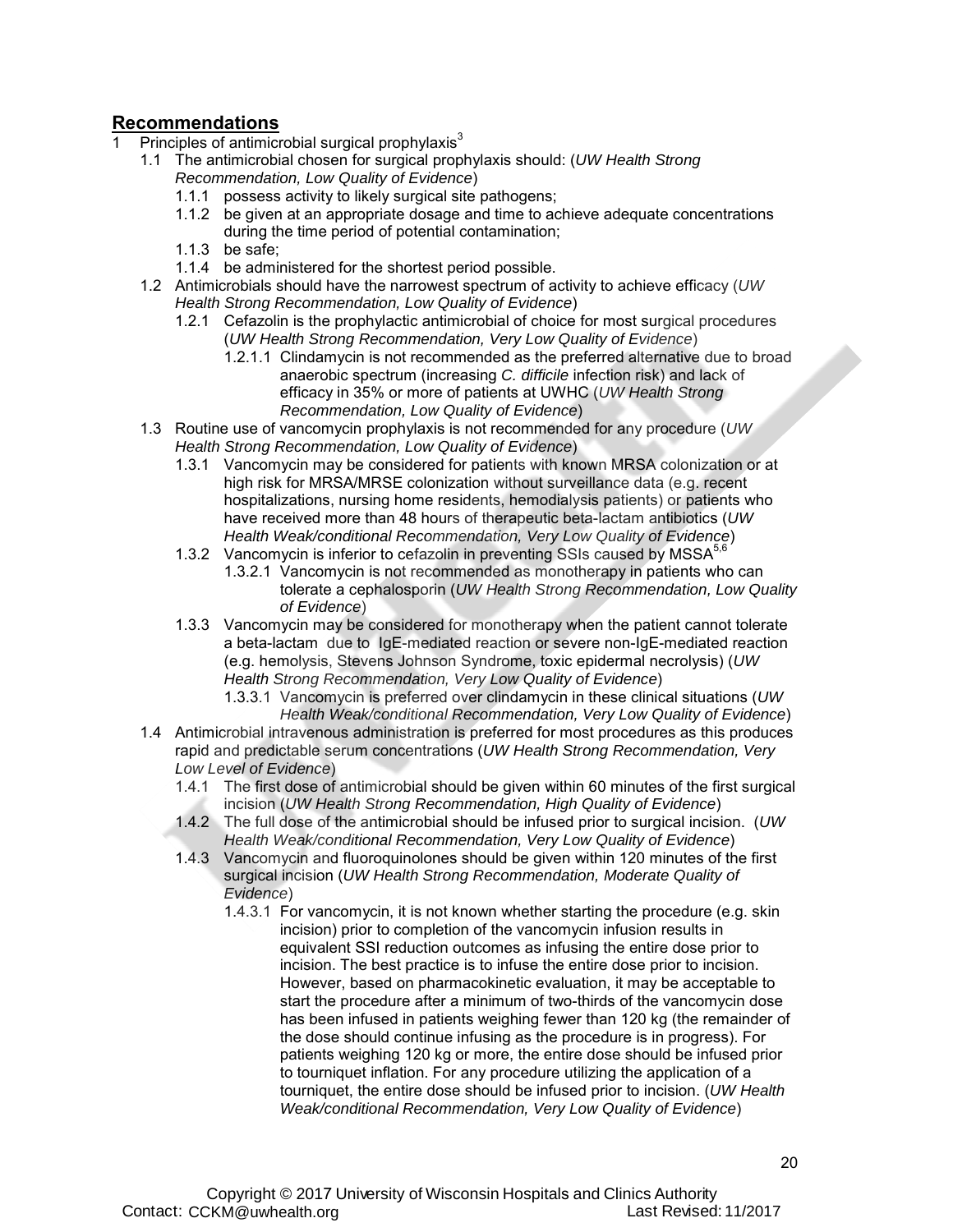- 1.5 Patients receiving therapeutic antimicrobials for a remote infection prior to surgery should also be given antimicrobial prophylaxis before surgery to ensure adequate serum and tissue antimicrobial tissue levels with pathogen activity (*UW Health Strong Recommendation, Low Quality of Evidence)*
	- 1.5.1 If the therapeutic antimicrobial is appropriate for surgical prophylaxis, administering an additional dose 60 minutes prior to incision is sufficient
- 1.6 Dosing adjustment in adult obesity
	- 1.6.1 Patients weighing 120 kg or more should receive 3 g doses of cefazolin for antimicrobial prophylaxis (*UW Health Strong Recommendation, Moderate Quality of Evidence*)
	- 1.6.2 Patients weighing 20% above ideal body weight who are receiving gentamicin, should be dosed using an aminoglycoside dosing weight (ideal body weight plus 40% of the difference between the actual and ideal weights) (*UW Health Strong Recommendation, Low Quality of Evidence*)
	- 1.6.3 Perioperative antimicrobial dosing in obesity is poorly defined. As perioperative antimicrobial prophylaxis is limited to fewer than 48 hours, risks of adverse drug events associated with higher doses is low and while the benefit associated with higher drug doses is not known, the suspected benefit likely outweighs risk of adverse events. Higher antimicrobial doses may be reasonable in obese patients. (*UW Health Strong Recommendation, Very Low Quality of Evidence*)
- 1.7 Pediatric patients should receive weight-based antimicrobial doses (*UW Health Strong Recommendation, Moderate Quality of Evidence*)
	- 1.7.1 Pediatric patients weighing more than 40 kg should receive weight-based doses unless the dose exceeds the recommended adult dose
- 1.8 Surgical prophylaxis antimicrobials should be redosed if the procedure duration exceeds two half-lives of the antimicrobial or there is excessive blood loss to ensure adequate serum and tissue concentrations. (*UW Health Strong Recommendation, High Quality of Evidence*)
	- 1.8.1 The initial, intraoperative redosing interval is measured from the time of the preoperative dose.
	- 1.8.2 Redosing may be appropriate in clinical scenarios where the antimicrobial half-life is shortened (e.g. extensive burns, blood loss). (*UW Health Weak/conditional Recommendation, Very Low Quality of Evidence*)
	- 1.8.3 Redosing may not be necessary in clinical scenarios where the antimicrobial halflife is prolonged (e.g. renal insufficiency or failure). (*UW Health Weak/conditional Recommendation, Very Low Quality of Evidence*)
	- 1.8.4 Excessive blood loss is defined as the loss of 20% or more of estimated total blood volume.<sup>7</sup> If this blood loss occurs in a time period of longer than halfway through the redosing interval of the antimicrobial, the antimicrobial should be redosed at the usual redosing interval. (*UW Health Weak/conditional Recommendation, Moderate Quality of Evidence*)
	- 1.8.5 Rapid, excessive blood loss is defined as the loss of 20% or more of estimated total body blood volume in a time period shorter than one-half of the normal intraoperative redosing interval for that antibiotic.<sup>7</sup> Antimicrobial redosing should occur when rapid, excessive blood loss occurs. (*UW Health Weak/conditional Recommendation, Moderate Quality of Evidence*)
	- 1.8.6 Careful consideration is recommended for antimicrobials with higher toxicity risks (e.g. vancomycin, aminoglycosides) to ensure safety with these agents when requiring multiple doses. Consultation with the OR pharmacist may be advised in these cases. (*UW Health Weak/conditional Recommendation, Very Low Quality of Evidence*)
	- 1.8.7 Antimicrobial redosing should not occur more than four times during a prolonged operative case without excessive blood loss. If the case exceeds four redosing intervals, additional dosing should follow recommendations outlined in the *Renal Function-based Dose Adjustments – Adult – Inpatient Clinical Practice Guidelines*. (*UW Health Strong Recommendation, Low Quality of Evidence*)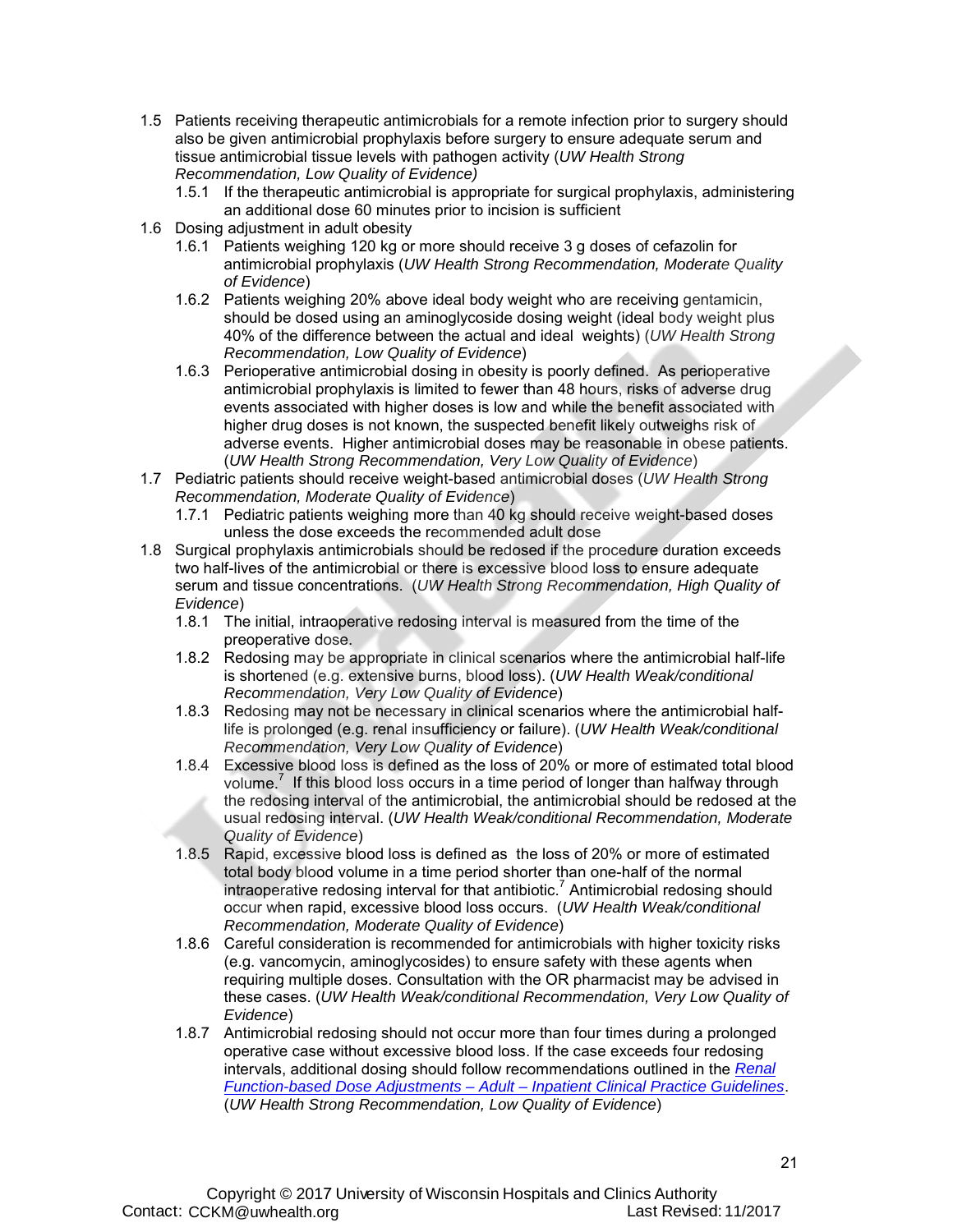- 1.9 Antimicrobial prophylaxis duration should be fewer than 24 hours for most procedures.<sup>8,9</sup> (*UW Health Strong Recommendation, Moderate Quality of Evidence*)
	- 1.9.1 In clean and clean-contaminated procedures, it is reasonable to further limit antimicrobial prophylaxis to no additional doses after the surgical incision is closed in the operating room, even in the presence of a drain.10 (*UW Health Weak/conditional Recommendation, Moderate Quality of Evidence*)
	- 1.9.2 Antimicrobial prophylaxis of up to 48 hours for cardiothoracic procedures (with mediastinal tubes) effectiveness is unclear (*UW Health Weak/conditional Recommendation, Very Low Quality of Evidence*)
- 1.10 Topical antimicrobial should not be used for surgical prophylaxis as safety and efficacy has not been established (*UW Health Strong Recommendation, Moderate Quality of Evidence*)

### **Surgical Antimicrobial Prophylaxis**

#### **2 Cardiac procedures**

- 2.1 Patients undergoing cardiac procedures should receive antimicrobial prophylaxis<sup>3,11</sup> (UW *Health Strong Recommendation, High Quality of Evidence*)
	- 2.1.1 Includes CABG procedures, valve repairs, and placement of temporary or
- permanent implantable cardiac devices (including ventricular assist devices)<sup>3</sup> 2.2 Pathogens $3$ 
	- 2.2.1 Most common pathogens: *S. aureus*, coagulase-negative staphylococcus
	- 2.2.2 Less common pathogens: *Propionibacterium acnes*, *Enterobacter* species, *Pseudomonas aeruginosa, Escherichia coli, Klebsiella pneumoniae, Proteus mirabilis, Acinetobacter* species
- 2.3 Antimicrobial selection
	- 2.3.1 Adults
		- 2.3.1.1 First-line agents: cefazolin or cefuroxime<sup>11-19</sup> (UW Health Strong *Recommendation, High Quality of Evidence*)
		- 2.3.1.2 MRSA agents for documented MRSA or history of MRSA or risk for MRSE with implanted prosthetic material: add vancomycin to the regimen<sup>3,20,21</sup> (*UW Health Strong Recommendation, Moderate Quality of Evidence*)
		- 2.3.1.3 Agents for patients with IgE-mediated reaction or severe non-IgE-mediated reaction to β-lactam: vancomycin or clindamycin3,20,21 (*UW Health Strong Recommendation, Moderate Quality of Evidence*) and aztreonam (*UW Health Weak/conditional Recommendation, Very Low Quality of Evidence*) It is reasonable to consider aztreonam if risk for Gram-negative infections.
	- 2.3.2 Pediatrics
		- 2.3.2.1 First-line agents: cefazolin or cefuroxime: cefazolin or cefuroxime<sup>3</sup> (UW *Health Strong Recommendation, Very Low Quality of Evidence*)
		- 2.3.2.2 MRSA agents for documented MRSA or history of MRSA or risk for MRSE with implanted prosthetic material: add vancomycin to the regimen<sup>3</sup> (UW *Health Strong Recommendation, Very Low Quality of Evidence*)
		- 2.3.2.3 Agents for patients with IgE-mediated reaction or severe non-IgE-mediated reaction to β-lactam: vancomycin or clindamycin<sup>3</sup> (UW Health Strong *Recommendation, Very Low Quality of Evidence*)
	- 2.3.3 In patients who have received 48 hours or more of antibiotic therapy with *Staphylococcus* or *Streptococcus* activity, it is reasonable to administer vancomycin (in addition to other preoperative antibiotics) preoperatively for clean and clean-contaminated procedures<sup>22</sup> (*UW Health Strong Recommendation, Low Quality of Evidence*)
	- 2.3.4 Prolonged antimicrobial prophylaxis may be considered for an open chest surgery (*UW Health Weak/conditional Recommendation, Very Low Quality of Evidence*)

#### **3 Cardiac device insertion procedures**

P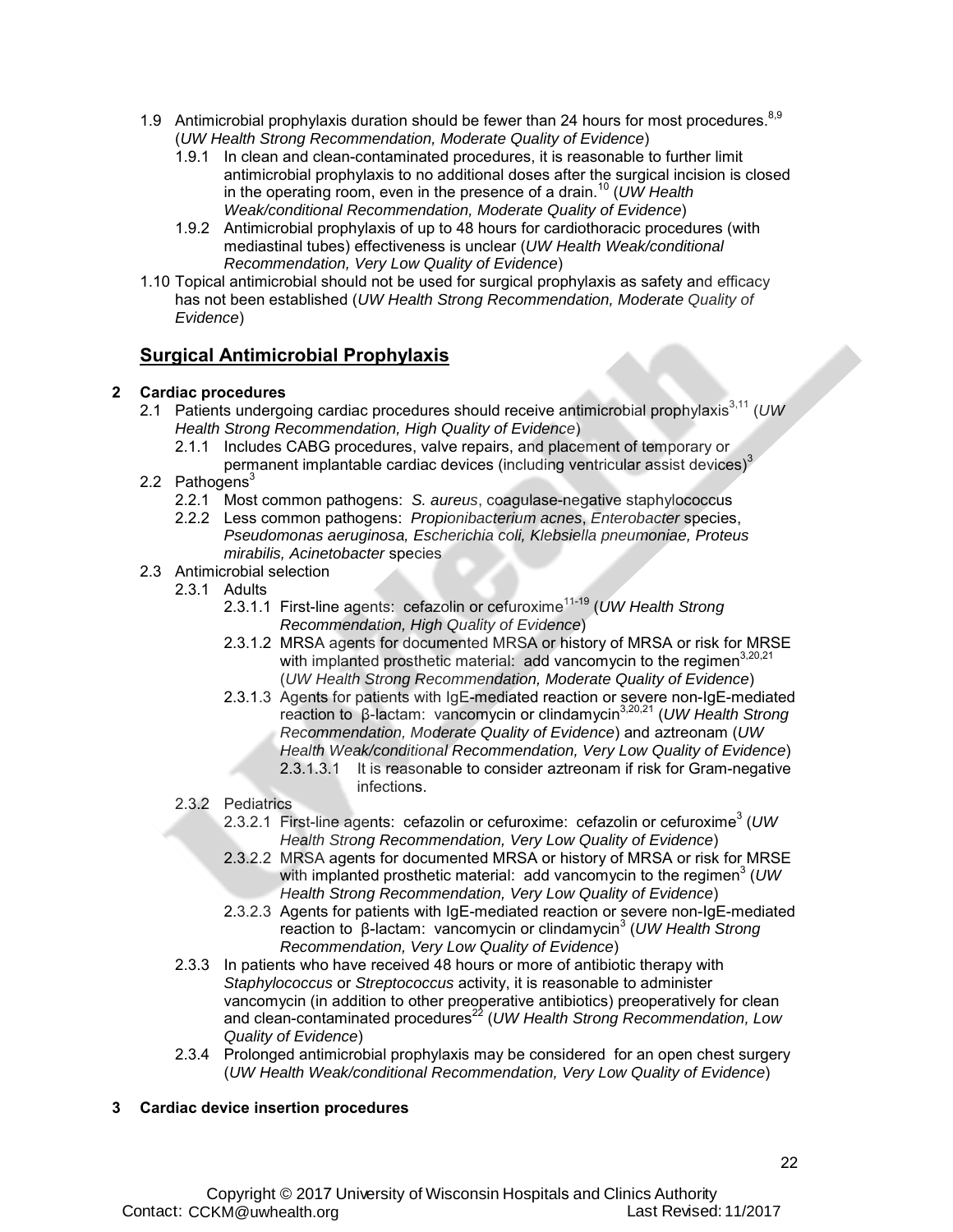- 3.1 Patients undergoing cardiac implantable device insertion (e.g. permanent pacemaker, implantable cardioverter defibrillator, cardiac resynchronization device) should receive antimicrobial prophylaxis3,23 (*UW Health Strong Recommendation, High Quality of Evidence*)
	- 3.1.1 Adults
		- 3.1.1.1 First-line agents: cefazolin or cefuroxime<sup>3</sup> (UW Health Strong *Recommendation, High Quality of Evidence*)
		- 3.1.1.2 MRSA agents for documented MRSA or history of MRSA or risk for MRSE with implanted prosthetic material: add vancomycin to the regimen<sup>3</sup> (UW *Health Strong Recommendation, Moderate Quality of Evidence*)
		- 3.1.1.3 Agents for patients with IgE-mediated reaction or severe non-IgE-mediated reaction to β-lactam: vancomycin or clindamycin<sup>3</sup> (UW Health Strong *Recommendation, Moderate Level of Evidence*) or aztreonam (*UW Health Weak/conditional Recommendation, Very Low Quality of Evidence*)
		- 3.1.1.4 It is reasonable to consider aztreonam if risk for Gram-negative infections.
	- 3.1.2 Pediatrics
		- 3.1.2.1 First-line agents: cefazolin or cefuroxime<sup>3</sup> (UW Health Strong *Recommendation, Very Low Quality of Evidence*)
		- 3.1.2.2 MRSA agents for documented MRSA or history of MRSA or risk for MRSE with implanted prosthetic material: add vancomycin to the regimen<sup>3</sup> (UW) *Health Strong Recommendation, Very Low Quality of Evidence*)
		- 3.1.2.3 Agents for patients with IgE-mediated reaction or severe non-IgE-mediated reaction to β-lactam: vancomycin or clindamycin<sup>3</sup> (UW Health Strong *Recommendation, Very Low Quality of Evidence)*
	- 3.1.3 In patients who have received 48 hours or more of antibiotic therapy with *Staphylococcus* or *Streptococcus* activity, it is reasonable to administer vancomycin preoperatively (in addition to other preoperative antibiotics) for clean and clean-contaminated procedures<sup>22</sup> (*UW Health Strong Recommendation, Low Quality of Evidence*)
- 3.2 Patients undergoing cardiac catheterization or transesophageal echocardiogram should not receive antimicrobial prophylaxis3,24 (*UW Health Strong Recommendation, Moderate Quality of Evidence*)

#### **4 Thoracic procedures**

- 4.1 Patient undergoing thoracic procedures should receive antimicrobial prophylaxis (*UW Health Strong Recommendation, Moderate Quality of Evidence)* 21,25-28
	- 4.1.1 Noncardiac thoracic procedures include lobectomy, pneumonectomy, thoracoscopy, lung resection, thoracotomy, and video-assisted thoracoscopic surgery
- 4.2 Pathogens<sup>3</sup>
	- 4.2.1 SSI: *S. aureus*, *S. epidermidis*
	- 4.2.2 Postoperative pneumonia: *Streptococcus* species, *Staphylococcus* species, *H. influenzae, E. cloacae, K. pneumoniae, Acinetobacter* species, *P. aeruginosa*, *M. catarrhalis*, and *Candida* species
- 4.3 Antimicrobial selection
	- 4.3.1 Adults
		- 4.3.1.1 First-line agents: cefazolin or ampicillin-sulbactam<sup>3</sup> *(UW Health Strong Recommendation, Moderate Quality of Evidence)*
		- 4.3.1.2 MRSA agents for documented MRSA or history of MRSA: add vancomycin to the regimen<sup>3</sup> (UW Health Strong Recommendation, Moderate Quality of *Evidence*)
		- 4.3.1.3 Agents for patients with IgE-mediated reaction or severe non-IgE-mediated reaction to β-lactam: vancomycin or clindamycin<sup>3</sup> (UW Health Strong *Recommendation, Very Low Quality of Evidence*)
		- 4.3.2 Pediatrics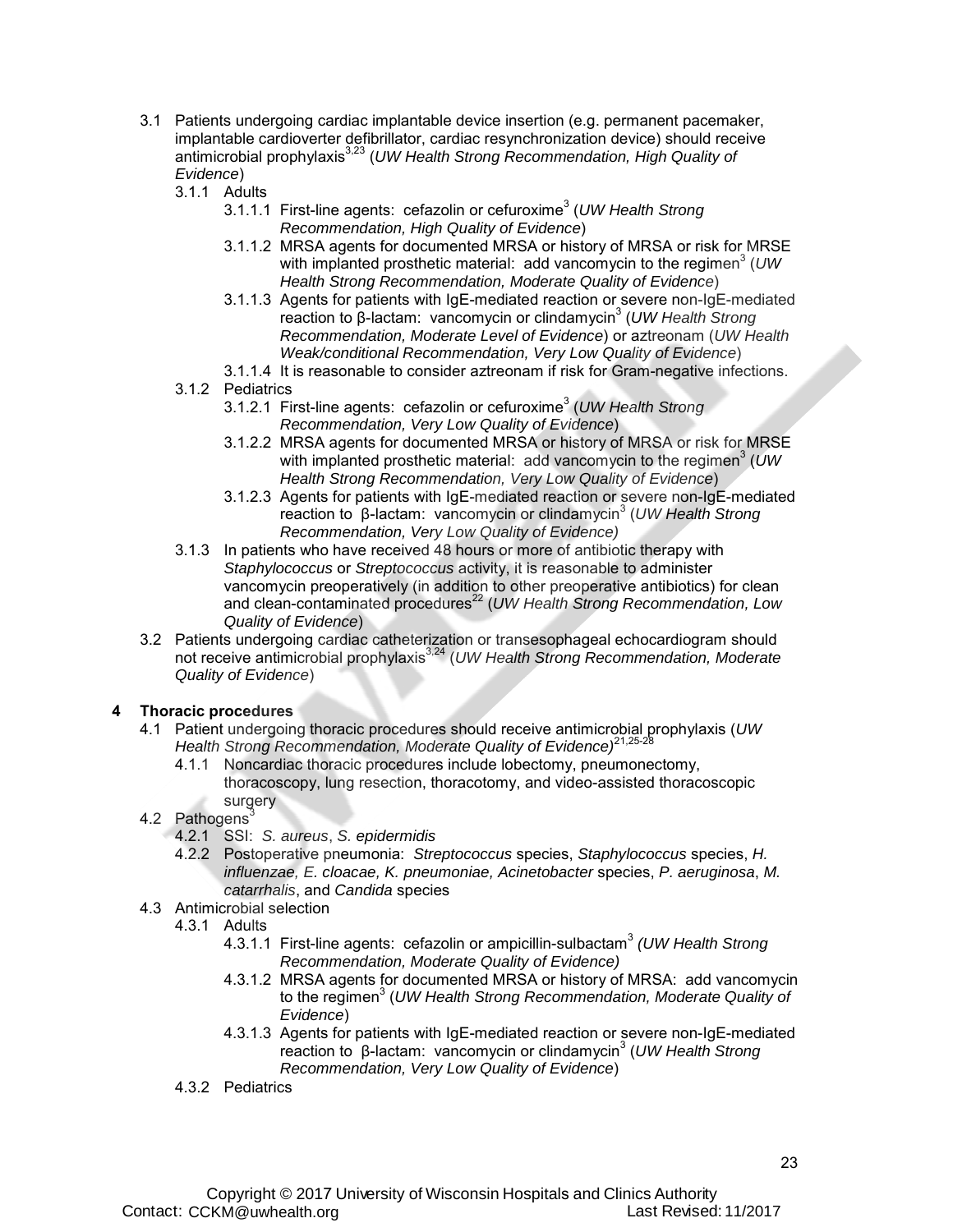- 4.3.2.1 First-line agents: cefazolin or ampicillin-sulbactam<sup>3</sup> *(UW Health Strong Recommendation, Very Low Quality of Evidence)*
- 4.3.2.2 MRSA agents for documented MRSA or history of MRSA: add vancomycin to the regimen<sup>3</sup> *(UW Health Strong Recommendation, Very Low Quality of Evidence)*
- 4.3.2.3 Agents for patients with IgE-mediated reaction or severe non-IgE-mediated reaction to β-lactam: vancomycin or clindamycin<sup>3</sup> *(UW Health Strong Recommendation, Very Low Quality of Evidence)*

#### **5 Gastroduodenal procedures**

- 5.1 Patients undergoing gastroduodenal procedures who are at highest risk of postoperative gastroduodenal should receive antimicrobial prophylaxis<sup>3,29-32</sup> *(UW Health Strong Recommendation, Low Quality of Evidence)*
	- 5.1.1 Includes resection with or without vagotomy for gastric or duodenal ulcers, resection for gastric carcinoma, revision required to repair strictures of the gastric outlet, PEG insertion, perforated ulcer procedures, pancreaticoduodenectomy, and bariatric surgical procedures
	- 5.1.2 Highest risk patients are those with increased gastric pH, gastroduodenal perforation, decreased gastric motility, gastric outlet obstruction, gastric bleeding, morbid obesity or cancer
	- 5.1.3 Antimicrobial prophylaxis may not be required when the intestinal tract lumen is not entered (*UW Health Weak/conditional Recommendation, Very Low Quality of Evidence*)
- 5.2 Pathogens<sup>3</sup>
	- 5.2.1 Coliforms (*E. coli, Proteus* species, *Klebsiella* species), staphylococci, streptococci, enterococci, and *Bacteroides* species
- 5.3 Antimicrobial selection
	- 5.3.1 Adults
		- 5.3.1.1 First-line agents: cefazolin<sup>3</sup> (UW Health Strong Recommendation, *Moderate Quality of Evidence*)
			- 5.3.1.1.1 Ceftriaxone or gentamicin may be considered for ERCP.  $33,34$ (*UW Health Weak/conditional Recommendation, Very Low Quality of Evidence*)
		- 5.3.1.2 MRSA agents for documented MRSA or history of MRSA: add vancomycin to the regimen<sup>3</sup> (*UW Health Weak/conditional Recommendation, Very Low Quality of Evidence*)
		- 5.3.1.3 Agents for patients with IgE-mediated reaction or severe non-IgE-mediated reaction to β-lactam: vancomycin or clindamycin plus gentamicin, aztreonam, or ciprofloxacin<sup>3</sup> (UW Health Strong Recommendation, *Moderate Quality of Evidence*) or moxifloxacin (*UW Health Weak/conditional Recommendation, Very Low Quality of Evidence*)
	- 5.3.2 Pediatrics
		- 5.3.2.1 First-line agents: cefazolin<sup>3</sup> (UW Health Strong Recommendation, Very *Low Quality of Evidence)*
		- 5.3.2.2 MRSA agents for documented MRSA or history of MRSA: add vancomycin to the regimen<sup>3</sup> (UW Health Strong Recommendation, Very Low Quality of *Evidence*)
		- 5.3.2.3 Agents for patients with IgE-mediated reaction or severe non-IgE-mediated reaction to β-lactam: vancomycin or clindamycin plus gentamicin, aztreonam, or ciprofloxacin<sup>3</sup> (UW Health Strong Recommendation, Very *Low Quality of Evidence*) (*UW Health Weak/conditional Recommendation, Very Low Quality of Evidence*)
			- 5.3.2.3.1 While the risk of tendon rupture or tendonitis secondary to single-dose preoperative fluoroquinolone dose is quite small, fluoroquinolones are not the first choice in pediatric patients.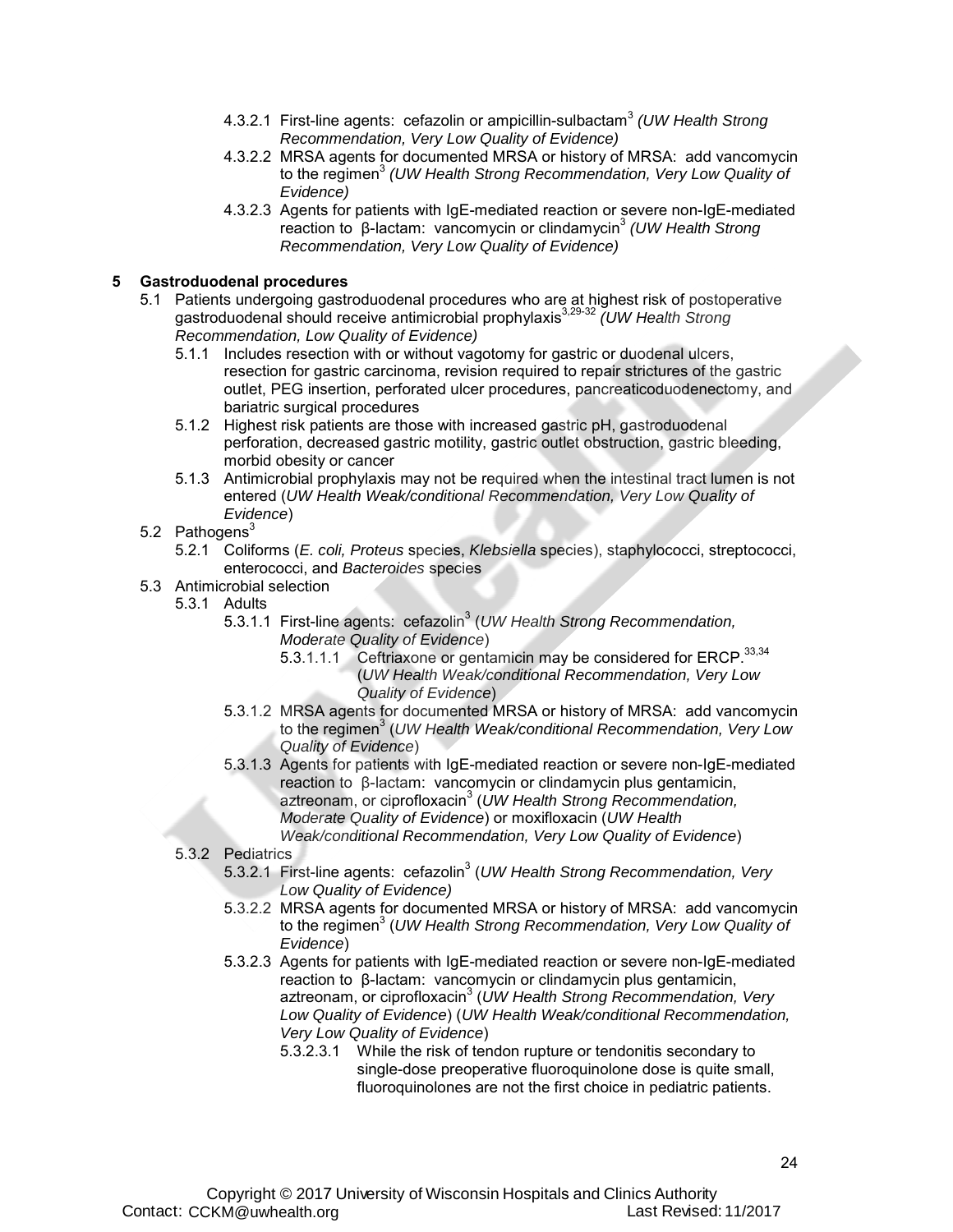(*UW Health Weak/conditional Recommendation, Very Low Quality of Evidence)*

#### **6 Biliary tract procedures**

- 6.1 Patients undergoing open biliary tract and high-risk laparoscopic biliary tract procedures should receive antimicrobial prophylaxis<sup>3,35</sup> (UW Health Strong Recommendation, *Moderate Quality of Evidence*)
	- 6.1.1 Antimicrobial prophylaxis is probably not needed for patients undergoing laparoscopic cholecystectomy for biliary colic and low- or moderate-risk cholecystitis.36,37 (*UW Health Strong Recommendation, High Quality of Evidence*)
	- 6.1.2 Includes cholecystectomy, exploration of common bile duct, and choledochoenterostomy
	- 6.1.3 Risk factors in laparoscopic biliary tract procedures include emergency procedure, diabetes, anticipated duration longer than 120 minutes, risk of intraoperative gall bladder rupture, age over 70 years, open cholecystectomy, risk of laparoscopic conversion to open, episode of biliary colic within thirty days preceding the procedure, reintervention in less than a month for noninfectious complications of prior biliary operation, acute cholecystitis, anticipated bile spillage, jaundice, pregnancy, nonfunctioning gall bladder, and immunosuppression
	- 6.1.4 It may be reasonable to give antimicrobial prophylaxis to patients receiving low-risk laparoscopic biliary tract procedures as all risk factors cannot be determined preoperatively (*UW Health Weak/conditional Recommendation, Very Low Quality of Evidence)*
- 6.2 Pathogens $3$ 
	- 6.2.1 Most common pathogens: *E. coli, Klebsiella* species
	- 6.2.2 Less common pathogens: Gram-negative organisms, staphylococci, streptococci, enterococci
- 6.3 Antimicrobial selection
	- 6.3.1 Adults
		- 6.3.1.1 First-line agents: cefazolin, cefoxitin, cefotetan, ceftriaxone, ampicillinsulbactam<sup>3</sup> (*UW Health Strong Recommendation, Moderate Quality of Evidence*)
		- 6.3.1.2 MRSA agents for documented MRSA or history of MRSA: add vancomycin to the regimen (*UW Health Strong Recommendation, Very Low Quality of Evidence*)
		- 6.3.1.3 Agents for patients with IgE-mediated reaction or severe non-IgE-mediated reaction to β-lactam: vancomycin or clindamycin plus gentamicin, aztreonam, or ciprofloxacin; or metronidazole plus gentamicin or ciprofloxacin<sup>3</sup> (*UW Health Strong Recommendation, Moderate Quality of Evidence*)

#### 6.3.2 Pediatrics

- 6.3.2.1 First-line agents: cefazolin, cefoxitin, cefotetan, ceftriaxone, ampicillinsulbactam<sup>3</sup> (UW Health Strong Recommendation, Very Low Quality of *Evidence)*
- 6.3.2.2 MRSA agents for documented MRSA or history of MRSA: add vancomycin to the regimen (*UW Health Strong Recommendation, Very Low Quality of Evidence)*
- 6.3.2.3 Agents for patients with IgE-mediated reaction or severe non-IgE-mediated reaction to β-lactam: vancomycin or clindamycin plus gentamicin, aztreonam, or ciprofloxacin; or metronidazole plus gentamicin or ciprofloxacin3 (*UW Health Strong Recommendation, Very Low Quality of Evidence)*
	- 6.3.2.3.1 While the risk of tendon rupture or tendonitis secondary to single-dose preoperative fluoroquinolone dose is quite small, fluoroquinolones are not the first choice in pediatric patients.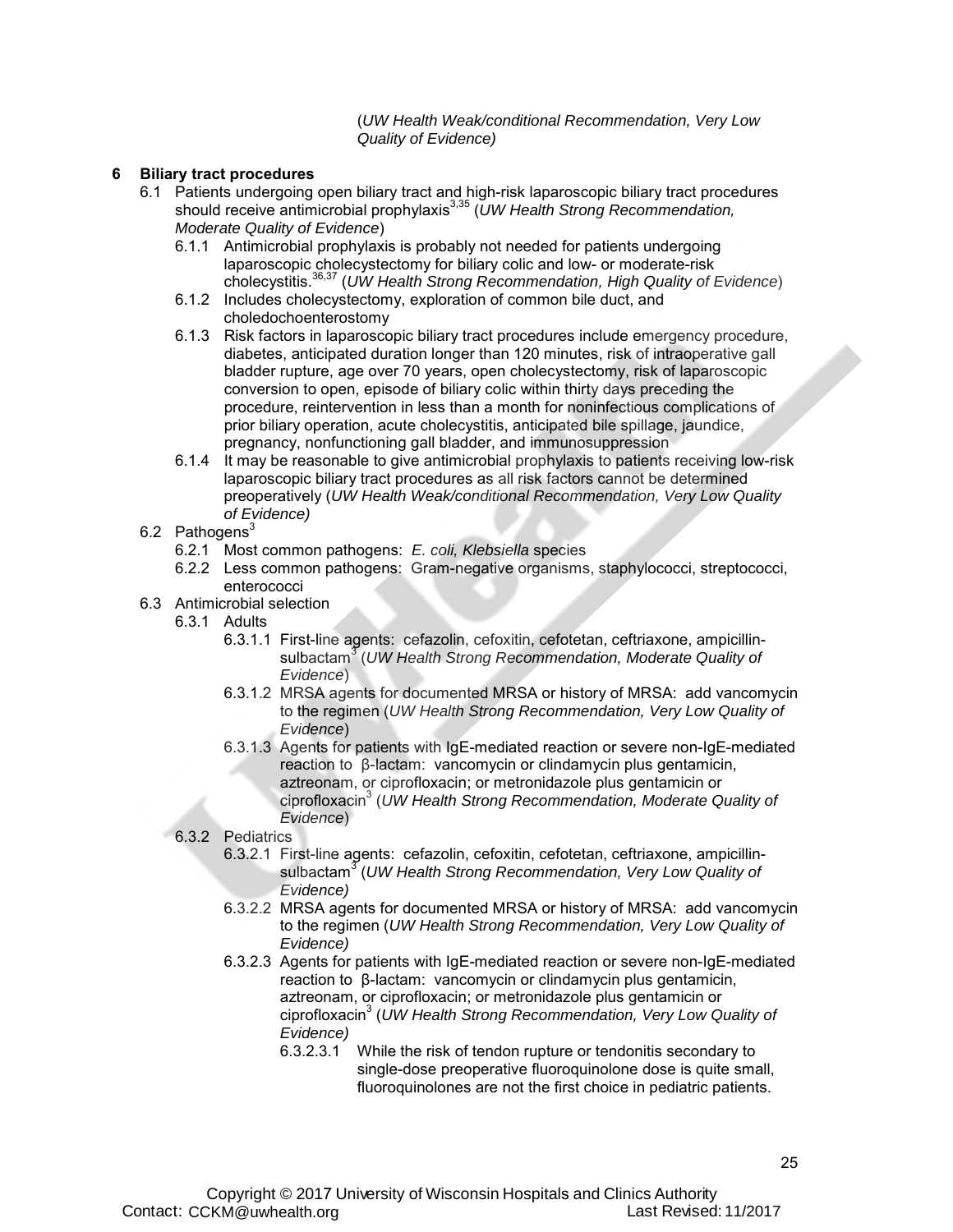(*UW Health Weak/conditional Recommendation, Very Low Quality of Evidence*)

#### **7 Appendectomy procedures**

- 7.1 Patients undergoing appendectomy should receive antimicrobial prophylaxis<sup>3,38-41</sup> (UW *Health Strong Recommendation, High Quality of Evidence*)
	- 7.1.1 Includes complicated and uncomplicated appendicitis
- 7.2 Pathogens $3$ 
	- 7.2.1 Most common pathogens: anaerobic and aerobic Gram-negative enteric organisms including *B. fragilis* and *E. coli*
	- 7.2.2 Less common pathogens: aerobic and anaerobic streptococci, *Staphylococcus* species, *Enterococcus* species. Infrequent: *P. aeruginosa*.
- 7.3 Antimicrobial selection
	- 7.3.1 Adults
		- 7.3.1.1 First-line agents: Cefoxitin or cefotetan or cefazolin and metronidazole<sup>3</sup> (*UW Health Strong Recommendation, High Quality of Evidence*)
		- 7.3.1.2 MRSA agents for documented MRSA or history of MRSA: add vancomycin to the regimen (*UW Health Strong Recommendation, Very Low Quality of Evidence*)
		- 7.3.1.3 Agents for patients with IgE-mediated reaction or severe non-IgE-mediated reaction to β-lactam: clindamycin plus gentamicin or aztreonam or ciprofloxacin; or metronidazole plus gentamicin or ciprofloxacin<sup>3</sup> (UW *Health Strong Recommendation, Moderate Quality of Evidence*)
	- 7.3.2 Pediatrics
		- 7.3.2.1 First-line agents: Cefoxitin or cefotetan or cefazolin and metronidazole<sup>3,39</sup> (*UW Health Strong Recommendation, High Quality of Evidence)* 7.3.2.1.1 Ceftriaxone 50 mg/kg/day daily, and metronidazole 30
			- mg/kg/day daily are reasonable for pediatric patients
		- 7.3.2.2 MRSA agents for documented MRSA or history of MRSA: add vancomycin to the regimen (*UW Health Strong Recommendation, Very Low Quality of Evidence*)
		- 7.3.2.3 Agents for patients with IgE-mediated reaction or severe non-IgE-mediated reaction to β-lactam: clindamycin plus gentamicin or aztreonam or ciprofloxacin; or metronidazole plus gentamicin or ciprofloxacin (ciprofloxacin or levofloxacin)3,39 (*UW Health Strong Recommendation, Moderate Quality of Evidence*)
			- While the risk of tendon rupture or tendonitis secondary to single-dose preoperative fluoroquinolone dose is quite small, fluoroquinolones are not the first choice in pediatric patients. (*UW Health Weak/conditional Recommendation, Very Low Quality of Evidence*)

#### **8 Small intestine procedures**

- 8.1 Patients undergoing small intestine procedures (or small bowel surgery) should receive antimicrobial prophylaxis<sup>3</sup> (UW Health Strong Recommendation, Very Low Quality of *Evidence*)
	- 8.1.1 Includes incision or resection of the small intestine, enterectomy with or without intestinal anastomosis or enterostomy, intestinal bypass, and stricturoplasty
	- 8.1.2 Does not include small-to-large bowel anastomosis
- 8.2 Pathogens<sup>3</sup>
	- 8.2.1 Most common pathogens: aerobic Gram-negative enteric organisms (particularly *E. coli*)
	- 8.2.2 Additional pathogens: Streptococci, *Staphylococcus* species, *Enterococcus* species
- 8.3 Antimicrobial selection for patients without obstruction<sup>3</sup>
	- 8.3.1 Adults and pediatrics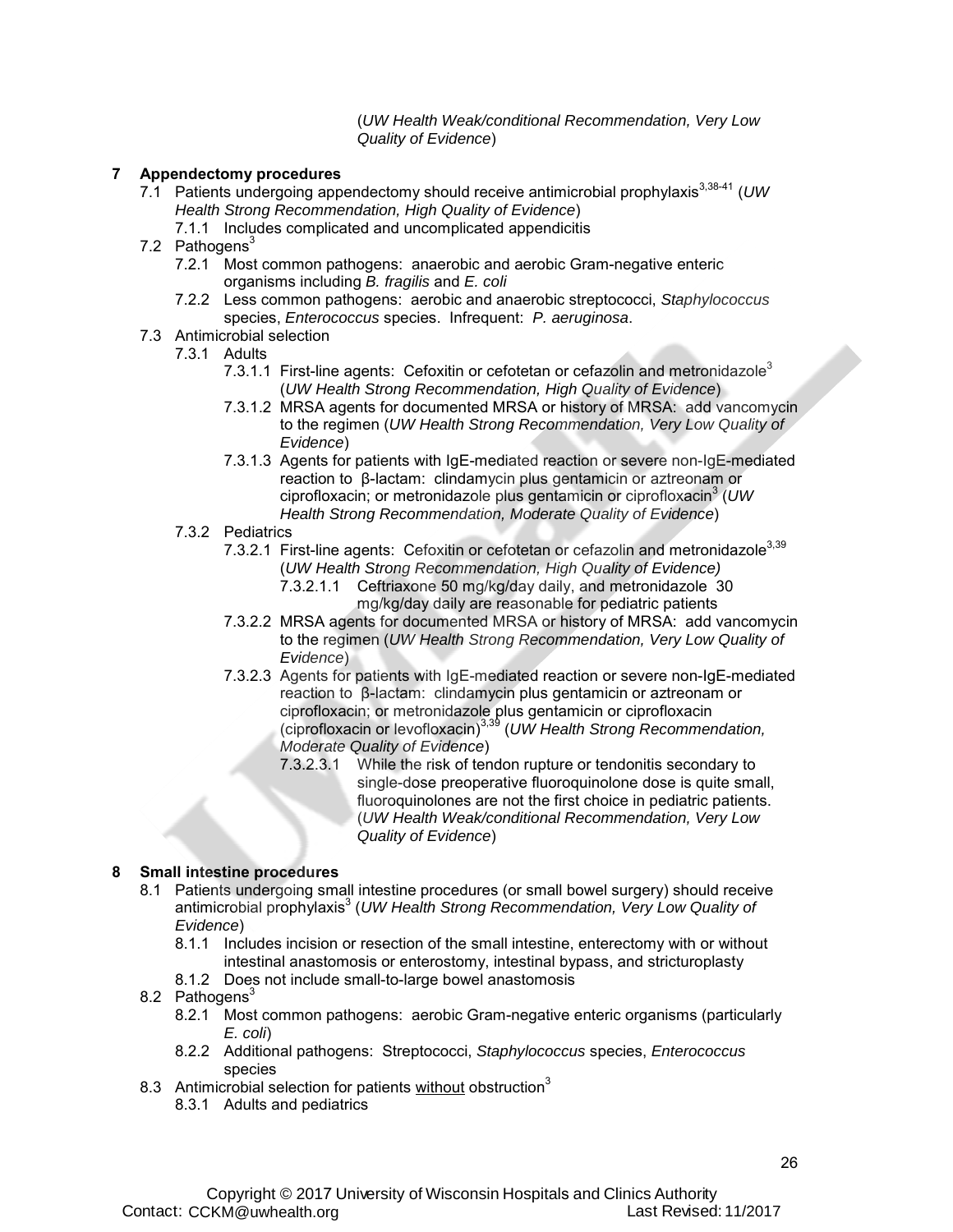- 8.3.1.1 First-line agent: cefazolin (*UW Health Strong Recommendation, Very Low Quality of Evidence*)
- 8.3.1.2 MRSA agents for documented MRSA or history of MRSA: add vancomycin to the regimen (*UW Health Weak/conditional Recommendation, Very Low Quality of Evidence*)
- 8.3.1.3 Agents for patients with IgE-mediated reaction or severe non-IgE-mediated reaction to β-lactam: metronidazole plus gentamicin or ciprofloxacin or aztreonam (*UW Health Weak/conditional Recommendation, Very Low Quality of Evidence*)
- 8.4 Antimicrobial selection for patients with obstruction<sup>3</sup>
	- 8.4.1 Adults and pediatrics
		- 8.4.1.1 First-line agents: Cefoxitin or cefotetan or cefazolin and metronidazole (*UW Health Strong Recommendation, Very Low Quality of Evidence*)
		- 8.4.1.2 MRSA agents for documented MRSA or history of MRSA: add vancomycin to the regimen (*UW Health Weak/conditional Recommendation, Very Low Quality of Evidence*)
		- 8.4.1.3 Agents for patients with IgE-mediated reaction or severe non-IgE-mediated reaction to β-lactam: metronidazole plus gentamicin or ciprofloxacin (*UW Health Strong Recommendation, Very Low Quality of Evidence*)
			- 8.4.1.3.1 While the risk of tendon rupture or tendonitis secondary to single-dose preoperative fluoroquinolone dose is quite small, fluoroquinolones are not the first choice in pediatric patients (*UW Health Weak/conditional Recommendation, Very Low Quality of Evidence*)

#### **9 Hernia repair**

- 9.1 Patients undergoing hernia repair should receive antimicrobial prophylaxis<sup>3,42,43</sup> (UW *Health Strong Recommendation, High Quality of Evidence*)
	- 9.1.1 Includes hernioplasty and herniorrhaphy
- 9.2 Pathogens<sup>3</sup>
	- 9.2.1 Streptococci, *Staphylococcus* species, *Enterococcus* species, MRSA
- 9.3 Antimicrobial selection
	- $9.3.1$  Adults<sup>3</sup>
		- 9.3.1.1 First-line agent: cefazolin (*UW Health Strong Recommendation, High Quality of Evidence*)
		- 9.3.1.2 MRSA agents for documented MRSA or history of MRSA: add vancomycin to the regimen (*UW Health Strong Recommendation, High Quality of Evidence*)
		- 9.3.1.3 Agents for patients with IgE-mediated reaction or severe non-IgE-mediated reaction to β-lactam: vancomycin or clindamycin (*UW Health Strong Recommendation, High Quality of Evidence*)
	- 9.3.2 Pediatrics<sup>3</sup>
		- 9.3.2.1 First-line agent: cefazolin (*UW Health Strong Recommendation, Very Low Quality of Evidence*)
		- 9.3.2.2 MRSA agents for documented MRSA or history of MRSA: add vancomycin to the regimen (*UW Health Strong Recommendation, Very Low Quality of Evidence*)
		- 9.3.2.3 Agents for patients with IgE-mediated reaction or severe non-IgE-mediated reaction to β-lactam: vancomycin or clindamycin (*UW Health Strong Recommendation, Very Low Quality of Evidence*)

#### **10 Colorectal procedures**

- 10.1 Patients undergoing colorectal procedures should receive antimicrobial prophylaxis $3,44-46$ (*UW Health Strong Recommendation, High Quality of Evidence*)
	- 10.1.1 Prophylaxis should be parental (*UW Health Strong Recommendation, High Quality of Evidence*)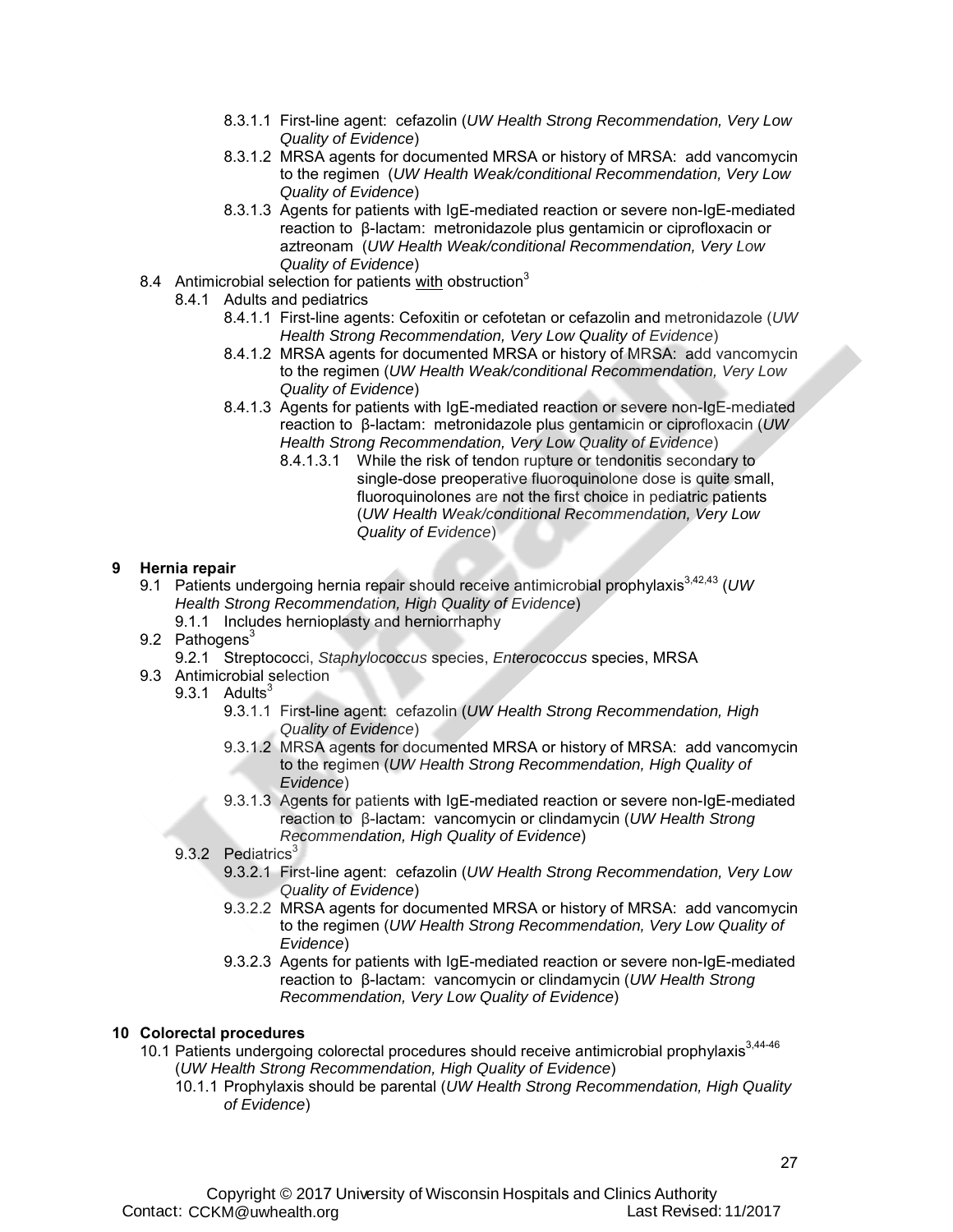- 10.1.2 Prophylaxis should be oral if mechanical bowel preparation is also performed preoperatively (*UW Health Strong Recommendation, High Quality of Evidence*)
- 10.2 Pathogens<sup>3</sup>
- 10.2.1 Organisms of the bowel lumen: *B. fragilis*, other obligate anaerobes, *E.coli*
- 10.3 Antimicrobial selection<sup>3</sup>
	- 10.3.1 Adults
		- 10.3.1.1 First-line agents: Cefazolin and metronidazole, , , ampicillin-sulbactam, ceftriaxone and metronidazole (*UW Health Strong Recommendation, High Quality of Evidence*)
			- 10.3.1.1.1 Cefazolin and metronidazole may provide better aerobic and anaerobic coverage compared to cefoxitin, cefotetan, or ampicillin/sulbactam. 47-49
		- 10.3.1.2 MRSA agents for documented MRSA or history of MRSA: add vancomycin to the regimen (*UW Health Strong Recommendation, Low Quality of Evidence*)
		- 10.3.1.3 Agents for patients with IgE-mediated reaction or severe non-IgEmediated reaction to β-lactam: clindamycin and gentamicin, aztreonam and levofloxacin, or metronidazole and gentamicin or levofloxacin; add vancomycin for Gram-positive coverage (*UW Health Strong Recommendation, Very Low Quality of Evidence*)
			- Oral regimens: neomycin and metronidazole or erythromycin; given as three doses over approximately ten hours the afternoon and evening before the procedure and after mechanical bowel preparation (*UW Health Strong Recommendation, High Level of Evidence*)
			- 10.3.1.4.1 Combination oral and intravenous prophylaxis may be considered (*UW Health Weak/conditional Recommendation, Very Low Quality of Evidence*)
		- 10.3.2 Pediatrics
			- 10.3.2.1 First-line agents: Cefazolin and metronidazole, cefoxitin, cefotetan, ampicillin-sulbactam, ceftriaxone and metronidazole, or ertapenem (*UW Health Strong Recommendation, Very Low Quality of Evidence*)
			- 10.3.2.2 MRSA agents for documented MRSA or history of MRSA: add vancomycin to the regimen (*UW Health Strong Recommendation, Very Low Quality of Evidence*)
			- 10.3.2.3 Agents for patients with IgE-mediated reaction or severe non-IgEmediated reaction to β-lactam: clindamycin and gentamicin, aztreonam and levofloxacin, or metronidazole and gentamicin or levofloxacin; add vancomycin for Gram-positive coverage (*UW Health Strong Recommendation, Very Low Quality of Evidence*)
				- 10.3.2.3.1 While the risk of tendon rupture or tendonitis secondary to single-dose preoperative fluoroquinolone dose is quite small, fluoroquinolones are not the first choice in pediatric patients (*UW Health Weak/conditional Recommendation, Very Low Quality of Evidence*)
			- 10.3.2.4 Oral regimens: neomycin and metronidazole or erythromycin; given as three doses over approximately ten hours the afternoon and evening before the procedure and after mechanical bowel preparation (*UW Health Strong Recommendation, Very Low Level of Evidence*)
				- 10.3.2.4.1 Combination oral and intravenous prophylaxis may be considered (*UW Health Weak/conditional Recommendation, Very Low Quality of Evidence*)
		- 10.3.3 Metronidazole plus aztreonam is not recommended as this combination provides no aerobic Gram-positive activity<sup>50</sup> (*UW Health Strong Recommendation, Moderate* <sup>1</sup> *Quality of Evidence*)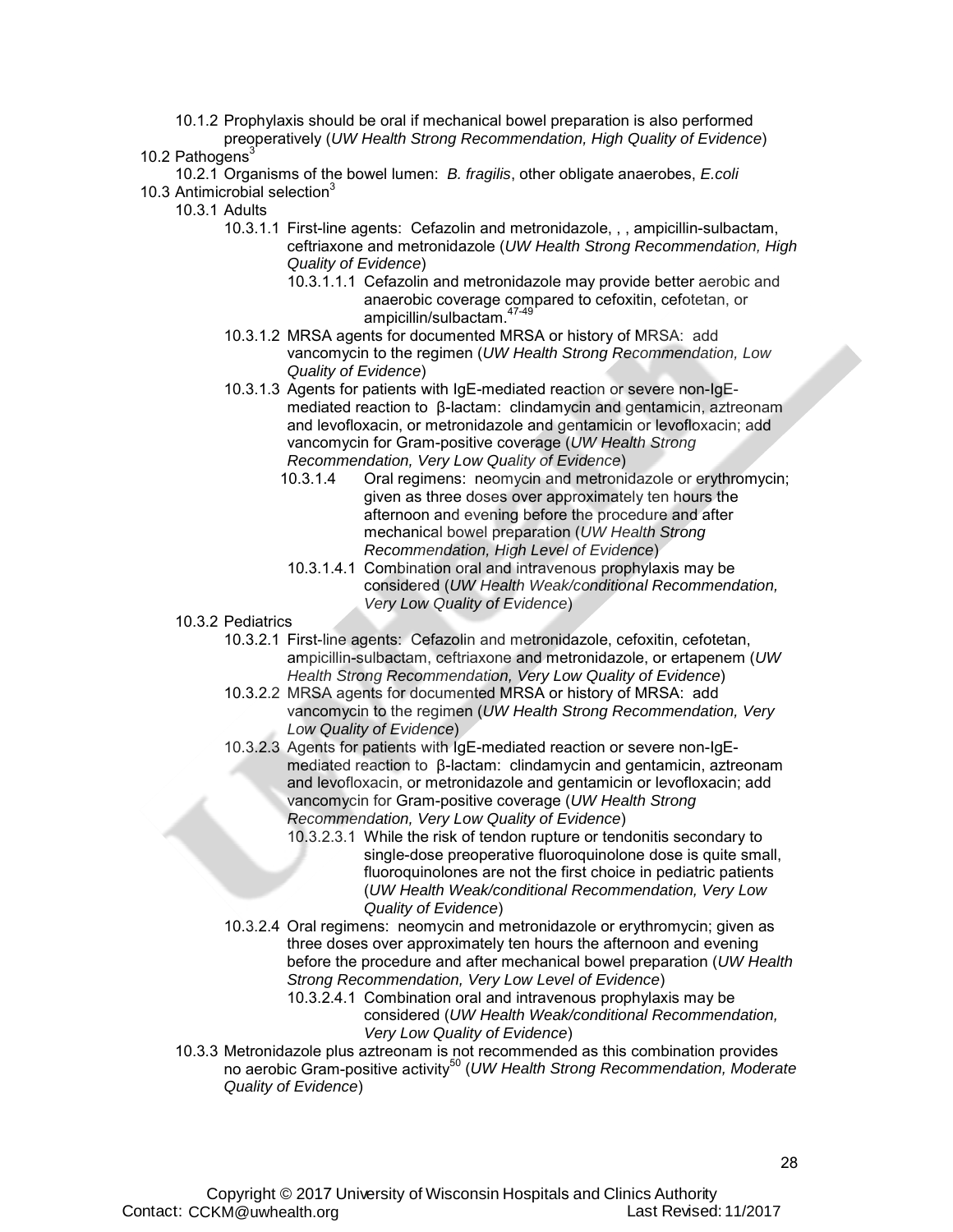#### **11 Head and neck procedures**

- 11.1 Patients undergoing clean surgical procedures of the head and neck should not receive antimicrobial prophylaxis3,51 (*UW Health Strong Recommendation, Moderate Quality of Evidence*)
	- 11.1.1 Includes thyroidectomy and lymph node excisions
- 11.2 Patients undergoing clean surgical procedures of the head and neck with placement of prosthetic material should receive preoperative antimicrobial prophylaxis<sup>3</sup> (UW Health *Weak/conditional Recommendation, Very Low Quality of Evidence*)
- 11.3 Antimicrobial prophylaxis may be considered for patients undergoing clean-contaminated procedures of the head and neck. 3,52 (*UW Health Weak/conditional Recommendation, Low Quality of Evidence)*
	- 11.3.1 Includes procedures involving incision through the oral or pharyngeal mucosa (e.g. parotidectomy, submandibular gland excision, rhinoplasty, complicated tumor debulking, mandibular fracture repair)
	- 11.3.2 Patients undergoing tonsil or adenoid surgery or functional endoscopic sinus procedures should not receive antimicrobial prophylaxis<sup>53-55</sup> (*UW Health Strong Recommendation, Moderate Quality of Evidence)*
- 11.4 Pathogens<sup>3</sup>
	- 11.4.1 Normal flora of mouth and oropharynx: Streptococci species, oral anaerobes (*Bacteroides* species excepting *B. fragilis*), *Peptostreptococcus* species, *Prevotella* species, *Fusobacterium* species, *Veillonella* species, Enterobacteriaceae, staphylococci
- 11.4.2 Normal nasal flora: *Staphylococcus* species and *Streptococcus* species
- 11.5 Antimicrobial selection for patients throat or oral cavity procedures<sup>3</sup>
	- 11.5.1 Adults and pediatrics
		- 11.5.1.1 First-line agents: ampicillin-sulbactam (*UW Health Weak/conditional Recommendation, Very Low Quality of Evidence)*
		- 11.5.1.2 MRSA agents for documented MRSA or history of MRSA: add vancomycin to the regimen (*UW Health Weak/conditional Recommendation, Very Low Quality of Evidence)*
		- 11.5.1.3 Agents for patients with IgE-mediated reaction or severe non-IgEmediated reaction to β-lactam: clindamycin or moxifloxacin (*UW Health Weak/conditional Recommendation, Very Low Quality of Evidence)*
			- 11.5.1.3.1 While the risk of tendon rupture or tendonitis secondary to single-dose preoperative fluoroquinolone dose is quite small, fluoroquinolones are not the first choice in pediatric patients. (*UW Health Weak/conditional Recommendation, Very Low Quality of Evidence*)
- 11.6 Antimicrobial selection for patients undergoing procedures needing skin flora coverage only (not entering throat or oral cavity.<sup>3</sup>
	- 11.6.1 Adults and pediatrics
		- 11.6.1.1 First-line agents: Cefuroxime (*UW Health Weak/conditional Recommendation, Very Low Quality of Evidence)*
		- 11.6.1.2 MRSA agents for documented MRSA or history of MRSA: add vancomycin to the regimen (*UW Health Weak/conditional Recommendation, Very Low Quality of Evidence)*
		- 11.6.1.3 Agents for patients with IgE-mediated reaction or severe non-IgEmediated reaction to β-lactam: vancomycin (*UW Health Weak/conditional Recommendation, Very Low Quality of Evidence)*

#### **12 Neurosurgery procedures**

- 12.1 Patients undergoing elective craniotomy and cerebrospinal fluid-shunting procedures should receive antimicrobial prophylaxis<sup>3,56-59</sup> (*UW Health Strong Recommendation, High Quality of Evidence*)
- 12.2 Patients undergoing intrathecal pump placement should receive antimicrobial prophylaxis $3$ (*UW Health Strong Recommendation, Very Low Quality of Evidence*)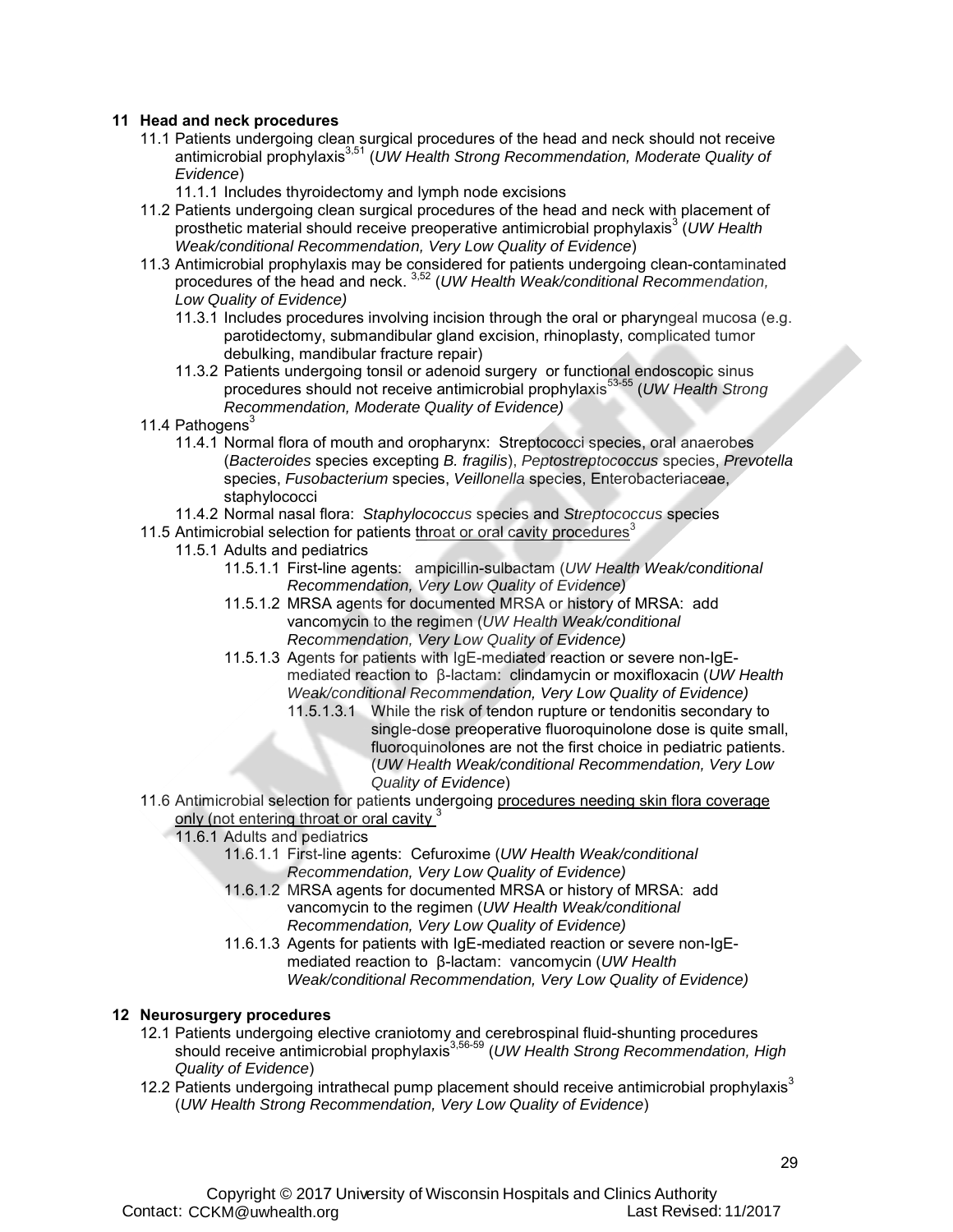12.3 Pathogens $3$ 

- 12.3.1 Most common: Gram-positive bacteria, *S. aureus*, coagulase-negative staphylococci
- 12.3.2 Less common: *P. acnes*, Gram-negative bacteria
- 12.4 Antimicrobial selection
	- 12.4.1 Adults $3$ 
		- 12.4.1.1 First-line agents: cefazolin (*UW Health Strong Recommendation, High Quality of Evidence)* or cefuroxime (*UW Health Weak/conditional Recommendation, Very Low Quality of Evidence*)
		- 12.4.1.2 MRSA agents for documented MRSA or history of MRSA: add vancomycin to the regimen (*UW Health Weak/conditional Recommendation, Very Low Quality of Evidence*)
		- 12.4.1.3 Agents for patients with IgE-mediated reaction or severe non-IgEmediated reaction to β-lactam: vancomycin with or without levofloxacin (*UW Health Strong Recommendation, Very Low Quality of Evidence*) or levofloxacin (*UW Health Weak/conditional Recommendation, Very Low Quality of Evidence*)
		- 12.4.2 Pediatrics<sup>3</sup>
			- 12.4.2.1 First-line agents: cefazolin (*UW Health Weak/conditional Recommendation, Very Low Quality of Evidence*) or cefuroxime (*UW Health Weak/conditional Recommendation, Very Low Quality of Evidence*)
			- 12.4.2.2 MRSA agents for documented MRSA or history of MRSA: add vancomycin to the regimen (*UW Health Weak/conditional Recommendation, Very Low Quality of Evidence*)
			- 12.4.2.3 Agents for patients with IgE-mediated reaction or severe non-IgEmediated reaction to β-lactam: vancomycin or clindamycin (*UW Health Weak/conditional Recommendation, Very Low Quality of Evidence*) and levofloxacin (*UW Health Weak/conditional Recommendation, Very Low Quality of Evidence*)
				- 12.4.2.3.1 While the risk of tendon rupture or tendonitis secondary to single-dose preoperative fluoroquinolone dose is quite small, fluoroquinolones are not the first choice in pediatric patients. (*UW Health Weak/conditional Recommendation, Very Low Quality of Evidence*)
		- 12.4.3 It is reasonable to administer vancomycin to patients who have received 48 hours or more of antimicrobial therapy with *Staphylococcus* or *Streptococcus* species activity preoperatively<sup>22</sup> (*UW Health Weak/conditional Recommendation*, Very Low *Quality of Evidence*)

#### **13 Cesarean delivery**

- 13.1 Patients undergoing cesarean delivery should receive antimicrobial prophylaxis3,60,61 (*UW Health Strong Recommendation, High Quality of Evidence*)
- 13.2 Pathogens $3$ 
	- 13.2.1 Polymicrobial and include aerobic streptococcus, Gram-negative aerobes (particularly *E. coli*), Gram-negative anaerobic bacilli (particularly *B. bivus*), anaerobic cocci (*Peptostreptococcus* species, *Peptococcus* species), *Ureaplasma urealyticum*, *Staphylococcus* species, enterococci
- 13.3 Antimicrobial selection<sup>3,62</sup>
	- 13.3.1 First-line agent: cefazolin (*UW Health Strong Recommendation, High Quality of Evidence*)
	- 13.3.2 MRSA agents for documented MRSA or history of MRSA: add vancomycin to the regimen (*UW Health Weak/conditional Recommendation, Very Low Quality of Evidence*)
	- 13.3.3 Agents for patients with IgE-mediated reaction or severe non-IgE-mediated reaction to β-lactam: clindamycin and gentamicin (*UW Health Strong Recommendation, Very Low Quality of Evidence*)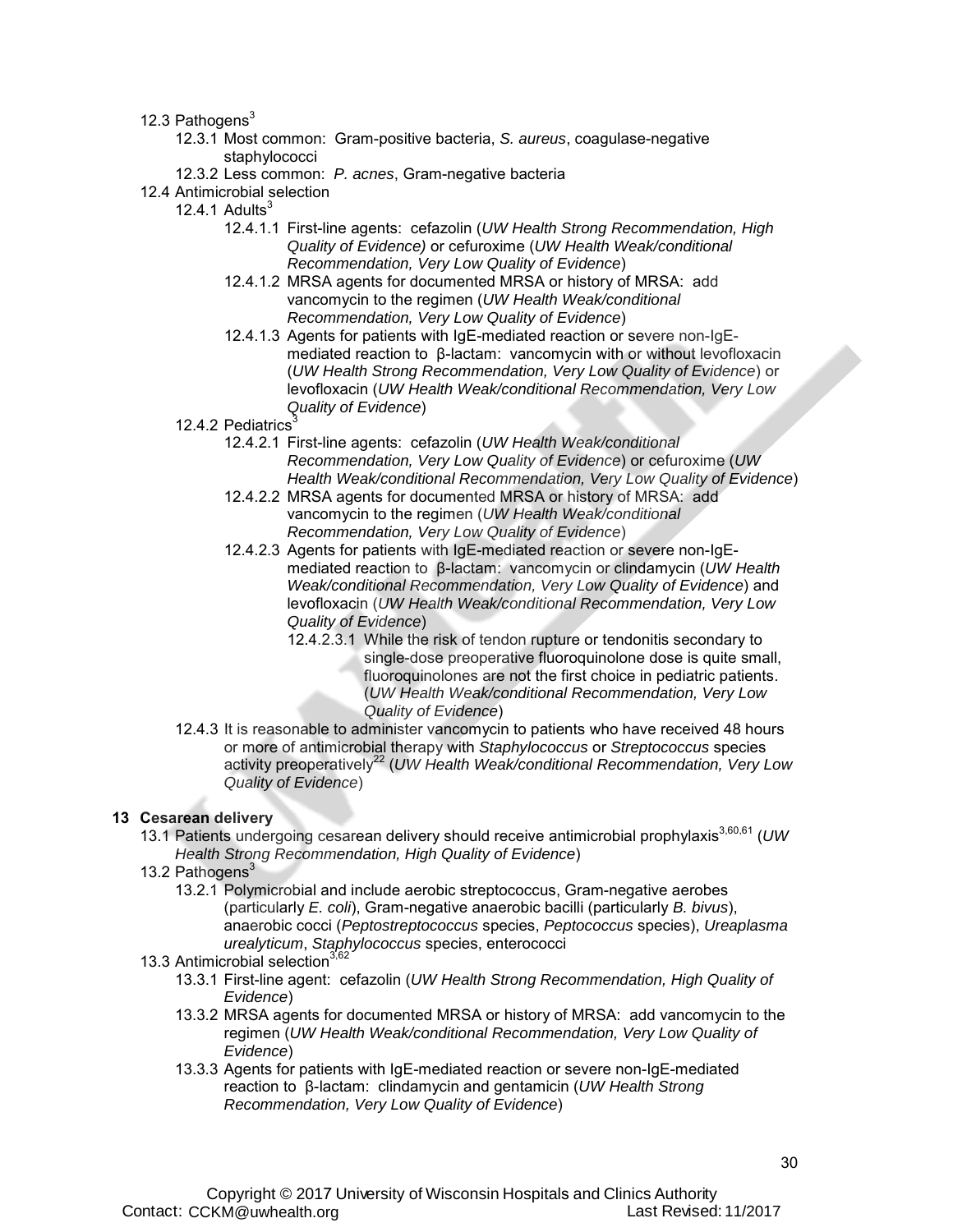#### **14 Hysterectomy**

- 14.1 Patients undergoing hysterectomy should receive antimicrobial prophylaxis<sup>3,63-65</sup> (UW *Health Strong Recommendation, Moderate Quality of Evidence*)
- 14.1.1 Includes vaginal and abdominal (open and laparoscopic) hysterectomies 14.2 Pathogens $3$ 
	- 14.2.1 Usually polymicrobial: enterococci, aerobic Gram-negative bacilli, *Bacteroides* species
- 14.3 Antimicrobial selection

14.3.1 Adults $3$ 

- 14.3.1.1 First-line agents: cefazolin, cefoxitin, cefotetan, or ampicillin-sulbactam (*UW Health Strong Recommendation, Moderate Quality of Evidence*)
- 14.3.1.2 MRSA agents for documented MRSA or history of MRSA: add vancomycin to the regimen (*UW Health Weak/conditional Recommendation, Very Low Quality of Evidence*)
- 14.3.1.3 Agents for patients with IgE-mediated reaction or severe non-IgEmediated reaction to β-lactam: vancomycin or clindamycin and gentamicin or aztreonam or ciprofloxacin; or metronidazole and gentamicin or ciprofloxacin (*UW Health Strong Recommendation, Low Quality of Evidence*)

#### **15 Gynecologic procedures**

- 15.1 Patients with a history of pelvic infection or findings of dilated fallopian tubes undergoing hysterosalpingography (HSG) or chromotubation should receive antimicrobial prophylaxis66,67 (*UW Health Strong Recommendation, Very Low Quality of Evidence*)
	- 15.1.1 Patients with without a history of pelvic infection or dilated fallopian tubes who are undergoing HSG or chromotubation should not receive preoperative antimicrobial prophylaxis66,67 (*UW Health Strong Recommendation, Moderate Quality of Evidence*)
- 15.2 Patients undergoing surgical abortion should receive antimicrobial prophylaxis<sup>66,68</sup> (UW *Health Strong Recommendation, High Quality of Evidence*)
- 15.3 Patients undergoing urogynecologic procedures, including those involving mesh should receive antimicrobial prophylaxis (*UW Health Strong Recommendation, Very Low Quality of Evidence*)
- 15.4 Patients undergoing the following procedures should not receive should not receive antimicrobial prophylaxis: non-vaginal, non-intestinal laparoscopy or laparotomy including tubal sterilization; sonohysterography; hysteroscopic surgery; IUD insertion; or endometrial biopsy<sup>66,69-74</sup> (*laparoscopy and laparotomy, sonohysterography, hysteroscopy, endometrial ablation: UW Health Strong Recommendation, Moderate Quality of Evidence; IUD insertion: UW Health Strong Recommendation, High Quality of Evidence; endometrial biopsy: UW Health Strong Recommendation, Low Quality of Evidence*)
- 15.5 Mechanical bowel preparation is not recommended in patients undergoing gynecologic procedures66,75 (*UW Health Strong Recommendation, Moderate Quality of Evidence*)
- 15.6 Pathogens<sup>66</sup>
	- 15.6.1 Endogenous flora of skin or vagina including Gram-positive cocci, possibly fecal flora (anaerobic bacteria and Gram-negative aerobes) if incisions are near perineum or groin
- 15.7 Antimicrobial selection for HSG or chromotubation in patients with a history of pelvic infection or dilated fallopian tubes<sup>66</sup> (*UW Health Strong Recommendation, Low Quality of Evidence*)
	- 15.7.1 Patients with a history of pelvic infection: preoperative doxycycline
	- 15.7.2 Patients with dilated fallopian tubes: doxycycline 100 mg PO BID for 5 days postoperatively
- 15.8 Antimicrobial selection in patients undergoing surgical abortion<sup>66</sup> (UW Health Strong *Recommendation, Moderate Quality of Evidence*)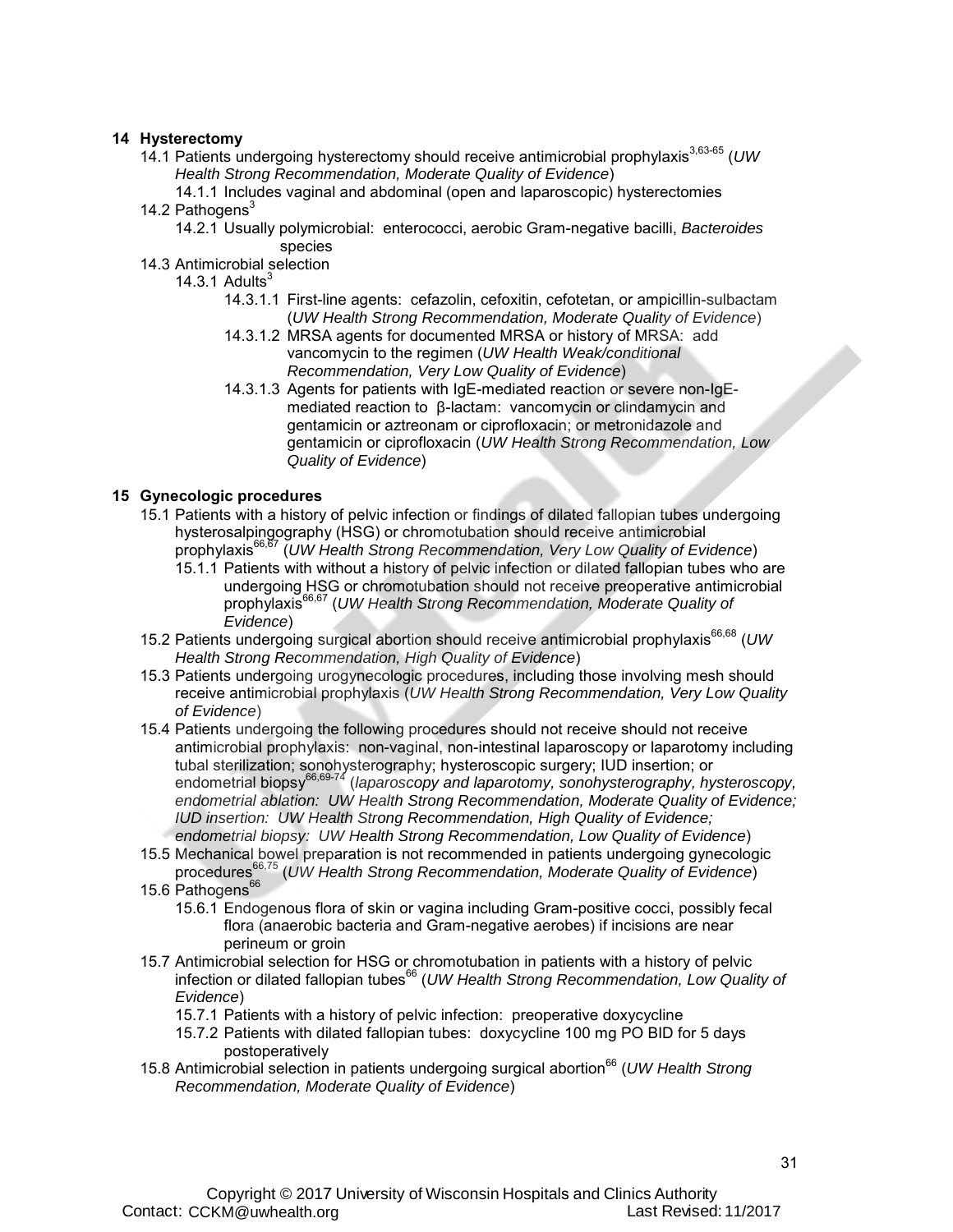- 15.8.1 Doxycycline (100 mg PO one hour before procedure and 200 mg PO after surgery) or metronidazole 500 mg PO BID for 5 days
- 15.9 Antimicrobial selection in patients undergoing urogynecologic procedures<sup>66</sup> (*UW Health Strong Recommendation, Very Low Quality of Evidence*)
	- 15.9.1 First-line agents: cefoxitin, ampicillin-sulbactam, or cefazolin
	- 15.9.2 MRSA agents for documented MRSA or history of MRSA: vancomycin
	- 15.9.3 Agents for patients with IgE-mediated reaction or severe non-IgE-mediated reaction to β-lactam: metronidazole and gentamicin or fluoroquinolone clindamycin and gentamicin or fluoroquinolone or aztreonam
- 15.10 Antimicrobial selection in patients undergoing vaginal or urethral sling procedures<sup>76</sup> (UW *Health Strong Recommendation, Moderate Quality of Evidence*)
	- 15.10.1 First line agents: Cefoxitin or cefazolin plus metronidazole
	- 15.10.2 MRSA agents for documented MRSA or history of MRSA: vancomycin
	- 15.10.3 Agents for patients with IgE-mediated reaction or severe non-IgE mediated reaction to β-lactam: gentamicin or ciprofloxacin plus metronidazole

#### **16 Ophthalmic procedures**

- 16.1 Antimicrobial prophylaxis may be reasonable in patients undergoing ophthalmic procedures given the consequences of postoperative bacterial endophthalmitis despite the lack of well-controlled trials evaluating preoperative antimicrobial prophylaxis<sup>3,77-80</sup>
	- 16.1.1 Includes cataract extractions, vitrectomies, keratoplasties, intraocular lens implantation, glaucoma procedures, strabismus procedures, retinal detachment repair, laser in situ keratomileusis, and laser-assisted subepithelial keratectomy

#### 16.2 Pathogens<sup>3</sup>

- 16.2.1 Most common: *Staphylococcus* species, primarily *S. epidermidis*
- 16.2.2 Less common: *S. aureus*, *Streptococcus* species, *Enterococcus* species, *P. acnes*, *Corynebacterium* species, *Serratia* species, *Klebsiella* species, *P. mirabilis*, *P. aeruginosa*
- 16.3 Antimicrobial selection<sup>3</sup>
	- 16.3.1 Adults and pediatrics
		- 16.3.1.1 First-line agents
			- 16.3.1.1.1 Topical neomycin-polymixin B-gramicidin or fourth-generation topical fluoroquinolone (gatifloxacin or moxifloxacin) given as one drop every 5-15 minutes for five doses<sup>81-84</sup> (*UW Health*) *Weak/conditional Recommendation, Very Low Quality of Evidence*)
			- 16.3.1.1.2 Optional at end of procedure cefazolin 100 mg by subconjunctival injection or intracameral cefazolin 1-2.5 mg or intracameral cefuroxime 1 mg77,78,85-90 (*UW Health Weak/conditional Recommendation, Very Low Quality of Evidence*)
		- 16.3.1.2 Agents for patients with IgE-mediated reaction or severe non-IgEmediated reaction to β-lactam:
			- 16.3.1.2.1 Topical neomycin-polymixin B-gramicidin or fourth-generation topical fluoroquinolone (gatifloxacin or moxifloxacin) given as one drop every 5-15 minutes for five doses81-84 (*UW Health Weak/conditional Recommendation, Very Low Quality of Evidence*)
			- 16.3.1.2.2 Topical vancomycin (20 mcg/mL) given as irrigating fluid<sup>91,92</sup> (*UW Health Weak/conditional Recommendation, Very Low Quality of Evidence*)

#### **17 Orthopedic procedures**

17.1 Patients undergoing clean orthopedic without instrumentation or implantation of foreign materials should not receive antimicrobial prophylaxis<sup>3,93-97</sup> (UW Health Strong *Recommendation, Moderate Quality of Evidence*)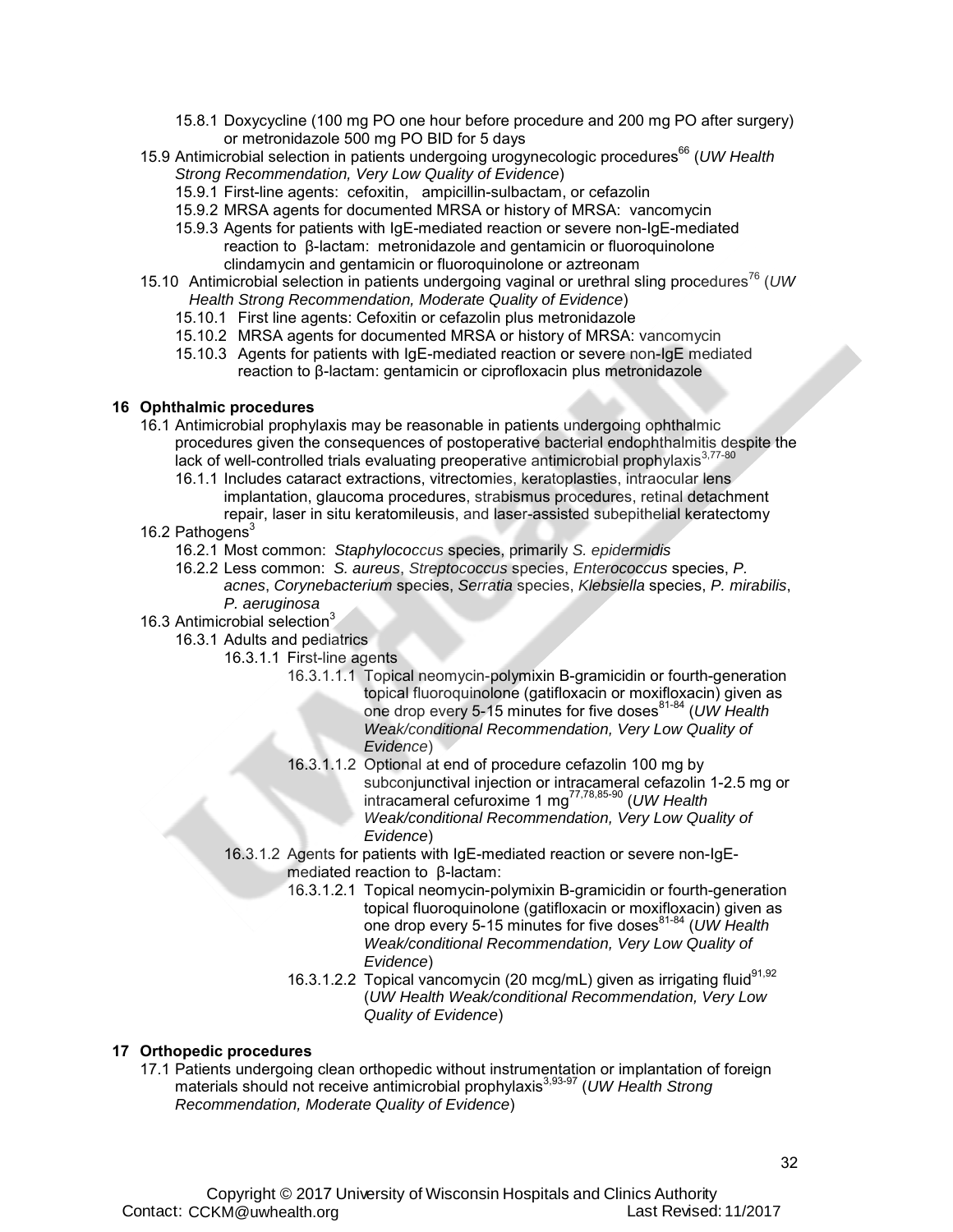- 17.1.1 Includes knee, hand, and foot procedures, arthroscopy, and other procedures without instrumentation or implantation of foreign materials
- 17.2 Patients undergoing spinal procedures (with or without instrumentation) should receive antimicrobial prophylaxis3,98-101 (*UW Health Strong Recommendation, High Quality of Evidence*)
	- 17.2.1 Includes fusions, laminectomies, minimally invasive disk procedures
- 17.3 Patients undergoing hip fracture repair should receive antimicrobial prophylaxis<sup>3,102,103</sup> (*UW Health Strong Recommendation, High Quality of Evidence*)
	- 17.3.1 Includes internal fixation procedures
- 17.4 Patients undergoing total joint replacement should receive antimicrobial prophylaxis $3,104$ (*UW Health Strong Recommendation, Low Quality of Evidence*)
	- 17.4.1 Includes total hip, elbow, knee, ankle, or shoulder replacement
- 17.5 Preoperative mupirocin decolonization protocols decrease overall SSI and should be given to MRSA- or MSSA-colonized patients3,105-107 (*UW Health Strong Recommendation, Low Quality of Evidence*)
- 17.6 Pathogens<sup>3</sup>
	- 17.6.1 Skin flora including *S. aureus*, Gram-negative bacilli, coagulase-negative staphylococci, β-hemolytic streptococci
- 17.7 Antimicrobial selection for patients undergoing spinal procedures (with or without instrumentation)

17.7.1 Adults $3$ 

- 17.7.1.1 First-line agent: cefazolin (*UW Health Strong Recommendation, High Quality of Evidence*) or cefuroxime (*UW Health Strong Recommendation, Very Low Quality of Evidence*)
- 17.7.1.2 MRSA agents for documented MRSA or history of MRSA: add vancomycin or clindamycin to the regimen<sup>100</sup> (*UW Health Strong Recommendation, Moderate Quality of Evidence*)
- 17.7.1.3 Agents for patients with IgE-mediated reaction or severe non-IgEmediated reaction to β-lactam: vancomycin or clindamycin<sup>100</sup> (*UW Health*) *Strong Recommendation, Moderate Quality of Evidence*)
- 17.7.2 Pediatrics<sup>3,108,10</sup>
	- 17.7.2.1 First-line agent: cefazolin (*UW Health Strong Recommendation, Very Low Quality of Evidence)* or cefuroxime (*UW Health Strong Recommendation, Very Low Quality of Evidence*)
	- 17.7.2.2 MRSA agents for documented MRSA or history of MRSA: add vancomycin or clindamycin to the regimen (*UW Health Strong Recommendation, Very Low Quality of Evidence*)
	- 17.7.2.3 Agents for patients with IgE-mediated reaction or severe non-IgEmediated reaction to β-lactam: vancomycin or clindamycin (*UW Health Strong Recommendation, Very Low Quality of Evidence*)
- 17.7.3 Pediatric spinal fusions: upper thoracic and cervical
	- 17.7.3.1 Frist-line agent: cefazolin or cefuroxime (*UW Health Strong Recommendation, Very Low Quality of Evidence*)
	- 17.7.3.2 MRSA agents for documented MRSA or history of MRSA: add vancomycin or clindamycin to the regimen (*UW Health Strong Recommendation, Very Low Quality of Evidence*)
	- 17.7.3.3 Agents for patients with IgE-mediated reaction or severe non-IgEmediated reaction to β-lactam: vancomycin or clindamycin (*UW Health Strong Recommendation, Very Low Quality of Evidence*)
- 17.7.4 Pediatric spinal fusions: lower thoracic and lumbar
	- 17.7.4.1 Frist-line agent: cefepime and vancomycin for 24 hours, followed by cefuroxime until drains removed (*UW Health Strong Recommendation, Very Low Quality of Evidence*)
	- 17.7.4.2 MRSA agents for documented MRSA or history of MRSA: add vancomycin or clindamycin to the regimen (*UW Health Strong Recommendation, Very Low Quality of Evidence*)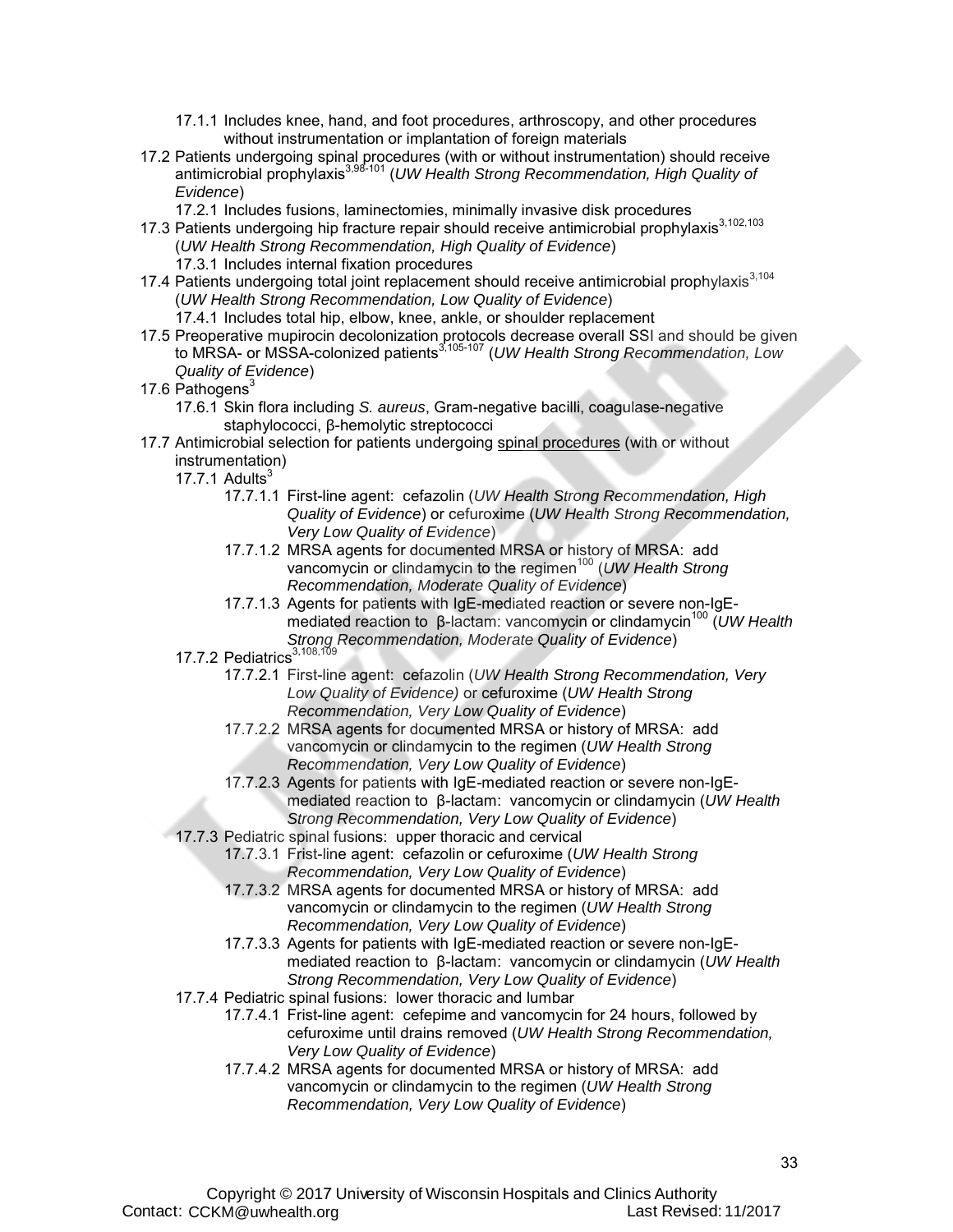- 17.7.4.3 Agents for patients with IgE-mediated reaction or severe non-IgEmediated reaction to β-lactam: vancomycin or clindamycin with gentamicin(*UW Health Strong Recommendation, Very Low Quality of Evidence*)
- 17.7.5 It is reasonable to administer vancomycin to patients who are undergoing repeat spinal fusions
- 17.7.6 It is reasonable to administer vancomycin to patients who have received 48 hours or more of antimicrobial therapy with *Staphylococcus* or *Streptococcus* species activity preoperatively<sup>22</sup> (*UW Health Weak/conditional Recommendation, Very Low Quality of Evidence*)
- 17.8 Antibiotic selection for patients undergoing hip fracture repair

#### 17.8.1 Adults $3$

- 17.8.1.1 First-line agent: cefazolin (*UW Health Strong Recommendation, High Quality of Evidence*) or cefuroxime (*UW Health Strong Recommendation, Very Low Quality of Evidence*)
- 17.8.1.2 MRSA agents for documented MRSA or history of MRSA: add vancomycin or clindamycin to the regimen (*UW Health Strong Recommendation, Low Quality of Evidence*)
- 17.8.1.3 Agents for patients with IgE-mediated reaction or severe non-IgEmediated reaction to β-lactam: vancomycin or clindamycin (*UW Health Strong Recommendation, Low Quality of Evidence*)
- 17.8.2 Pediatrics<sup>3</sup>
	- 17.8.2.1 First-line agent: cefazolin (*UW Health Strong Recommendation, Very Low Quality of Evidence*) or cefuroxime (*UW Health Strong Recommendation, Very Low Quality of Evidence*)
	- 17.8.2.2 MRSA agents for documented MRSA or history of MRSA: add vancomycin or clindamycin to the regimen (*UW Health Strong Recommendation, Very Low Quality of Evidence*)
	- 17.8.2.3 Agents for patients with IgE-mediated reaction or severe non-IgEmediated reaction to β-lactam: vancomycin or clindamycin (*UW Health Strong Recommendation, Very Low Quality of Evidence*)
- 17.9 Antibiotic selection for patients undergoing total joint replacement
	- 17.9.1 Adults $3$ 
		- 17.9.1.1 First-line agent: cefazolin (*UW Health Strong Recommendation, Low Quality of Evidence*) or cefuroxime<sup>110</sup> (*UW Health Strong Recommendation, Very Low Quality of Evidence*)
		- 17.9.1.2 MRSA agents for documented MRSA or history of MRSA: add vancomycin or clindamycin to the regimen<sup>111</sup> (*UW Health Strong Recommendation, Low Quality of Evidence*)
		- 17.9.1.3 Agents for patients with IgE-mediated reaction or severe non-IgEmediated reaction to β-lactam: vancomycin or clindamycin (*UW Health Strong Recommendation, Low Quality of Evidence*)
	- 17.9.2 Pediatrics<sup>3</sup>
		- 17.9.2.1 First-line agent: cefazolin (*UW Health Strong Recommendation, Very Low Quality of Evidence*) or cefuroxime (*UW Health Strong Recommendation, Very Low Quality of Evidence*)
		- 17.9.2.2 MRSA agents for documented MRSA or history of MRSA: add vancomycin or clindamycin to the regimen (*UW Health Strong Recommendation, Low Quality of Evidence*)
		- 17.9.2.3 Agents for patients with IgE-mediated reaction or severe non-IgEmediated reaction to β-lactam: vancomycin or clindamycin (*UW Health Strong Recommendation, Very Low Quality of Evidence*)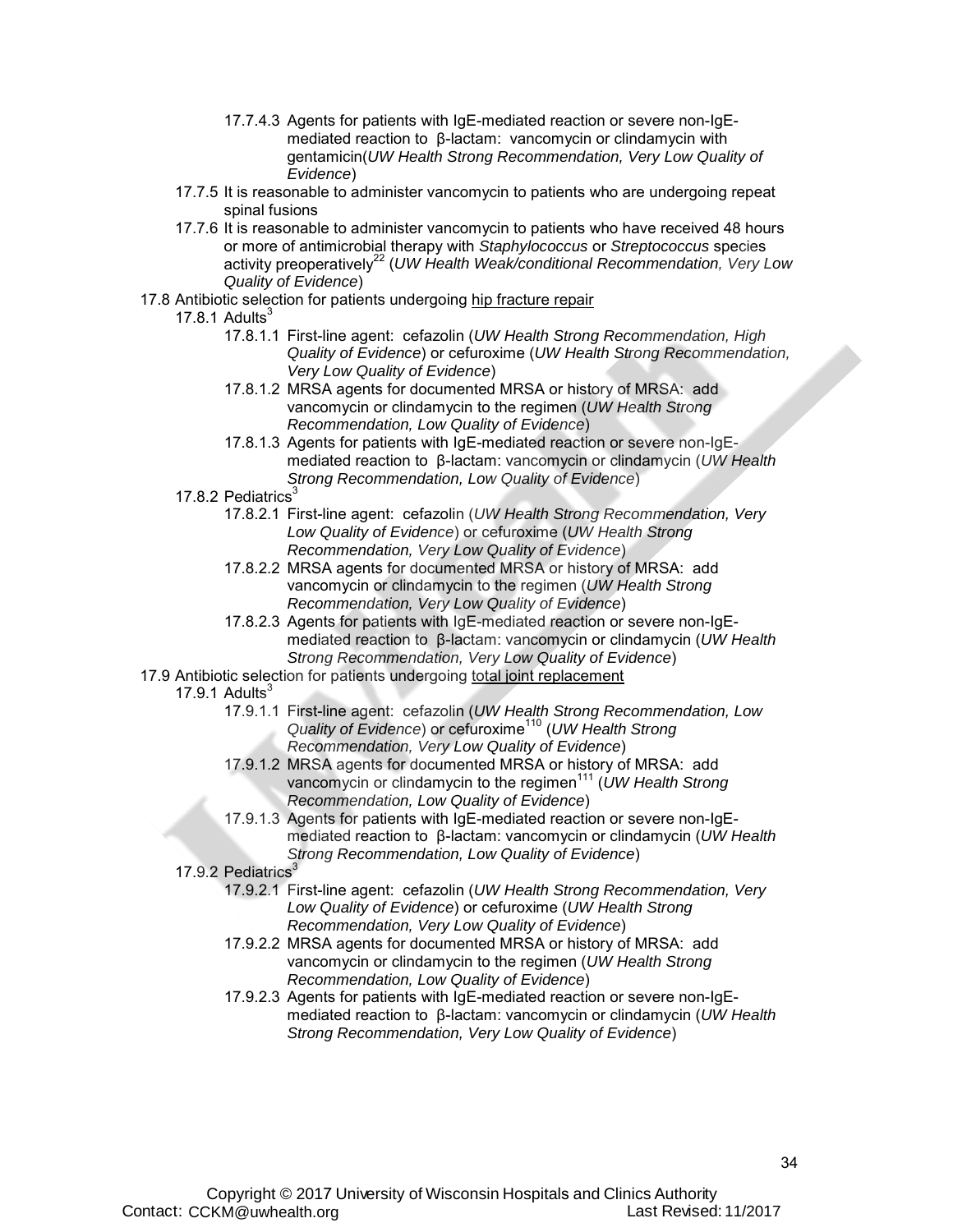#### **18 Urologic procedures**

- 18.1 Patients undergoing clean urologic procedures without risk factors should receive no antimicrobial prophylaxis<sup>3</sup> (UW Health Strong Recommendation, Very Low Quality of *Evidence*)
- 18.2 Patients undergoing lower urinary tract instrumentation with risk factors for infection should receive antimicrobial prophylaxis<sup>3,112-114</sup> (*UW Health Strong Recommendation, Moderate Quality of Evidence*)
	- 18.2.1 Urologic-specific preoperative risk factors: anatomic anomalies of the urinary tract, urinary obstruction, urinary stone, preoperative UTI, and indwelling or externalized catheters
	- 18.2.2 Urologic operation-specific risk factors: length of post-operative catheterization, mode of irrigation (open versus closed), and postoperative pyuria
- 18.3 Patients undergoing clean urologic procedures without entry into the urinary tract should receive antimicrobial prophylaxis<sup>3</sup> (UW Health Weak/conditional Recommendation, Very *Low Quality of Evidence*)
- 18.4 Patients undergoing clean urologic procedures with entry into the urinary tract should receive antimicrobial prophylaxis<sup>3</sup> (UW Health Weak/conditional Recommendation, Very *Low Quality of Evidence*)
- 18.5 Patients undergoing clean-contaminated procedures of the urinary tract should receive antimicrobial prophylaxis as recommended for elective colorectal surgery3,115-121 (*UW Health Strong Recommendation, Very Low Quality of Evidence*)
- 18.6 Pathogens<sup>3</sup>
	- 18.6.1 Most common: *E. coli*
	- 18.6.2 Less common: other Gram-negative bacilli, enterococci, *S. aureus*, coagulasenegative *Staphylococcus* species, Group A *Streptococcus* species
- 18.7 Antimicrobial selection for patients undergoing lower urinary tract instrumentation with risk factors for infection **without** breach or incision of skin<sup>3</sup>
	- 18.7.1 Adults
		- 18.7.1.1 First-line agent: ciprofloxacin (oral or IV), gentamicin, cefazolin, or trimethoprim-sulfamethoxazole with or without ampicillin (*UW Health Weak/conditional Recommendation, Very Low Quality of Evidence*)
		- 18.7.1.2 MRSA agents for documented MRSA or history of MRSA in the urine: add vancomycin to the regimen (*UW Health Weak/conditional Recommendation, Very Low Quality of Evidence*)
		- 18.7.1.3 Agents for patients with IgE-mediated reaction or severe non-IgEmediated reaction to β-lactam: vancomycin with or without ciprofloxacin, gentamicin, or trimethoprim-sulfamethoxazole (*UW Health Weak/conditional Recommendation, Very Low Quality of Evidence*)
	- 18.7.2 Pediatrics
		- 18.7.2.1 First-line agent: gentamicin, cefazolin, or trimethoprim-sulfamethoxazole with or without ampicillin or ciprofloxacin (oral or IV). (*UW Health Weak/conditional Recommendation, Very Low Quality of Evidence*)
			- 18.7.2.1.1 While the risk of tendon rupture or tendonitis secondary to single-dose preoperative fluoroquinolone dose is quite small, fluoroquinolones are not the first choice in pediatric patients. (*UW Health Weak/conditional Recommendation, Very Low Quality of Evidence*)
		- 18.7.2.2 MRSA agents for documented MRSA or history of MRSA in the urine: add vancomycin to the regimen (*UW Health Weak/conditional Recommendation, Very Low Quality of Evidence*)
		- 18.7.2.3 Agents for patients with IgE-mediated reaction or severe non-IgEmediated reaction to β-lactam: vancomycin with or without ciprofloxacin, gentamicin, or trimethoprim-sulfamethoxazole (*UW Health Weak/conditional Recommendation, Very Low Quality of Evidence*)
- 18.8 Antimicrobial selection for patients undergoing clean urologic procedures **without** entry into the urinary tract<sup>3</sup>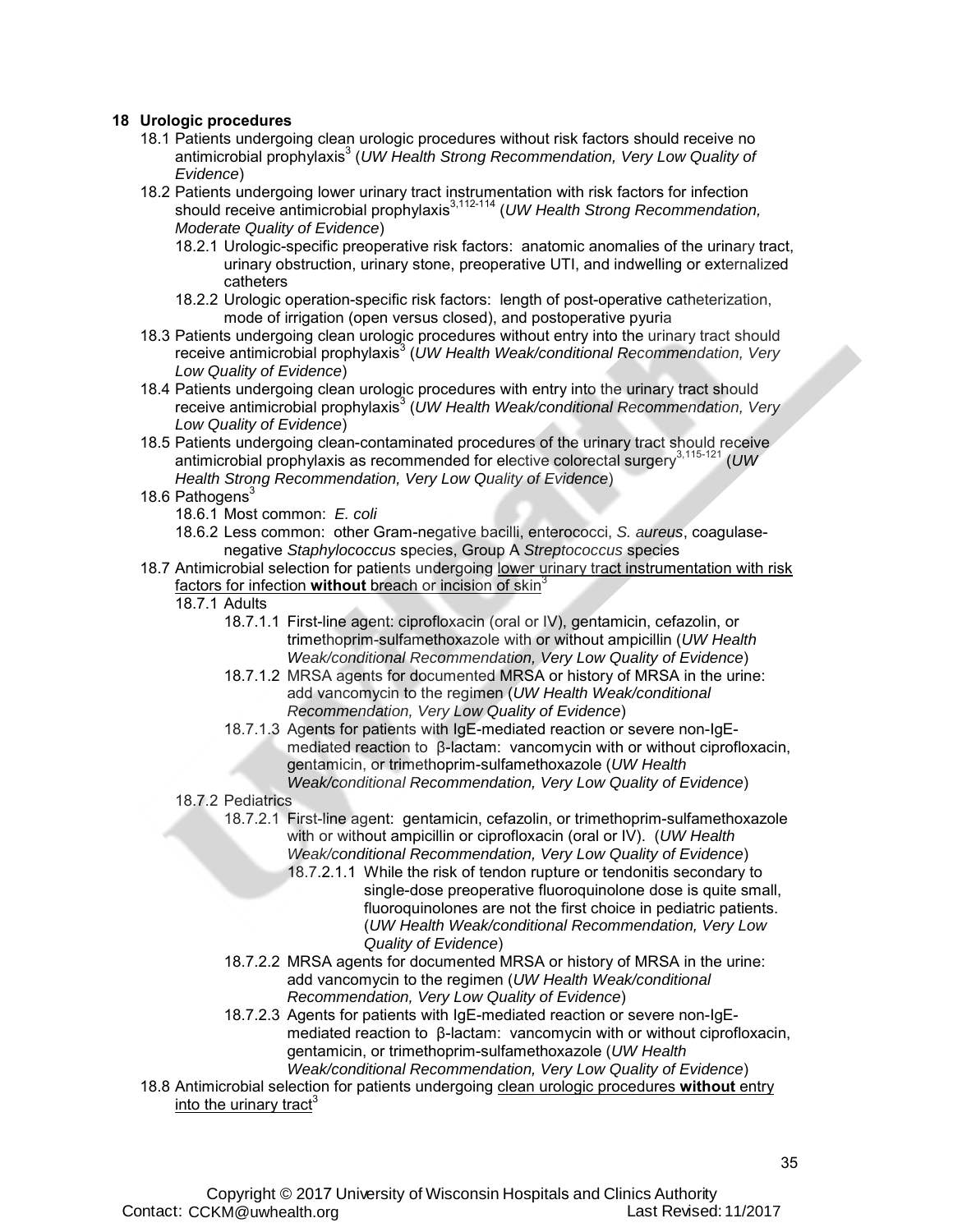#### 18.8.1 Adults

- 18.8.1.1 First-line agent: cefazolin (*UW Health Strong Recommendation, Very Low Quality of Evidence*)
- 18.8.1.2 MRSA agents for documented MRSA or history of MRSA: add vancomycin to the regimen (*UW Health Weak/conditional Recommendation, Very Low Quality of Evidence*)
- 18.8.1.3 Agents for patients with IgE-mediated reaction or severe non-IgEmediated reaction to β-lactam: vancomycin or clindamycin (*UW Health Strong Recommendation, Very Low Quality of Evidence*)
- 18.8.2 Pediatrics
	- 18.8.2.1 First-line agent: cefazolin (*UW Health Weak/conditional Recommendation, Very Low Quality of Evidence*)
	- 18.8.2.2 MRSA agents for documented MRSA or history of MRSA: vancomycin (*UW Health Weak/conditional Recommendation, Very Low Quality of Evidence*)
	- 18.8.2.3 Agents for patients with IgE-mediated reaction or severe non-IgEmediated reaction to β-lactam: vancomycin or clindamycin (*UW Health Weak/conditional Recommendation, Very Low Quality of Evidence*)
- 18.9 Antimicrobial selection for patients undergoing clean urologic procedures **with** entry into the urinary tract and breach of the skin<sup>3</sup>

18.9.1 Adults

- 18.9.1.1 First-line agent: cefazolin (*UW Health Strong Recommendation, Very Low Quality of Evidence*)
- 18.9.1.2 MRSA agents for documented MRSA or history of MRSA: add vancomycin to the regimen (*UW Health Strong Recommendation, Very Low Quality of Evidence*)
- 18.9.1.3 Agents for patients with IgE-mediated reaction or severe non-IgEmediated reaction to β-lactam: ciprofloxacin or gentamicin with or without clindamycin (*UW Health Strong Recommendation, Very Low Quality of Evidence*)

#### 18.9.2 Pediatrics

- 18.9.2.1 First-line agent: cefazolin (*UW Health Weak/conditional Recommendation, Very Low Quality of Evidence*)
- 18.9.2.2 MRSA agents for documented MRSA or history of MRSA: add vancomycin to the regimen (*UW Health Weak/conditional Recommendation, Very Low Quality of Evidence*)
- 18.9.2.3 Agents for patients with IgE-mediated reaction or severe non-IgEmediated reaction to β-lactam: gentamicin or ciprofloxacin with or without clindamycin (*UW Health Weak/conditional Recommendation, Very Low Quality of Evidence*)
	- 18.9.2.3.1 While the risk of tendon rupture or tendonitis secondary to single-dose preoperative fluoroquinolone dose is quite small, fluoroquinolones are not the first choice in pediatric patients. (*UW Health Weak/conditional Recommendation, Very Low Quality of Evidence*)
- 18.10 Antimicrobial selection for patients undergoing clean-contaminated urologic procedures with entry into the urinary tract and breach of the skin<sup>3</sup>

#### 18.10.1 Adults

- 18.10.1.1 First-line agent: cefazolin and metronidazole or cefoxitin (*UW Health Strong Recommendation, High Quality of Evidence*)
- 18.10.1.2 MRSA agents for documented MRSA or history of MRSA: add vancomycin to the regimen (*UW Health Strong Recommendation, Low Quality of Evidence*)
- 18.10.1.3 Agents for patients with IgE-mediated reaction or severe non-IgEmediated reaction to β-lactam: ciprofloxacin or gentamicin with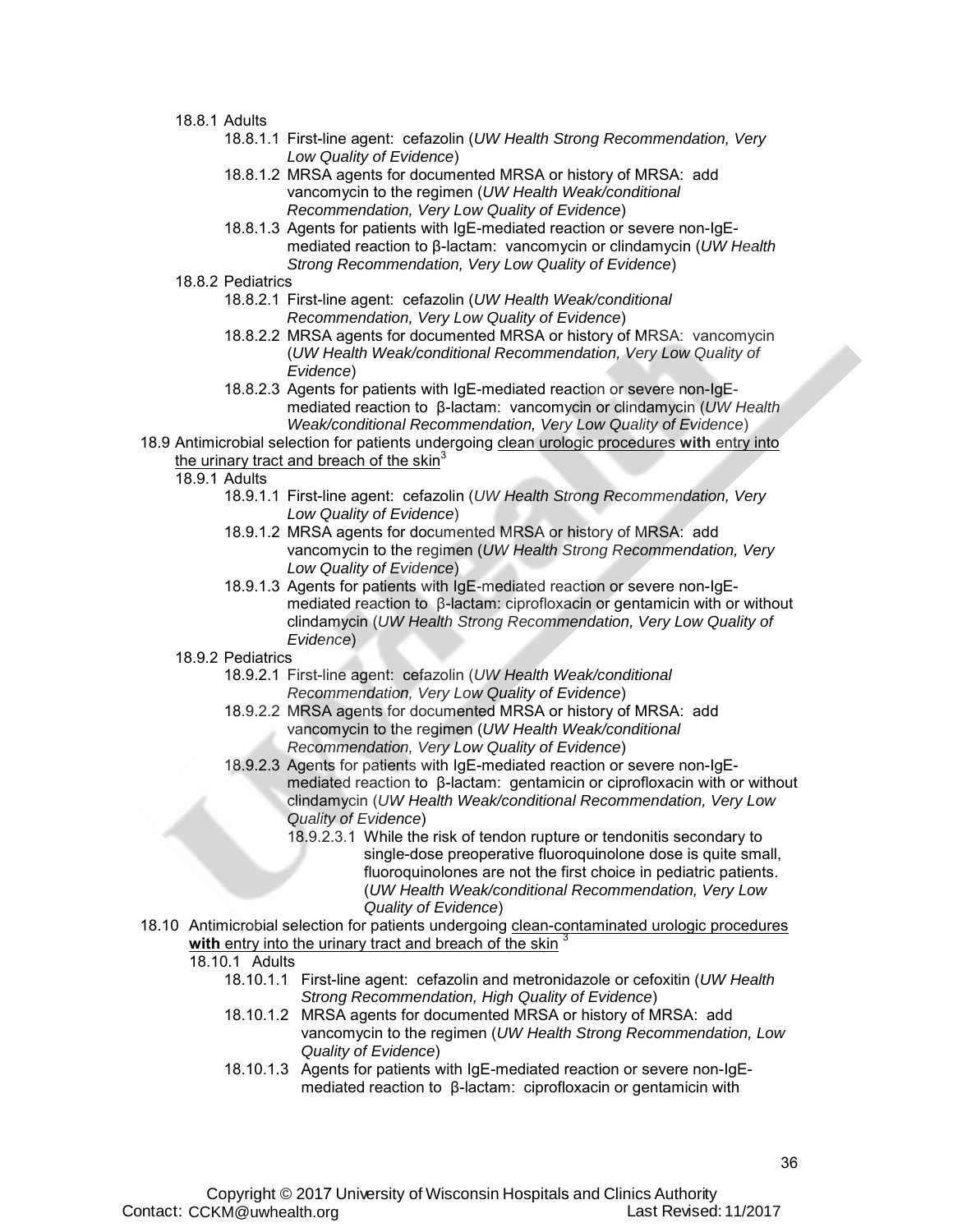metronidazole or clindamycin (*UW Health Strong Recommendation, Low Quality of Evidence*)

- 18.10.2 Pediatrics
	- 18.10.2.1 First-line agent: cefazolin and metronidazole or cefoxitin (*UW Health Weak/conditional Recommendation, Very Low Quality of Evidence*)
	- 18.10.2.2 MRSA agents for documented MRSA or history of MRSA: add vancomycin to the regimen (*UW Health Weak/conditional Recommendation, Very Low Quality of Evidence*)
	- 18.10.2.3 Agents for patients with IgE-mediated reaction or severe non-IgEmediated reaction to β-lactam: gentamicin or ciprofloxacin with metronidazole or clindamycin (*UW Health Weak/conditional* 
		- *Recommendation, Very Low Quality of Evidence*) While the risk of tendon rupture or tendonitis secondary to single-dose preoperative fluoroquinolone dose is quite small, fluoroquinolones are not the first choice in pediatric patients. (*UW Health Weak/conditional Recommendation, Very Low Quality of Evidence*)
- 18.11 In patients with a history of urinary tract infections caused by *Enterococcus* species, it may be reasonable to add to add ampicillin to the prophylactic regimen (*UW Health Weak/conditional Recommendation, Very Low Quality of Evidence*)
- 18.12 Clindamycin poorly penetrates the urinary tract and use in urologic procedures is to cover for skin flora

#### **19 Vascular procedures**

- 19.1 Patients undergoing brachiocephalic procedures without implantation of prosthetic graft material should receive no antimicrobial prophylaxis3,122 (*UW Health Strong Recommendation, Moderate Quality of Evidence*)
	- 19.1.1 Includes carotid endarterectomy, brachial artery repair
- 19.2 Patients undergoing vascular procedures that involve implantation of prosthetic material and procedures with a higher risk of infection should receive antimicrobial prophylaxis<sup>3,123-</sup> 126 (*UW Health Strong Recommendation, Low Quality of Evidence*)
	- 19.2.1 Includes aneurysm repair, thromboendarterectomy, vein bypass

#### 19.3 Pathogens<sup>3</sup>

- 19.3.1 *S. aureus*, *S. epidermidis*, enteric Gram-negative bacilli
- 19.4 Antimicrobial selection<sup>3</sup>

#### 19.4.1 Adults

- 19.4.1.1 First-line agent: cefazolin (*UW Health Strong Recommendation, Low Quality of Evidence*)
- 19.4.1.2 MRSA agents for documented MRSA or history of MRSA or risk for MRSE with implanted prosthetic material: add vancomycin to the regimen (*UW Health Weak/conditional Recommendation, Very Low Level of Evidence*)
- 19.4.1.3 Agents for patients with IgE-mediated reaction or severe non-IgEmediated reaction to β-lactam: vancomycin or clindamycin (*UW Health Strong Recommendation, Very Low Quality of Evidence*)
- 19.4.2 Pediatrics
	- 19.4.2.1 First-line agent: cefazolin (*UW Health Strong Recommendation, Very Low Quality of Evidence)*
	- 19.4.2.2 MRSA agents for documented MRSA or history of MRSA or risk for MRSE with implanted prosthetic material: add vancomycin to the regimen (*UW Health Weak/conditional Recommendation, Very Low Quality of Evidence*)
	- 19.4.2.3 Agents for patients with IgE-mediated reaction or severe non-IgEmediated reaction to β-lactam: vancomycin or clindamycin (*UW Health Strong Recommendation, Low Quality of Evidence*)
- 19.4.3 Rifampin may be considered for soaking vascular stents for placement in dirty, contaminated tissue.<sup>127</sup> If rifampin soak is utilized, use should be limited to one vial. (*UW Health Weak/conditional Recommendation, Very Low Quality of Evidence*)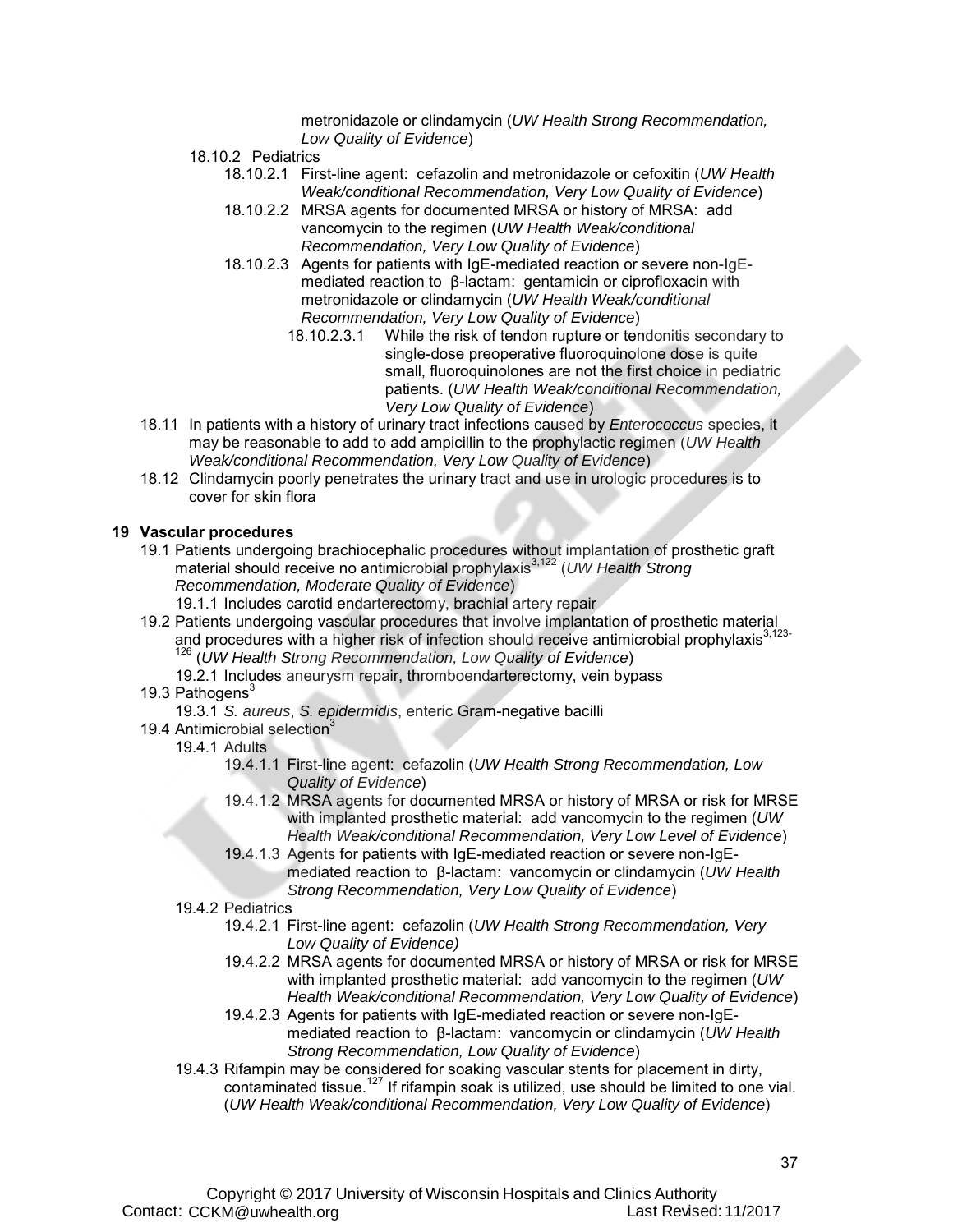#### **20 Heart transplantation**

- 20.1 Patients receiving heart transplantation should receive antimicrobial prophylaxis $3,128-130$ 20.2 Pathogens $3$ 
	- 20.2.1 Most common: *Staphylococcus* species
		- 20.2.2 Less common: *Enterococcus faecalis*, coagulase-negative staphylococci,
- *Enterococcus* species, *Enterobacteriaceae* species, *P. aeruginosa*, *S. maltophilia* 20.3 Antimicrobial selection<sup>3</sup>
	- 20.3.1 Adults
		- 20.3.1.1 First-line agent: cefazolin (*UW Health Strong Recommendation, Very Low Quality of Evidence)*
		- 20.3.1.2 MRSA agents for documented MRSA or history of MRSA: add vancomycin to the regimen (*UW Health Weak/conditional Recommendation, Very Low Quality of Evidence*)
		- 20.3.1.3 Agents for patients with IgE-mediated reaction or severe non-IgEmediated reaction to β-lactam: vancomycin or clindamycin (*UW Health Strong Recommendation, Very Low Quality of Evidence)* and ciprofloxacin (*UW Health Weak/conditional Recommendation, Very Low Quality of Evidence*)
		- 20.3.2 Pediatrics
			- 20.3.2.1 First-line agent: cefazolin (*UW Health Weak/conditional Recommendation, Very Low Quality of Evidence)*
			- 20.3.2.2 MRSA agents for documented MRSA or history of MRSA: add vancomycin to the regimen (*UW Health Weak/conditional Recommendation, Very Low Quality of Evidence)*
			- 20.3.2.3 Agents for patients with IgE-mediated reaction or severe non-IgEmediated reaction to β-lactam: vancomycin or clindamycin (*UW Health Weak/conditional Recommendation, Very Low Quality of Evidence)*

#### **21 Lung and heart-lung transplantation**

- 21.1 Patients receiving lung or heart-lung transplantation should receive antimicrobial prophylaxis3,128,129,131 (*UW Health Strong Recommendation, Very Low Quality of Evidence*)
	- 21.1.1 Antimicrobial prophylaxis regimens should be adjusted to include coverage for potential bacterial or fungal pathogens isolated by pre-operative culture from either the recipient's airway or donor lung<sup>132-134</sup>
	- 21.1.2 End-stage cystic fibrosis patients should receive antimicrobials based on pretransplant culture and sensitivity
- 21.2 Pathogens<sup>3</sup>
	- 21.2.1 *P. aeruginosa*, *Candida* species, *S. aureus*, enterococci, coagulase-negative staphylococci, *B. cepacia*, *E. coli*, *Klebsiella* species
- 21.3 Antimicrobial selection
	- 21.3.1 Adults
		- 21.3.1.1 Heart first-line agent: cefuroxime and vancomycin (*UW Health Weak Recommendation, Very Low Quality of Evidence*)
		- 21.3.1.2 Lung first-line agent: ceftriaxone (*UW Health Weak/conditional Recommendation, Very Low Quality of Evidence*)
		- 21.3.1.3 MRSA agents for documented MRSA or history of MRSA: add vancomycin to the regimen (*UW Health Weak/conditional Recommendation, Very Low Quality of Evidence*)
		- 21.3.1.4 Lung transplant agents for patients with IgE-mediated reaction or severe non-IgE-mediated reaction to β-lactam: moxifloxacin (*UW Health Strong Recommendation, Very Low Quality of Evidence*)
	- 21.3.2 Pediatrics
		- 21.3.2.1 First-line agent: cefazolin (*UW Health Weak/conditional Recommendation, Very Low Quality of Evidence*)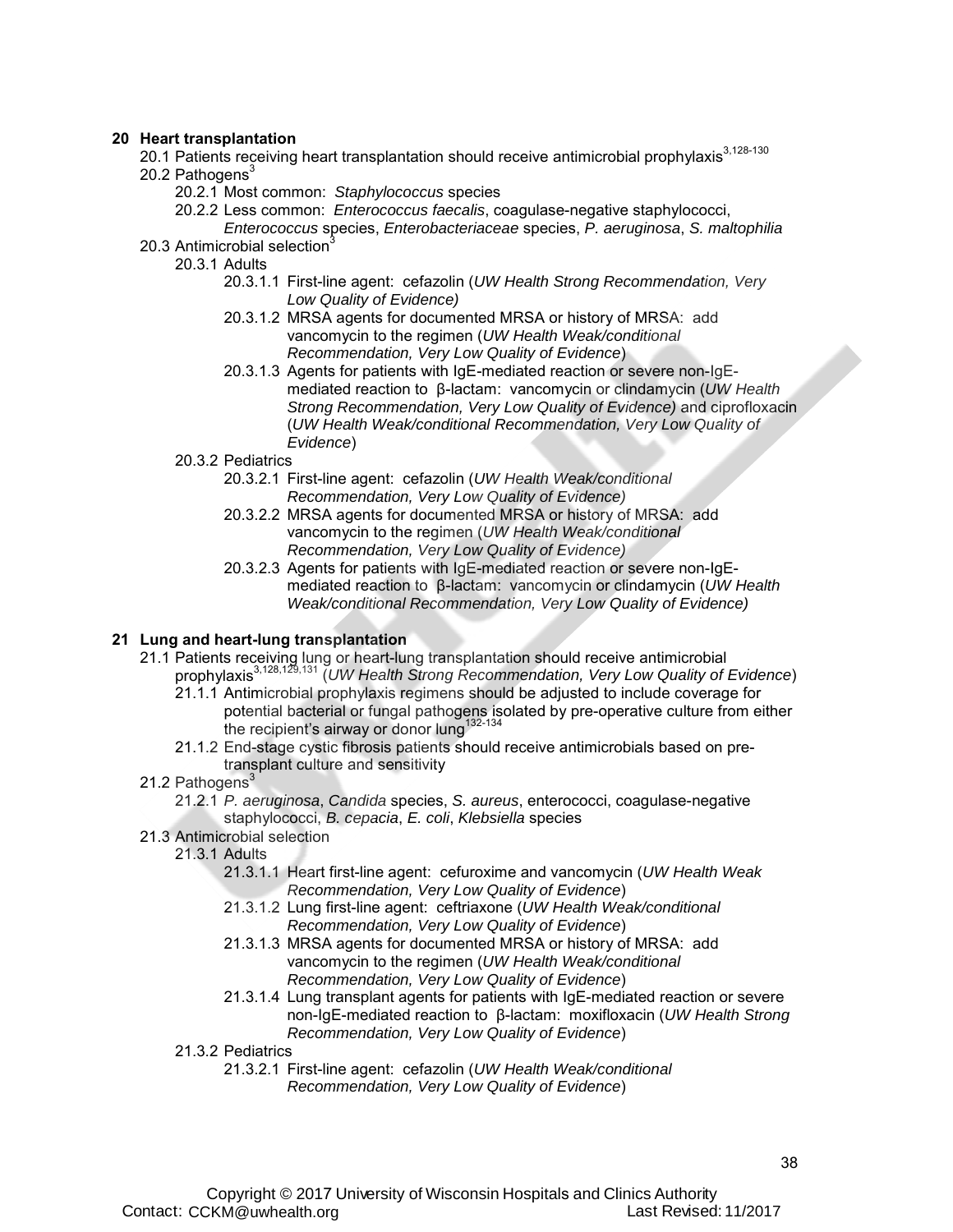- 21.3.2.2 MRSA agents for documented MRSA or history of MRSA: add vancomycin to the regimen (*UW Health Weak/conditional Recommendation, Very Low Quality of Evidence*)
- 21.3.2.3 Agents for patients with IgE-mediated reaction or severe non-IgEmediated reaction to β-lactam: vancomycin or clindamycin (*UW Health Weak/conditional Recommendation, Very Low Quality of Evidence*)
- 21.3.3 It may be reasonable to extend the duration of antimicrobial prophylaxis beyond 48 hours (*UW Health Weak/conditional Recommendation, Very Low Level of Evidence*)

#### **22 Liver transplantation**

- 22.1 Patients receiving liver transplant should receive antimicrobial prophylaxis<sup>3,135-137</sup> (UW *Health Strong Recommendation, Low Quality of Evidence*)
	- 22.1.1 Routine selective bowel decontamination is not recommended<sup>138</sup> (UW Health *Strong Recommendation, High Quality of Evidence*)
	- 22.1.2 It is reasonable to provide postoperative antifungal prophylaxis to patient according to the *UWHealth Antifungal Prophylaxis in Liver Transplant Recipients Clinical Practice Guideline*. 139
- 22.2 Pathogens $3$ 
	- 22.2.1 Aerobic Gram-negative bacilli (*E. coli*, *Klebsiella* species, *Enterobacter* species, *A. baumannii*, *Citrobacter* species), *S. aureus*, coagulase-negative staphylococci, *Candida* species
- 22.3 Antimicrobial selection $3$

#### 22.3.1 Adults<sup>140-142</sup>

- 22.3.1.1 First-line agent: Piperacillin-tazobactam or ceftriaxone and ampicillin (*UW Health Strong Recommendation, Low Quality of Evidence*)
- 22.3.1.2 MRSA agents for documented MRSA or history of MRSA: add vancomycin to the regimen (*UW Health Weak/conditional Recommendation, Low Quality of Evidence*)
- 22.3.1.3 Documented history of vancomycin-resistant *Enterococcus* (VRE): ceftriaxone and daptomycin (*UW Health Weak/conditional Recommendation, Low Quality of Evidence*)
- 22.3.1.4 Agents for patients with IgE-mediated reaction or severe non-IgEmediated reaction to β-lactam and **no** history of VRE: gentamicin or aztreonam and vancomycin (*UW Health Weak/conditional Recommendation, Low Quality of Evidence*)
- 22.3.1.5 Agents for patients with IgE-mediated reaction or severe non-IgEmediated reaction to β-lactam and VRE history: gentamicin or aztreonam and daptomycin. (*UW Health Strong Recommendation, Low Quality of Evidence*)
- 22.3.1.6 High risk for *Candida* infection: fluconazole (*UW Health Strong Recommendation, Low Quality of Evidence*)
- 22.3.2 Pediatrics<sup>143,144</sup>
	- 22.3.2.1 First-line agent: Piperacillin-tazobactam or cefotaxime and ampicillin (*UW Health Strong Recommendation, Low Quality of Evidence*)
	- 22.3.2.2 MRSA agents for documented MRSA or history of MRSA: add vancomycin to the regimen (*UW Health Weak/conditional Recommendation, Very Low Quality of Evidence*)
	- 22.3.2.3 Agents for patients with IgE-mediated reaction or severe non-IgEmediated reaction to β-lactam: vancomycin or clindamycin: vancomycin or clindamycin and gentamicin or aztreonam or ciprofloxacin (*UW Health Strong Recommendation, Very Low Quality of Evidence*)
		- 22.3.2.3.1 While the risk of tendon rupture or tendonitis secondary to single-dose preoperative ciprofloxacin is quite small, ciprofloxacin is not the first choice in pediatric patients (*UW*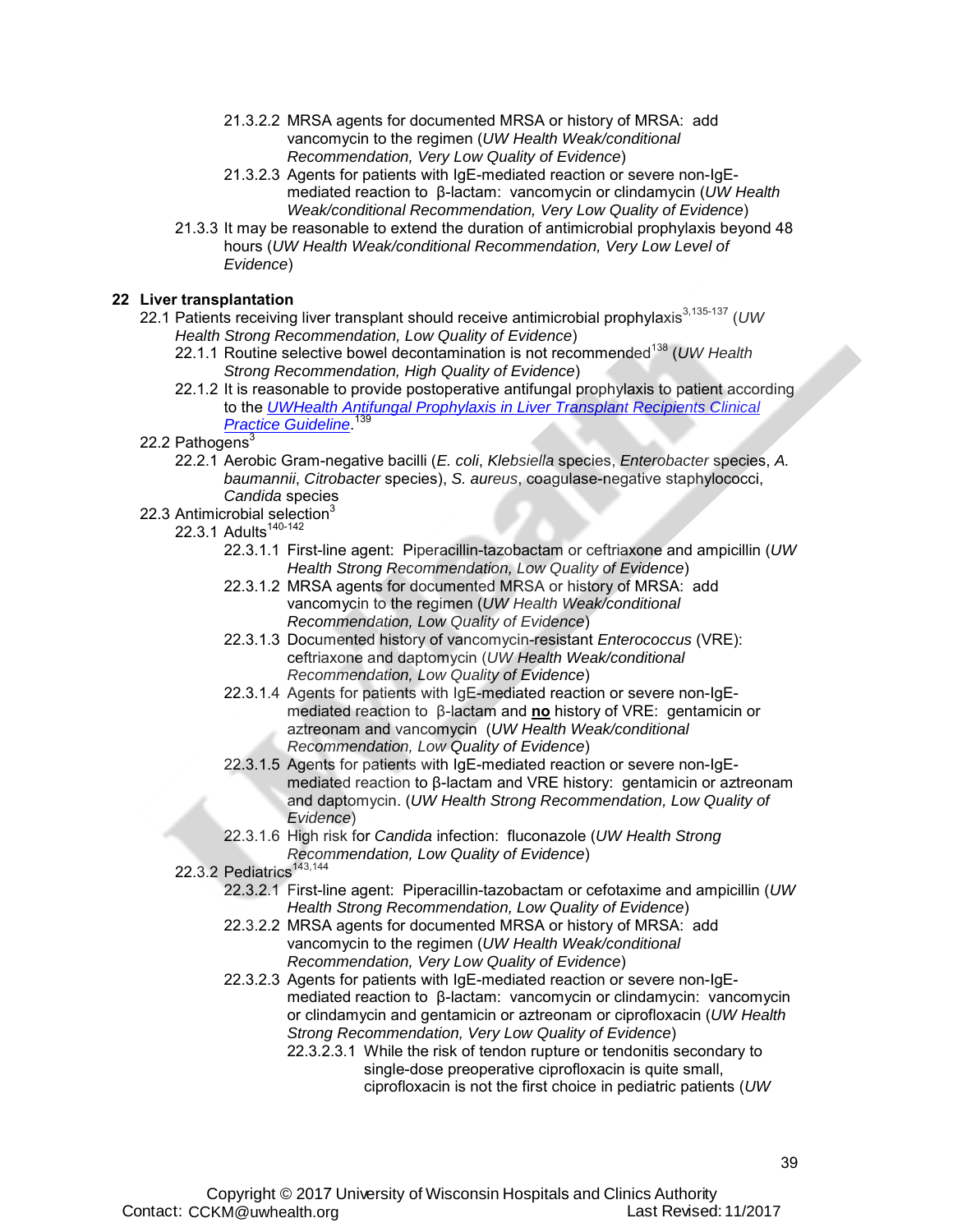*Health Weak/conditional Recommendation, Very Low Quality of Evidence*)

#### **23 Kidney transplantation**

- 23.1 Patients receiving kidney transplant should receive antimicrobial prophylaxis3,145 *(UW Health Strong Recommendation, Moderate Quality of Evidence*)
- 23.2 Pathogens<sup>3</sup>
	- 23.2.1 *Staphylococcus* species, *Enterococcus* species, *E. coli*, *Enterobacter* species, *Klebsiella* species, *P. aeruginosa*, *Candida* species
- 23.3 Antimicrobial selection
	- 23.3.1 Adults<sup>3,146-149</sup>
		- 23.3.1.1 First-line agent: cefazolin (*UW Health Strong Recommendation, Moderate Quality of Evidence*)
		- 23.3.1.2 MRSA agents for documented MRSA or history of MRSA: add vancomycin to the regimen (*UW Health Weak/conditional Recommendation, Very Low Quality of Evidence*)
		- 23.3.1.3 Agents for patients with IgE-mediated reaction or severe non-IgEmediated reaction to β-lactam: vancomycin or clindamycin and gentamicin or aztreonam or ciprofloxacin (*UW Health Strong Recommendation, Very Low Quality of Evidence*)
	- 23.3.2 Pediatrics
		- 23.3.2.1 First-line agent: cefazolin (*UW Health Strong Recommendation, Very Low Quality of Evidence*)
		- 23.3.2.2 MRSA agents for documented MRSA or history of MRSA: add vancomycin to the regimen(*UW Health Weak/conditional Recommendation, Very Low Quality of Evidence*)
		- 23.3.2.3 Agents for patients with IgE-mediated reaction or severe non-IgEmediated reaction to β-lactam: vancomycin or clindamycin and gentamicin or aztreonam or ciprofloxacin (*UW Health Strong Recommendation, Very Low Quality of Evidence*)
		- 23.3.2.4 High risk for *Candida* infection: fluconazole (*UW Health Weak/conditional Recommendation, Very Low Quality of Evidence)*
- 24 Pancreas transplantation
	- 24.1 Patients receiving pancreas transplant (alone or in combination with kidney) should receive antimicrobial prophylaxis.<sup>3</sup> (UW Health Strong Recommendation, Low Quality of *Evidence*)
	- 24.2 Selective bowel decontamination is recommended prior to pancreas transplant (*UW Health Weak/conditional Recommendation, Very Low Quality of Evidence)*
	- 24.3 It is reasonable to provide antifungal prophylaxis to patient perioperatively at time of pancreas transplant due to enteric anastomosis (*UW Health Weak/conditional* 
		- *Recommendation, Very Low Quality of Evidence*)
	- 24.4 Pathogens $3$ 
		- 24.4.1 *Staphylococcus* species, *Enterococcus* species, *E. coli*, *Enterobacter* species, *Klebsiella* species, *P. aeruginosa*, *Candida* species
	- 24.5 Antimicrobial Selection
		- 24.5.1 Adults<sup>3,129,139,150,151</sup>
			- 24.5.1.1 First-line agent: Ceftriaxone, ampicillin, and fluconazole (*UW Health Strong Recommendation, Low Quality of Evidence*)
			- 24.5.1.2 MRSA agents for documented MRSA or history of MRSA: add vancomycin to the regimen (*UW Health Weak/conditional Recommendation, Low Quality of Evidence*)
			- 24.5.1.3 Agents for patients with IgE-mediated reaction or severe non-IgEmediated reaction to β-lactam: gentamicin, vancomycin, and fluconazole (*UW Health Weak/conditional Recommendation, Low Quality of Evidence*)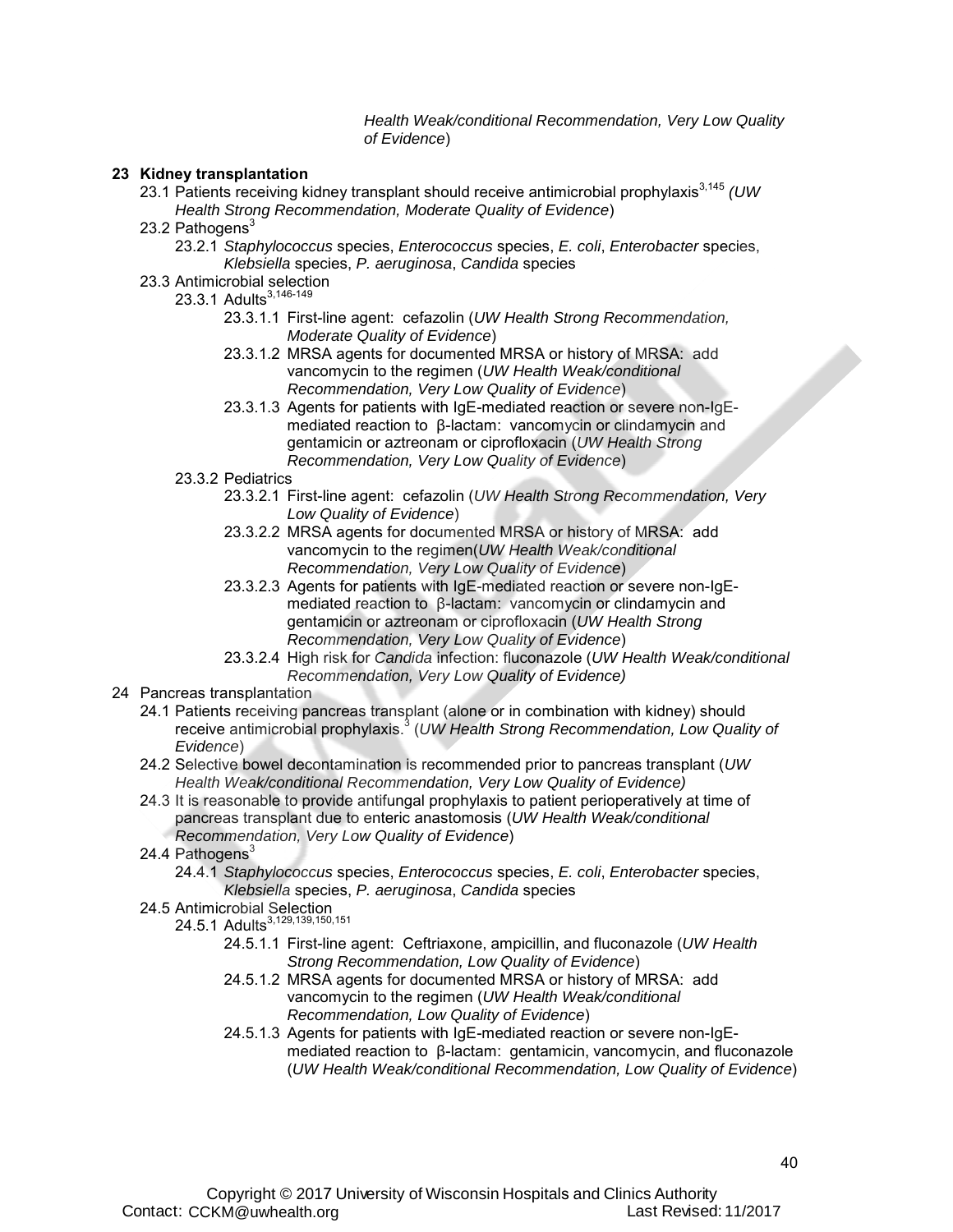#### **25 Plastic surgery**

- 25.1 Antimicrobial prophylaxis is not recommended for patients undergoing clean procedures without additional postoperative infection risk factors<sup>152-159</sup> (*UW Health Strong Recommendation, Moderate Quality of Evidence*)
- 25.2 It may be reasonable to provide antimicrobial prophylaxis to patients undergoing clean procedures with risk factors (*UW Health Weak/conditional Recommendation, Very Low Quality of Evidence*)
	- 25.2.1 Risk factors include: age extremes, nutritional status, obesity, diabetes, tobacco use, coexistent remote body-site infection, altered immune response, corticosteroid therapy, recent surgical procedure, length of preoperative hospitalization, colonization
- 25.3 Patients undergoing clean-contaminated or breast cancer procedures should receive antimicrobial prophylaxis160-162 (*UW Health Strong Recommendation, Moderate Quality of Evidence*)

#### 25.4 Pathogens $^3$

- 25.4.1 Most common: *S. aureus*, staphylococci, streptococci
- 25.4.2 Procedures involving macerated and moist environments, below the waist, or in diabetic patients have higher rates of Gram-negative organisms: *P. aeruginosa*, *S. marcescens*, *E. coli*, *Klebsiella* species, *P. mirabili*s
- 25.5 Antimicrobial selection undergoing clean procedures with risk factors, clean-contaminated procedures, or breast cancer procedures
	- 25.5.1 Adults
		- 25.5.1.1 First-line agent: cefazolin (*UW Health Strong Recommendation, Very Low Quality of Evidence*)
			- 25.5.1.1.1 For mastectomy or breast tissue expander procedure add vancomycin (*UW Health Strong Recommendation, Very Low Quality of Evidence*)
		- 25.5.1.2 MRSA agents for documented MRSA or history of MRSA: add vancomycin to the regimen (*UW Health Weak/conditional Recommendation, Very Low Quality of Evidence*)
		- 25.5.1.3 Agents for patients with IgE-mediated reaction or severe non-IgEmediated reaction to β-lactam: vancomycin or clindamycin (*UW Health Strong Recommendation, Very Low Quality of Evidence*)

#### 25.5.2 Pediatrics

- 25.5.2.1 First-line agent: cefazolin (*UW Health Weak/conditional Recommendation, Very Low Quality of Evidence*)
- 25.5.2.2 MRSA agents for documented MRSA or history of MRSA: add vancomycin to the regimen (*UW Health Weak/conditional Recommendation, Very Low Quality of Evidence*)
- 25.5.2.3 Agents for patients with IgE-mediated reaction or severe non-IgEmediated reaction to β-lactam: vancomycin or clindamycin (*UW Health Weak/conditional Recommendation, Very Low Quality of Evidence)*

#### **26 Open fractures**

26.1 Patients with open fractures should receive preoperative antibiotics<sup>163,164</sup> (UW Health *Strong Recommendation, Moderate Quality of Evidence*)

- 26.2 Pathogens<sup>163,164</sup>
	- 26.2.1 All open fractures: Gram-positive organisms
	- 26.2.2 Type III fractures: Gram-positive and Gram-negative organisms
	- 26.2.3 Fecal or farm-related injuries: clostridial species
- 26.3 Antimicrobial selection<sup>163</sup>
	- 26.3.1 Adults and pediatrics
		- 26.3.1.1 First-line agents:
			- 26.3.1.1.1 Type I and II fractures: cefazolin (*UW Health Strong Recommendation, Low Quality of Evidence*)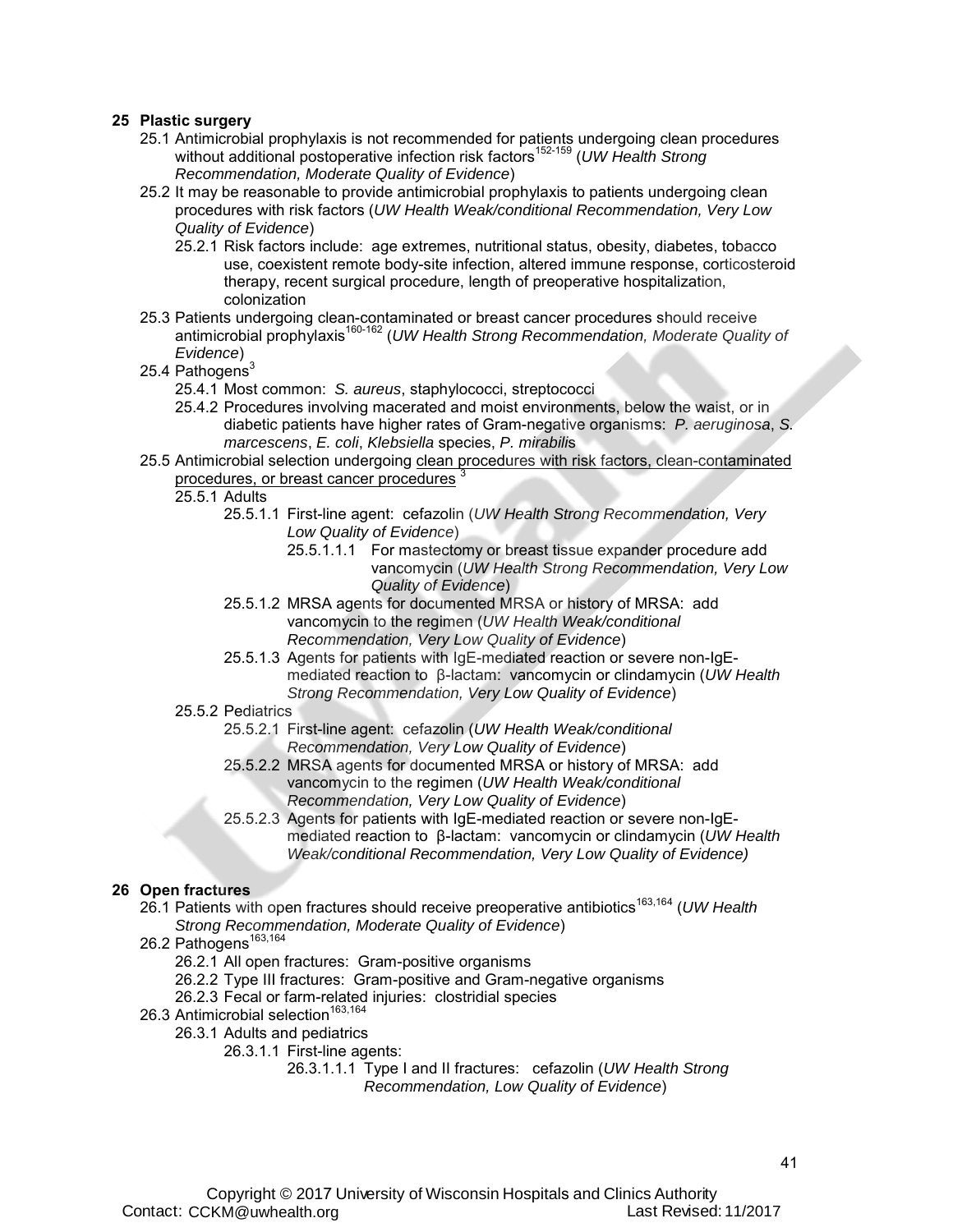- 26.3.1.1.2 Type III fractures: ceftriaxone with or without gentamicin (*UW Health Strong Recommendation, Low Quality of Evidence*)
- 26.3.1.1.3 Fecal or farm-related injuries: Add metronidazole for *Clostridium* species and other anaerobic coverage (*UW Health Weak/conditional Recommendation, Very Low Level of Evidence*)
- 26.3.1.2 MRSA agents for documented MRSA or history of MRSA: add vancomycin to the regimen (*UW Health Strong Recommendation, Very Low Quality of Evidence*)
- 26.3.1.3 Agents for patients with IgE-mediated reaction or severe non-IgEmediated reaction to β-lactam: vancomycin (*UW Health Strong Recommendation, Very Low Quality of Evidence*)

#### **27 Penetrating abdominal wounds**

- 27.1 Patients with penetrating abdominal trauma should receive preoperative antibiotics<sup>165,166</sup> (*UW Health Strong Recommendation, Moderate Quality of Evidence*)
- 27.2 Pathogens<sup>165,166</sup>
	- 27.2.1 Aerobes and anaerobes
- 27.3 Antimicrobial selection<sup>165-170</sup>
	- 27.3.1 First-line agents: cefoxitin (*UW Health Strong Recommendation, Moderate Level of Evidence*) or cefuroxime and metronidazole (*UW Health Weak/conditional Recommendation, Very Low Quality of Evidence*)
	- 27.3.2 MRSA agents for documented MRSA or history of MRSA: add vancomycin to the regimen (*UW Health Weak/conditional Recommendation, Very Low Quality of Evidence*)
	- 27.3.3 Agents for patients with IgE-mediated reaction or severe non-IgE-mediated reaction to β-lactam: vancomycin and ciprofloxacin and metronidazole (*UW Health Weak/conditional Recommendation, Very Low Quality of Evidence*)
	- 27.3.4 Aminoglycosides should not be utilized due to altered pharmacokinetics including subtherapeutic aminoglycoside levels in patients with increased volume of distribution secondary to aggressive fluid resuscitation<sup>171,172</sup> (UW Health Strong *Recommendation, Moderate Quality of Evidence*)
	- 27.3.5 In patients with hemorrhagic shock, it may be reasonable to increase antimicrobial dose two- to three-fold and to repeat dosing after transfusion of every ten units of blood165,166,172 (*UW Health Weak/conditional Recommendation, Low Quality of Evidence*)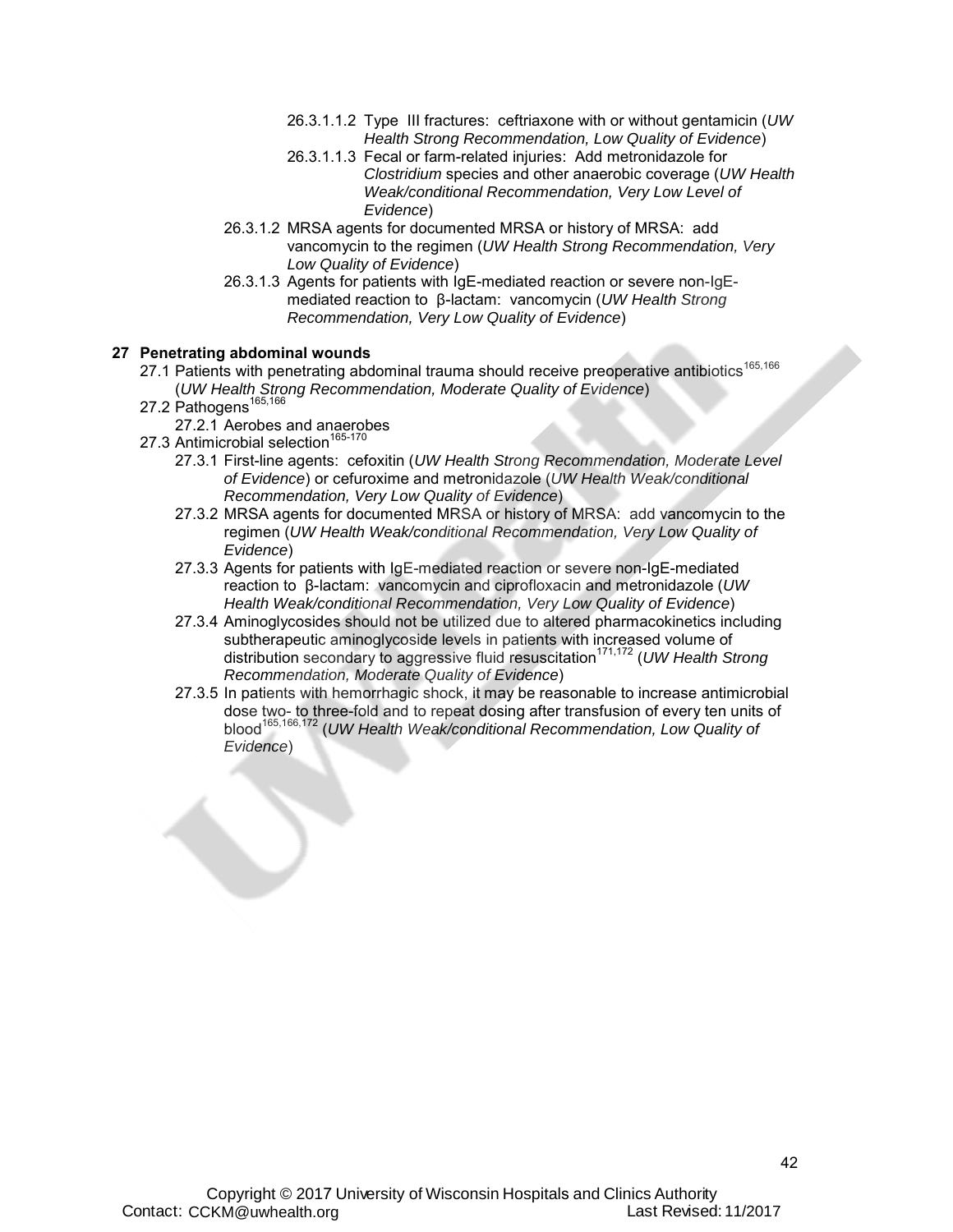### **Interventional Radiology Prophylaxis**

#### **28 Vascular interventions**

- 28.1 Antimicrobial prophylaxis is not recommended for patients undergoing diagnostic angiography, routine angioplasty, thrombolysis, arterial closure device placement, or arterial stent placement173-175 (*UW Health Strong Recommendation, Moderate Quality of Evidence*)
- 28.2 Antimicrobial prophylaxis may be considered for patients at high risk of infection undergoing arterial stent placement<sup>175-177</sup> (*UW Health Weak/conditional Recommendation, Low Quality of Evidence*)
	- 28.2.1 High risk includes: cases or repeat intervention within seven days, prolonged indwelling arterial sheath, prolonged duration of procedure

#### 28.3 Pathogens<sup>173</sup>

28.3.1 *S. aureus*, *S. epidermidis*

#### 28.4 Antimicrobial selection for patients at high risk of infection undergoing arterial stent placement<sup>173</sup>

- 28.4.1 Adults
	- 28.4.1.1 First-line agent: cefazolin (*UW Health Strong Recommendation, Very Low Quality of Evidence*)
	- 28.4.1.2 MRSA agents for documented MRSA or history of MRSA: add vancomycin to the regimen (*UW Health Weak/conditional Recommendation, Very Low Quality of Evidence*)
	- 28.4.1.3 Agents for patients with IgE-mediated reaction or severe non-IgEmediated reaction to β-lactam: vancomycin or clindamycin (*UW Health Strong Recommendation, Very Low Quality of Evidence*)
- 28.4.2 Pediatrics
	- 28.4.2.1 First-line agent: cefazolin (*UW Health Weak/conditional Recommendation, Very Low Quality of Evidence*)
	- 28.4.2.2 MRSA agents for documented MRSA or history of MRSA: add vancomycin to the regimen (*UW Health Weak/conditional Recommendation, Very Low Quality of Evidence*)
	- 28.4.2.3 Agents for patients with IgE-mediated reaction or severe non-IgEmediated reaction to β-lactam: vancomycin or clindamycin (*UW Health Weak/conditional Recommendation, Very Low Quality of Evidence*)

#### **29 Endograft placement**

- 29.1 Antimicrobial prophylaxis is probably recommended in patients undergoing endograft placement<sup>173,178,179</sup> (UW Health Strong Recommendation, Low Quality of Evidence) 29.1.1 Includes aortic and peripheral placement
- 29.2 Pathogens<sup>173</sup>
	- 29.2.1 *S. aureus*, *S. epidermidis*
- 29.3 Antimicrobial selection<sup>173</sup>
	- 29.3.1 Adults and pediatrics
		- 29.3.1.1 First-line agent: cefazolin (*UW Health Weak/conditional Recommendation, Very Low Quality of Evidence*)
		- 29.3.1.2 MRSA agents for documented MRSA or history of MRSA: add vancomycin to the regimen (*UW Health Weak/conditional Recommendation, Very Low Quality of Evidence*)
		- 29.3.1.3 Agents for patients with IgE-mediated reaction or severe non-IgEmediated reaction to β-lactam: vancomycin or clindamycin (*UW Health Weak/conditional Recommendation, Very Low Quality of Evidence*)

#### **30 Superficial venous insufficiency treatment**

30.1 Antimicrobial prophylaxis is not recommended for patients undergoing lower-extremity superficial venous insufficiency treatment (includes endovascular thermal ablation,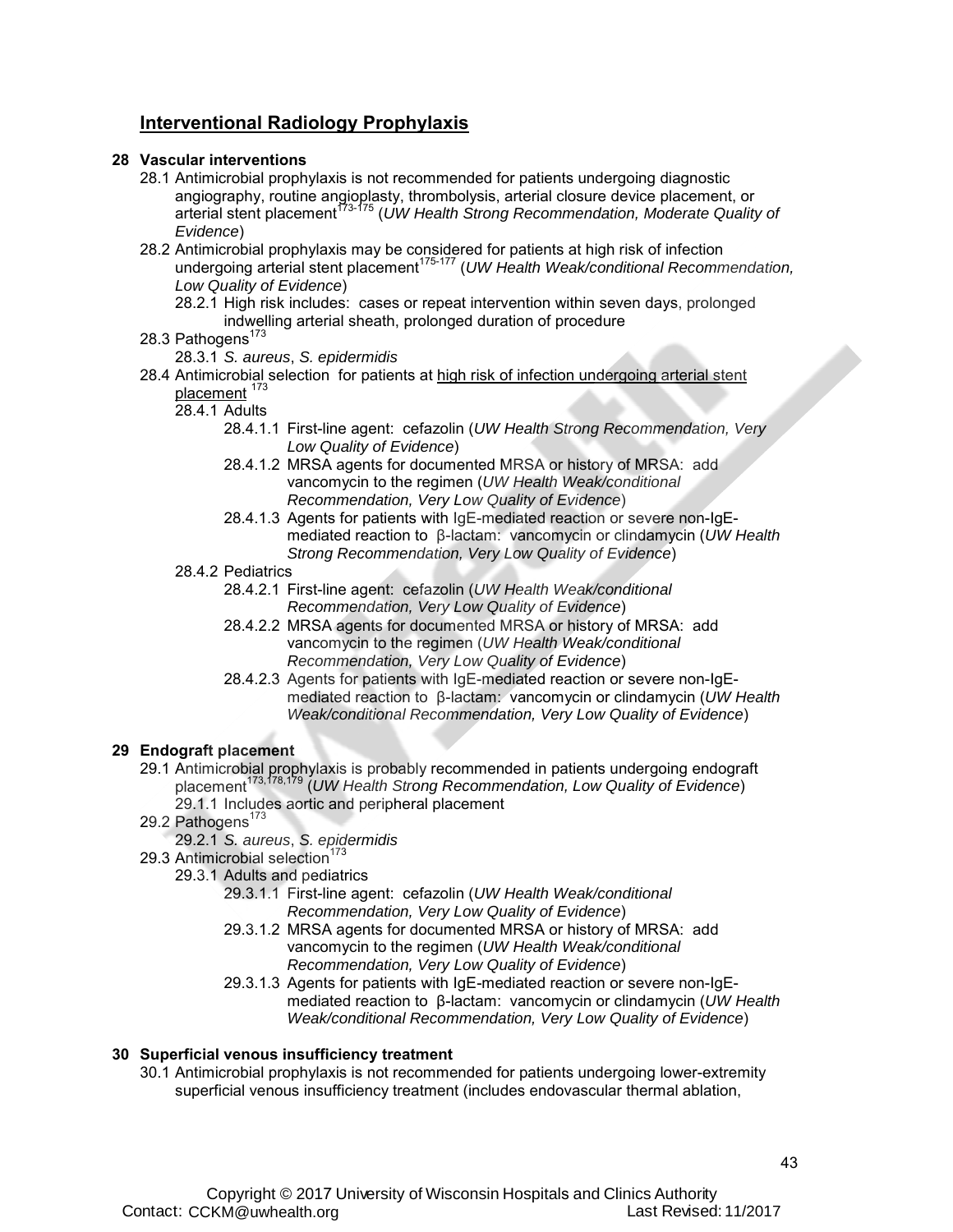sclerotherapy, and ambulatory phlebectomy).<sup>173,180,181</sup> (UW Health Strong *Recommendation, Moderate Quality of Evidence*)

- 30.2 Antimicrobial prophylaxis is recommended for patients undergoing sclerotherapy of upper extremity.182,183 (*UW Health Weak/conditional Recommendation, Low Quality of Evidence*)
- 30.3 Pathogens: *S. aureus*, *S. epidermidis*
- 30.4 Antimicrobial selection (*UW Health Weak/conditional Recommendation, Very Low Quality of Evidence*)
	- 30.4.1 First-line agent: cefazolin
	- 30.4.2 MRSA agents for documented MRSA or history of MRSA: add vancomycin to the regimen or use clindamycin as single agent
	- 30.4.3 Agents for patients with IgE-mediated reaction or severe non-IgE-mediated reaction to β-lactam: vancomycin or clindamycin

#### **31 Inferior vena cava (IVC) filter placement**

31.1 Antimicrobial prophylaxis is not recommended for patients undergoing IVC filter placement 173,184 (*UW Health Strong Recommendation, Moderate Quality of Evidence*)

#### **32 Central venous catheter placement**

- 32.1 Antimicrobial prophylaxis is not recommended for patients undergoing central venous catheter placement including PICC line, tunneled and cuffed lines, non-tunneled and temporary lines, or hemodialysis or pheresis lines.173,176 (*UW Health Strong Recommendation, Low Quality of Evidence*)
- 32.2 Antimicrobial prophylaxis may be considered in patients undergoing venous catheter placement at high risk of infection including port placement.173,185 (*UW Health Weak/conditional Recommendation, Low Quality of Evidence*)
	- 32.2.1 Includes immunocompromised patients who require catheter placement before chemotherapy or patients with a history of catheter infection
- 32.3 Pathogens<sup>173</sup>
	- 32.3.1 *S. aureus*, *S. epidermidis*
- 32.4 Antimicrobial selection for patients undergoing central venous catheter placement at high risk of infection including port placement.<sup>1</sup>
	- 32.4.1 Adults and pediatrics
		- 32.4.1.1 First-line agent: cefazolin (*UW Health Weak/conditional Recommendation, Very Low Quality of Evidence*)
		- 32.4.1.2 MRSA agents for documented MRSA or history of MRSA: add vancomycin to the regimen (*UW Health Weak/conditional Recommendation, Very Low Quality of Evidence*)
		- 32.4.1.3 Agents for patients with IgE-mediated reaction or severe non-IgEmediated reaction to β-lactam: vancomycin or clindamycin (*UW Health Weak/conditional Recommendation, Very Low Quality of Evidence*)

#### **33 Embolization and chemoembolization**

- 33.1 Patients undergoing tumor and/or solid organ embolization with the intent to create an infarct or there is a high likelihood of infarct should receive antimicrobial prophylaxis173,186,187 (*UW Health Strong Recommendation, Moderate Quality of Evidence*)
- 33.2 It is reasonable to provide antimicrobial prophylaxis to patients undergoing chemoembolization173,188,189 (*UW Health Strong Recommendation, Very Low Level of Evidence*)
- $33.3$  Pathogens<sup>173</sup>
	- 33.3.1 *S. aureus*, *Streptococcus* species, *Corynebacterium* species, enteric flora
- 33.4 Antimicrobial selction<sup>173</sup>
	- 33.4.1 Adults and pediatrics
		- 33.4.1.1 First-line agent choice (*UW Health Weak/conditional Recommendation, Very Low Quality of Evidence*)
			- 33.4.1.1.1 Hepatic artery embolization (HAE), bland embolization, portal vein embolization (PVE): ampicillin/sulbactam or cefazolin and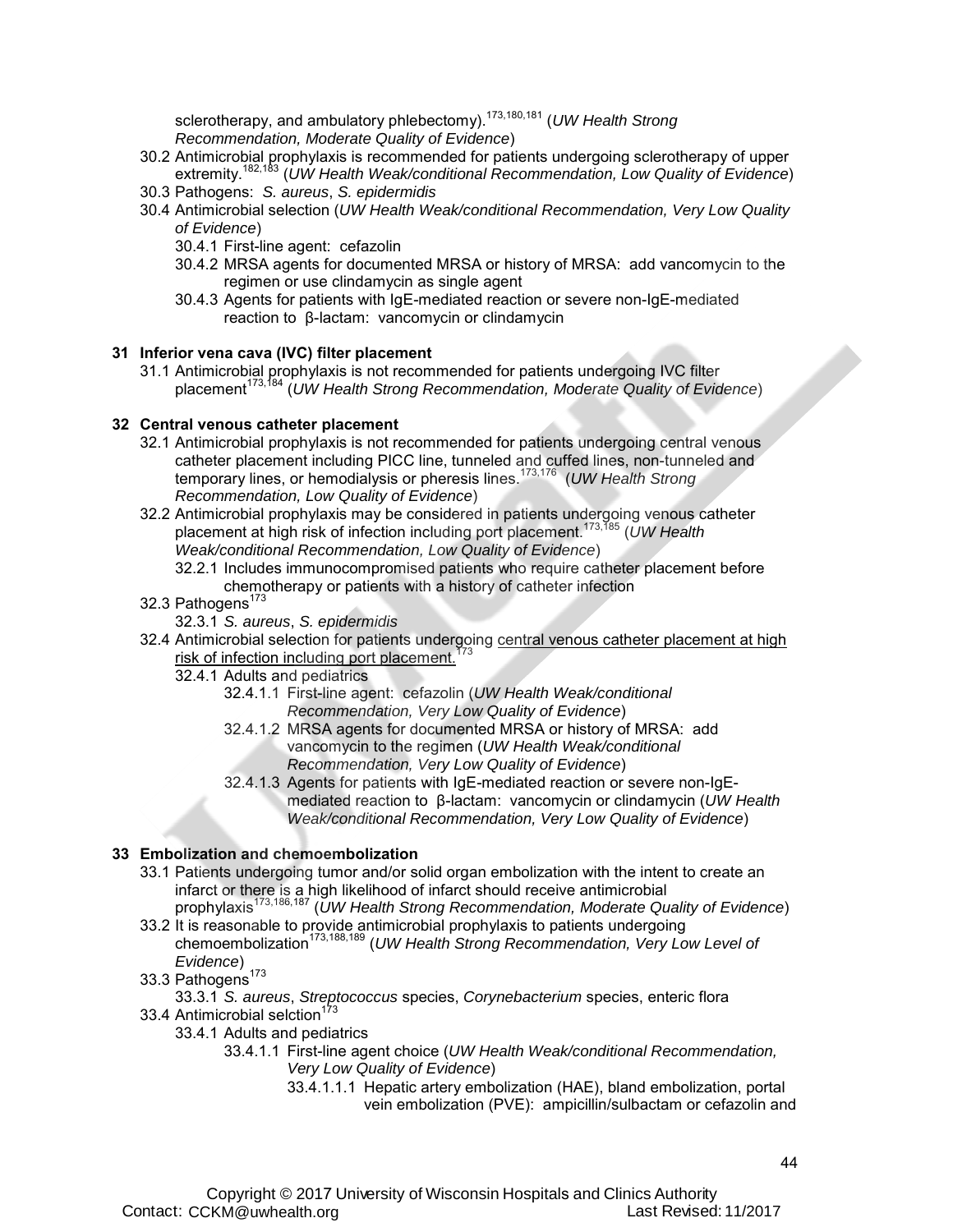metronidazole or cefoxitin or ampicillin and gentamicin or ceftriaxone

- 33.4.1.1.2 Renal or splenic embolization: ceftriaxone
- 33.4.1.2 MRSA agents for documented MRSA or history of MRSA: add vancomycin to the regimen (*UW Health Weak/conditional Recommendation, Very Low Quality of Evidence*)
- 33.4.1.3 Agents for patients with IgE-mediated reaction or severe non-IgEmediated reaction to β-lactam: vancomycin or clindamycin with gentamicin plus metronidazole (*UW Health Weak/conditional Recommendation, Very Low Quality of Evidence*)
- 33.4.2 It may be reasonable to administer extended oral antibiotic prophylaxis based on tissue necrosis (*UW Health Weak/conditional Recommendation, Very Low Quality of Evidence*)

#### **34 Uterine artery embolization**

- 34.1 It may be reasonable to provide antimicrobial prophylaxis to patients undergoing uterine artery embolization<sup>173,190-192</sup> (*UW Health Weak/conditional Recommendation, Low Quality of Evidence*)
- 34.2 Pathogens<sup>173</sup>
	- 34.2.1 *S. aureus*, *S. epidermidis*, *Streptococcus* species, *E. coli*
- 34.3 Antimicrobial selection<sup>1</sup>
	- 34.3.1 Adults and pediatrics
		- 34.3.1.1 First-line agent: cefazolin, cefoxitin, clindamycin and gentamicin, or ampicillin-sulbactam (*UW Health Weak/conditional Recommendation, Very Low Quality of Evidence*)
		- 34.3.1.2 MRSA agents for documented MRSA or history of MRSA: add vancomycin to the regimen or clindamycin and gentamicin (*UW Health Weak/conditional Recommendation, Very Low Quality of Evidence*)
		- 34.3.1.3 Agents for patients with IgE-mediated reaction or severe non-IgEmediated reaction to β-lactam: vancomycin and gentamicin (*UW Health Weak/conditional Recommendation, Very Low Quality of Evidence*)

#### **35 Transjugular Intrahepatic Portosystemic Shunt (TIPS) creation**

- 35.1 It is reasonable to provide antimicrobial prophylaxis to patients undergoing TIPS creation173,193,194 (*UW Health Strong Recommendation, Very Low Quality of Evidence*)
- 35.2 Pathogens<sup>173</sup>
	- 35.2.1 *S. aureus*, *S. epidermidis*, *Corynebacterium* species, biliary pathogens, enteric Gram-negative rods, anaerobes, *Enterococcus* species
- 35.3 Antimicrobial selection<sup>1</sup>
	- 35.3.1 Adults
		- 35.3.1.1 First-line agent: ceftriaxone, ampicillin-sulbactam (*UW Health Weak/conditional Recommendation, Very Low Quality of Evidence*)
		- 35.3.1.2 MRSA agents for documented MRSA or history of MRSA: add vancomycin to regimen (*UW Health Weak/conditional Recommendation, Very Low Quality of Evidence*)
		- 35.3.1.3 Agents for patients with IgE-mediated reaction or severe non-IgEmediated reaction to β-lactam: vancomycin or clindamycin with gentamicin (*UW Health Weak/conditional Recommendation, Very Low Quality of Evidence*)

#### **36 Fluoroscopically guided gastrostomy and gastrojejunostomy tube placement**

- 36.1 No antimicrobial prophylaxis is recommended for patients undergoing gastrostomy or gastrojejunostomy placement. 33,34,173,195,196 (*UW Health Strong Recommendation, Low Quality of Evidence*)
- 36.2 It is reasonable to provide antimicrobial prophylaxis to patients undergoing decompressive gastrostomy tube placement or percutaneous endoscopic gastrostomy (PEG) tube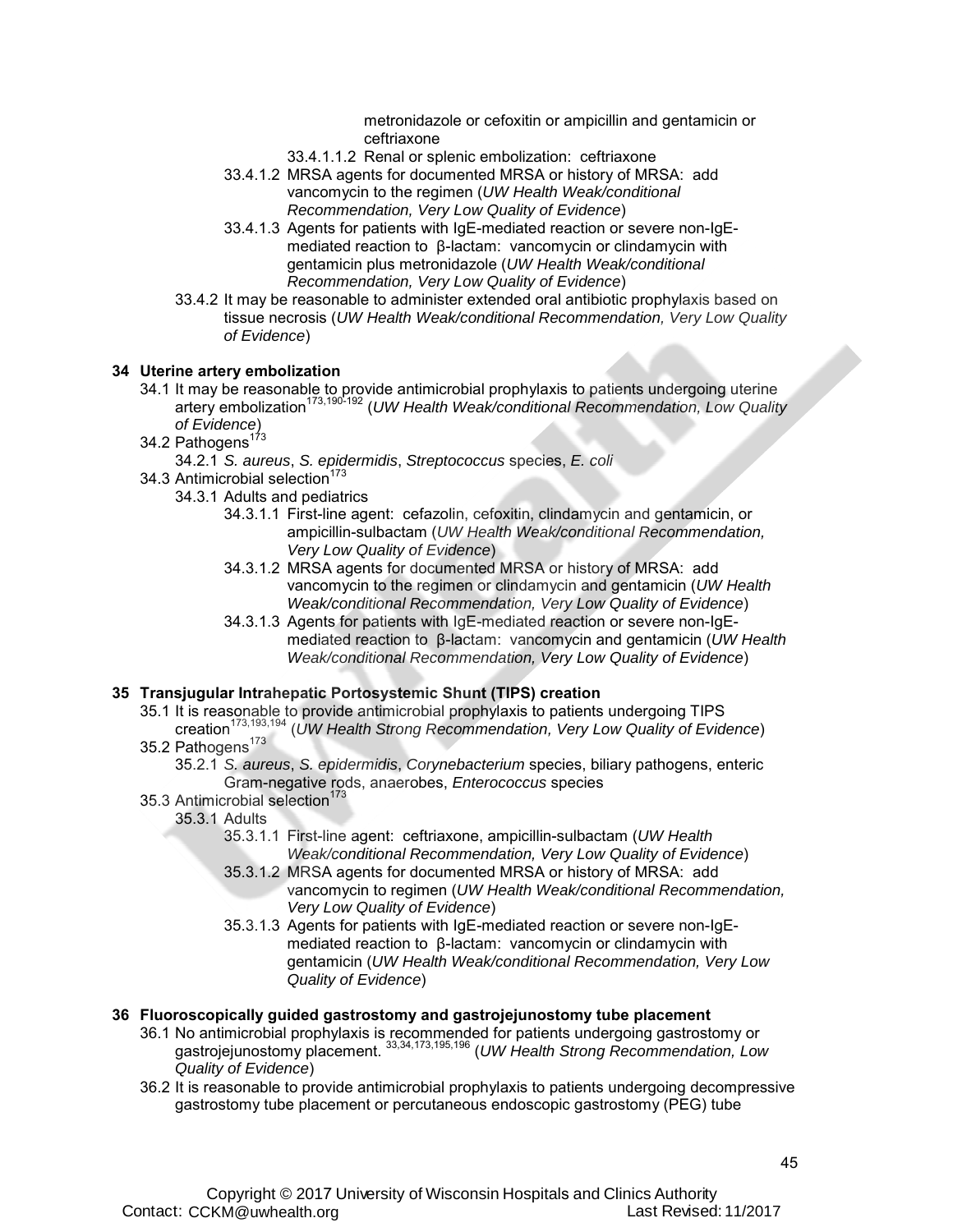placement by "pull" technique. 33,34,173,197 (*UW Health Strong Recommendation, Moderate Level of Evidence*)

36.3 Pathogens<sup>173</sup>

36.3.1 *S. epidermidis*, *S. aureus*, *Corynebacterium* species

- 36.4 Antimicrobial selection<sup>173</sup>
	- 36.4.1 Adults and pediatrics
		- 36.4.1.1 First-line agent: cefazolin (*UW Health Weak/conditional Recommendation, Low Quality of Evidence*)
		- 36.4.1.2 MRSA agents for documented MRSA or history of MRSA: add vancomycin to regimen (*UW Health Weak/conditional Recommendation, Very Low Quality of Evidence*)
		- 36.4.1.3 Agents for patients with IgE-mediated reaction or severe non-IgEmediated reaction to β-lactam: vancomycin or clindamycin and gentamicin or ciprofloxacin; moxifloxacin. (*UW Health Weak/conditional Recommendation, Very Low Quality of Evidence*)

#### 37 **Liver and biliary interventions**

- 37.1 Patients undergoing liver and biliary interventions should receive antimicrobial prophylaxis173,176,198 (*UW Health Strong Recommendation, Moderate Quality of Evidence*)
- 37.2 Pathogens<sup>173</sup>
	- 37.2.1 More common: *Enterococcus* species, *Candida* species, Gram-negative aerobic bacilli, *S. viridans*, *E. coli*, *Clostridium* species
	- 37.2.2 Advanced biliary disease including hepatolithiasis: *Klebsiella* species, *Pseudomonas* species, *Bacteroides* species
- 37.3 Antimicrobial selection
	- 37.3.1 It is reasonable to select antimicrobial based on culture information, if known (*UW Health Weak/conditional Recommendation, Very Low Quality of Evidence*)
	- 37.3.2 Adults<sup>173,176,198</sup>
		- 37.3.2.1 First-line agent: ceftriaxone, ampicillin-sulbactam, cefoxitin, ampicillin, gentamicin, or ciprofloxacin (*UW Health Strong Recommendation, Low Quality of Evidence*)
			- 37.3.2.1.1 Ciprofloxacin, gentamicin, or ceftriaxone may be considered for ERCP. 33,34 (*UW Health Weak/conditional Recommendation, Very Low Quality of Evidence*)
		- 37.3.2.2 MRSA agents for documented MRSA or history of MRSA: add vancomycin to the regimen (*UW Health Weak/conditional Recommendation, Very Low Quality of Evidence*)
		- 37.3.2.3 Agents for patients with IgE-mediated reaction or severe non-IgEmediated reaction to β-lactam: vancomycin or clindamycin with gentamicin (*UW Health Strong Recommendation, Very Low Quality of Evidence*)
	- $37.3.3$  Pediatrics<sup>173</sup>
		- 37.3.3.1 First-line agent: ceftriaxone, ampicillin-sulbactam, cefoxitin, ampicillin and gentamicin (*UW Health Weak/conditional Recommendation, Very Low Quality of Evidence*)
		- 37.3.3.2 MRSA agents for documented MRSA or history of MRSA: add vancomycin to the regimen (*UW Health Weak/conditional Recommendation, Very Low Quality of Evidence*)
		- 37.3.3.3 Agents for patients with IgE-mediated reaction or severe non-IgEmediated reaction to β-lactam: vancomycin or clindamycin with gentamicin (*UW Health Weak/conditional Recommendation, Very Low Quality of Evidence*)

#### **38 Genitourinary procedures**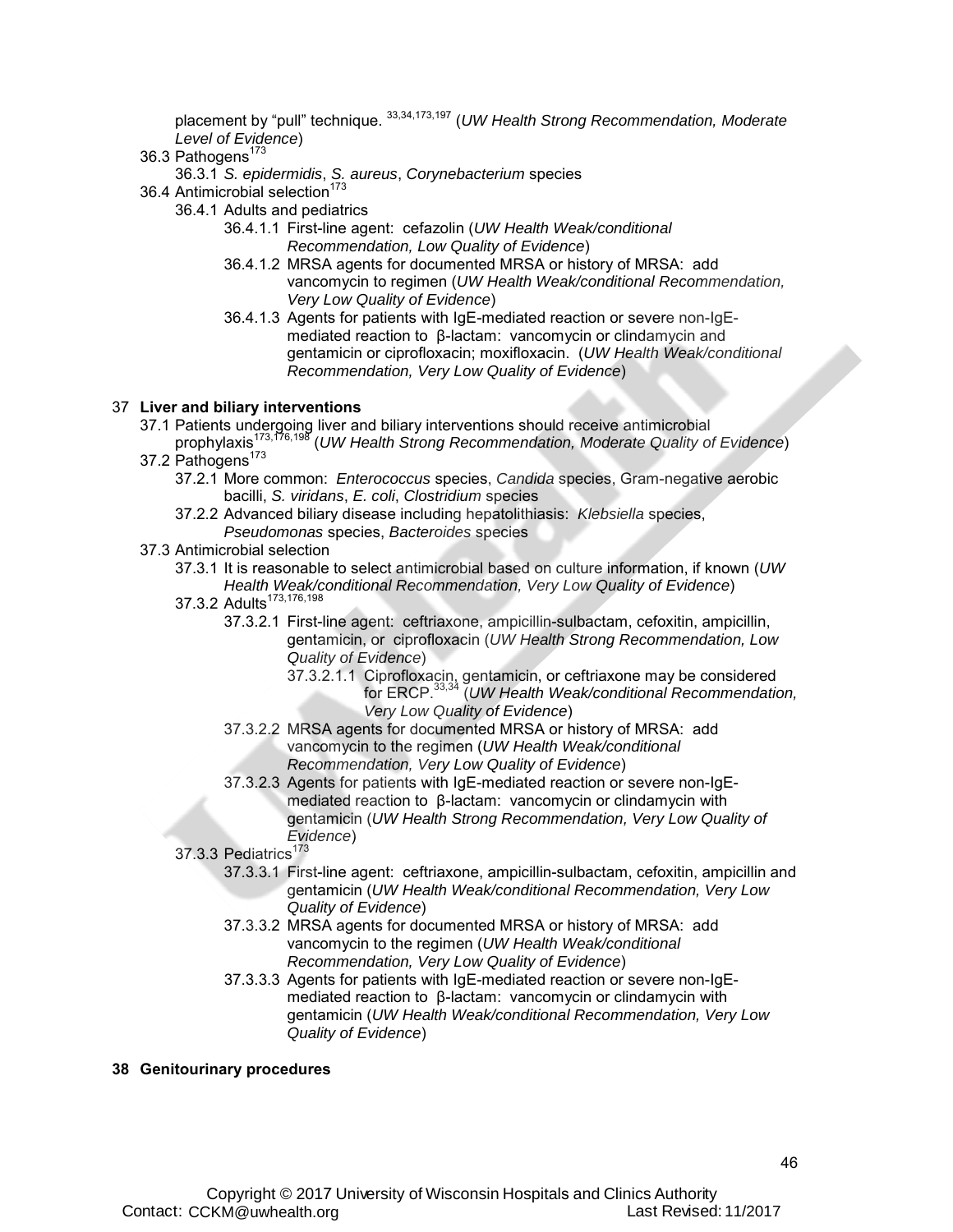- 38.1 Antimicrobial prophylaxis is not indicated for patients undergoing routine tube change who are neither obstructed nor infected<sup>173,199</sup> (*UW Health Strong Recommendation, Low Quality of Evidence*)
- 38.2 It is reasonable to provide antimicrobial prophylaxis to patients undergoing genitourinary procedures173,200 (*UW Health Strong Recommendation, Very Low Quality of Evidence*)
	- 38.2.1 Includes percutaneous nephrostomy tube placement, tube exchange, ureteral stents
- 38.3 Pathogens<sup>199</sup>
	- 38.3.1 *E. coli*. *Proteus* species, *Klebsiella species*, *Enterococcus* species
- 38.4 Antimicrobial selection<sup>17</sup>
	- 38.4.1 It is reasonable to select antimicrobial based on culture information, if known (*UW Health Weak/conditional Recommendation, Very Low Quality of Evidence*)
	- 38.4.2 Adults and pediatrics
		- 38.4.2.1 First-line agent: cefazolin, ceftriaxone, ampicillin-sulbactam, ampicillin and gentamicin (*UW Health Strong Recommendation, Very Low Quality of Evidence*)
		- 38.4.2.2 MRSA agents for documented MRSA or history of MRSA: add vancomycin to regimen(*UW Health Weak/conditional Recommendation, Very Low Quality of Evidence*)
		- 38.4.2.3 Agents for patients with IgE-mediated reaction or severe non-IgEmediated reaction to β-lactam: vancomycin and gentamicin (*UW Health Strong Recommendation, Very Low Quality of Evidence*)

- **39 Tumor Ablation** 39.1 Antimicrobial prophylaxis may be reasonable in patients undergoing percutaneous tumor ablation173,201 (*UW Health Strong Recommendation, Low Quality of Evidence*)
	- 39.2 Pathogens<sup>173</sup>
		- 39.2.1 *S. aureus*, *S. epidermidis*, *Streptococcus* species, *E. coli*
		- 39.2.2 Previous bilioenteric anastomosis: *E. coli*, *Proteus* species, *Klebsiella* species, *Enterococcus* species
	- 39.3 Antimicrobial selection<sup>173</sup>
		- 39.3.1 Adults and pediatrics
			- 39.3.1.1 First-line agents (*UW Health Strong Recommendation, Very Low Quality of Evidence*)
				- 39.3.1.1.1 Liver: ampicillin-sulbactam
				- 39.3.1.1.2 Bone: cefazolin
				- 39.3.1.1.3 Renal: ceftriaxone
			- 39.3.1.2 MRSA agents for documented MRSA or history of MRSA: add vancomycin to the regimen (*UW Health Strong Recommendation, Low Quality of Evidence*)
			- 39.3.1.3 Agents for patients with IgE-mediated reaction or severe non-IgEmediated reaction to β-lactam: vancomycin (*UW Health Strong Recommendation, Very Low Quality of Evidence*)
			- 39.3.2 It may be reasonable to administer extended oral antibiotic prophylaxis based on tissue necrosis (*UW Health Weak/conditional Recommendation, Very Low Quality of Evidence*)

#### **40 Percutaneous abscess drainage**

- 40.1 Patients undergoing percutaneous abscess drainage should receive antimicrobial prophylaxis173,199 (*UW Health Strong Recommendation, Low Level of Evidence*) 40.1.1 Patients undergoing these procedures typically are receiving therapeutic
	- antimicrobial treatment prior to procedure
- 40.2 Pathogens<sup>173</sup>
	- 40.2.1 Skin flora: *S. epidermidis*, *S. aureus*, *Corynebacterium* species
	- 40.2.2 Intracavitary: Gram-negative bacteria, *Enterococcus* species, *E. coli*, *B. fragilis*, other anaerobes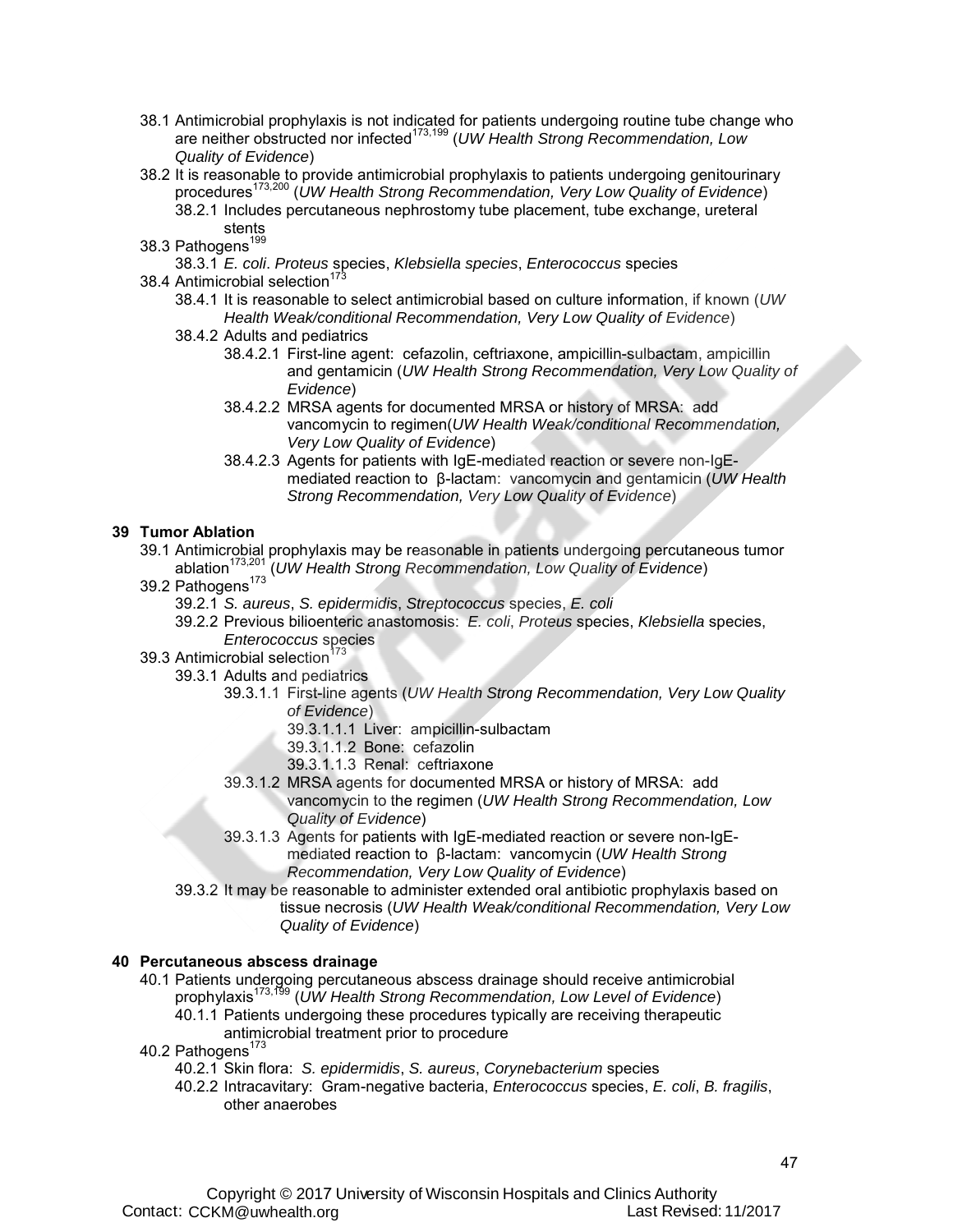40.3 Antimicrobial selection<sup>173</sup>

40.3.1 Adults and pediatrics

- 40.3.1.1 First-line agents: cefoxitin, ampicillin-sulbactam, ceftriaxone (*UW Health Strong Recommendation, Very Low Quality of Evidence*)
- 40.3.1.2 MRSA agents for documented MRSA or history of MRSA: add vancomycin to the regimen (*UW Health Weak/conditional Recommendation, Very Low Quality of Evidence*)
- 40.3.1.3 Agents for patients with IgE-mediated reaction or severe non-IgEmediated reaction to β-lactam (*UW Health Strong Recommendation, Very Low Quality of Evidence*)
	- 40.3.1.3.1 Gram-positive coverage: vancomycin or clindamycin
	- 40.3.1.3.2 Gram-negative coverage: aminoglycoside

#### **41 Percutaneous biopsy**

- 41.1 Patients undergoing nontransrectal percutaneous biopsy should not receive antimicrobial prophylaxis173,199 (*UW Health Strong Recommendation, Low Quality of Evidence*)
- 41.2 Patients undergoing transrectal percutaneous biopsy should receive antimicrobial prophylaxis173,202,203 (*UW Health Strong Recommendation, High Quality of Evidence*)
- 41.3 Pathogens<sup>173</sup>

41.3.1 Gram-negative bacteria, *Enterococcus* species, *E. coli*, *B. fragilis*, other anaerobes 41.4 Antimicrobial selection<sup>173,199,202</sup>

- 41.4.1 Adults
	- 41.4.1.1 First-line agents: 80 mg gentamicin IV/IM AND ciprofloxacin PO twice daily for 5 days or ciprofloxacin PO twice daily for 4 days starting the day before the biopsy (*UW Health Strong Recommendation, Low Quality of Evidence*)

#### **42 Percutaneous vertebroplasty**

- 42.1 It is reasonable to provide antimicrobial prophylaxis to patients undergoing percutaneous vertebroplasty<sup>173,201,204</sup> (*UW Health Strong Recommendation, Very Low Quality of Evidence*)
- 42.2 Pathogens $173$

42.2.1 Skin flora: *S. epidermidis*, *S. aureus*, *Corynebacterium* species

42.3 Antimicrobial selection<sup>173,201</sup>

#### 42.3.1 Adults

- 42.3.1.1 First-line agents: cefazolin (*UW Health Strong Recommendation, Very Low Quality of Evidence*)
- 42.3.1.2 MRSA agents for documented MRSA or history of MRSA: add vancomycin to the regimen (*UW Health Weak/conditional Recommendation, Very Low Quality of Evidence*)
- 42.3.1.3 Agents for patients with IgE-mediated reaction or severe non-IgEmediated reaction to β-lactam: vancomycin or clindamycin (*UW Health Strong Recommendation, Very Low Quality of Evidence*)

#### 42.3.2 Pediatrics

- 42.3.2.1 First-line agents: cefazolin (*UW Health Weak/conditional Recommendation, Very Low Quality of Evidence*)
- 42.3.2.2 MRSA agents for documented MRSA or history of MRSA: add vancomycin to the regimen (*UW Health Weak/conditional Recommendation, Very Low Quality of Evidence*)
- 42.3.2.3 Agents for patients with IgE-mediated reaction or severe non-IgEmediated reaction to β-lactam: vancomycin or clindamycin (*UW Health Weak/conditional Recommendation, Very Low Quality of Evidence*)

#### 43 **Pulmonary Arteriovenous Malformations**

43.1 It is reasonable to provide antimicrobial prophylaxis to patients undergoing pulmonary arteriovenous malformation embolization.205 (*UW Health Strong Recommendation, Very Low Quality of Evidence*)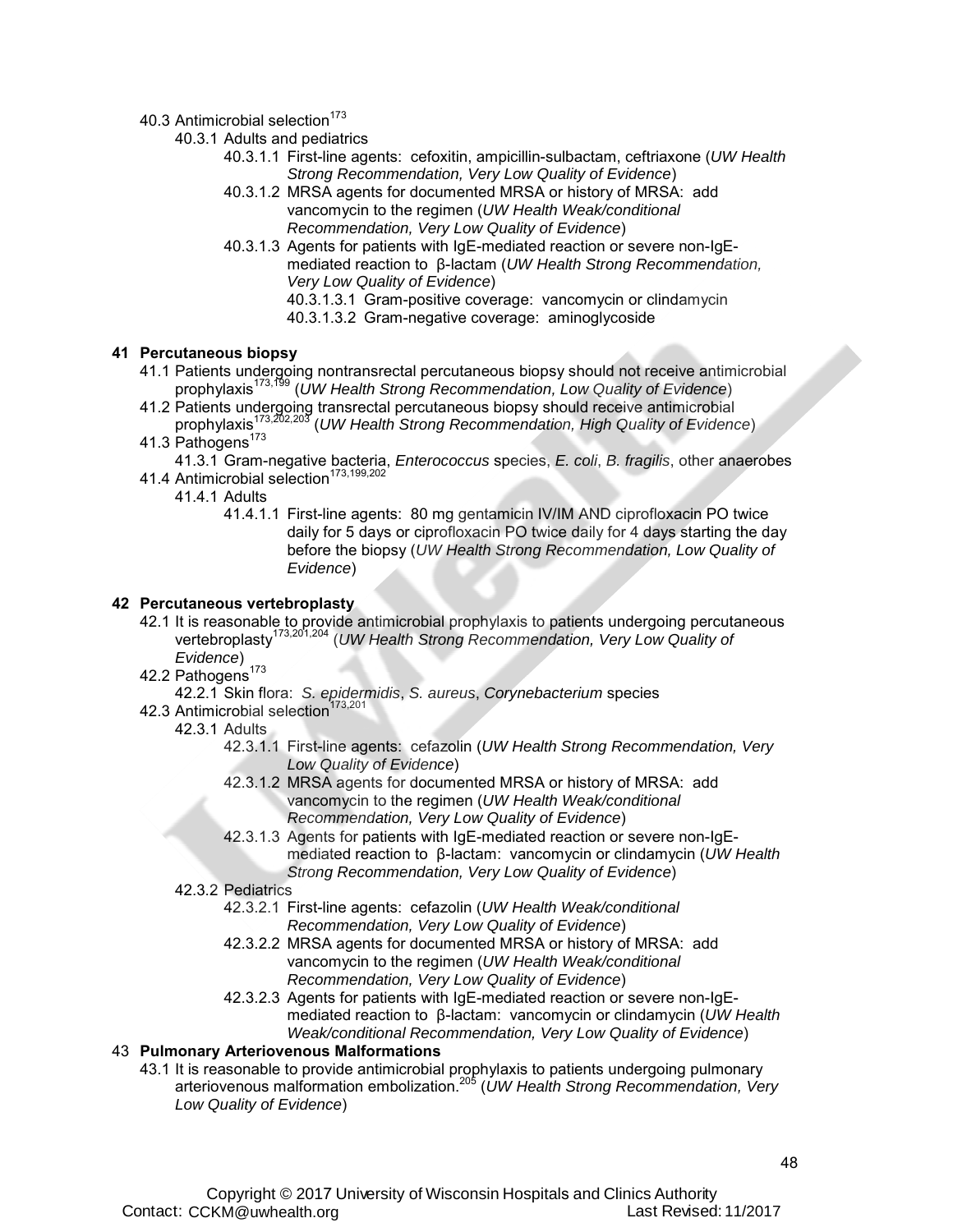43.2 Pathogens

#### 43.2.1 *S. aureus*, *S. epidermidis*

43.3 Antimicrobial selection

- 43.3.1 Adults and pediatrics
	- 43.3.1.1 First-line agent: cefazolin (*UW Health Weak/conditional Recommendation, Low Quality of Evidence*)
	- 43.3.1.2 MRSA agents for documented MRSA or history of MRSA: add vancomycin to the regimen (*UW Health Weak/conditional Recommendation, Very Low Quality of Evidence*)
	- 43.3.1.3 Agents for patients with IgE-mediated reaction or severe non-IgEmediated reaction to β-lactam: vancomycin or clindamycin (*UW Health Weak/conditional Recommendation, Very Low Quality of Evidence*)

#### <span id="page-48-0"></span>**UW Health Implementation**

#### **Potential Benefits and Harms of Implementation**

- Identification and standardization of appropriate antimicrobial prophylaxis for surgeries and procedures.
- Administration of antimicrobials with potential side effects with specific antimicrobials.
- No antimicrobial administration with potential infection associated with a surgery or procedure.

#### **Pertinent UWHealth Policies and Procedures**

None identified.

#### **Patient Resources**

None identified.

#### **Guideline Metrics**

- Proportion of patients receiving appropriate antimicrobials with correct time frame as defined by SCIP measures
- Proportion of surgical site infection

#### **Implementation Plan/Clinical Tools**

- 1. Guideline will be posted on U-Connect in a dedicated location for Clinical Practice Guidelines.
- 2. Release of the guideline will be advertised in the Physician/APP Briefing newsletter.
- 3. Content and hyperlinks within clinical tools, documents, or Health Link related to the guideline recommendations will be reviewed for consistency and modified as appropriate.

#### Order Set

All preoperative order sets reference this guideline.

#### **Disclaimer**

Clinical practice guidelines assist clinicians by providing a framework for the evaluation and treatment of patients. This guideline outlines the preferred approach for most patients. It is not intended to replace a clinician's judgment or to establish a protocol for all patients. It is understood that some patients will not fit the clinical condition contemplated by a guideline and that a guideline will rarely establish the only appropriate approach to a problem.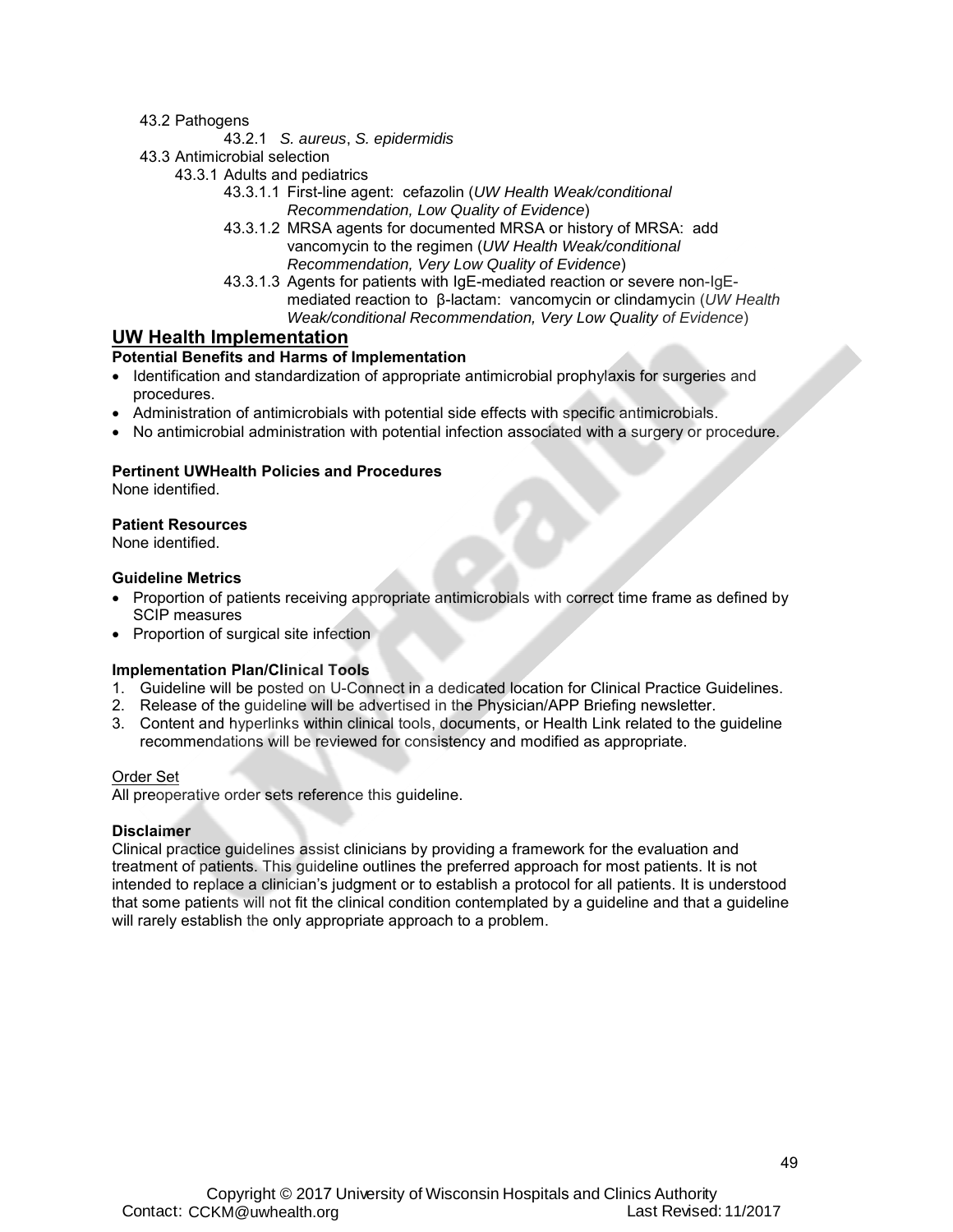**Appendix A. Antimicrobial selection in patients with reported β-lactam allergy or intolerance (from** *Treatment of Patients with Reported Allergies to Beta-Lactam Antibiotics – Adult – Inpatient – Clinical Practice Guideline***)** 

<span id="page-49-0"></span>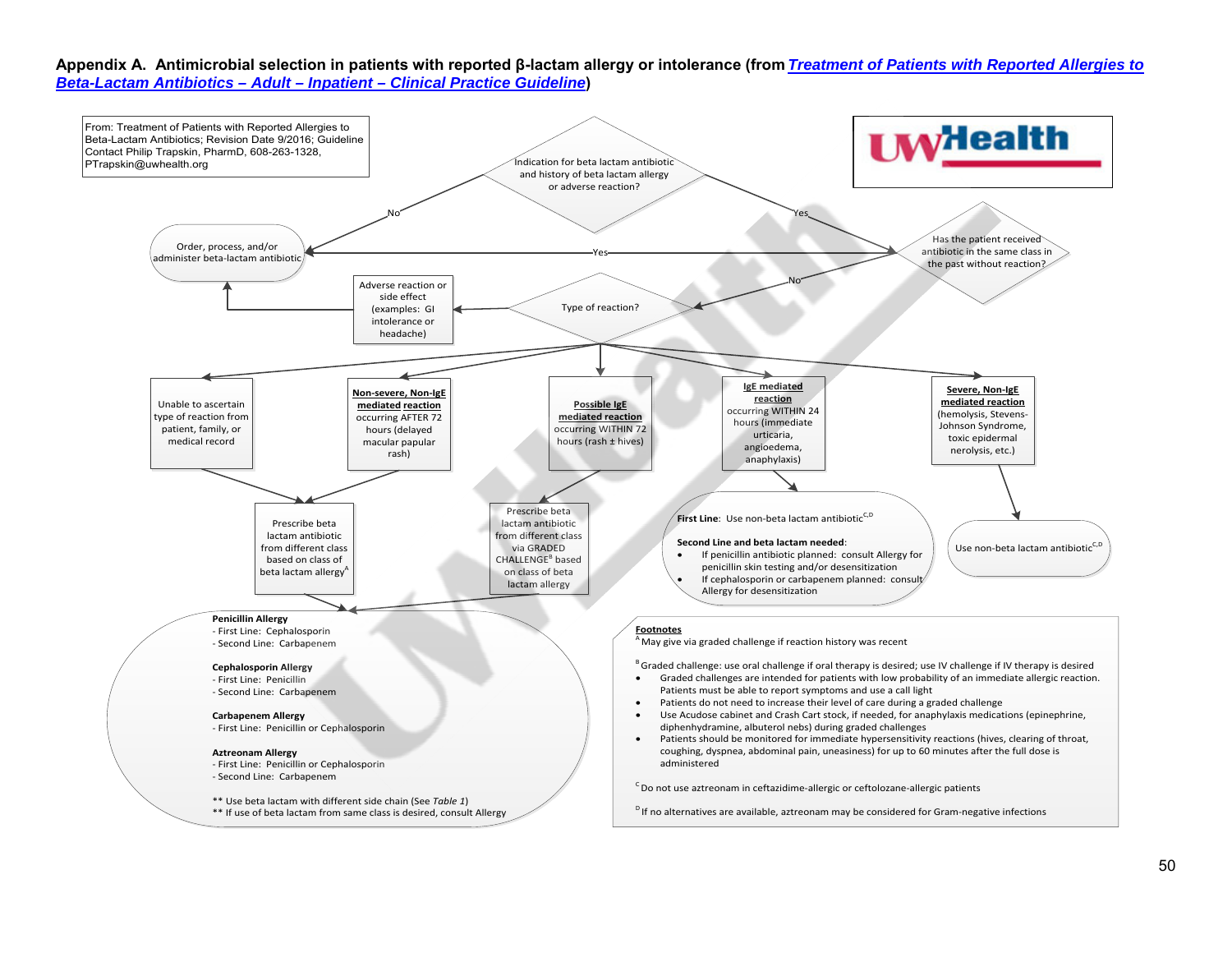

#### **Appendix B. UW Health Anesthesia Table for OR Antibiotics: Preparation and consideration for IV push administration**

From: Surgical and Interventional Radiology Antimicrobial Prophylaxis Clinical Practice Guideline Last reviewed: 11/2017 Contact information: Philip Trapskin, PharmD; (608)-263-1328, PTrapskin@uwhealth.org

#### **All antibiotics should be prepared prior to case, labeled appropriately, and discarded if unused.**

#### **Appropriate labeling consists of:**

- (1) Name and concentration (strength) of the medication or solution;
- (2) Volume/amount (if not apparent from the container);
- (3) Diluent name and volume (if not apparent from the container);
- (4) Expiration date (if it is not to be used within 24 hours); and
- (5) Time of expiration (if it is fewer than 24 hours)

#### **Do not use 0.9% sodium chloride flushes for drug dilution and product preparation. 1**

<span id="page-50-0"></span>

| <b>Drug</b>                                         | <b>Reconstitution</b>                                                                                                                                                                                                                                                                            | <b>Intravenous (IV) Push Time</b>                                                                                                                             |
|-----------------------------------------------------|--------------------------------------------------------------------------------------------------------------------------------------------------------------------------------------------------------------------------------------------------------------------------------------------------|---------------------------------------------------------------------------------------------------------------------------------------------------------------|
| Ampicillin 1 $g^{2,3}$                              | Reconstitute each vial with 7.4 mL sterile water for injection                                                                                                                                                                                                                                   | • Administer doses less than 500 mg over 3 to 5 minutes<br>Administer doses of 1-2 g over 10-15 minutes<br>More rapid administration may result in seizures   |
| Ampicillin 2 $g^{2,3}$                              | Reconstitute each vial with 14.8 mL sterile water for injection                                                                                                                                                                                                                                  | • Administer doses less than 500 mg over 3 to 5 minutes<br>Administer doses of 1-2 g over 10-15 minutes<br>• More rapid administration may result in seizures |
| Ampicillin/<br>sulbactam 1.5 g<br>(Unasyn) $^{2,3}$ | Reconstitute each vial with 3.2 mL of sterile water for injection.<br>Reconstituted solution should be diluted further in 0.9% sodium chloride<br>(normal saline) to yield a concentration between 3 and 45 mg/mL<br>(ampicillin sodium 2 to 30 mg/mL and sulbactam sodium 1 to 15<br>$mg/mL$ ). | Administer by slow IV push over 10 to 15 minutes                                                                                                              |
| Ampicillin/<br>sulbactam 3 g<br>$(Unasyn)^{2,3}$    | Reconstitute each vial with 6.4 mL of sterile water for injection.<br>Reconstituted solution should be diluted further in 0.9% sodium chloride<br>(normal saline) to yield a concentration between 3 and 45 mg/mL<br>(ampicillin sodium 2 to 30 mg/mL and sulbactam sodium 1 to 15<br>$mg/mL$ ). | Administer by slow IV push over 10 to 15 minutes                                                                                                              |
| Cefazolin 1 $q^{2,3}$                               | Reconstitute each 1 g vial with 7.5 mL sterile water for injection                                                                                                                                                                                                                               | Administer by slow IV push over 3 to 5 minutes<br>Thrombophlebitis can occur<br>Diluted solution should be translucent and yellow                             |
| Cefazolin 2 $g^{2,3}$                               | Cefazolin 2 gram DUPLEX <sup>®</sup> bag system: directions to reconstitute<br>Or use two 1 gram vials: instructions above                                                                                                                                                                       | • Duplex bag: administer over 30 to 60 minutes<br>• Vials: administer each 1 g dose by slow IV push over 3 to 5<br>minutes                                    |
| Cefazolin 3 $g^{2,3}$                               | Use three 1 gram vials; instructions above                                                                                                                                                                                                                                                       | Administer each 1 g dose by slow IV push over 3 to 5 minutes                                                                                                  |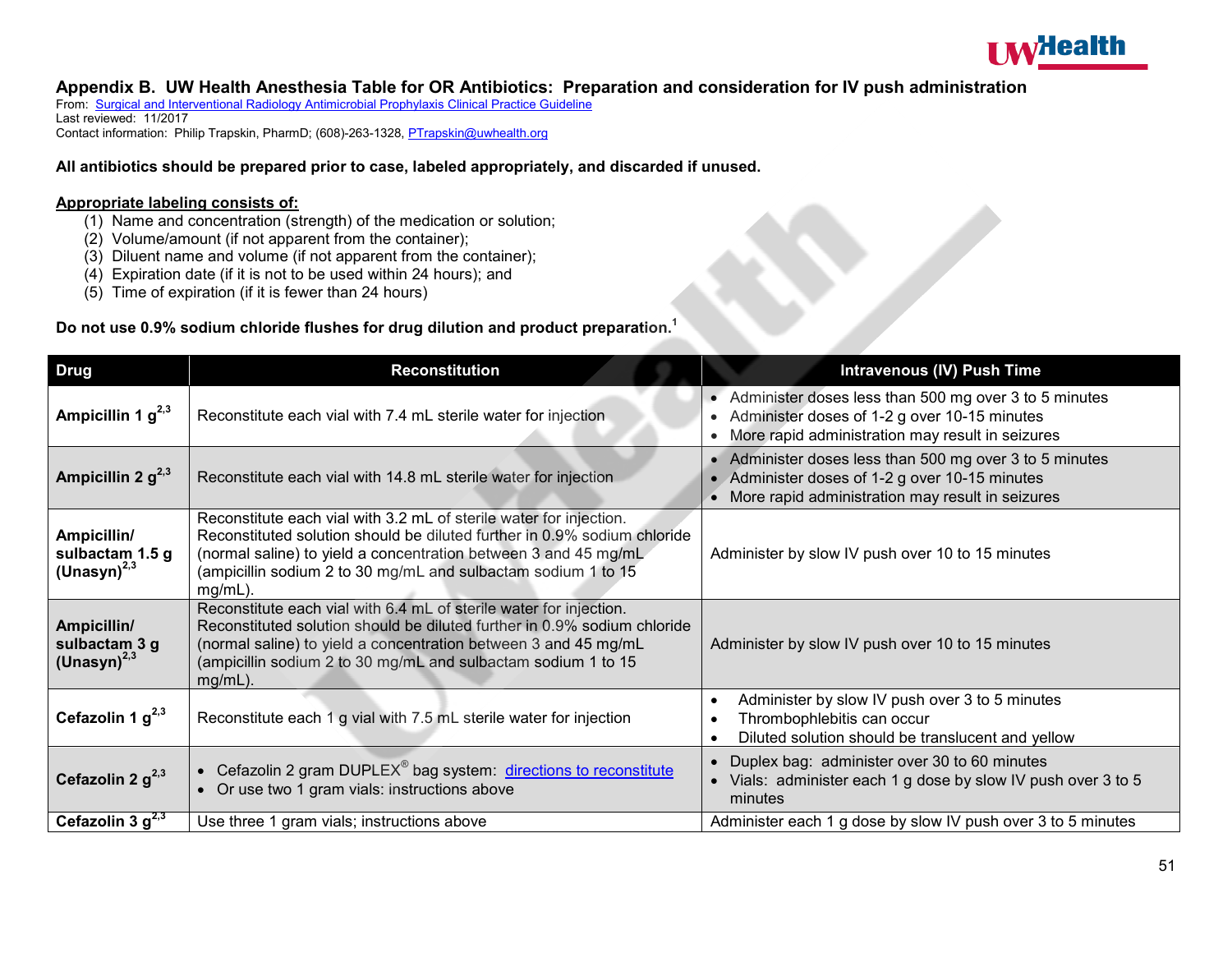| <b>Drug</b>                                                             | <b>Reconstitution</b>                                                                                                                                                                                                                                         | <b>Intravenous (IV) Push Time</b>                                                                                                                                                                                                                                                                                                                                                                                       |
|-------------------------------------------------------------------------|---------------------------------------------------------------------------------------------------------------------------------------------------------------------------------------------------------------------------------------------------------------|-------------------------------------------------------------------------------------------------------------------------------------------------------------------------------------------------------------------------------------------------------------------------------------------------------------------------------------------------------------------------------------------------------------------------|
| Cefepime 1 $g^{2-4}$                                                    | Reconstitute each 1 g vial with 10 mL sterile water for injection or 0.9%<br>sodium chloride (normal saline).<br>Reconstituted solution should be diluted further in 0.9% sodium chloride<br>(normal saline) to yield a concentration between 1 and 40 mg/mL. | Administer by slow IV push over 5 minutes.<br>Localized phlebitis can occur<br>$\bullet$                                                                                                                                                                                                                                                                                                                                |
| Cefepime 2 $g^{2-4}$                                                    | Reconstitute each 2 g vial with 10 mL sterile water for injection or 0.9%<br>sodium chloride (normal saline)<br>Reconstituted solution should be diluted further in 0.9% sodium chloride<br>(normal saline) to yield a concentration between 1 and 40 mg/mL.  | Administer by slow IV push over 5 minutes.<br>$\bullet$<br>Localized phlebitis can occur<br>$\bullet$                                                                                                                                                                                                                                                                                                                   |
| Ceftriaxone 1<br>$q^{2,3,5-7}$                                          | Reconstitute each vial with 9.6 mL sterile water for injection or 0.9%<br>sodium chloride (normal saline)                                                                                                                                                     | • Administer by slow IV push over 3 to 5 minutes in adult patients<br>or<br>• IV push only in patients 12 years of age and older<br>• Do not administer simultaneously with calcium-containing<br>solutions (e.g. Lactated Ringer's or Hartmann solution),<br>products, or continuous calcium-containing infusions (e.g.<br>parenteral nutrition) in the same IV line or Y-site due to risk of<br>precipitate formation |
| <b>Ceftriaxone 2</b><br>$q^{2,3,5,6}$                                   | Reconstitute each vial with 19.2 mL sterile water for injection or 0.9%<br>sodium chloride (normal saline)                                                                                                                                                    | • Administer by slow IV push over 5 minutes in adult patients<br>• IV push only in patients 12 years of age and older<br>• Do not administer simultaneously with calcium-containing<br>solutions (e.g. Lactated Ringer's or Hartmann solution),<br>products, or continuous calcium-containing infusions (e.g.<br>parenteral nutrition) in the same IV line or Y-site due to risk of<br>precipitate formation            |
| Cefoxitin 1 $g^{2,3}$                                                   | Reconstitute each 1 g vial with 10 mL sterile water for injection                                                                                                                                                                                             | Administer by slow IV push over 3 to 5 minutes                                                                                                                                                                                                                                                                                                                                                                          |
| Cefoxitin 2 $g^{2,3}$                                                   | Reconstitute each 2 g vial with 10 mL sterile water for injection                                                                                                                                                                                             | Administer by slow IV push over 3 to 5 minutes                                                                                                                                                                                                                                                                                                                                                                          |
| Cefoxitin 3 $g^{2,3}$                                                   | Reconstitute a 1 g vial and a 2 g vial each with 10 mL of sterile water for<br>injection                                                                                                                                                                      | Administer each 1 g dose by slow IV push over 3 to 5 minutes.<br>$\bullet$<br>Administer each 2 g dose by slow IV push over 3 to 5 minutes.<br>$\bullet$                                                                                                                                                                                                                                                                |
| Cefuroxime 1.5<br>g and 3 $g^{2,3}$                                     | Reconstitute each 1.5 gram vial with 16 mL of sterile water for injection.<br>Shake gently.                                                                                                                                                                   | Administer each 1.5 g dose by slow IV push over 3 to 5<br>$\bullet$<br>minutes.<br>Local thrombophlebitis can occur.<br>$\bullet$                                                                                                                                                                                                                                                                                       |
| <b>Clindamycin 600</b><br>mg, 900 mg or<br>1200 mg bag <sup>2,3,8</sup> | Provided as a premade bag in the OR pharmacies                                                                                                                                                                                                                | Cannot be administered by IV push. Administer no faster than<br>30 mg/min. Do not exceed 1,200 mg/hour.                                                                                                                                                                                                                                                                                                                 |
| Doxycycline 100<br>$mg^{2,3,8}$                                         | Either use 100 mL minibag plus bag or, if unavailable, reconstitute vial<br>with 10 mL sterile water for injection or 0.9% sodium chloride and<br>further dilute to 100 mL.                                                                                   | Cannot be administered by IV push. Must be given over 1 hour.<br>If 100 mL bag is not available, obtain from pharmacy.                                                                                                                                                                                                                                                                                                  |
| <b>Gentamicin 40</b><br>mg/mL vials <sup>2,3,8</sup>                    | Dilute dose in 50 mL to 100 mL of 0.9% normal saline. Obtain product<br>from pharmacy if bags unavailable. Maximum concentration < 10<br>mg/mL.                                                                                                               | Cannot be administered by IV push. Doses less than 250 mg<br>may be given over 30 minutes, doses greater than 250 mg<br>administer over 60 minutes.                                                                                                                                                                                                                                                                     |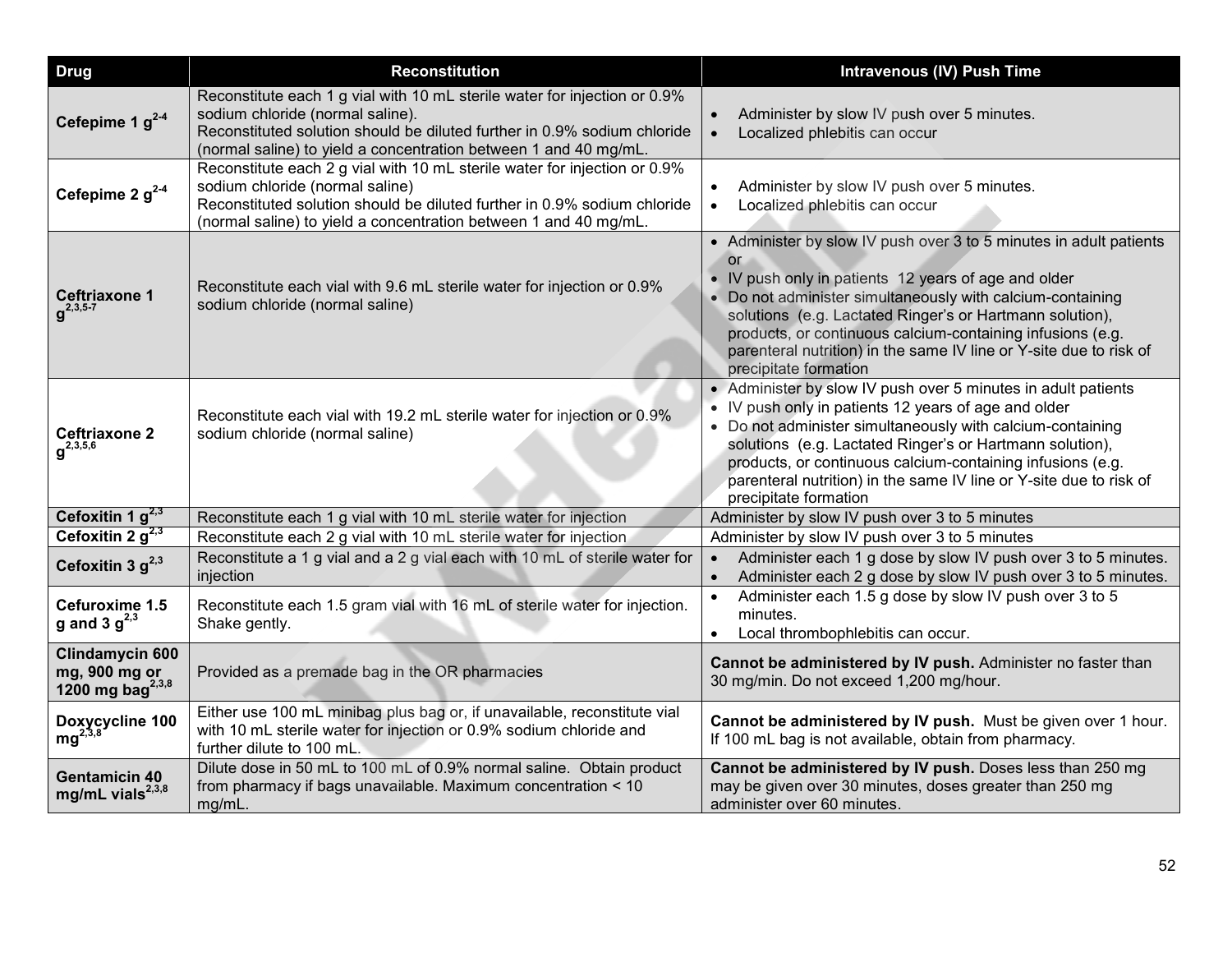| <b>Drug</b>                                                        | <b>Reconstitution</b>                                                                                                                                                                                                                                                                                                 | <b>Intravenous (IV) Push Time</b>                                                                                                                                                                                                                 |
|--------------------------------------------------------------------|-----------------------------------------------------------------------------------------------------------------------------------------------------------------------------------------------------------------------------------------------------------------------------------------------------------------------|---------------------------------------------------------------------------------------------------------------------------------------------------------------------------------------------------------------------------------------------------|
| Piperacillin/<br><b>Tazobactam</b><br>3.375 g<br>$(Zosyn)^{2,3,8}$ | Either use 100 mL minibag plus bag, advantage vial with advantage<br>bag, or contact pharmacy for product. Reconstitute vial with 15 mL<br>sterile water for injection or 0.9% sodium chloride and further dilute to<br>50 to 150 mL. Maximum recommended volume per dose of sterile water<br>for injection is 50 mL. | Cannot be administered by IV push. Administer over at least 30<br>minutes.                                                                                                                                                                        |
| Piperacillin/<br><b>Tazobactam 4.5</b><br>$(Zosyn)^{2,3,8}$        | Either use 100 mL minibag plus bag, if unavailable contact pharmacy<br>for product. Reconstitute vial with 20 mL sterile water for injection or<br>0.9% sodium chloride and further dilute to 50-150 mL. Maximum<br>recommended volume per dose of sterile water for injection is 50 mL.                              | Cannot be administered by IV push. Administer over at least 30<br>minutes.                                                                                                                                                                        |
| Vancomycin <sup>2,3,8</sup>                                        | Use bags provided by pharmacy.                                                                                                                                                                                                                                                                                        | Cannot be administered by IV push. Must use infusion pump to<br>prevent systematic histamine release and hypotension. Administer<br>500 mg to 1 gram doses over 60 minutes, 1.5 gram doses over 90<br>minutes, and 2 gram doses over 120 minutes. |

## **References**

- **1.** Institute for Safe Medication Practices (ISMP). ISMP Safe Practice Guidelines for Adult IV Push Medications. Institute for Safe Medication Practices (ISMP) website. https://www.ismp.org/Tools/guidelines/IVSummitPush/IVPushMedGuidelines.pdf. 2015. Accessed November 8, 2017.
- **2.** LexiComp Online, Hudson, Ohio: Wolters Kluwer Clinical Drug Information, Inc.; 2017; Accessed November 8, 2017.
- **3.** Trissel's™ 2 Clinical Pharmaceutics Database Online, Hudson, Ohio: Wolters Kluwer Clinical Drug Information, Inc.; 2017; Accessed November 8, 2017.
- **4.** Garrelts JC, Wagner DJ. The pharmacokinetics, safety, and tolerance of cefepime administered as an intravenous bolus or as a rapid infusion. *Ann Pharmacother.* Dec 1999;33(12):1258-1261.
- **5.** Baumgartner JD, Glauser MP. Single daily dose treatment of severe refractory infections with ceftriaxone. Cost savings and possible parenteral outpatient treatment. *Arch Intern Med.* Oct 1983;143(10):1868-1873.
- **6.** Poole SM, Nowobilski-Vasilios A, Free F. Intravenous push medications in the home. *J Intraven Nurs.* Jul-Aug 1999;22(4):209-215.
- **7.** Garrelts JC, Ast D, LaRocca J, Smith DF, Peterie JD. Postinfusion phlebitis after intravenous push versus intravenous piggyback administration of antimicrobial agents. *Clin Pharm.* Oct 1988;7(10):760-765.
- **8.** Bouchard CA. Intravenous Administration of Formulary Medications Adult– Inpatient/Ambulatory Clinical Practice Guideline. UW Health website. https://www.uwhealth.org/cckm/?path=/cckm/cpg/medications/name-97579-en.html. November 2017. Accessed November 8, 2017.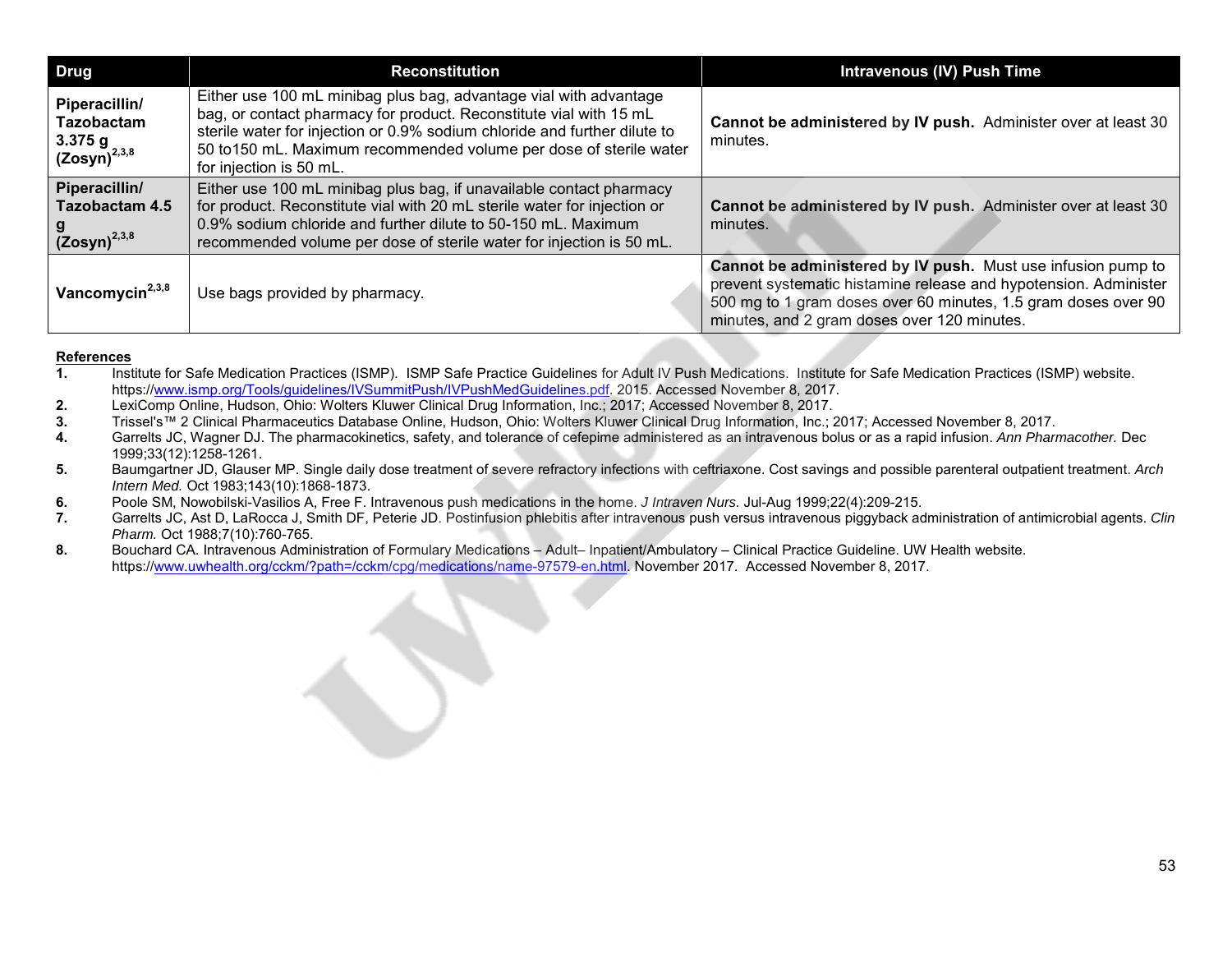<span id="page-53-0"></span>Figure 1. GRADE Methodology adapted by UWHealth<sup>1</sup>



#### **GRADE Ranking of Evidence**

| High            | We are confident that the effect in the study reflects the actual effect.                                                                  |
|-----------------|--------------------------------------------------------------------------------------------------------------------------------------------|
| <b>Moderate</b> | We are quite confident that the effect in the study is close to the true effect, but it is also<br>possible it is substantially different. |
| Low             | The true effect may differ significantly from the estimate.                                                                                |
| <b>Very Low</b> | The true effect is likely to be substantially different from the estimated effect.                                                         |

#### **GRADE Ratings for Recommendations For or Against Practice**

| <b>Strong</b>           | The net benefit of the treatment is clear, patient values and circumstances are<br>unlikely to affect the decision.                                              |
|-------------------------|------------------------------------------------------------------------------------------------------------------------------------------------------------------|
| <b>Weak/conditional</b> | Recommendation may be conditional upon patient values and preferences, the<br>resources available, or the setting in which the intervention will be implemented. |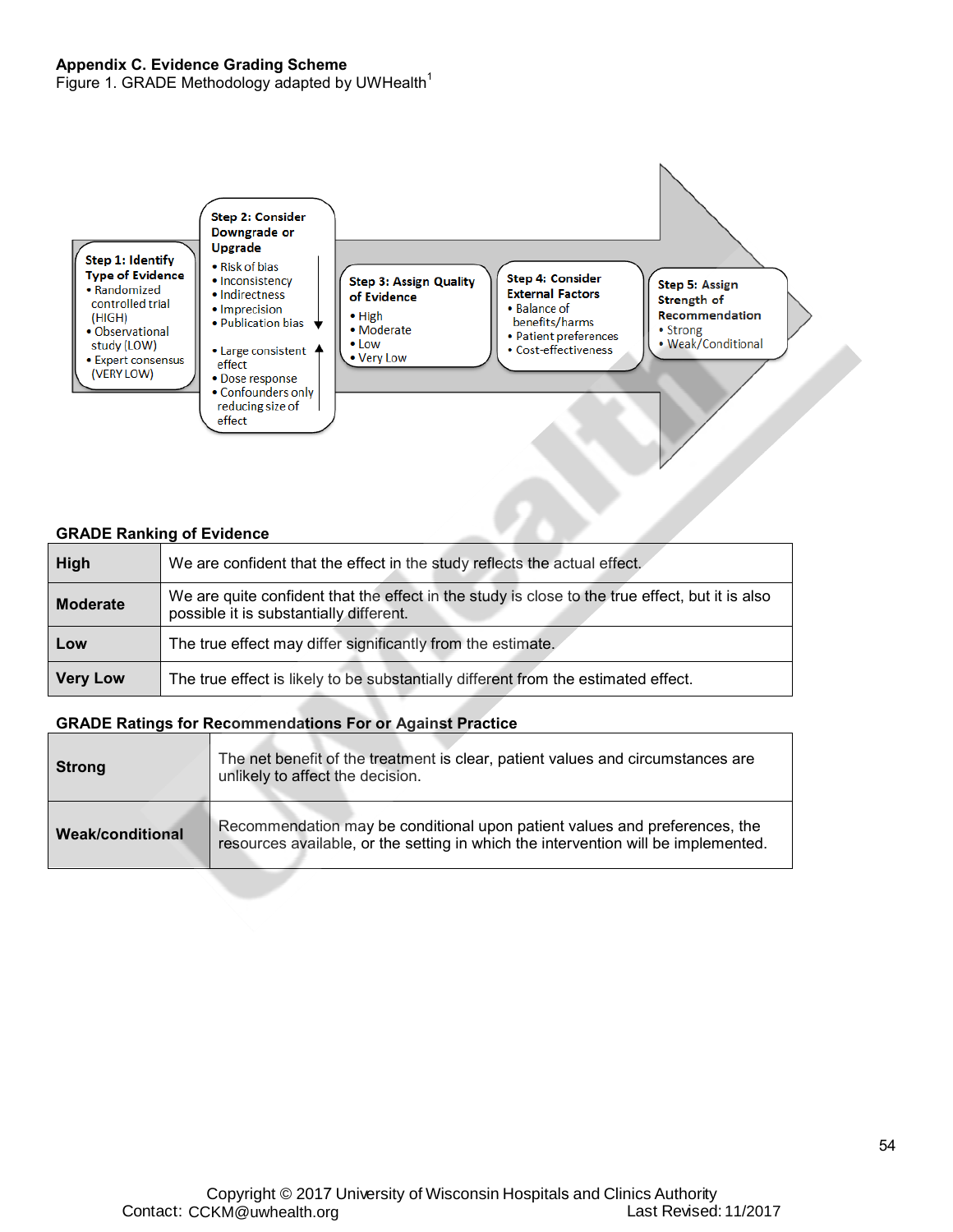#### <span id="page-54-0"></span>**References**

- **1.** Jacobs AK, Kushner FG, Ettinger SM, et al. ACCF/AHA clinical practice guideline methodology summit report: a report of the American College of Cardiology Foundation/American Heart Association Task Force on Practice Guidelines. *J Am Coll Cardiol.* Jan 15 2013;61(2):213-265.
- **2.** National Healthcare Safety Network. Patient safety component manual: key terms.
- http://www.cdc.gov/nhsn/PDFs/pscManual/16pscKeyTerms\_current.pdf. Accessed 24 July 2014.
- **3.** Bratzler DW, Dellinger EP, Olsen KM, et al. Clinical practice guidelines for antimicrobial prophylaxis in surgery. *American journal of health-system pharmacy : AJHP : official journal of the American Society of Health-System Pharmacists.* Feb 1 2013;70(3):195-283.
- **4.** Lexi-Comp Online™, Lexi-Drugs Online™ Hudson, OH: Lexi-Comp,Inc; Accessed June 2015. .
- **5.** Bull AL, Worth LJ, Richards MJ. Impact of vancomycin surgical antibiotic prophylaxis on the development of methicillinsensitive staphylococcus aureus surgical site infections: report from Australian Surveillance Data (VICNISS). *Annals of surgery.* Dec 2012;256(6):1089-1092.
- **6.** Finkelstein R, Rabino G, Mashiah T, et al. Vancomycin versus cefazolin prophylaxis for cardiac surgery in the setting of a high prevalence of methicillin-resistant staphylococcal infections. *The Journal of thoracic and cardiovascular surgery.* Feb 2002;123(2):326-332.
- **7.** Butterworth J, Mackey D, Wasnick J. Chapter 51. Fluid Management & Blood Component Therapy. In: Butterworth J, Mackey D, Wasnick J, eds. *Morgan & Mikhail's Clinical Anesthesiology, 5e.* . New York, NY: McGraw-Hill; 2013.
- **8.** Allegranzi B, Zayed B, Bischoff P, et al. New WHO recommendations on intraoperative and postoperative measures for surgical site infection prevention: an evidence-based global perspective. *Lancet Infect Dis.* Nov 01 2016.
- **9.** Vu LT, Vittinghoff E, Nobuhara KK, Farmer DL, Lee H. Surgical site infections in neonates and infants: is antibiotic prophylaxis needed for longer than 24 h? *Pediatr Surg Int.* Jun 2014;30(6):587-592.
- **10.** Berríos-Torres SI, Umscheid CA, Bratzler DW, et al. Centers for disease control and prevention guideline for the prevention of surgical site infection, 2017. *JAMA Surgery.* 2017.
- **11.** Kreter B, Woods M. Antibiotic prophylaxis for cardiothoracic operations. Meta-analysis of thirty years of clinical trials. *The Journal of thoracic and cardiovascular surgery.* Sep 1992;104(3):590-599.
- **12.** Galbraith U, Schilling J, von Segesser LK, Carrel T, Turina M, Geroulanos S. Antibiotic prophylaxis in cardiovascular surgery: a prospective randomized comparative trial of one day cefazolin versus single dose cefuroxime. *Drugs under experimental and clinical research.* 1993;19(5):229-234.
- **13.** Slama TG, Sklar SJ, Misinski J, Fess SW. Randomized comparison of cefamandole, cefazolin, and cefuroxime prophylaxis in open-heart surgery. *Antimicrobial agents and chemotherapy.* May 1986;29(5):744-747.
- **14.** Kaiser AB, Petracek MR, Lea JWt, et al. Efficacy of cefazolin, cefamandole, and gentamicin as prophylactic agents in cardiac surgery. Results of a prospective, randomized, double-blind trial in 1030 patients. *Annals of surgery.* Dec 1987;206(6):791- 797.
- **15.** Conklin CM, Gray RJ, Neilson D, Wong P, Tomita DK, Matloff JM. Determinants of wound infection incidence after isolated coronary artery bypass surgery in patients randomized to receive prophylactic cefuroxime or cefazolin. *The Annals of thoracic surgery.* Aug 1988;46(2):172-177.
- **16.** Wellens F, Pirlet M, Larbuisson R, De Meireleire F, De Somer P. Prophylaxis in cardiac surgery. A controlled randomized comparison between cefazolin and cefuroxime. *European journal of cardio-thoracic surgery : official journal of the European Association for Cardio-thoracic Surgery.* 1995;9(6):325-329.
- **17.** Townsend TR, Reitz BA, Bilker WB, Bartlett JG. Clinical trial of cefamandole, cefazolin, and cefuroxime for antibiotic prophylaxis in cardiac operations. *The Journal of thoracic and cardiovascular surgery.* Oct 1993;106(4):664-670.
- **18.** Curtis JJ, Boley TM, Walls JT, Hamory B, Schmaltz RA. Randomized, prospective comparison of first- and second-generation cephalosporins as infection prophylaxis for cardiac surgery. *American journal of surgery.* Dec 1993;166(6):734-737.
- **19.** Doebbeling BN, Pfaller MA, Kuhns KR, Massanari RM, Behrendt DM, Wenzel RP. Cardiovascular surgery prophylaxis. A randomized, controlled comparison of cefazolin and cefuroxime. *The Journal of thoracic and cardiovascular surgery.* Jun 1990;99(6):981-989.
- **20.** Engelman R, Shahian D, Shemin R, et al. The Society of Thoracic Surgeons practice guideline series: Antibiotic prophylaxis in cardiac surgery, part II: Antibiotic choice. *The Annals of thoracic surgery.* Apr 2007;83(4):1569-1576.
- **21.** Baddour LM, Bettmann MA, Bolger AF, et al. Nonvalvular cardiovascular device-related infections. *Circulation.* Oct 21 2003;108(16):2015-2031.
- **22.** Maki DG, Bohn MJ, Stolz SM, Kroncke GM, Acher CW, Myerowitz PD. Comparative study of cefazolin, cefamandole, and vancomycin for surgical prophylaxis in cardiac and vascular operations. A double-blind randomized trial. *The Journal of thoracic and cardiovascular surgery.* Nov 1992;104(5):1423-1434.
- **23.** Da Costa A, Kirkorian G, Cucherat M, et al. Antibiotic prophylaxis for permanent pacemaker implantation: a meta-analysis. *Circulation.* May 12 1998;97(18):1796-1801.
- **24.** Nishimura RA, Carabello BA, Faxon DP, et al. ACC/AHA 2008 guideline update on valvular heart disease: focused update on infective endocarditis: a report of the American College of Cardiology/American Heart Association Task Force on Practice Guidelines: endorsed by the Society of Cardiovascular Anesthesiologists, Society for Cardiovascular Angiography and Interventions, and Society of Thoracic Surgeons. *Circulation.* Aug 19 2008;118(8):887-896.
- **25.** Wilson W, Taubert KA, Gewitz M, et al. Prevention of infective endocarditis: guidelines from the American Heart Association: a guideline from the American Heart Association Rheumatic Fever, Endocarditis, and Kawasaki Disease Committee, Council on Cardiovascular Disease in the Young, and the Council on Clinical Cardiology, Council on Cardiovascular Surgery and Anesthesia, and the Quality of Care and Outcomes Research Interdisciplinary Working Group. *Circulation.* Oct 9 2007;116(15):1736-1754.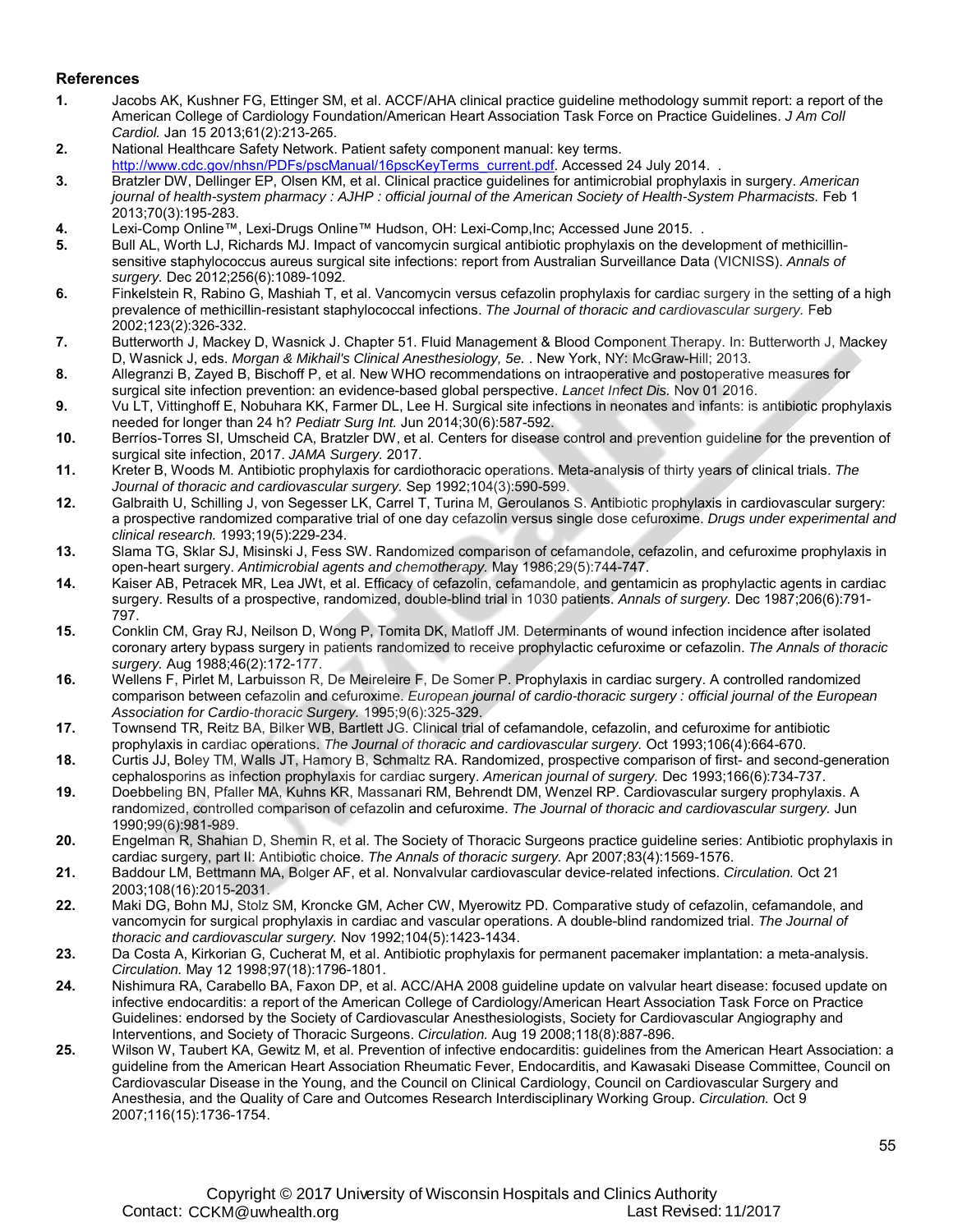- **26.** Radu DM, Jaureguy F, Seguin A, et al. Postoperative pneumonia after major pulmonary resections: an unsolved problem in thoracic surgery. *The Annals of thoracic surgery.* Nov 2007;84(5):1669-1673.
- **27.** Aznar R, Mateu M, Miro JM, et al. Antibiotic prophylaxis in non-cardiac thoracic surgery: cefazolin versus placebo. *European*  journal of cardio-thoracic surgery : official journal of the European Association for Cardio-thoracic Surgery. 1991;5(10):515-518.
- **28.** Boldt J, Piper S, Uphus D, Fussle R, Hempelmann G. Preoperative microbiologic screening and antibiotic prophylaxis in pulmonary resection operations. *The Annals of thoracic surgery.* Jul 1999;68(1):208-211.
- **29.** Jafri NS, Mahid SS, Minor KS, Idstein SR, Hornung CA, Galandiuk S. Meta-analysis: antibiotic prophylaxis to prevent peristomal infection following percutaneous endoscopic gastrostomy. *Alimentary pharmacology & therapeutics.* Mar 15 2007;25(6):647-656.
- **30.** Sharma VK, Howden CW. Meta-analysis of randomized, controlled trials of antibiotic prophylaxis before percutaneous endoscopic gastrostomy. *The American journal of gastroenterology.* Nov 2000;95(11):3133-3136.
- **31.** Sauerland S, Angrisani L, Belachew M, et al. Obesity surgery: evidence-based guidelines of the European Association for Endoscopic Surgery (EAES). *Surgical endoscopy.* Feb 2005;19(2):200-221.
- **32.** Uchiyama K, Takifuji K, Tani M, et al. Prevention of postoperative infections by administration of antimicrobial agents immediately before surgery for patients with gastrointestinal cancers. *Hepato-gastroenterology.* Jul-Aug 2007;54(77):1487- 1493.
- **33.** Khashab MA, Chithadi KV, Acosta RD, et al. Antibiotic prophylaxis for GI endoscopy. *Gastrointestinal endoscopy.* Jan 2015;81(1):81-89.
- **34.** Allison MC, Sandoe JA, Tighe R, Simpson IA, Hall RJ, Elliott TS. Antibiotic prophylaxis in gastrointestinal endoscopy. *Gut.* Jun 2009;58(6):869-880.
- **35.** Lippert H, Gastinger J. Antimicrobial prophylaxis in laparoscopic and conventional cholecystectomy . Conclusions of a large prospective multicenter quality assurance study in Germany. *Chemotherapy.* Sep-Oct 1998;44(5):355-363.
- **36.** Pasquali S, Boal M, Griffiths EA, Alderson D, Vohra RS. Meta-analysis of perioperative antibiotics in patients undergoing laparoscopic cholecystectomy. *Br J Surg.* Jan 2016;103(1):27-34; discussion 34.
- **37.** Spaziani E, Picchio M, Di Filippo A, et al. Antibiotic prophylaxis in elective laparoscopic cholecystectomy is useless. A prospective multicenter study. *Ann Ital Chir.* May-Jun 2015;86(3):228-233.
- **38.** Andersen BR, Kallehave FL, Andersen HK. Antibiotics versus placebo for prevention of postoperative infection after appendicectomy. *The Cochrane database of systematic reviews.* 2005(3):Cd001439.
- **39.** Nadler EP, Gaines BA. The Surgical Infection Society guidelines on antimicrobial therapy for children with appendicitis. *Surgical infections.* Feb 2008;9(1):75-83.
- **40.** Browder W, Smith JW, Vivoda LM, Nichols RL. Nonperforative appendicitis: a continuing surgical dilemma. *The Journal of infectious diseases.* Jun 1989;159(6):1088-1094.
- **41.** Lau WY, Fan ST, Chu KW, et al. Cefoxitin versus gentamicin and metronidazole in prevention of post-appendicectomy sepsis: a randomized, prospective trial. *The Journal of antimicrobial chemotherapy.* Nov 1986;18(5):613-619.
- **42.** Sanchez-Manuel FJ, Lozano-Garcia J, Seco-Gil JL. Antibiotic prophylaxis for hernia repair. *The Cochrane database of systematic reviews.* 2012;2:Cd003769.
- **43.** Yin Y, Song T, Liao B, Luo Q, Zhou Z. Antibiotic prophylaxis in patients undergoing open mesh repair of inguinal hernia: a meta-analysis. *The American surgeon.* Mar 2012;78(3):359-365.
- **44.** Nelson RL, Glenny AM, Song F. Antimicrobial prophylaxis for colorectal surgery. *The Cochrane database of systematic reviews.* 2009(1):Cd001181.
- **45.** Englesbe MJ, Brooks L, Kubus J, et al. A statewide assessment of surgical site infection following colectomy: the role of oral antibiotics. *Annals of surgery.* Sep 2010;252(3):514-519; discussion 519-520.
- **46.** Nelson RL, Gladman E, Barbateskovic M. Antimicrobial prophylaxis for colorectal surgery. *The Cochrane database of systematic reviews.* May 09 2014(5):CD001181.
- **47.** Poeran J, Wasserman I, Zubizarreta N, Mazumdar M. Characteristics of Antibiotic Prophylaxis and Risk of Surgical Site Infections in Open Colectomies. *Dis Colon Rectum.* Aug 2016;59(8):733-742.
- **48.** Zelenitsky SA, Lawson C, Calic D, et al. Integrated pharmacokinetic-pharmacodynamic modelling to evaluate antimicrobial prophylaxis in abdominal surgery. *The Journal of antimicrobial chemotherapy.* Oct 2016;71(10):2902-2908.
- **49.** Moine P, Fish DN. Pharmacodynamic modelling of intravenous antibiotic prophylaxis in elective colorectal surgery. *Int J Antimicrob Agents.* Feb 2013;41(2):167-173.
- **50.** Morris DL, Wilson SR, Pain J, et al. A comparison of aztreonam/metronidazole and cefotaxime/metronidazole in elective colorectal surgery: antimicrobial prophylaxis must include gram-positive cover. *The Journal of antimicrobial chemotherapy.* Apr 1990;25(4):673-678.
- **51.** Avenia N, Sanguinetti A, Cirocchi R, et al. Antibiotic prophylaxis in thyroid surgery: a preliminary multicentric Italian experience. *Annals of surgical innovation and research.* 2009;3:10.
- **52.** Andreasen JO, Jensen SS, Schwartz O, Hillerup Y. A systematic review of prophylactic antibiotics in the surgical treatment of maxillofacial fractures. *Journal of oral and maxillofacial surgery : official journal of the American Association of Oral and Maxillofacial Surgeons.* Nov 2006;64(11):1664-1668.
- **53.** Dhiwakar M, Clement WA, Supriya M, McKerrow W. Antibiotics to reduce post-tonsillectomy morbidity. *The Cochrane database of systematic reviews.* 2012;12:Cd005607.
- **54.** Dhiwakar M, Eng CY, Selvaraj S, McKerrow WS. Antibiotics to improve recovery following tonsillectomy: a systematic review. *Otolaryngology--head and neck surgery : official journal of American Academy of Otolaryngology-Head and Neck Surgery.* Mar 2006;134(3):357-364.
- **55.** Caniello M, Passerotti GH, Goto EY, Voegels RL, Butugan O. Antibiotics in septoplasty: is it necessary? *Brazilian journal of otorhinolaryngology.* Nov-Dec 2005;71(6):734-738.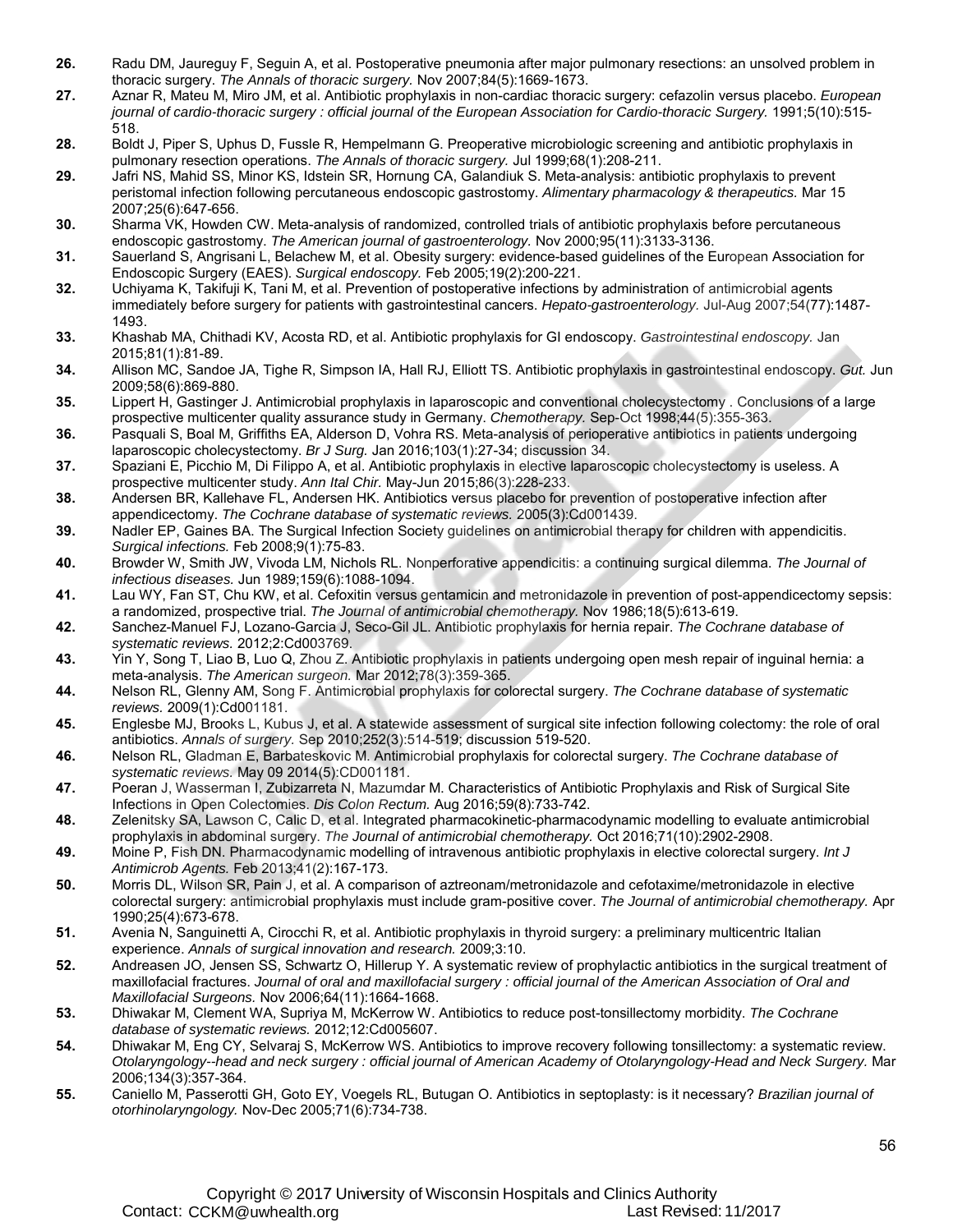- **56.** Barker FG, 2nd. Efficacy of prophylactic antibiotics against meningitis after craniotomy: a meta-analysis. *Neurosurgery.* May 2007;60(5):887-894; discussion 887-894.
- **57.** Shapiro M, Wald U, Simchen E, et al. Randomized clinical trial of intra-operative antimicrobial prophylaxis of infection after neurosurgical procedures. *The Journal of hospital infection.* Nov 1986;8(3):283-295.
- **58.** Haines SJ, Walters BC. Antibiotic prophylaxis for cerebrospinal fluid shunts: a metanalysis. *Neurosurgery.* Jan 1994;34(1):87- 92.
- **59.** Langley JM, LeBlanc JC, Drake J, Milner R. Efficacy of antimicrobial prophylaxis in placement of cerebrospinal fluid shunts: meta-analysis. *Clinical infectious diseases : an official publication of the Infectious Diseases Society of America.* Jul 1993;17(1):98-103.
- **60.** Smaill F, Hofmeyr GJ. Antibiotic prophylaxis for cesarean section. *The Cochrane database of systematic reviews.*  2002(3):Cd000933.
- **61.** Chelmow D, Ruehli MS, Huang E. Prophylactic use of antibiotics for nonlaboring patients undergoing cesarean delivery with intact membranes: a meta-analysis. *American journal of obstetrics and gynecology.* Mar 2001;184(4):656-661.
- **62.** Hopkins L, Smaill F. Antibiotic prophylaxis regimens and drugs for cesarean section. *The Cochrane database of systematic reviews.* 2000(2):Cd001136.
- **63.** Mittendorf R, Aronson MP, Berry RE, et al. Avoiding serious infections associated with abdominal hysterectomy: a metaanalysis of antibiotic prophylaxis. *American journal of obstetrics and gynecology.* Nov 1993;169(5):1119-1124.
- **64.** Duff P. Antibiotic prophylaxis for abdominal hysterectomy. *Obstetrics and gynecology.* Jul 1982;60(1):25-29.
- **65.** Zakashansky K, Bradley WH, Nezhat FR. New techniques in radical hysterectomy. *Current opinion in obstetrics & gynecology.*  Feb 2008;20(1):14-19.
- **66.** ACOG practice bulletin No. 104: antibiotic prophylaxis for gynecologic procedures. *Obstetrics and gynecology.* May 2009;113(5):1180-1189.
- **67.** Pittaway DE, Winfield AC, Maxson W, Daniell J, Herbert C, Wentz AC. Prevention of acute pelvic inflammatory disease after hysterosalpingography: efficacy of doxycycline prophylaxis. *American journal of obstetrics and gynecology.* Nov 15 1983;147(6):623-626.
- **68.** Sawaya GF, Grady D, Kerlikowske K, Grimes DA. Antibiotics at the time of induced abortion: the case for universal prophylaxis based on a meta-analysis. *Obstetrics and gynecology.* May 1996;87(5 Pt 2):884-890.
- **69.** Kocak I, Ustun C, Emre B, Uzel A. Antibiotics prophylaxis in laparoscopy. *Ceska gynekologie / Ceska lekarska spolecnost J. Ev. Purkyne.* Jul 2005;70(4):269-272.
- **70.** Goldstein SR. Sonohysterography. In: Timor-Tritsch IE, Goldstein SR, eds. *Ultrasound in gynecology*. 2nd ed. Philadelphia, PA: Elsevier Churchill Livingstone; 2007:197-211.
- **71.** Baggish MS. Complications of hysteroscopic surgery. In: Baggish MS, Valle RF, Guedj H, eds. *Hysteroscopy: visual perspectives of uterine anatomy, physiology, and pathology*. Philadelphia, PA: Wolters Kluwer/Lippincott Williams & Wilkins; 2007:469-484.
- **72.** Agostini A, Cravello L, Shojai R, Ronda I, Roger V, Blanc B. Postoperative infection and surgical hysteroscopy. *Fertility and sterility.* Apr 2002;77(4):766-768.
- **73.** Baggish MS, Sze EH. Endometrial ablation: a series of 568 patients treated over an 11-year period. *American journal of obstetrics and gynecology.* Mar 1996;174(3):908-913.
- **74.** Grimes DA, Schulz KF. Prophylactic antibiotics for intrauterine device insertion: a metaanalysis of the randomized controlled trials. *Contraception.* Aug 1999;60(2):57-63.
- **75.** Espin-Basany E, Sanchez-Garcia JL, Lopez-Cano M, et al. Prospective, randomised study on antibiotic prophylaxis in colorectal surgery. Is it really necessary to use oral antibiotics? *International journal of colorectal disease.* Nov 2005;20(6):542- 546.
- **76.** Wolf JS, Jr., Bennett CJ, Dmochowski RR, Hollenbeck BK, Pearle MS, Schaeffer AJ. Best practice policy statement on urologic surgery antimicrobial prophylaxis. *The Journal of urology.* Apr 2008;179(4):1379-1390.
- **77.** Barry P, Seal DV, Gettinby G, Lees F, Peterson M, Revie CW. ESCRS study of prophylaxis of postoperative endophthalmitis after cataract surgery: Preliminary report of principal results from a European multicenter study. *Journal of cataract and refractive surgery.* Mar 2006;32(3):407-410.
- **78.** Prophylaxis of postoperative endophthalmitis following cataract surgery: results of the ESCRS multicenter study and identification of risk factors. *Journal of cataract and refractive surgery.* Jun 2007;33(6):978-988.
- **79.** Seal DV, Barry P, Gettinby G, et al. ESCRS study of prophylaxis of postoperative endophthalmitis after cataract surgery: Case for a European multicenter study. *Journal of cataract and refractive surgery.* Mar 2006;32(3):396-406.
- **80.** Colleaux KM, Hamilton WK. Effect of prophylactic antibiotics and incision type on the incidence of endophthalmitis after cataract surgery. *Canadian journal of ophthalmology. Journal canadien d'ophtalmologie.* Dec 2000;35(7):373-378.
- **81.** Moshirfar M, Feiz V, Vitale AT, Wegelin JA, Basavanthappa S, Wolsey DH. Endophthalmitis after uncomplicated cataract surgery with the use of fourth-generation fluoroquinolones: a retrospective observational case series. *Ophthalmology.* Apr 2007;114(4):686-691.
- **82.** Jensen MK, Fiscella RG, Moshirfar M, Mooney B. Third- and fourth-generation fluoroquinolones: retrospective comparison of endophthalmitis after cataract surgery performed over 10 years. *Journal of cataract and refractive surgery.* Sep 2008;34(9):1460-1467.
- **83.** Bucci FA, Jr. An in vivo study comparing the ocular absorption of levofloxacin and ciprofloxacin prior to phacoemulsification. *American journal of ophthalmology.* Feb 2004;137(2):308-312.
- **84.** Ta CN, Egbert PR, Singh K, Shriver EM, Blumenkranz MS, Mino De Kaspar H. Prospective randomized comparison of 3-day versus 1-hour preoperative ofloxacin prophylaxis for cataract surgery. *Ophthalmology.* Nov 2002;109(11):2036-2040; discussion 2040-2031.
- **85.** Romero P, Mendez I, Salvat M, Fernandez J, Almena M. Intracameral cefazolin as prophylaxis against endophthalmitis in cataract surgery. *Journal of cataract and refractive surgery.* Mar 2006;32(3):438-441.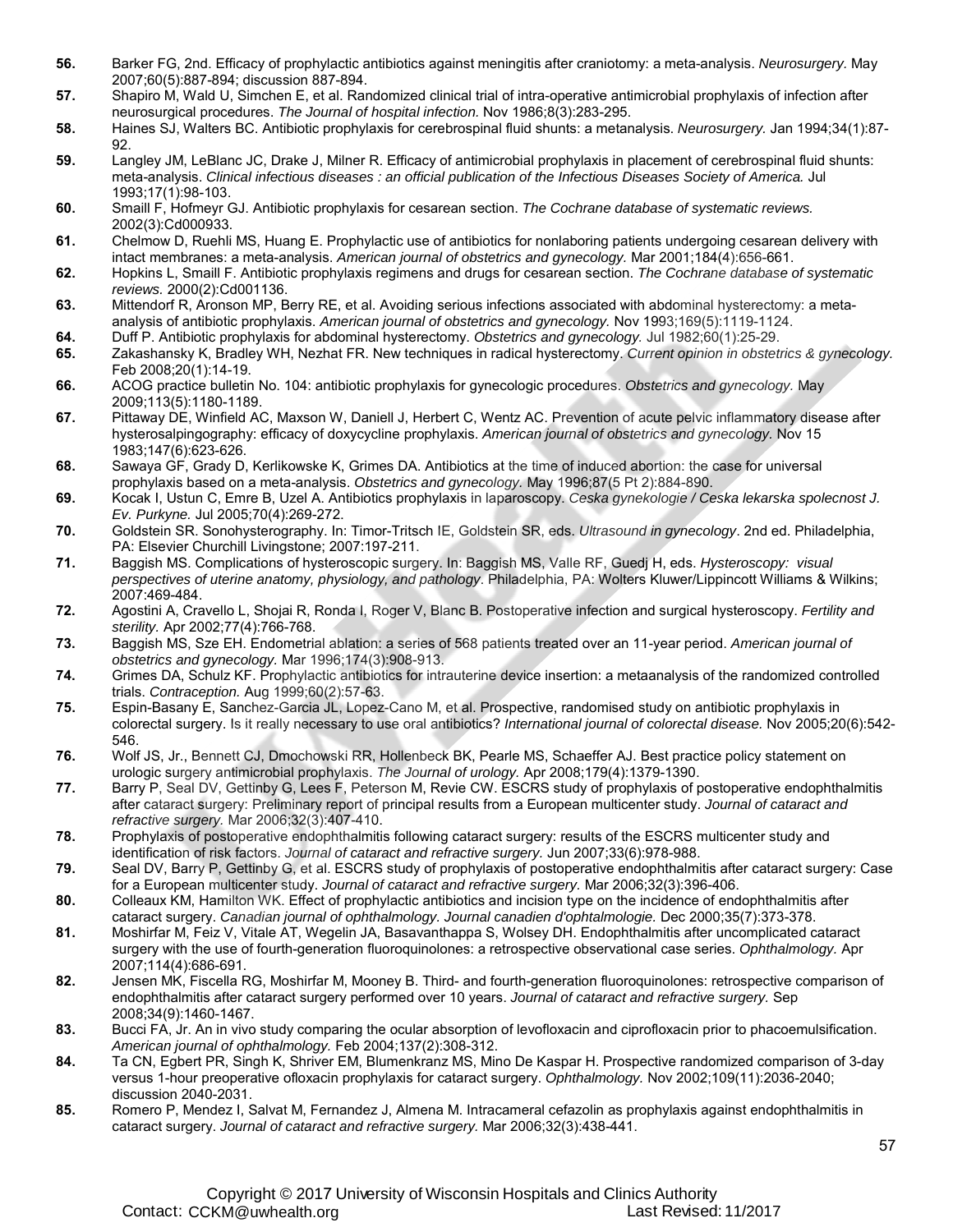- **86.** Wejde G, Samolov B, Seregard S, Koranyi G, Montan PG. Risk factors for endophthalmitis following cataract surgery: a retrospective case-control study. *The Journal of hospital infection.* Nov 2005;61(3):251-256.
- **87.** Chang DF, Braga-Mele R, Mamalis N, et al. Prophylaxis of postoperative endophthalmitis after cataract surgery: results of the 2007 ASCRS member survey. *Journal of cataract and refractive surgery.* Oct 2007;33(10):1801-1805.
- **88.** Montan PG, Wejde G, Setterquist H, Rylander M, Zetterstrom C. Prophylactic intracameral cefuroxime. Evaluation of safety and kinetics in cataract surgery. *Journal of cataract and refractive surgery.* Jun 2002;28(6):982-987.
- **89.** Yu-Wai-Man P, Morgan SJ, Hildreth AJ, Steel DH, Allen D. Efficacy of intracameral and subconjunctival cefuroxime in preventing endophthalmitis after cataract surgery. *Journal of cataract and refractive surgery.* Mar 2008;34(3):447-451.
- **90.** Garat M, Moser CL, Martin-Baranera M, Alonso-Tarres C, Alvarez-Rubio L. Prophylactic intracameral cefazolin after cataract surgery: endophthalmitis risk reduction and safety results in a 6-year study. *Journal of cataract and refractive surgery.* Apr 2009;35(4):637-642.
- **91.** Mendivil Soto A, Mendivil MP. The effect of topical povidone-iodine, intraocular vancomycin, or both on aqueous humor cultures at the time of cataract surgery. *American journal of ophthalmology.* Mar 2001;131(3):293-300.
- **92.** Cahane M, Ben Simon GJ, Barequet IS, et al. Human corneal stromal tissue concentration after consecutive doses of topically applied 3.3% vancomycin. *The British journal of ophthalmology.* Jan 2004;88(1):22-24.
- **93.** Prokuski L. Prophylactic antibiotics in orthopaedic surgery. *The Journal of the American Academy of Orthopaedic Surgeons.*  May 2008;16(5):283-293.
- **94.** Pavel A, Smith RL, Ballard A, Larsen IJ. Prophylactic antibiotics in clean orthopaedic surgery. *The Journal of bone and joint surgery. American volume.* Jun 1974;56(4):777-782.
- **95.** Zgonis T, Jolly GP, Garbalosa JC. The efficacy of prophylactic intravenous antibiotics in elective foot and ankle surgery. *The*  Journal of foot and ankle surgery : official publication of the American College of Foot and Ankle Surgeons. Mar-Apr 2004;43(2):97-103.
- **96.** Wieck JA, Jackson JK, O'Brien TJ, Lurate RB, Russell JM, Dorchak JD. Efficacy of prophylactic antibiotics in arthroscopic surgery. *Orthopedics.* Feb 1997;20(2):133-134.
- **97.** Bert JM, Giannini D, Nace L. Antibiotic prophylaxis for arthroscopy of the knee: is it necessary? *Arthroscopy : the journal of arthroscopic & related surgery : official publication of the Arthroscopy Association of North America and the International Arthroscopy Association.* Jan 2007;23(1):4-6.
- **98.** Watters WC, 3rd, Baisden J, Bono CM, et al. Antibiotic prophylaxis in spine surgery: an evidence-based clinical guideline for the use of prophylactic antibiotics in spine surgery. The spine journal : official journal of the North American Spine Society. Feb 2009;9(2):142-146.
- **99.** Brown EM, Pople IK, de Louvois J, et al. Spine update: prevention of postoperative infection in patients undergoing spinal surgery. *Spine.* Apr 15 2004;29(8):938-945.
- **100.** Barker FG, 2nd. Efficacy of prophylactic antibiotic therapy in spinal surgery: a meta-analysis. *Neurosurgery.* Aug 2002;51(2):391-400; discussion 400-391.
- **101.** Petignat C, Francioli P, Harbarth S, et al. Cefuroxime prophylaxis is effective in noninstrumented spine surgery: a double-blind, placebo-controlled study. *Spine.* Aug 15 2008;33(18):1919-1924.
- **102.** Southwell-Keely JP, Russo RR, March L, Cumming R, Cameron I, Brnabic AJ. Antibiotic prophylaxis in hip fracture surgery: a metaanalysis. *Clinical orthopaedics and related research.* Feb 2004(419):179-184.
- **103.** Gillespie WJ, Walenkamp G. Antibiotic prophylaxis for surgery for proximal femoral and other closed long bone fractures. *The Cochrane database of systematic reviews.* 2001(1):Cd000244.
- **104.** AlBuhairan B, Hind D, Hutchinson A. Antibiotic prophylaxis for wound infections in total joint arthroplasty: a systematic review. *The Journal of bone and joint surgery. British volume.* Jul 2008;90(7):915-919.
- **105.** Kallen AJ, Wilson CT, Larson RJ. Perioperative intranasal mupirocin for the prevention of surgical-site infections: systematic review of the literature and meta-analysis. *Infection control and hospital epidemiology : the official journal of the Society of Hospital Epidemiologists of America.* Dec 2005;26(12):916-922.
- **106.** Gernaat-van der Sluis AJ, Hoogenboom-Verdegaal AM, Edixhoven PJ, Spies-van Rooijen NH. Prophylactic mupirocin could reduce orthopedic wound infections. 1,044 patients treated with mupirocin compared with 1,260 historical controls. *Acta orthopaedica Scandinavica.* Aug 1998;69(4):412-414.
- **107.** Wilcox MH, Hall J, Pike H, et al. Use of perioperative mupirocin to prevent methicillin-resistant Staphylococcus aureus (MRSA) orthopaedic surgical site infections. *The Journal of hospital infection.* Jul 2003;54(3):196-201.
- **108.** Labbe AC, Demers AM, Rodrigues R, Arlet V, Tanguay K, Moore DL. Surgical-site infection following spinal fusion: a casecontrol study in a children's hospital. *Infection control and hospital epidemiology : the official journal of the Society of Hospital Epidemiologists of America.* Aug 2003;24(8):591-595.
- **109.** Milstone AM, Maragakis LL, Townsend T, et al. Timing of preoperative antibiotic prophylaxis: a modifiable risk factor for deep surgical site infections after pediatric spinal fusion. *The Pediatric infectious disease journal.* Aug 2008;27(8):704-708.
- **110.** Courtney PM, Melnic CM, Zimmer Z, Anari J, Lee GC. Addition of Vancomycin to Cefazolin Prophylaxis Is Associated With Acute Kidney Injury After Primary Joint Arthroplasty. *Clinical orthopaedics and related research.* Jul 2015;473(7):2197-2203.
- **111.** Tan TL, Springer BD, Ruder JA, Ruffolo MR, Chen AF. Is Vancomycin-only Prophylaxis for Patients With Penicillin Allergy Associated With Increased Risk of Infection After Arthroplasty? *Clinical orthopaedics and related research.* Jul 2016;474(7):1601-1606.
- **112.** Johnson MI, Merrilees D, Robson WA, et al. Oral ciprofloxacin or trimethoprim reduces bacteriuria after flexible cystoscopy. *BJU international.* Oct 2007;100(4):826-829.
- **113.** Hoffelt SC, Wallner K, Merrick G. Epididymitis after prostate brachytherapy. *Urology.* Feb 2004;63(2):293-296.
- **114.** Latthe PM, Foon R, Toozs-Hobson P. Prophylactic antibiotics in urodynamics: a systematic review of effectiveness and safety. *Neurourology and urodynamics.* 2008;27(3):167-173.
- **115.** Ferguson KH, McNeil JJ, Morey AF. Mechanical and antibiotic bowel preparation for urinary diversion surgery. *The Journal of urology.* Jun 2002;167(6):2352-2356.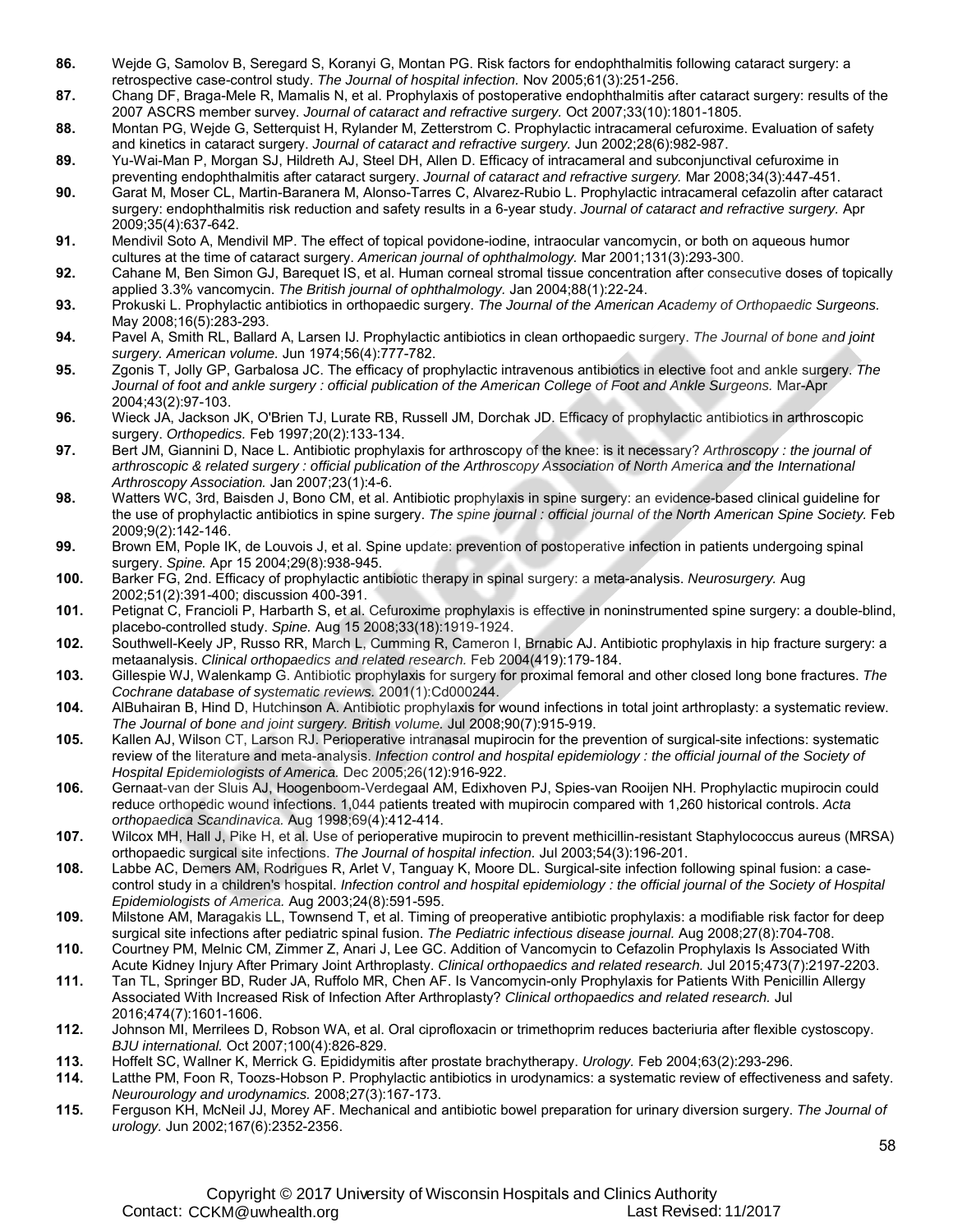- **116.** Berry A, Barratt A. Prophylactic antibiotic use in transurethral prostatic resection: a meta-analysis. *The Journal of urology.* Feb 2002;167(2 Pt 1):571-577.
- **117.** Qiang W, Jianchen W, MacDonald R, Monga M, Wilt TJ. Antibiotic prophylaxis for transurethral prostatic resection in men with preoperative urine containing less than 100,000 bacteria per ml: a systematic review. *The Journal of urology.* Apr 2005;173(4):1175-1181.
- **118.** Kapoor DA, Klimberg IW, Malek GH, et al. Single-dose oral ciprofloxacin versus placebo for prophylaxis during transrectal prostate biopsy. *Urology.* Oct 1998;52(4):552-558.
- **119.** Aron M, Rajeev TP, Gupta NP. Antibiotic prophylaxis for transrectal needle biopsy of the prostate: a randomized controlled study. *BJU international.* Apr 2000;85(6):682-685.
- **120.** Isen K, Kupeli B, Sinik Z, Sozen S, Bozkirli I. Antibiotic prophylaxis for transrectal biopsy of the prostate: a prospective randomized study of the prophylactic use of single dose oral fluoroquinolone versus trimethoprim-sulfamethoxazole. *International urology and nephrology.* 1999;31(4):491-495.
- **121.** Zani EL, Clark OA, Rodrigues Netto N, Jr. Antibiotic prophylaxis for transrectal prostate biopsy. *The Cochrane database of systematic reviews.* 2011(5):Cd006576.
- **122.** Naylor AR, Payne D, London NJ, et al. Prosthetic patch infection after carotid endarterectomy. *European journal of vascular*  and endovascular surgery : the official journal of the European Society for Vascular Surgery. Jan 2002;23(1):11-16.
- **123.** Zibari GB, Gadallah MF, Landreneau M, et al. Preoperative vancomycin prophylaxis decreases incidence of postoperative hemodialysis vascular access infections. *American journal of kidney diseases : the official journal of the National Kidney Foundation.* Sep 1997;30(3):343-348.
- **124.** Ross CB, Wheeler WG, 2nd, Jones MJ, Kerins CA, Peek TE. Ceftriaxone versus cefazolin in peripheral arterial operations: a randomized, prospective trial. *Southern medical journal.* Jan 1997;90(1):16-22.
- **125.** Edwards WH, Jr., Kaiser AB, Kernodle DS, et al. Cefuroxime versus cefazolin as prophylaxis in vascular surgery. *Journal of vascular surgery.* Jan 1992;15(1):35-41; discussion 41-32.
- **126.** Edwards WH, Jr., Kaiser AB, Tapper S, et al. Cefamandole versus cefazolin in vascular surgical wound infection prophylaxis: cost-effectiveness and risk factors. *Journal of vascular surgery.* Sep 1993;18(3):470-475; discussion 475-476.
- **127.** Goeau-Brissonniere O, Javerliat I, Koskas F, Coggia M, Pechere JC. Rifampin-bonded vascular grafts and postoperative infections. *Ann Vasc Surg.* Jan 2011;25(1):134-142.
- **128.** Fishman JA. Infection in solid-organ transplant recipients. *The New England journal of medicine.* Dec 20 2007;357(25):2601- 2614.
- **129.** Soave R. Prophylaxis strategies for solid-organ transplantation. *Clinical infectious diseases : an official publication of the Infectious Diseases Society of America.* Jul 1 2001;33 Suppl 1:S26-31.
- **130.** Petri WA, Jr. Infections in heart transplant recipients. *Clinical infectious diseases : an official publication of the Infectious Diseases Society of America.* Feb 1994;18(2):141-146; Quiz 147-148.
- **131.** Dauber JH, Paradis IL, Dummer JS. Infectious complications in pulmonary allograft recipients. *Clinics in chest medicine.* Jun 1990;11(2):291-308.
- **132.** Abid Q, Nkere UU, Hasan A, et al. Mediastinitis in heart and lung transplantation: 15 years experience. *The Annals of thoracic surgery.* May 2003;75(5):1565-1571.
- **133.** Mattner F, Fischer S, Weissbrodt H, et al. Post-operative nosocomial infections after lung and heart transplantation. *The*  Journal of heart and lung transplantation : the official publication of the International Society for Heart Transplantation. Mar 2007;26(3):241-249.
- **134.** Campos S, Caramori M, Teixeira R, et al. Bacterial and fungal pneumonias after lung transplantation. *Transplantation proceedings.* Apr 2008;40(3):822-824.
- **135.** Kibbler CC. Infections in liver transplantation: risk factors and strategies for prevention. *The Journal of hospital infection.* Jun 1995;30 Suppl:209-217.
- **136.** Wade JJ, Rolando N, Hayllar K, Philpott-Howard J, Casewell MW, Williams R. Bacterial and fungal infections after liver transplantation: an analysis of 284 patients. *Hepatology (Baltimore, Md.).* May 1995;21(5):1328-1336.
- **137.** George DL, Arnow PM, Fox AS, et al. Bacterial infection as a complication of liver transplantation: epidemiology and risk factors. *Reviews of infectious diseases.* May-Jun 1991;13(3):387-396.
- **138.** Safdar N, Said A, Lucey MR. The role of selective digestive decontamination for reducing infection in patients undergoing liver transplantation: a systematic review and meta-analysis. *Liver transplantation : official publication of the American Association for the Study of Liver Diseases and the International Liver Transplantation Society.* Jul 2004;10(7):817-827.
- **139.** Pappas PG, Silveira FP. Candida in solid organ transplant recipients. *American journal of transplantation : official journal of the American Society of Transplantation and the American Society of Transplant Surgeons.* Dec 2009;9 Suppl 4:S173-179.
- **140.** Arnow PM, Furmaga K, Flaherty JP, George D. Microbiological efficacy and pharmacokinetics of prophylactic antibiotics in liver transplant patients. *Antimicrobial agents and chemotherapy.* Oct 1992;36(10):2125-2130.
- **141.** Hashimoto M, Sugawara Y, Tamura S, et al. Impact of new methicillin-resistant Staphylococcus aureus carriage postoperatively after living donor liver transplantation. *Transplantation proceedings.* Dec 2007;39(10):3271-3275.
- **142.** Hashimoto M, Sugawara Y, Tamura S, et al. Bloodstream infection after living donor liver transplantation. *Scandinavian journal of infectious diseases.* 2008;40(6-7):509-516.
- **143.** Uemoto S, Tanaka K, Fujita S, et al. Infectious complications in living related liver transplantation. *Journal of pediatric surgery.*  Apr 1994;29(4):514-517.
- **144.** Wiesmayr S, Stelzmueller I, Mark W, et al. Experience with the use of piperacillin-tazobactam in pediatric non-renal solid organ transplantation. *Pediatric transplantation.* Feb 2007;11(1):38-48.
- **145.** Cohen J, Rees AJ, Williams G. A prospective randomized controlled trial of perioperative antibiotic prophylaxis in renal transplantation. *The Journal of hospital infection.* May 1988;11(4):357-363.
- **146.** Kohlberg WI, Tellis VA, Bhat DJ, Driscoll B, Veith FJ. Wound infections after transplant nephrectomy. *Archives of surgery (Chicago, Ill. : 1960).* May 1980;115(5):645-646.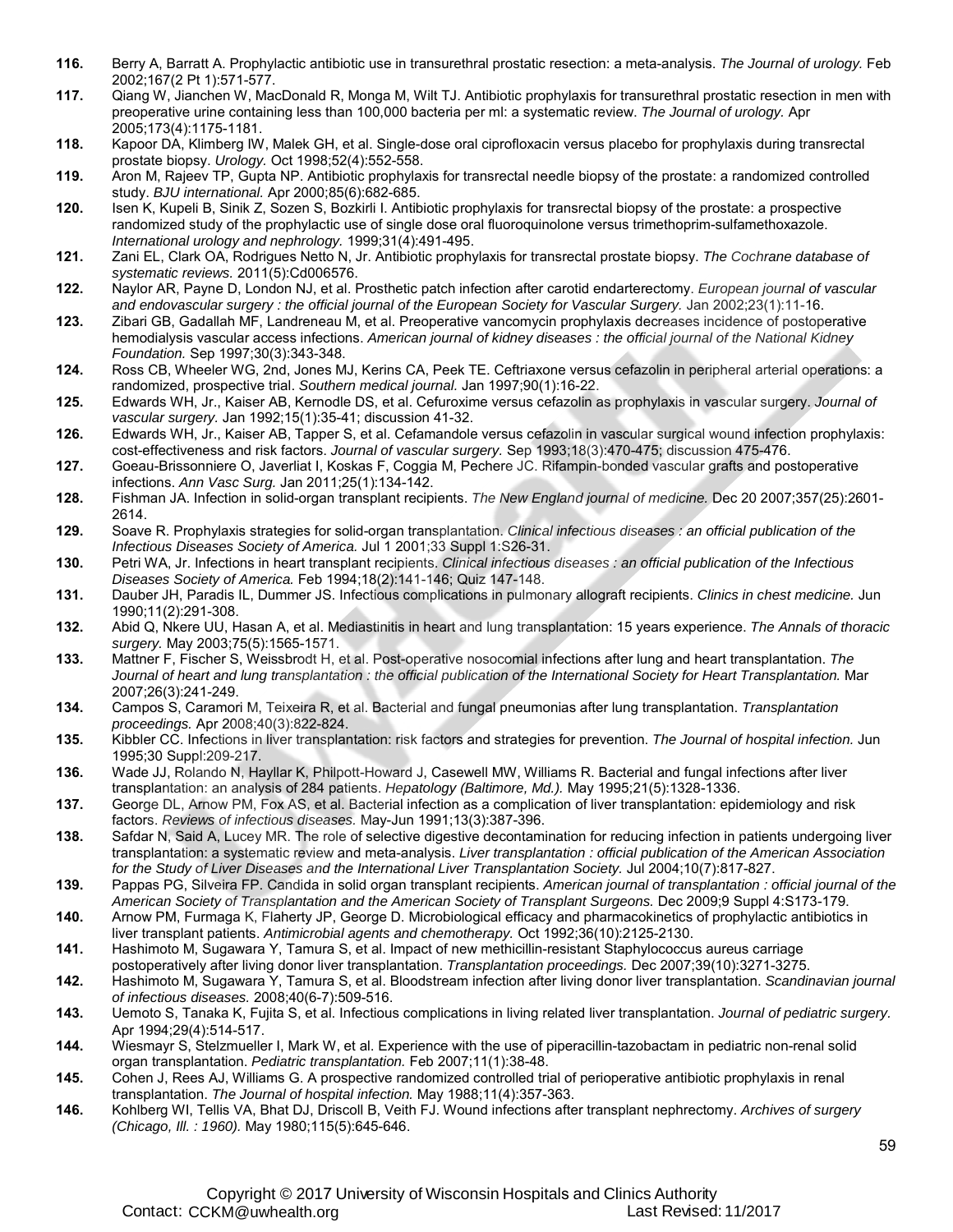- **147.** Muakkassa WF, Goldman MH, Mendez-Picon G, Lee HM. Wound infections in renal transplant patients. *The Journal of urology.* Jul 1983;130(1):17-19.
- **148.** Dantas SR, Kuboyama RH, Mazzali M, Moretti ML. Nosocomial infections in renal transplant patients: risk factors and treatment implications associated with urinary tract and surgical site infections. *The Journal of hospital infection.* Jun 2006;63(2):117-123.
- **149.** Ramos A, Asensio A, Munez E, et al. Incisional surgical site infection in kidney transplantation. *Urology.* Jul 2008;72(1):119- 123.
- **150.** Linhares MM, Gonzalez AM, Trivino T, et al. Simultaneous pancreas-kidney transplantation: infectious complications and microbiological aspects. *Transplantation proceedings.* May 2004;36(4):980-981.
- **151.** Lumbreras C, Fernandez I, Velosa J, Munn S, Sterioff S, Paya CV. Infectious complications following pancreatic transplantation: incidence, microbiological and clinical characteristics, and outcome. *Clinical infectious diseases : an official publication of the Infectious Diseases Society of America.* Mar 1995;20(3):514-520.
- **152.** Baran CN, Sensoz O, Ulusoy MG. Prophylactic antibiotics in plastic and reconstructive surgery. *Plastic and reconstructive surgery.* May 1999;103(6):1561-1566.
- **153.** Stone JF, Davidson JS. The role of antibiotics and timing of repair in flexor tendon injuries of the hand. *Annals of plastic surgery.* Jan 1998;40(1):7-13.
- **154.** LeRoy J, Given KS. Wound infection in breast augmentation: the role of prophylactic perioperative antibiotics. *Aesthetic plastic surgery.* Fall 1991;15(4):303-305.
- **155.** Harness NG, Inacio MC, Pfeil FF, Paxton LW. Rate of infection after carpal tunnel release surgery and effect of antibiotic prophylaxis. *The Journal of hand surgery.* Feb 2010;35(2):189-196.
- **156.** Ahmadi AH, Cohen BE, Shayani P. A prospective study of antibiotic efficacy in preventing infection in reduction mammaplasty. *Plastic and reconstructive surgery.* Jul 2005;116(1):126-131.
- **157.** Serletti JM, Davenport MS, Herrera HR, Caldwell EH. Efficacy of prophylactic antibiotics in reduction mammoplasty. *Annals of plastic surgery.* Nov 1994;33(5):476-480.
- **158.** Platt R, Zucker JR, Zaleznik DF, et al. Perioperative antibiotic prophylaxis and wound infection following breast surgery. *The Journal of antimicrobial chemotherapy.* Feb 1993;31 Suppl B:43-48.
- **159.** Kompatscher P, von Planta A, Spicher I, et al. Comparison of the incidence and predicted risk of early surgical site infections after breast reduction. *Aesthetic plastic surgery.* Jul-Aug 2003;27(4):308-314.
- **160.** Cunningham M, Bunn F, Handscomb K. Prophylactic antibiotics to prevent surgical site infection after breast cancer surgery. *The Cochrane database of systematic reviews.* 2006(2):Cd005360.
- **161.** Sevin A, Senen D, Sevin K, Erdogan B, Orhan E. Antibiotic use in abdominoplasty: prospective analysis of 207 cases. *Journal of plastic, reconstructive & aesthetic surgery : JPRAS.* 2007;60(4):379-382.
- **162.** Shortt R, Cooper MJ, Farrokhyar F, Bain J. Meta-analysis of antibiotic prophylaxis in breast reduction surgery. *Plast Surg (Oakv).* Summer 2014;22(2):91-94.
- **163.** Hauser CJ, Adams CA, Jr., Eachempati SR. Surgical Infection Society guideline: prophylactic antibiotic use in open fractures: an evidence-based guideline. *Surgical infections.* Aug 2006;7(4):379-405.
- **164.** Hoff WS, Bonadies JA, Cachecho R, Dorlac WC. East Practice Management Guidelines Work Group: update to practice management guidelines for prophylactic antibiotic use in open fractures. *The Journal of trauma.* Mar 2011;70(3):751-754.
- **165.** Goldberg SR, Anand RJ, Como JJ, et al. Prophylactic antibiotic use in penetrating abdominal trauma: an Eastern Association for the Surgery of Trauma practice management guideline. *The journal of trauma and acute care surgery.* Nov 2012;73(5 Suppl 4):S321-325.
- **166.** Luchette FA, Borzotta AP, Croce MA, et al. Practice management guidelines for prophylactic antibiotic use in penetrating abdominal trauma: the EAST Practice Management Guidelines Work Group. *The Journal of trauma.* Mar 2000;48(3):508-518.
- **167.** Hooker KD, DiPiro JT, Wynn JJ. Aminoglycoside combinations versus beta-lactams alone for penetrating abdominal trauma: a meta-analysis. *The Journal of trauma.* Aug 1991;31(8):1155-1160.
- **168.** Fabian TC, Hoefling SJ, Strom PR, Stone HH. Use of antibiotic prophylaxis in penetrating abdominal trauma. *Clinical therapeutics.* 1982;5 Suppl A:38-47.
- **169.** Nichols RL, Smith JW, Klein DB, et al. Risk of infection after penetrating abdominal trauma. *The New England journal of medicine.* Oct 25 1984;311(17):1065-1070.
- **170.** Heseltine PN, Berne TV, Yellin AE, Gill MA, Appleman MD. The efficacy of cefoxitin vs. clindamycin/gentamicin in surgically treated stab wounds of the bowel. *The Journal of trauma.* Mar 1986;26(3):241-245.
- **171.** Townsend PL, Fink MP, Stein KL, Murphy SG. Aminoglycoside pharmacokinetics: dosage requirements and nephrotoxicity in trauma patients. *Critical care medicine.* Feb 1989;17(2):154-157.
- **172.** Reed RL, 2nd, Ericsson CD, Wu A, Miller-Crotchett P, Fischer RP. The pharmacokinetics of prophylactic antibiotics in trauma. *The Journal of trauma.* Jan 1992;32(1):21-27.
- **173.** Venkatesan AM, Kundu S, Sacks D, et al. Practice guidelines for adult antibiotic prophylaxis during vascular and interventional radiology procedures. Written by the Standards of Practice Committee for the Society of Interventional Radiology and Endorsed by the Cardiovascular Interventional Radiological Society of Europe and Canadian Interventional Radiology Association [corrected]. *Journal of vascular and interventional radiology : JVIR.* Nov 2010;21(11):1611-1630; quiz 1631.
- **174.** Shawker TH, Kluge RM, Ayella RJ. Bacteremia associated with angiography. *JAMA : the journal of the American Medical Association.* Aug 19 1974;229(8):1090-1092.
- **175.** Leroy O, Martin E, Prat A, et al. Fatal infection of coronary stent implantation. *Catheterization and cardiovascular diagnosis.*  Oct 1996;39(2):168-170; discussion 171.
- **176.** Ryan JM, Ryan BM, Smith TP. Antibiotic prophylaxis in interventional radiology. *Journal of vascular and interventional radiology : JVIR.* Jun 2004;15(6):547-556.
- **177.** Whitton Hollis H, Jr., Rehring TF. Femoral endarteritis associated with percutaneous suture closure: new technology, challenging complications. *Journal of vascular surgery.* Jul 2003;38(1):83-87.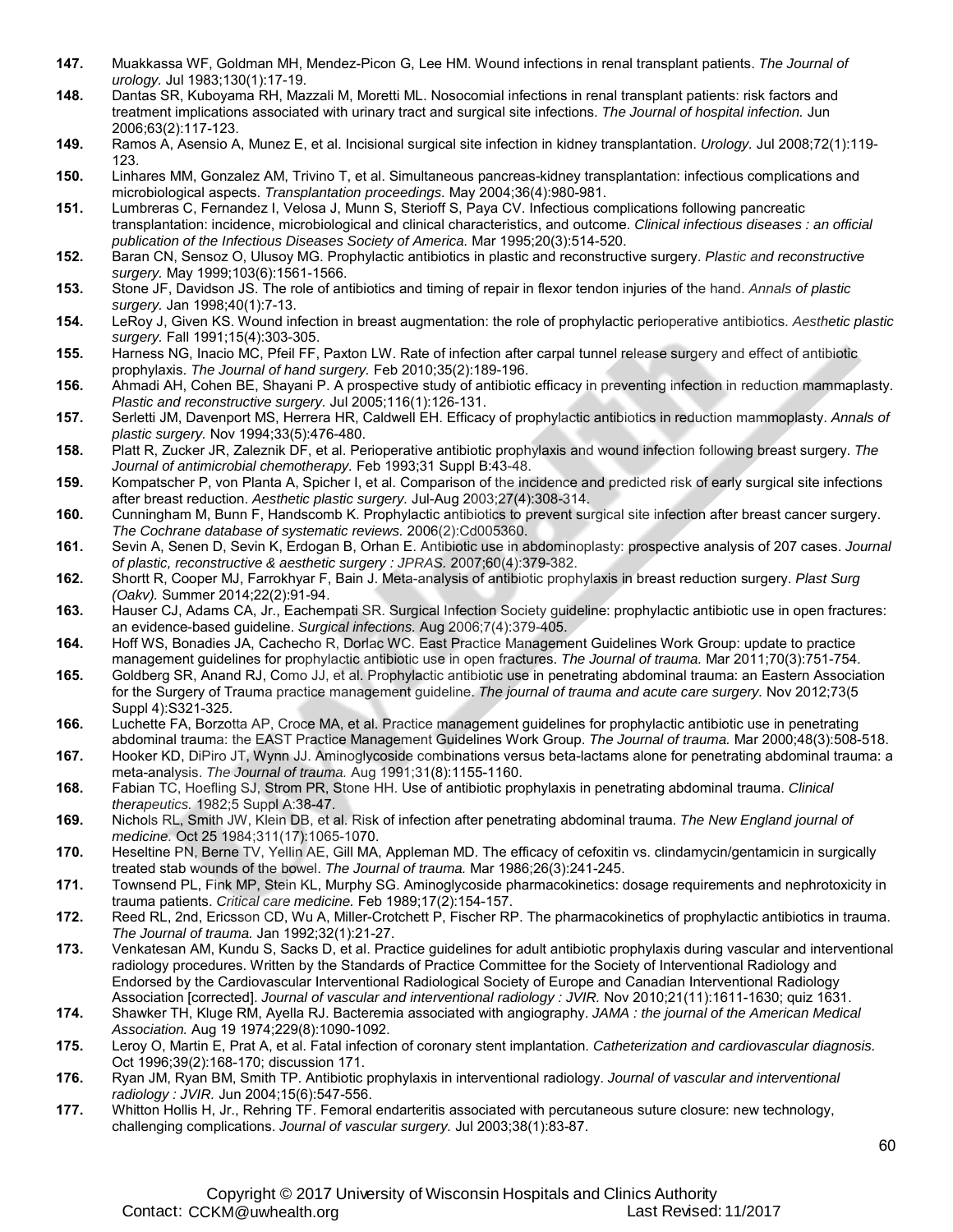- **178.** Becker GJ, Kovacs M, Mathison MN, et al. Risk stratification and outcomes of transluminal endografting for abdominal aortic aneurysm: 7-year experience and long-term follow-up. *Journal of vascular and interventional radiology : JVIR.* Sep 2001;12(9):1033-1046.
- **179.** Katzen BT, Becker GJ, Mascioli CA, et al. Creation of a modified angiography (endovascular) suite for transluminal endograft placement and combined interventional-surgical procedures. *Journal of vascular and interventional radiology : JVIR.* Mar-Apr 1996;7(2):161-167.
- **180.** Khilnani NM, Grassi CJ, Kundu S, et al. Multi-society consensus quality improvement guidelines for the treatment of lowerextremity superficial venous insufficiency with endovenous thermal ablation from the Society of Interventional Radiology, Cardiovascular Interventional Radiological Society of Europe, American College of Phlebology and Canadian Interventional Radiology Association. *Journal of vascular and interventional radiology : JVIR.* Jan 2010;21(1):14-31.
- **181.** Acord M, Srinivasan AS, Cahill AM. Percutaneous Treatment of Lymphatic Malformations. *Techniques in vascular and interventional radiology.* Dec 2016;19(4):305-311.
- **182.** Shiels WE, 2nd, Kenney BD, Caniano DA, Besner GE. Definitive percutaneous treatment of lymphatic malformations of the trunk and extremities. *Journal of pediatric surgery.* Jan 2008;43(1):136-139; discussion 140.
- **183.** Heit JJ, Do HM, Prestigiacomo CJ, et al. Guidelines and parameters: percutaneous sclerotherapy for the treatment of head and neck venous and lymphatic malformations. *J Neurointerv Surg.* Jun 2017;9(6):611-617.
- **184.** Peyton JW, Hylemon MB, Greenfield LJ, Crute SL, Sugerman HJ, Quershi GD. Comparison of Greenfield filter and vena caval ligation for experimental septic thromboembolism. *Surgery.* Apr 1983;93(4):533-537.
- **185.** van de Wetering MD, van Woensel JB. Prophylactic antibiotics for preventing early central venous catheter Gram positive infections in oncology patients. *The Cochrane database of systematic reviews.* 2007(1):Cd003295.
- **186.** Reed RA, Teitelbaum GP, Daniels JR, Pentecost MJ, Katz MD. Prevalence of infection following hepatic chemoembolization with cross-linked collagen with administration of prophylactic antibiotics. *Journal of vascular and interventional radiology : JVIR.* Mar-Apr 1994;5(2):367-371.
- **187.** Hemingway AP, Allison DJ. Complications of embolization: analysis of 410 procedures. *Radiology.* Mar 1988;166(3):669-672.
- **188.** Geschwind JF, Kaushik S, Ramsey DE, Choti MA, Fishman EK, Kobeiter H. Influence of a new prophylactic antibiotic therapy on the incidence of liver abscesses after chemoembolization treatment of liver tumors. *Journal of vascular and interventional radiology : JVIR.* Nov 2002;13(11):1163-1166.
- **189.** Chen C, Chen PJ, Yang PM, et al. Clinical and microbiological features of liver abscess after transarterial embolization for hepatocellular carcinoma. *The American journal of gastroenterology.* Dec 1997;92(12):2257-2259.
- **190.** Pron G, Bennett J, Common A, et al. Technical results and effects of operator experience on uterine artery embolization for fibroids: the Ontario Uterine Fibroid Embolization Trial. *Journal of vascular and interventional radiology : JVIR.* May 2003;14(5):545-554.
- **191.** Rajan DK, Beecroft JR, Clark TW, et al. Risk of intrauterine infectious complications after uterine artery embolization. *Journal of vascular and interventional radiology : JVIR.* Dec 2004;15(12):1415-1421.
- **192.** Mehta H, Sandhu C, Matson M, Belli AM. Review of readmissions due to complications from uterine fibroid embolization. *Clinical radiology.* Dec 2002;57(12):1122-1124.
- **193.** Deibert P, Schwarz S, Olschewski M, Siegerstetter V, Blum HE, Rossle M. Risk factors and prevention of early infection after implantation or revision of transjugular intrahepatic portosystemic shunts: results of a randomized study. *Digestive diseases and sciences.* Aug 1998;43(8):1708-1713.
- **194.** Dravid VS, Gupta A, Zegel HG, Morales AV, Rabinowitz B, Freiman DB. Investigation of antibiotic prophylaxis usage for vascular and nonvascular interventional procedures. *Journal of vascular and interventional radiology : JVIR.* May-Jun 1998;9(3):401-406.
- **195.** Cantwell CP, Perumpillichira JJ, Maher MM, et al. Antibiotic prophylaxis for percutaneous radiologic gastrostomy and gastrojejunostomy insertion in outpatients with head and neck cancer. *Journal of vascular and interventional radiology : JVIR.*  Apr 2008;19(4):571-575.
- **196.** Shastri YM, Hoepffner N, Tessmer A, Ackermann H, Schroeder O, Stein J. New introducer PEG gastropexy does not require prophylactic antibiotics: multicenter prospective randomized double-blind placebo-controlled study. *Gastrointestinal endoscopy.* Apr 2008;67(4):620-628.
- **197.** Jain NK, Larson DE, Schroeder KW, et al. Antibiotic prophylaxis for percutaneous endoscopic gastrostomy. A prospective, randomized, double-blind clinical trial. *Annals of internal medicine.* Dec 1987;107(6):824-828.
- **198.** Clark CD, Picus D, Dunagan WC. Bloodstream infections after interventional procedures in the biliary tract. *Radiology.* May 1994;191(2):495-499.
- **199.** McDermott VG, Schuster MG, Smith TP. Antibiotic prophylaxis in vascular and interventional radiology. *AJR. American journal of roentgenology.* Jul 1997;169(1):31-38.
- **200.** Cronan JJ, Horn DL, Marcello A, et al. Antibiotics and nephrostomy tube care: preliminary observations. Part II. Bacteremia. *Radiology.* Sep 1989;172(3 Pt 2):1043-1045.
- **201.** Beddy P, Ryan JM. Antibiotic prophylaxis in interventional radiology--anything new? *Techniques in vascular and interventional radiology.* Jun 2006;9(2):69-76.
- **202.** Sieber PR, Rommel FM, Agusta VE, Breslin JA, Huffnagle HW, Harpster LE. Antibiotic prophylaxis in ultrasound guided transrectal prostate biopsy. *The Journal of urology.* Jun 1997;157(6):2199-2200.
- **203.** Yang L, Gao L, Chen Y, et al. Prophylactic Antibiotics in Prostate Biopsy: A Meta-Analysis Based on Randomized Controlled Trials. *Surgical infections.* Dec 2015;16(6):733-747.
- **204.** Mathis JM, Wong W. Percutaneous vertebroplasty: technical considerations. *Journal of vascular and interventional radiology : JVIR.* Aug 2003;14(8):953-960.
- **205.** Narsinh KH, Ramaswamy R, Kinney TB. Management of pulmonary arteriovenous malformations in hereditary hemorrhagic telangiectasia patients. *Semin Intervent Radiol.* Dec 2013;30(4):408-412.